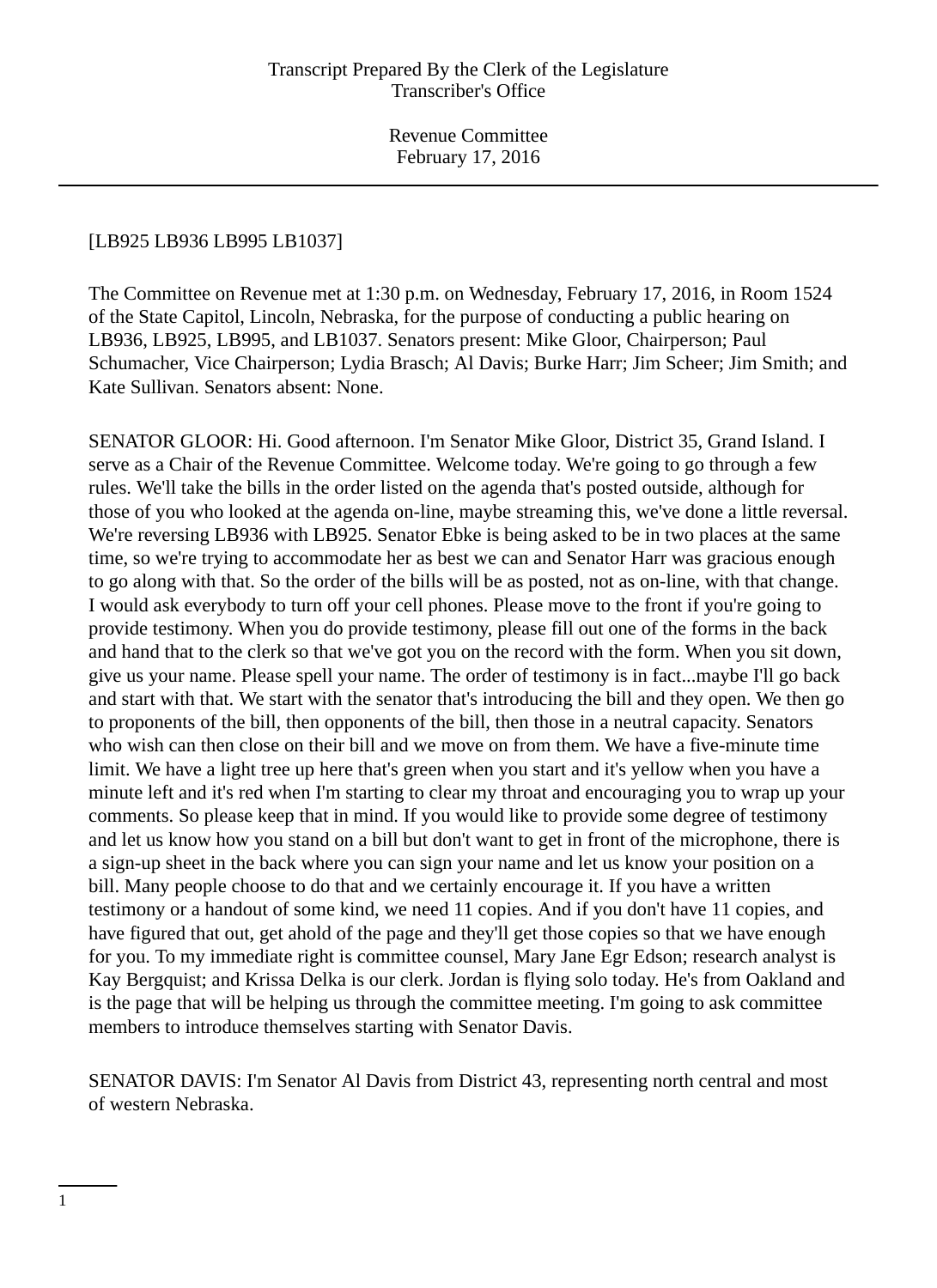SENATOR HARR: Burke Harr, Legislative District 8, representing north central Douglas County.

SENATOR BRASCH: Lydia Brasch, Legislative District 16, which is Burt County, Cuming County and Washington County.

SENATOR SMITH: Jim Smith, District 14, Sarpy County.

SENATOR SCHEER: Jim Scheer, District 19, which is Madison and a small portion of Stanton County.

SENATOR GLOOR: Senators will come and go because they have, as is the case with Senator Ebke as I pointed out, bills that have to be introduced in other committees and so expect that there will be some coming and going with senators during the course of the hearing. And Senator Schumacher, would you like to introduce yourself?

SENATOR SCHUMACHER: Oh, I've been...I'm Paul Schumacher. I'm from District 22, that's Platte and parts of Colfax and Stanton Counties.

SENATOR GLOOR: And with that, we'll start with LB936. Welcome, Senator Ebke. Valentine was over a week ago. I like your outfit, but... [LB936]

SENATOR EBKE: (Exhibit 1) Senator Johnson and I didn't plan our wardrobes today. (Laughter) Thank you, Chairman Gloor and members of the Revenue Committee. For the record, my name is Senator Laura Ebke, L-a-u-r-a E-b-k-e. I represent the 32nd Legislative District which consists of Jefferson, Thayer, Fillmore, Saline, and the southwest portion of Lancaster County. I'm here today to introduce LB936, which would change inheritance tax rates in exemption amounts. I'm sure you've all heard about this because I've heard about it a lot from a lot of different places. Let me tell you first about the genesis of this bill for me. In 2014, as I was running for the Legislature, I was invited to come and speak to a class of seniors at one of the smaller high schools in my district. I was asked to talk about why I was running, what some of the issues were that interested me, and then to take some questions. All was fine until one young man, sitting kind of in the middle of the room, asked me a very simply question. He said, what about inheritance taxes? Now, honestly, I didn't know much about inheritance taxes at the time so I danced around that a little bit and I was saved by the bell at the end of the class period. I found out later that this young man either had been or was listed as the beneficiary of an uncle or greatuncle's will giving him a significant amount of land. I didn't think much about this after that, but had inheritance taxes come up again in the district during the interim. Let me explain the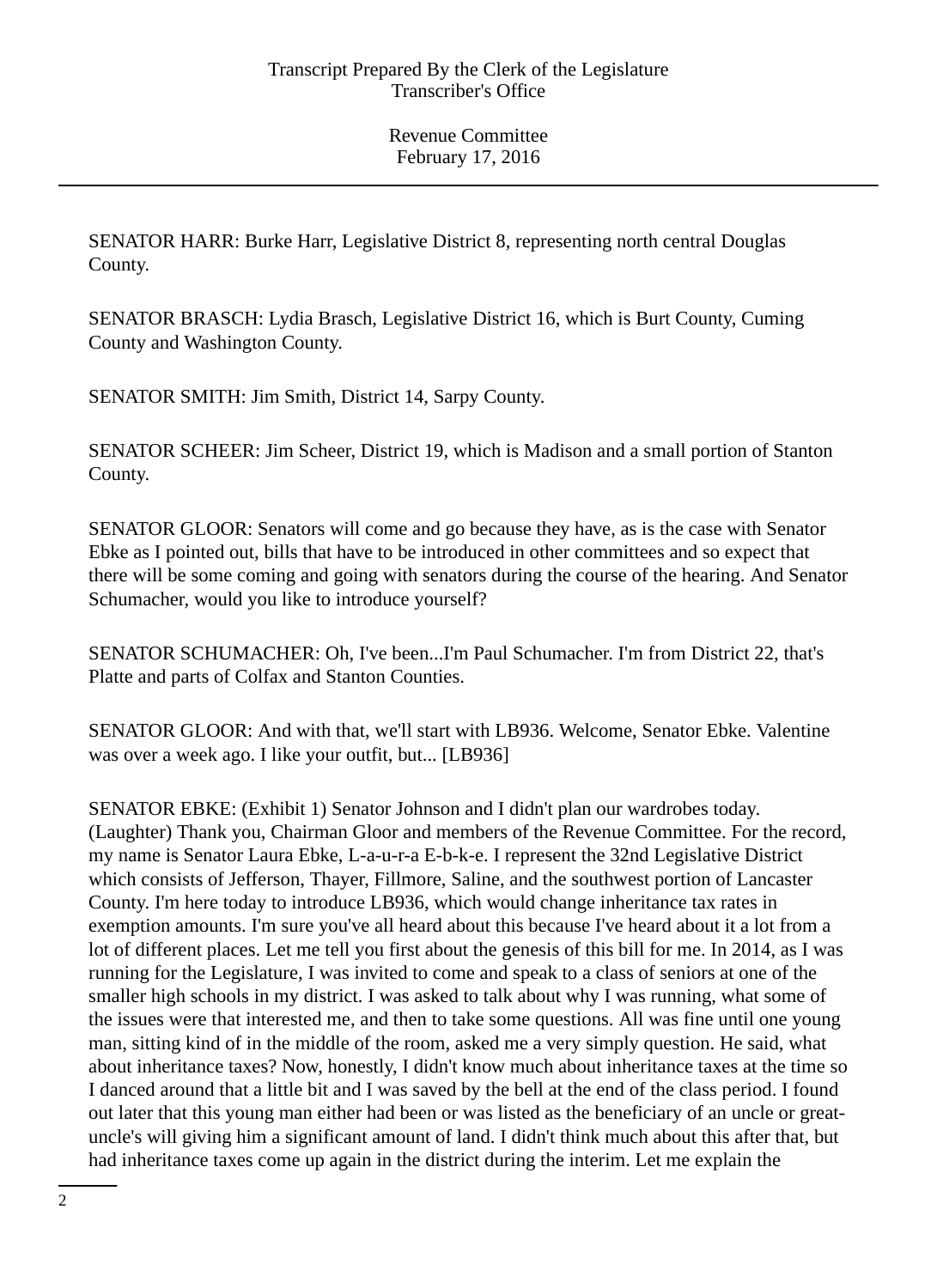Revenue Committee February 17, 2016

problem as best I can, simply, and I'm sure that the lawyers among you will correct my unlawyerly descriptions. Inheritance taxes are just that. Taxes assessed to inherited property, cash, real property, etcetera. The means of collecting the taxes is through probate which means that it goes through the county court system. There are other problems with that, not the least of which is that if you inherit money but the estate planning has been done in such a way that you don't have to go through probate, there is no means of enforcement at this point. If an attorney helps you, you'll be advised to pay the taxes though. If you were put on as the co-owner of your grandmother's checking account seven years ago, for instance, you may be able to take the cash and no one will be the wiser. But let's get back to what we're really talking about here. Property, and especially real property that's inherited. Because property will transfer title through inheritance, those who inherit real property have to pay the taxes in order to get clear title. So what? Well, let's look at a couple of examples and let's use a half section of land, 320 acres is our standard. The University of Nebraska's ag economics department 2015 report suggests that the average price of land throughout...it tells what the average price of land is throughout the state in different districts. I can get you their charts if you want, but I'm going to use the land in the southeast portion of the state which includes my district as the baseline. Average prices in my district in 2015 ranged in the \$2,275 for nontillable pastures to \$9,425 an acre for land with center pivot irrigation. The average across all types of land in the southeast portion of the state was \$5,990 an acre, so let's just call it \$6,000, just to make the numbers a little easier. So we have situation one: 320 acres of land inherited by a child or a grandchild, sibling, or other firstdegree relative at an average cost of \$6,000 per acre comes to a value of \$1,920,000. Under current law, the first \$40,000 of that \$1,920,000 is...for a first-degree relative is exempt, which leaves an inheritance tax taxable amount of \$1,880,000. First-degree relatives pay at the 1 percent rate so they will write a check to the county treasurer for \$18,800, pay their attorney, and get clear title to the land. They might not pay their attorney, but they should. (Laughter) Situation two: same 320 acres of land. You have a bachelor farmer who has no direct heirs, but has left his half section to his nephew who has just gotten out of school and has been helping the uncle during the busiest times of the year. Same base amount of \$1,920,000, but only \$15,000 of that is exempt, so the taxable amount is \$1,905,000. But guess what? The nephew isn't a first-degree relative, so pays at the 13 percent rate. So his inheritance tax bill is \$247,000...\$247,650. Okay. Now remember, he may have been the closest thing to a child that the man had, may have been thought of as if he were a child, but he's not. So instead of paying \$18,800, he's got an inheritance tax bill of almost a quarter of a million dollars. And the nephew isn't happy because he doesn't have that kind of cash sitting around to pay the taxes unless his uncle left him a...made him a beneficiary in some big life insurance policy or something like that, Senator Harr. And...or has a lot of money in the bank to help clear out the property taxes, or the inheritance taxes. So he goes to the bank, he mortgages the property he's inherited so that he can pay that tax. Finally, situation number three: same 320 acres of land, Mr. Y and Mrs. X are in their eighties. Mrs. X has a nice pension via her late husband, which she loses if she remarries. The couple decided that they'd just live together seven years ago. Mr. Y has no living family and wants to leave his estate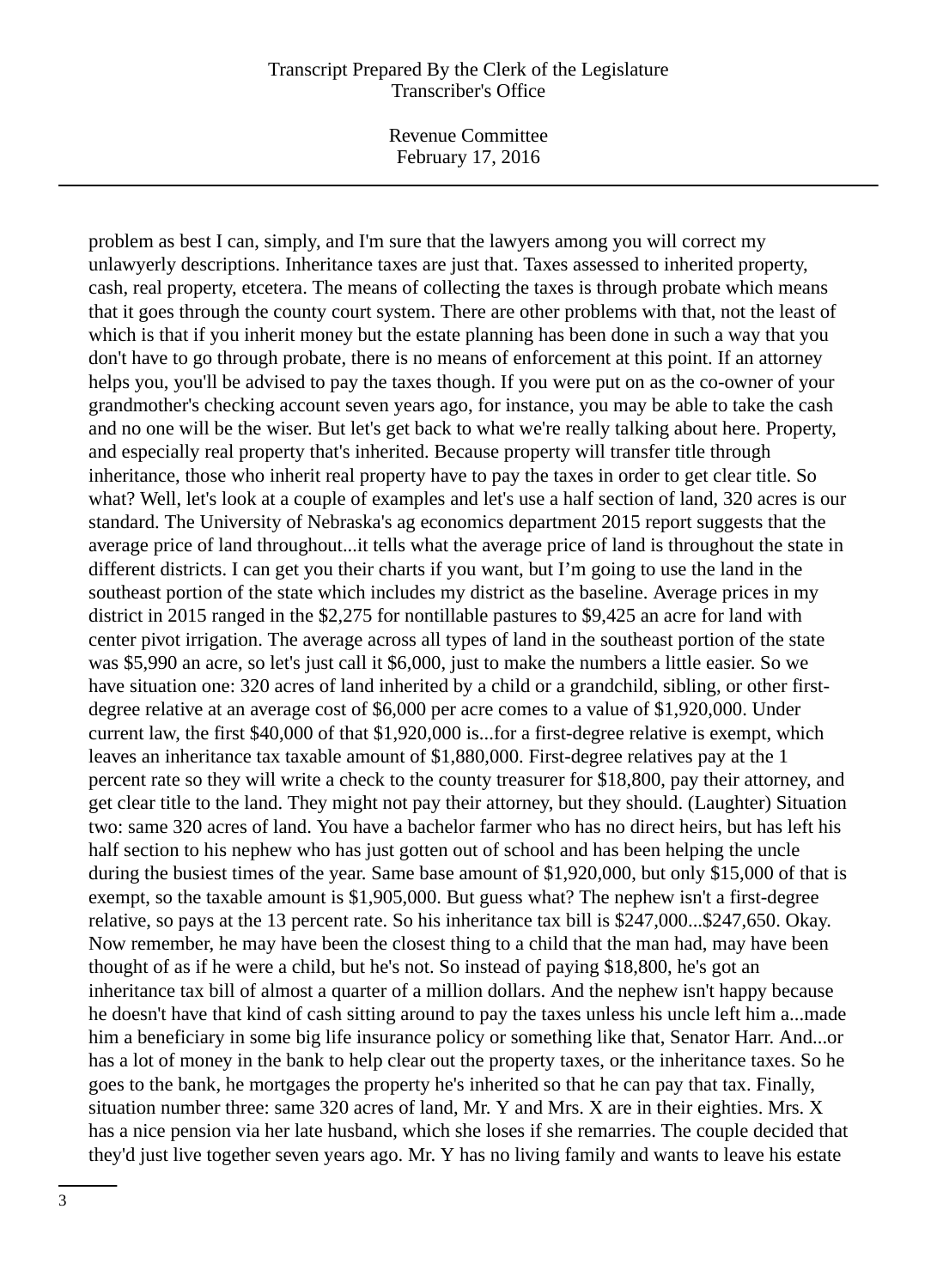Revenue Committee February 17, 2016

to Mrs. X and includes that in his will. He dies. One million, nine hundred and twenty thousand dollars of property left to Mrs. X. Only \$10,000 of it is exempt. So the taxes are based on \$1,910,000. Mrs. X, not being related to Mr. Y, is taxed at the 18 percent rate, which means she'll be writing a check for \$343,800. Again, hopefully some estate planning has been done, but she may be forced to mortgage or sell the land, although in the case of a sale, she has no clear title so that could be problematic and require a little more maneuvering to make that happen in order to pay those inheritance taxes. Now keep in mind that all of this land has already been taxed for as long as we've had property taxes, and remember as well that the new owners will have to continue to pay property taxes. So when someone dies, the property that they have had gets taxed again, sometimes at levels that give credit card interest rates a run for their money. And I won't lie, I don't like to have any more taxes than absolutely necessary, and when we do have taxes, I think there ought to be a level of fairness about them. And while I'm not...while I'm sure that some legislature once upon a time thought that taxing nonrelatives at a higher rate was a good idea because, you know, they really didn't deserve that inheritance anyway. It seems to me to be fundamentally wrong. Why should the state care who someone gives their property to upon death? Is it really our job to punish people for not having children or other direct heirs, or for having no family at all and leaving their property to someone who has been good to them? Is it our job to punish those less directly related or unrelated heirs because someone decided to leave something to them? So this is what LB936 would do. You have the original 320 acres of land at a base rate of \$1,920,000. Given the passage of time, inflation, net property jumps, etcetera, everyone gets a \$100,000 exemption from taxes. So we're going to figure the taxes on \$1,820,000. Same rate for everyone at 1 percent. That means that everyone will pay a property...or an inheritance tax of \$18,200.00. I would venture to guess that this will be plenty for administrative costs for giving clear title to the property and still provide a level of funding for the counties beyond the ongoing property taxes. And that property, presumably farmland, will be taxed at roughly \$1,440,000, which means that whoever inherited the property, if they have a tax levy of about 2.3 cents like we have in Crete, will still have a tax bill--if I've done my math correctly--of about \$36,000, if not in the current year, if that was already paid, then certainly in the next tax year. I recognize that there will be those who will oppose. I understand that different counties operate their inheritance taxes differently. I'm led to believe that some of the larger counties, because of a larger population base and the expectation of a more regular flow of inheritance tax dollars, budget for inheritance tax income and plan their general fund expenditures accordingly. For smaller counties, some use a separate fund for inheritance tax revenue due to the unpredictability of it and use those funds when they accumulate...for items outside of their regular operating budget. In Saline County we're using it, for among other things, help to pay for an addition to the courthouse without having to go through bonding. I'd certainly be open to considering phase-ins of some sort if the committee sees merit in moving to a fair inheritance tax structure. I had considered introducing legislation which would eliminate the inheritance tax altogether, although I realized that that would be even less palatable than the proposal before you. But I think it's important for us to have this conversation about tax policy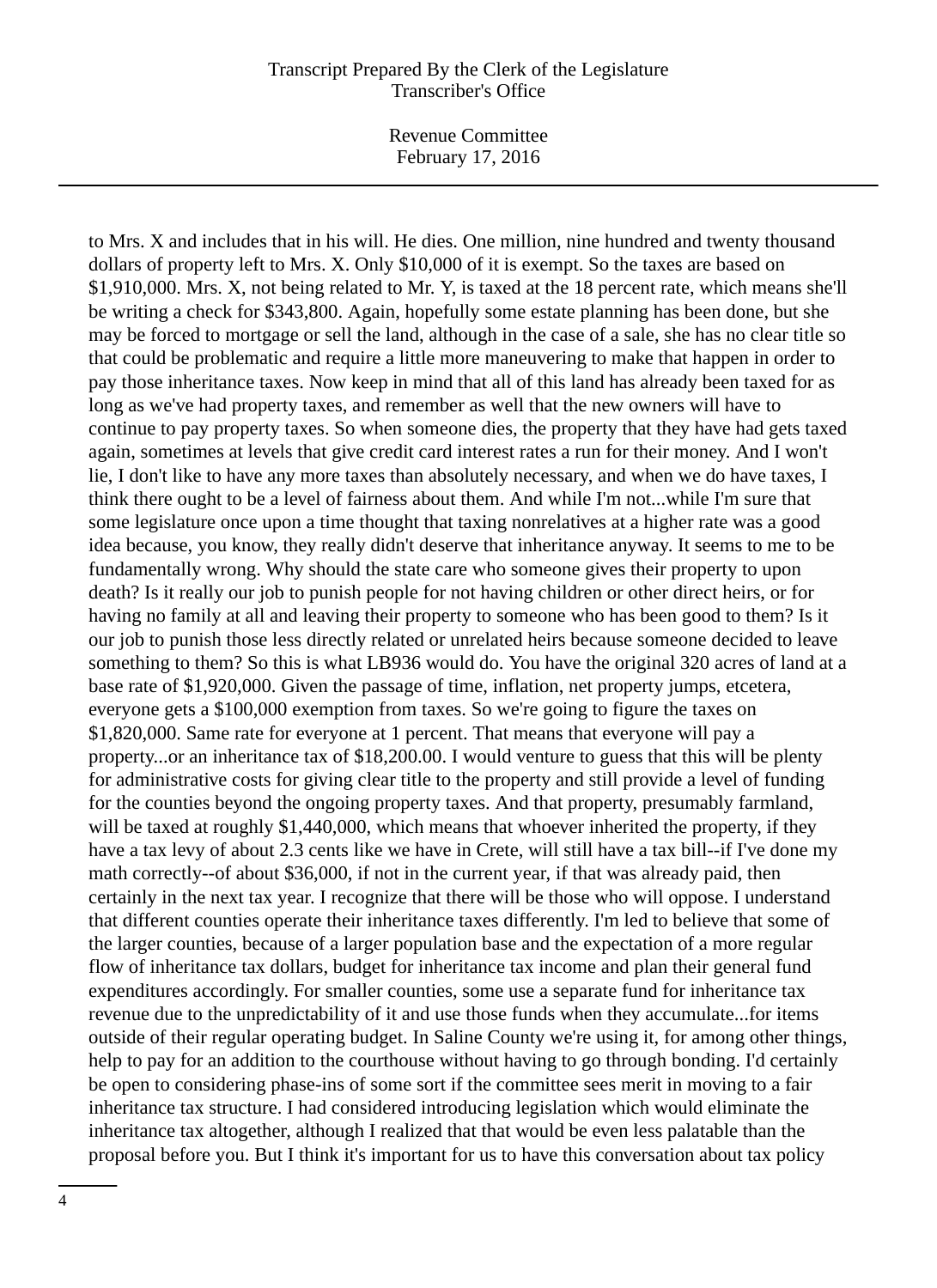and whether, if we must have an inheritance tax, we should strive for some level of fairness. According to the Tax Foundation, we are one of only six states with an inheritance tax and our top rate is the highest of those six. I've sent around a sheet of paper for you that describes that. With that, I'd be happy to try and take any questions. I do have another bill in another committee, so I may not be able to stay until the end and if I do have to leave, consider my closing waived. [LB936]

SENATOR GLOOR: Thank you, Senator Ebke. Questions? Senator Davis. [LB936]

SENATOR DAVIS: Thank you, Senator Ebke, for bringing the bills, one I've wrestled with a lot myself. But how do you anticipate the counties are going to make up for the lost revenue? [LB936]

SENATOR EBKE: Well, I mean, that's always the problem I guess if they're using them for extra projects like many of the counties in our districts probably are, not budget in as part of their regular property...as part of their regular operating budget. I think a phase-in period makes sense. I think that over time, for instance, if you make the case to the citizens that they need a new courthouse or an improvement on the courthouse, or whatever, that bonding could be done and you could take it to a vote of the people. I mean, the...for me, it's ultimately a matter of, you know, my father's an attorney. I was talking to him about this last night. He said, oh, yeah, we just took a check for \$640,000 over to the county treasurer for a little over a half a section of land that was given to somebody who was not a relative. You know, at what point does it become too much? And if that person had had a relative, it would have been, I don't know, one-eighteenth of that, so. I don't have a solution for where it comes up. I'm convinced that we can find one, especially if we do some sort of a phase-in. [LB936]

SENATOR DAVIS: You know, I guess the point I'm trying to make is, we constantly hear that the property taxes are too high, take away the revenue, what well do you go to? It seems to me like there's maybe only one well to go to. Thank you. [LB936]

SENATOR GLOOR: Other questions? Seeing none, Thank you, Senator Ebke. We'll now move to proponents for LB936. Are there proponents for LB936? Good afternoon. [LB936]

JAREL VINDUSKA: Good afternoon, Senator Gloor and members of the Revenue Committee. Do you guys have a way of turning up the mike? I don't think the people in the crowd can hear very good. Is it as loud as it gets? [LB936]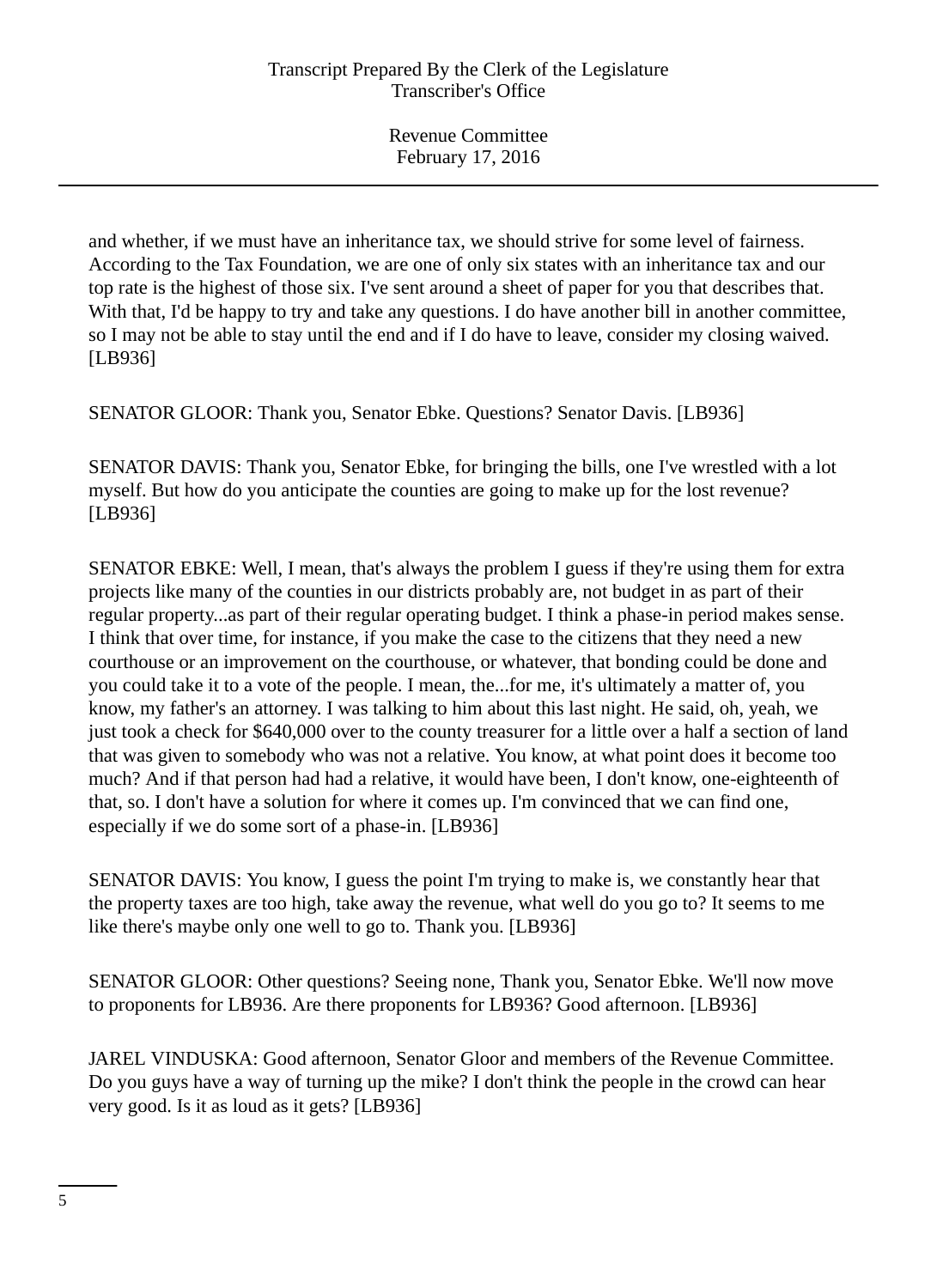SENATOR GLOOR: I will ask the Senators to speak into the microphone and that way they can be heard a little better. Thank you. [LB936]

JAREL VINDUSKA: Okay. Thank you. I came here actually to support two other bills, LB1037 and LB995, but when I saw that this was on the agenda, I'm going to speak more in behalf of good friends and neighbors of our farm in Sarpy County. [LB936]

SENATOR GLOOR: Could I ask you to give us your name and spell it for us. [LB936]

JAREL VINDUSKA: Oh, yes, sorry. Sorry. Jarel, J-a-r-e-l, Vinduska, V-i-n-d-u-s-k-a, 19506 South Highway 31, Gretna, Nebraska. I'll just give a quick scenario of another harm that the existing situation can cause and why I'm in support of this. Like I say, my friends and neighbors there, they didn't have any kids and they've got about 600 acres of land in Sarpy County, but their goal was to preserve it as agricultural land, you know, in the face of ever-expanding developments in Sarpy County. So they put a conservation easement on the whole property to accomplish that. And like I said, since they'd have no blood relatives, years ago they had a rental house on the property and the family that moved into it had two sons. And when the kids got a little older, they started taking an interest in farming and wanted to help out a little at times, so our friends let them do that. They let them work on the farm and now they want to become farmers, but as you might guess, 600 acres in Sarpy County is multiple millions of dollars worth of property. And so, if they got stuck at this 18 percent rate, they would...unless, you know, they got income from some other source or savings from some other source, they would have to sell a portion of this farm to pay the tax and the goal was to keep it being an intact farm. And so that would be a shame and in my mind, legislation, the goal, the overriding goal should always be to keep equal treatment under the law. And I don't see this as equal treatment. What business is it of the state whether you're a relative or in what stage? And to answer Senator Davis' question, you know how are we going to come up with the money that this might prevent local governments from getting, well, if it's determined that this money is needed and we can't find it any other way, then once again, in my mind, the goal should be, well, then make the rate the same for everybody. Make either lower the amount that's protected from the tax or raise the percentage that you pay, but still keep it equal across the board. So, thank you. That's all I have to say, unless there's any questions. [LB936]

SENATOR GLOOR: Are there any questions for Mr. Vinduska? Seeing none, thank you for taking the time to testify. [LB936]

JAREL VINDUSKA: Okay. [LB936]

SENATOR GLOOR: Next testifier as a proponent, please. [LB936]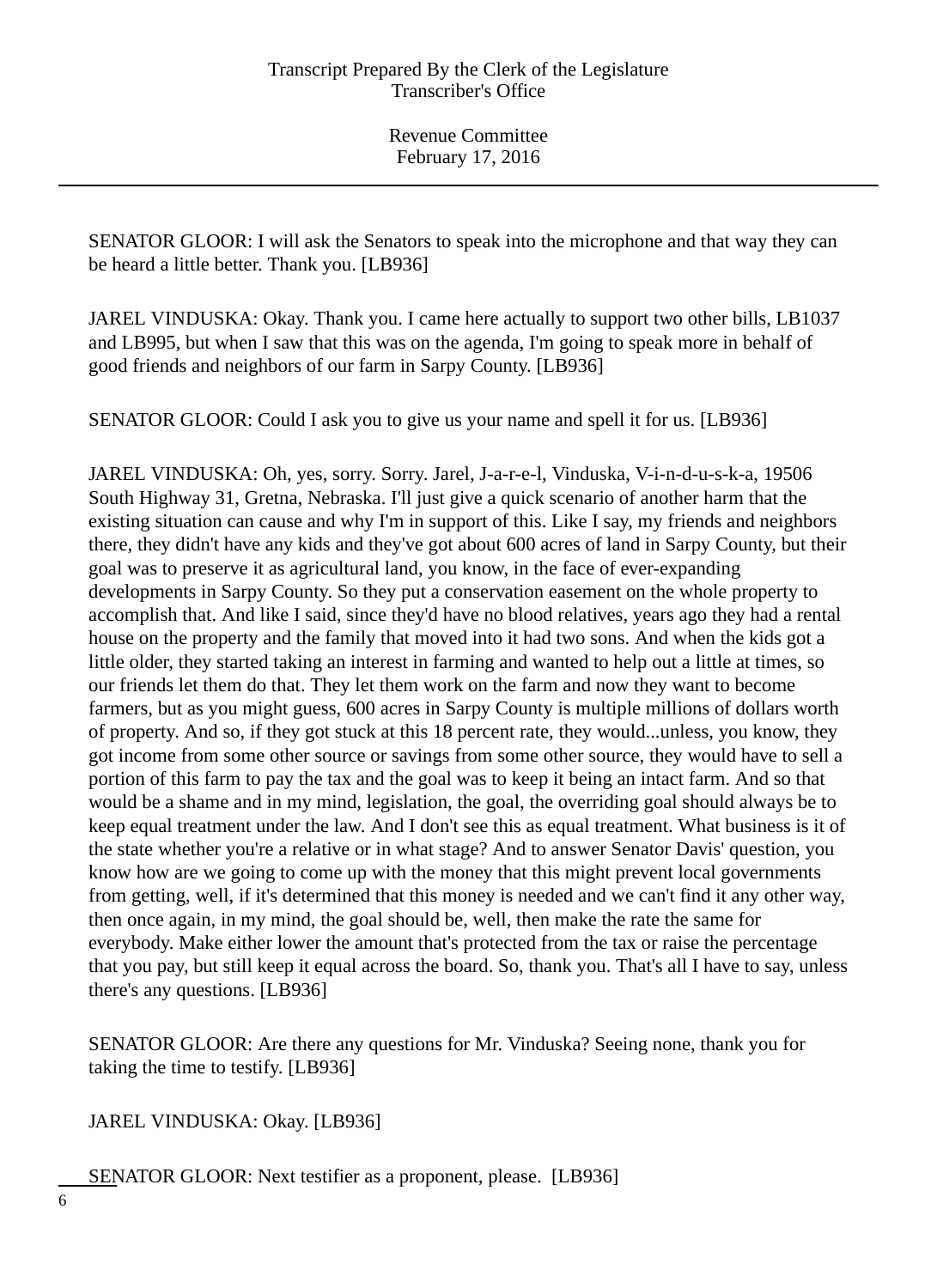Revenue Committee February 17, 2016

JESSICA HERRMANN: (Exhibit 2) Good afternoon. Thank you, Chairman Gloor and members of the Revenue Committee, my name is Jessica Herrmann, J-e-s-s-i-c-a H-e-r-r-m-a-n-n. I'm testifying in support of LB936 on behalf of the Platte Institute for Economic Research. Over the years our staff has testified before this committee about a lot of different ways we can improve Nebraska's tax system. One of the most important principles we have tried to introduce into Nebraska's tax discussion is the need to not impose taxes on Nebraskans that make our state's tax climate uniquely burdensome. Having an exotic type tax like an inheritance tax is a clear example of a tax that can cause our state to lose more in the long term than we gain from the tax in the short term. Nebraska is among a shrinking group of states that still has an inheritance tax. Currently, only six states still levy this tax. Over recent years, Kansas, Indiana, North Carolina, Ohio, Oklahoma, and Tennessee repealed their state inheritance taxes. These states have recognized that an inheritance tax is not only an unfair double taxation on income, but also negatively impacts family businesses. Families and other inheritors without cash on hand are often forced to sell their home or business in a desperate attempt to pay the tax man. This is particularly true in Nebraska, as our state has the country's highest possible inheritance tax rate with very low-income thresholds to which the rates are applied. The Tax Foundation reports that inheritance taxes are among the most hostile to economic growth and have high compliance costs. A 1993 study by George Mason University found that states would gain more revenue in the long run by eliminating the inheritance tax due to its economically destructive impact on capital formation and investment. Conceptually, the research shows Nebraska will be better off economically if we end this tax. Practically, we think Nebraska should take whatever incremental steps it needs to through spending restraint to achieve that goal. A long-term path to ending a destructive tax is far preferable to leaving things the way they are. As with any phase-out we can look around the country for states that have taken those same steps. Indiana set out to eliminate their state inheritance tax over ten years. In their case, they were able to accomplish a full repeal in only about two years, while cutting other taxes as well. Appreciate that some committee members, and certainly local officials, may not be satisfied with the simple answer that local inheritance taxes should be phased-out through spending restraint. Property taxes are too high in Nebraska, but the inheritance tax is an even bigger drag on the state's prospects for long-term economic prosperity. All of our other tax bases will grow more if Nebraska does not have an inheritance tax. The more generous our inheritance exemptions are the fewer families and businesses will be deterred from staying here and building wealth. LB936 is a step in the right direction, even if the rates or exemptions need to be amended downward or phased-in over a longer period of time. We should take any step we can as a state to raise needed revenues in the least economically destructive manner. Thank you, and I would be happy to answer any questions. [LB936]

SENATOR GLOOR: So, Ms. Herrmann, is the Platte saying that getting rid of inheritance tax is a higher priority than dealing with property taxes, and bringing them property taxes? [LB936]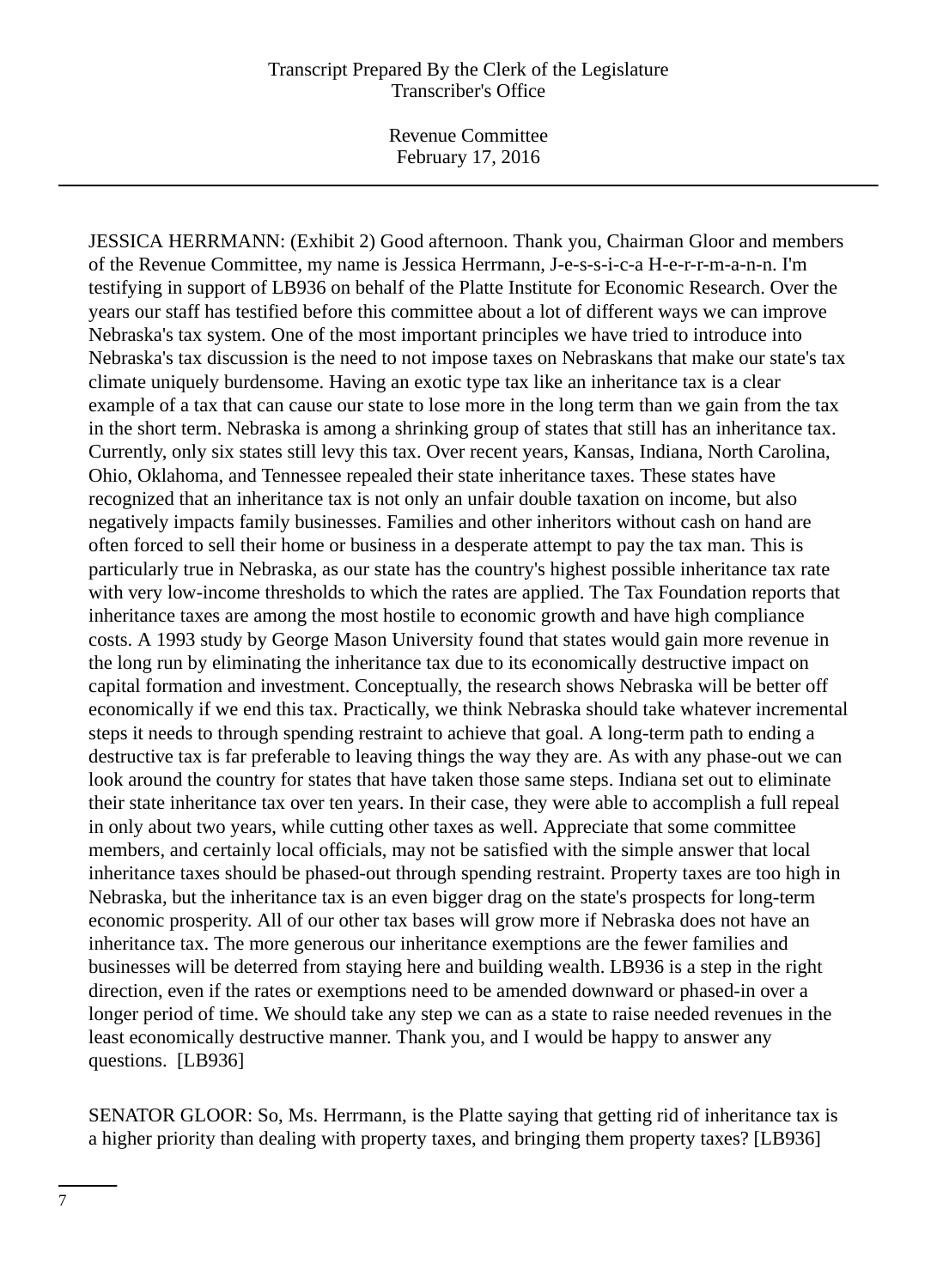JESSICA HERRMANN: Well, what we're saying is that if there's a hierarchy that the Tax Foundation uses, most economically destructive to least economically destructive, and the inheritance tax ranks higher than property taxes. But, you know, we certainly understand that, you know, politically property taxes is a huge deal and it's a huge drag on our economy as well. So, you know, we've got to, if counties are...if we're going to undertake this, then, you know, counties need to exercise some spending restraint and the state can have a role, too, looking at unfunded mandates in trying to make that review. [LB936]

SENATOR GLOOR: Senator Schumacher. [LB936]

SENATOR SCHUMACHER: Thank you, Senator Gloor. Thank you for your testimony again. Can you explain to me the difference between an inheritance tax and an estate tax? [LB936]

JESSICA HERRMANN: Certainly. One that we discussed in our office yesterday because the two terms are often used interchangeably. Inheritance tax refers to, you know, a state tax. There's only six that have it right now, but somebody would inherit based on...and the tax rate you pay is based on the degree of kinship you are to the deceased. So, if my grandfather, my father leaves me some property, I'm probably going to pay one of the lower tax rates, but if it's a family friend that I have no relationship to, then that tax rate can increase up to 18 percent. An estate tax, which is levied I think in 19 states, including D.C., that is a total tax on the entire estate regardless of kinship. [LB936]

SENATOR SCHUMACHER: And one is...who is the estate tax levied on? [LB936]

JESSICA HERRMANN: Nebraska does not have an estate tax, but I believe in other states it is levied on whoever the person is that is named in the will. So it could be...it doesn't matter if it's, you know, a child, or a sibling, or a niece, or, you know, my close friend, Bob. [LB936]

SENATOR SCHUMACHER: Who then is the inheritance tax levied on? [LB936]

JESSICA HERRMANN: The inheritance tax is also levied on whoever inherits, but the tax rate varies based on your kinship. I mean, the main difference whereas the state taxes doesn't matter what your kinship is, but it's just levied on the total property. [LB936]

SENATOR SCHUMACHER: So as far as your perspective is, the only difference is the one has a different classification of relative, how you are related. [LB936]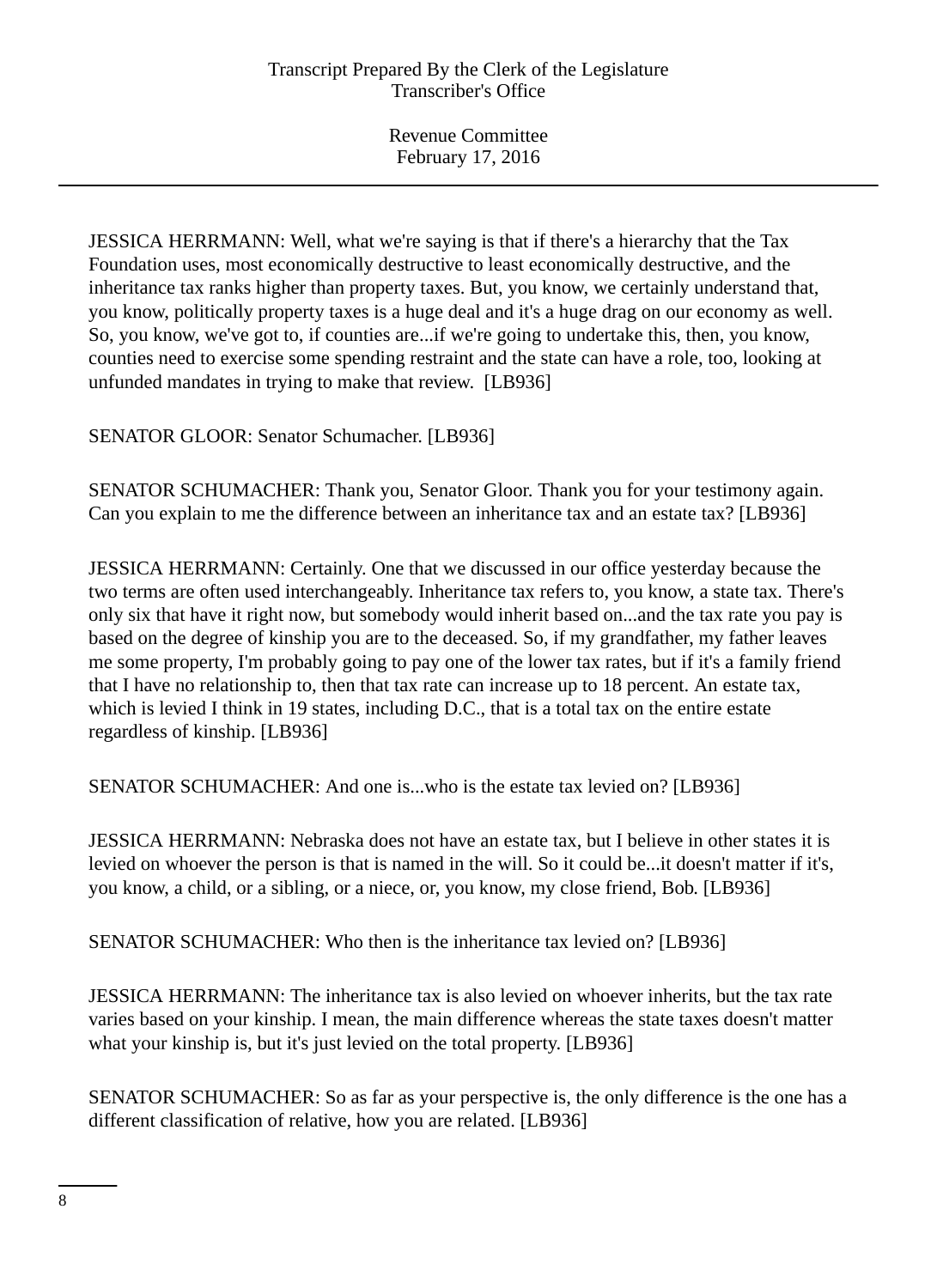JESSICA HERRMANN: Well, one has a different classification. The inheritance tax also would apply on every single transaction. So, if I die and I divide my parcel up into five slots and I give one to a sibling, one to a niece, one to my neighbor, Joe, and so on, then those are...all of those are taxed, but I believe an estate tax is just the one tax on the total value. [LB936]

SENATOR SCHUMACHER: Thank you. [LB936]

SENATOR GLOOR: Seeing no further questions, thank you for your testimony, Jessica. [LB936]

JESSICA HERRMANN: Thank you. Absolutely. [LB936]

SENATOR GLOOR: Other proponents for this bill. We'll then move to opponents for this bill. Good afternoon. [LB936]

DEB SCHORR: (Exhibit 3) Good afternoon, Senator Gloor and members of the Revenue Committee. My name is Deb Schorr, D-e-b S-c-h-o-r-r. I'm appearing before the committee in my capacity as a member of the Lancaster County Board of Commissioners, and as the Secretary/Treasurer of the Nebraska Association of County Officials. I'm here to express the strong opposition of both Lancaster County and NACO to LB936. My testimony will concentrate on the negative impact this bill will have on Lancaster County. Further testimony will be offered by NACO Executive Director Larry Dix on the impact of this bill to other Nebraska counties. Changes to inheritance tax exemption amounts and tax rates as proposed under LB936 would result in a large reduction in the amount of proceeds collected by Lancaster County. Our conservative estimates indicate the reduction could be as high as 80 percent. Applying this percentage to our five-year average for inheritance tax collections results in a \$5.25 million annual loss of income to Lancaster County. Please consider the following facts in measuring the impact of this loss to our local property taxpayers: \$5.5 million represents funding for 104 employees, which is 12 percent of the counties total work force. It would be extremely difficult to absorb this revenue reduction by cutting costs without jeopardizing basic services. In Lancaster County, the inheritance tax plays a key role in balancing our budget and keeping property taxes as low as possible. All inheritance tax revenues are deposited into the county's General Fund to help cover operating expenses, therefore providing direct property tax relief. \$5.25 million is equivalent to a property tax levy of 2.3 cents, or approximately 8.3 of our entire levy for the present fiscal year. While the Legislature has created numerous mandated responsibilities for counties, our revenue tools are very limited. And I appreciate your comment, Senator Davis, about only one well to go to. More pressure will be placed on the real property tax by taking away one of the few revenue sources available to counties. If the inheritance tax is reduced as proposed by LB936, there is no guarantee the additional money received by the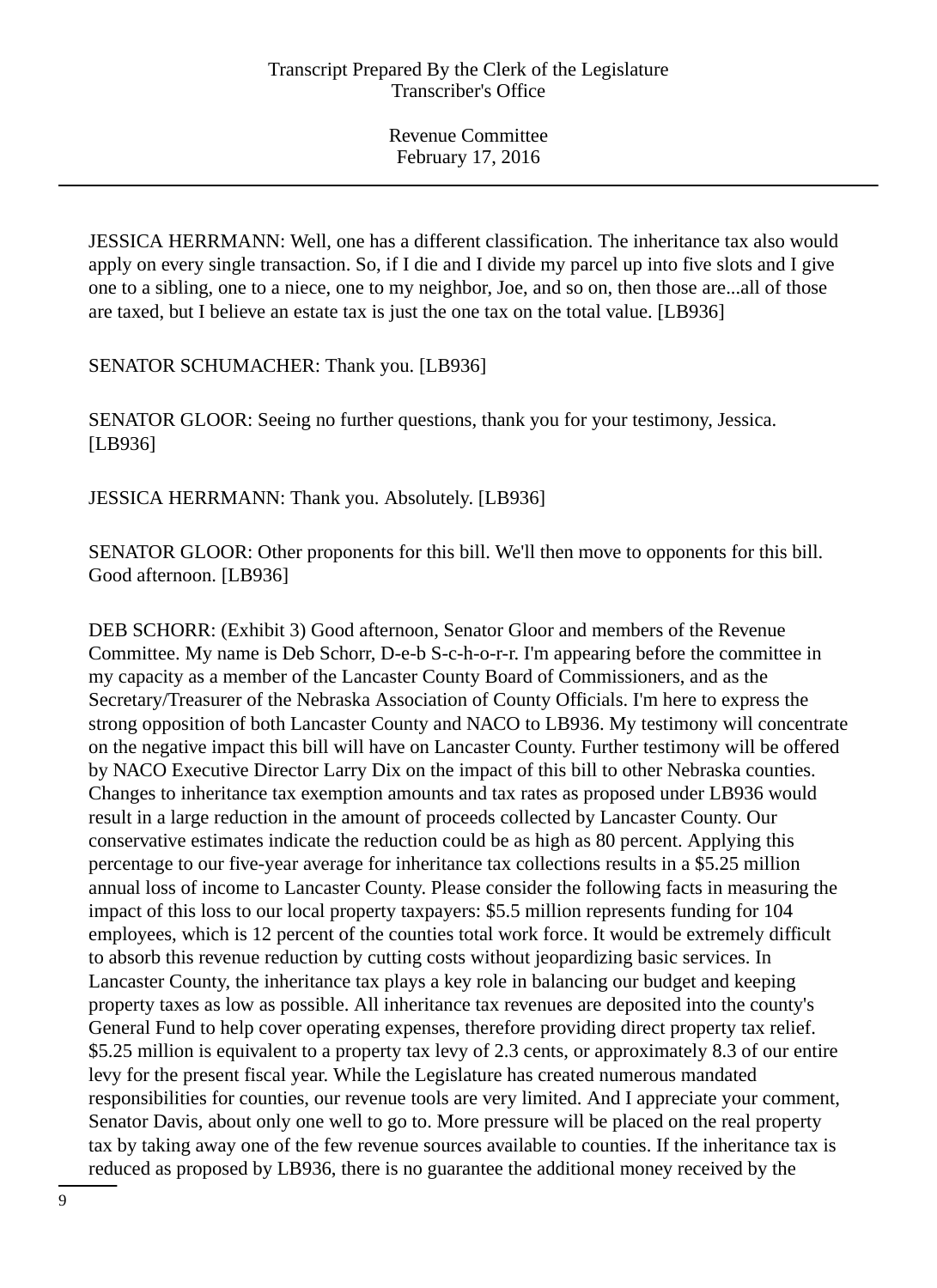Revenue Committee February 17, 2016

beneficiaries will stay in our county, or for that matter, in the state of Nebraska. In fact, our records indicate some beneficiaries who live in other states have received substantial inheritances. On the other hand, every cent of inheritance tax collected will be invested in our community. Reducing the inheritance tax will result in a tax shift to the average property taxpayer. The annual average number of probate actions processed by the Lancaster County Court is around 750, with 72 percent of these cases resulting in the payment of inheritance tax. Since most transfers are made to close relatives, even fewer transactions affect distant relatives and nonrelatives. However, the revenue from inheritance tax returns for distant relatives and nonrelatives is substantial, and replacing these funds with property tax will come right out of the pocket of those hardworking real property tax owners in our county. A major criticism of the inheritance tax is that it creates a financial barrier to parents who wish to pass along the family farm, ranch, or business to their children. This problem can be solved by careful estate tax planning, and is simply not involved with the higher inheritance tax rates paid by distant relatives and nonrelatives. Finally, a \$5.25 million funding reduction would severely undermine the county's ability to provide basic public safety services. Whether it's through the dismantling of our community's social safety net, or cuts to those agencies which provide direct service to the public, at the end of the day the safety of our community would be negatively impacted. Thank you, and I'd be happy to answer any questions. [LB936]

SENATOR GLOOR: Thank you, Ms. Schorr. Questions? Seeing none, thank you for taking the time to testify. Continuing with testifiers in opposition. [LB936]

JOE LORENZ: (Exhibit 4) Good afternoon. My name is Joe Lorenz. I'm the Douglas County finance director, and I'd like to spend a couple of minutes giving the position of Douglas County on LB936. I'm handing out some sheets that have my talking points on them. In Douglas County the annual proceeds from the inheritance... [LB936]

SENATOR GLOOR: I need you to give and spell your name. [LB936]

JOE LORENZ: Oh, I'm sorry, L-o-r-e-n-z. Joe Lorenz. In Douglas County the annual proceeds from the tax over the past five years have averaged \$11.5 million. Put that in context, our total budget is about \$370 million, so the proceeds average about 3 percent of our total budget, and property tax proceeds for the county are about \$110 million, so the inheritance tax is about 10 percent of the total property tax. So it's a material amount for the county. On average, there are about 1,000 estates per year subject to the inheritance tax in Douglas County, and in a county with a population of over 500,000 it equates to 0.2 percent of county population or residents being impacted by the inheritance tax. In Douglas County it's ranged between like nine and half and \$14 million over the past five years. So it's kind of a law of large numbers so that we were...it's a pretty consistent amount, so we're allowed to budget for it. And within our budget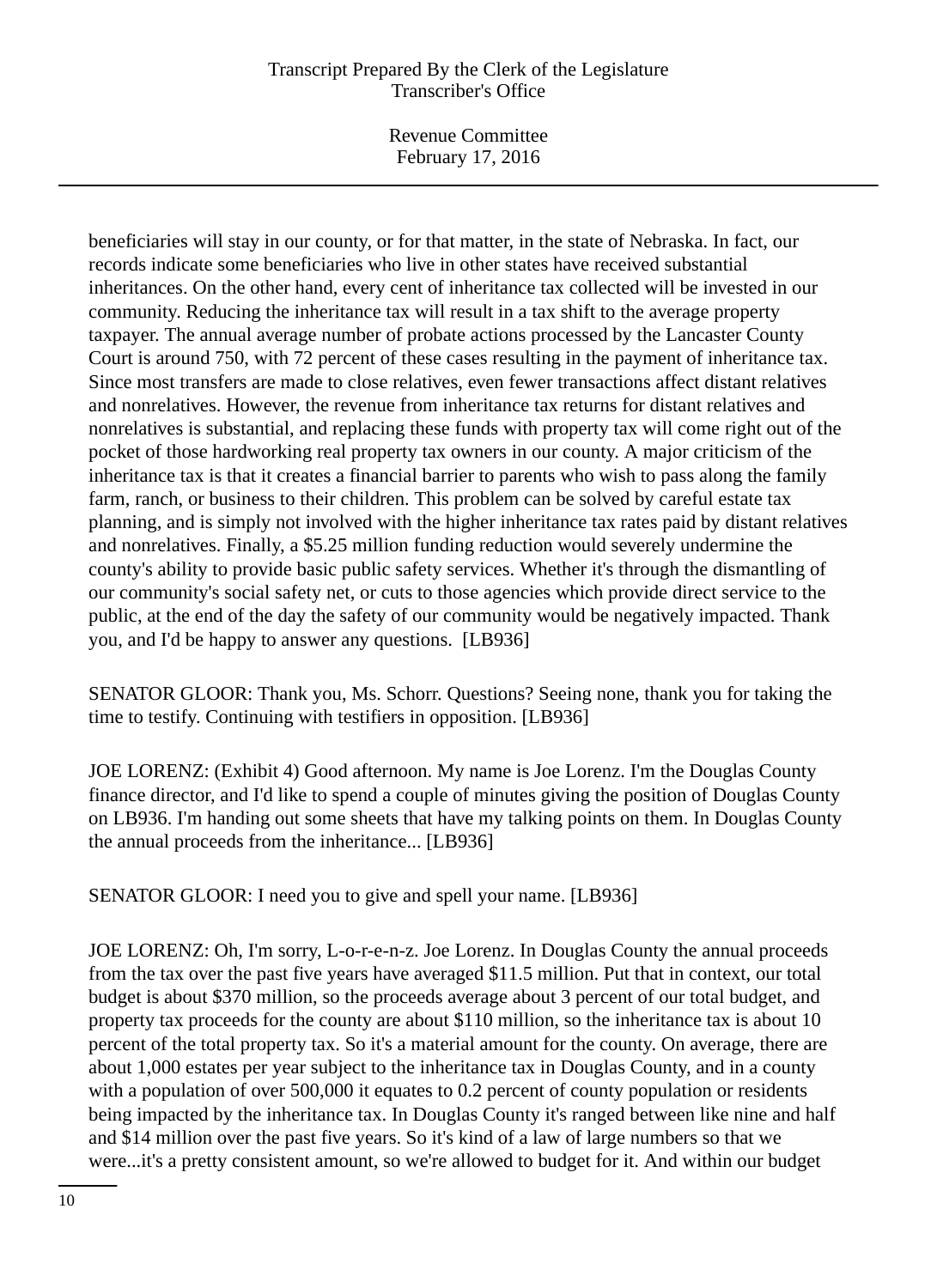Revenue Committee February 17, 2016

this year, I have a breakdown of the \$13.5 million that we're using from the inheritance tax fund and where it goes. If you look at it, you can see \$4 million was going to the Douglas County Health Center; \$3 million to the General Fund; \$2.5 million to community services, which is general assistance; \$1.5 million to the Health Department; there's money that goes to...\$300,000 to veterans; \$200,000 to help us fund the cost of sending people to the state institutions at Beatrice and Lincoln; and we make the contribution to the University of Nebraska Medical Cancer Center of \$500,000 out of the inheritance tax fund. So in total, it's \$13.5 million that's in our budget this year from the inheritance tax fund. And as you can see, these proceeds are primarily used to fund essential and mandated social services. So it's a really important part of our source of revenue for our budget. LB936 which increases the exemptions and reduces the tax rates on a state subject to the inheritance tax would significantly reduce the amount of inheritance tax revenue received by the county. I did one estimate here of using about two-thirds, you know, the people at Lancaster said it might be more like 80 percent, but whatever, it's a big number. But if it were reduced by \$8 million, since we really don't have any options if we would want to raise fees or things like that, that would require approval from the Legislature which we're not counting on. So the natural place to look, unfortunately, would be property taxes. And to offset that \$8 million shortfall, if we lose as an inheritance tax, would equate to a 7.5 percent increase in the property tax rate to offset. And to put that in context, our levy right now is 6.1 percent higher than it was ten years ago. So we've been pretty prudent in managing our tax levy and if we take...a significant source of revenue is taken away, it really puts us in a bind about trying to raise money to fund the essential services. So, I guess in closing, I would just say that we're going to kick off our budget process on March 1st and I've been doing some preliminary work. I got the numbers from the register of deeds that in Douglas County, property values are only going to be up about 1.2 percent this year. So, going in, it's already a challenging environment. We're probably looking at a shortfall of several million dollars and loss of inheritance tax revenue on top of that would severely impact our fiscal situation. I'd be glad to take any questions. Thank you. [LB936]

# SENATOR GLOOR: Thank you. Senator Davis. [LB936]

SENATOR DAVIS: Thank you, Senator Gloor. So what is the Douglas County levy? [LB936]

JOE LORENZ: 28.054. [LB936]

SENATOR DAVIS: And what is the cap? [LB936]

JOE LORENZ: Oh, it's significantly higher, but if you would look at residents in Douglas County, if you add the Douglas County levy and the city of Omaha levy on top of it and you look at total taxpayers, that the total levy it's up, one of the top in the state. [LB936]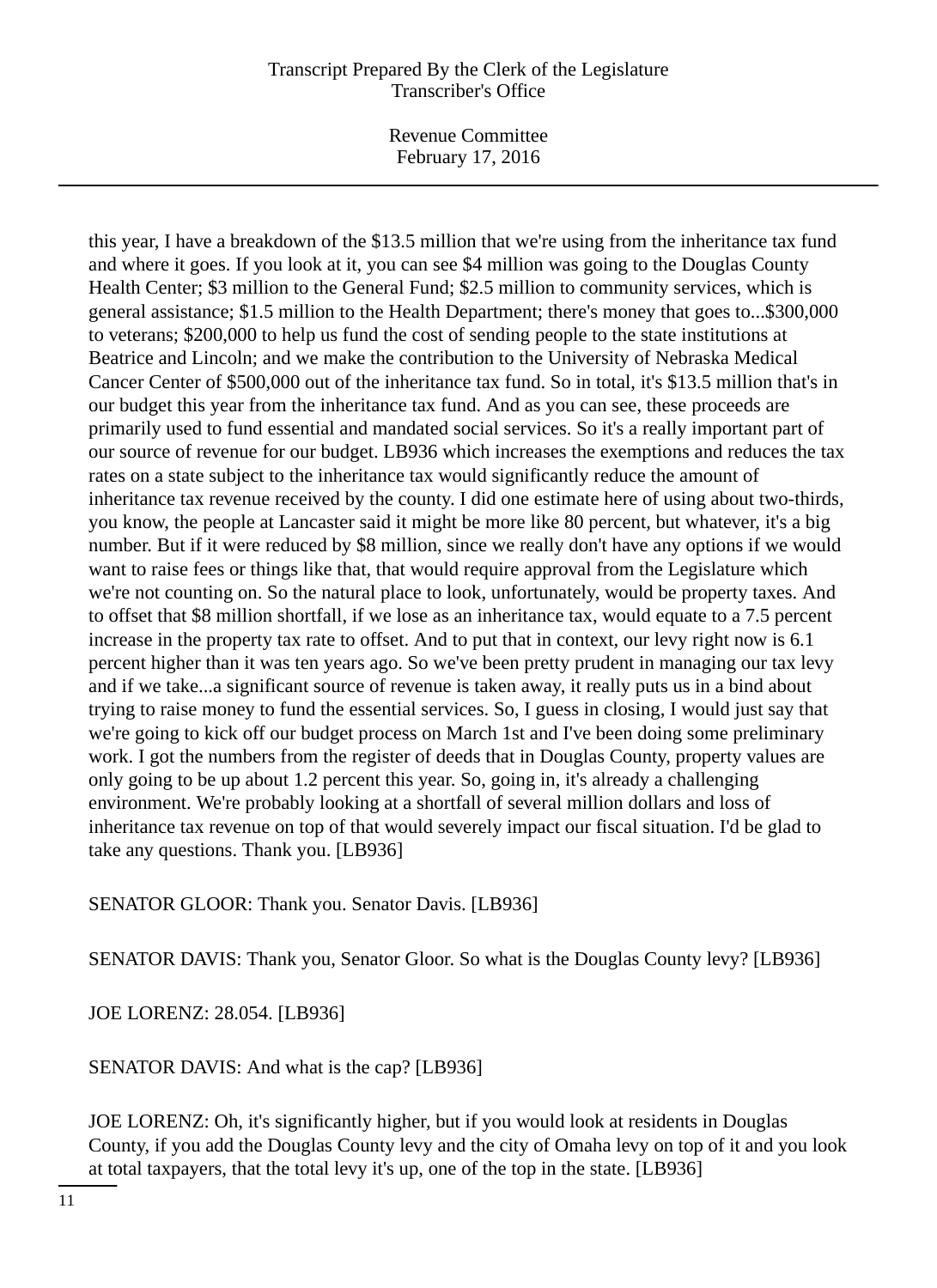SENATOR DAVIS: But the county levy is 28 cents. [LB936]

JOE LORENZ: That's correct, sir. [LB936]

SENATOR DAVIS: The cap is significantly higher. So you don't think it would be fair for the taxpayers of Douglas County to pay for the privilege of the services they get? [LB936]

JOE LORENZ: We're always trying to not raise taxes, but at some point we have to provide services. [LB936]

SENATOR DAVIS: But somebody has to pay them. [LB936]

JOE LORENZ: Yes. Yes. [LB936]

SENATOR DAVIS: Thank you. [LB936]

SENATOR GLOOR: Senator Schumacher. [LB936]

SENATOR SCHUMACHER: Thank you, Senator Gloor, and thank you for your testimony. In coming up with your numbers, have you done an analysis of how much of the proceeds of inheritance tax come from the 1 percent category, comes from the 13 percent category, and comes from the 18 percent category? [LB936]

JOE LORENZ: Senator, I have not seen those numbers. The numbers I get come from the county attorney's office. And even in, you know, the estimate of the fiscal note of the state, I never saw the breakout. So, I can't really tell you which of the three classes how it's impacted. [LB936]

SENATOR SCHUMACHER: And the impact of the Supreme Court decision on gay marriage certainly will have some impact upon the 18 percent category because up to this point that was taxes unrelated. Should folks marry, then they will be related and there will be no tax at all. Any analysis of how much that's going to impact? [LB936]

JOE LORENZ: No, I haven't seen that analysis either, sir. [LB936]

SENATOR SCHUMACHER: Thank you. [LB936]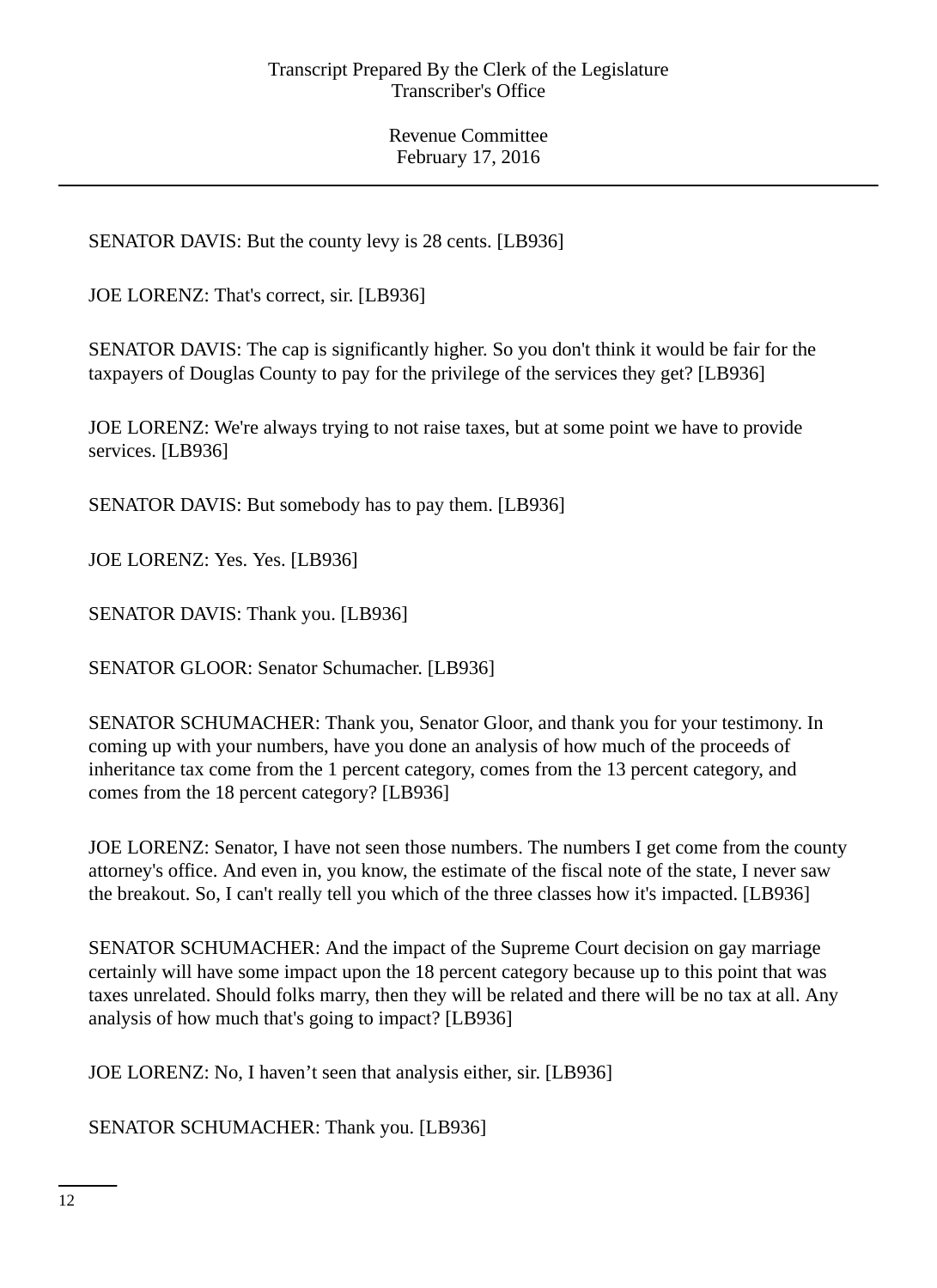SENATOR GLOOR: Seeing no further questions, thank you, Mr. Lorenz. [LB936]

JOE LORENZ: Thank you. [LB936]

SENATOR GLOOR: Continuing with those in opposition. [LB936]

FRED UHE: Senator Gloor, members of the Revenue Committee, my name is Fred Uhe, F-r-e-d U-h-e. I'm the director of committee and government relations for Sarpy County appearing today on behalf of Sarpy County Board of Commissioners in opposition to this particular bill. Sarpy County, we collect approximately \$1.5 million on an average basis of inheritance tax. We do keep that in a separate fund because the need to track it, I mean it's not dollars we can count on, you know, every year, but we have in the last three years have been able to direct \$3.4 million to our General Fund, which is 100 percent direct property tax relief. And over the years we've used these funds besides property tax relief to purchase land for a parking lot, some unexpected software enhancements. A couple of year ago in an attempt to be prudent we spent about \$150,000 to remodel some office space in our public...in our jail facility to move our public defender and to end a lease. Unfortunately, with the juvenile justice reform three years ago the lease has been renewed because now that is housing juvenile probation officers, so. We've attempted to be prudent. In Sarpy County, our budget is about \$138 million. Our tax asking is \$38 million, so it would be approximately about a 3 percent increase in property taxes required if we were to lose this revenue. So with that, I would be willing to answer any questions. [LB936]

SENATOR GLOOR: Thank you. Are there questions for Mr. Uhe? I see none. Thank you. [LB936]

LARRY DIX: (Exhibits 5-7) Good afternoon, Senator Gloor. My name is Larry Dix, spelled L-ar-r-y D-i-x. I'm executive director of Nebraska Association of County Officials appearing today in opposition to LB936. A couple of documents that I'm handing around, I know that you've received a number of letters from a number of our counties in regards to inheritance tax and what those counties look for to utilize that, that revenue source. So I know there's a good number of those. These just came in over the lunch hour. They're from Buffalo County and Otoe County and so if we'll enter those in on the record. The other document that's being handed out that I think each year we try to provide to the Revenue Committee when there's an inheritance tax bill and that is a listing by county of what inheritance tax. And this is for fiscal year '14 and '15 and I think when I made the handouts, I think I was short some. Some of you may see calendar year '15, but it should be the fiscal year '14 and '15. And this is an amount that we go...we request this information from the county each year so that we can gather and see what is going on. So if you look at really the bottom of the page for the fiscal year '14 and '15, inheritance taxes in the state of Nebraska came to about \$66 million is what came in as a revenue source to our counties.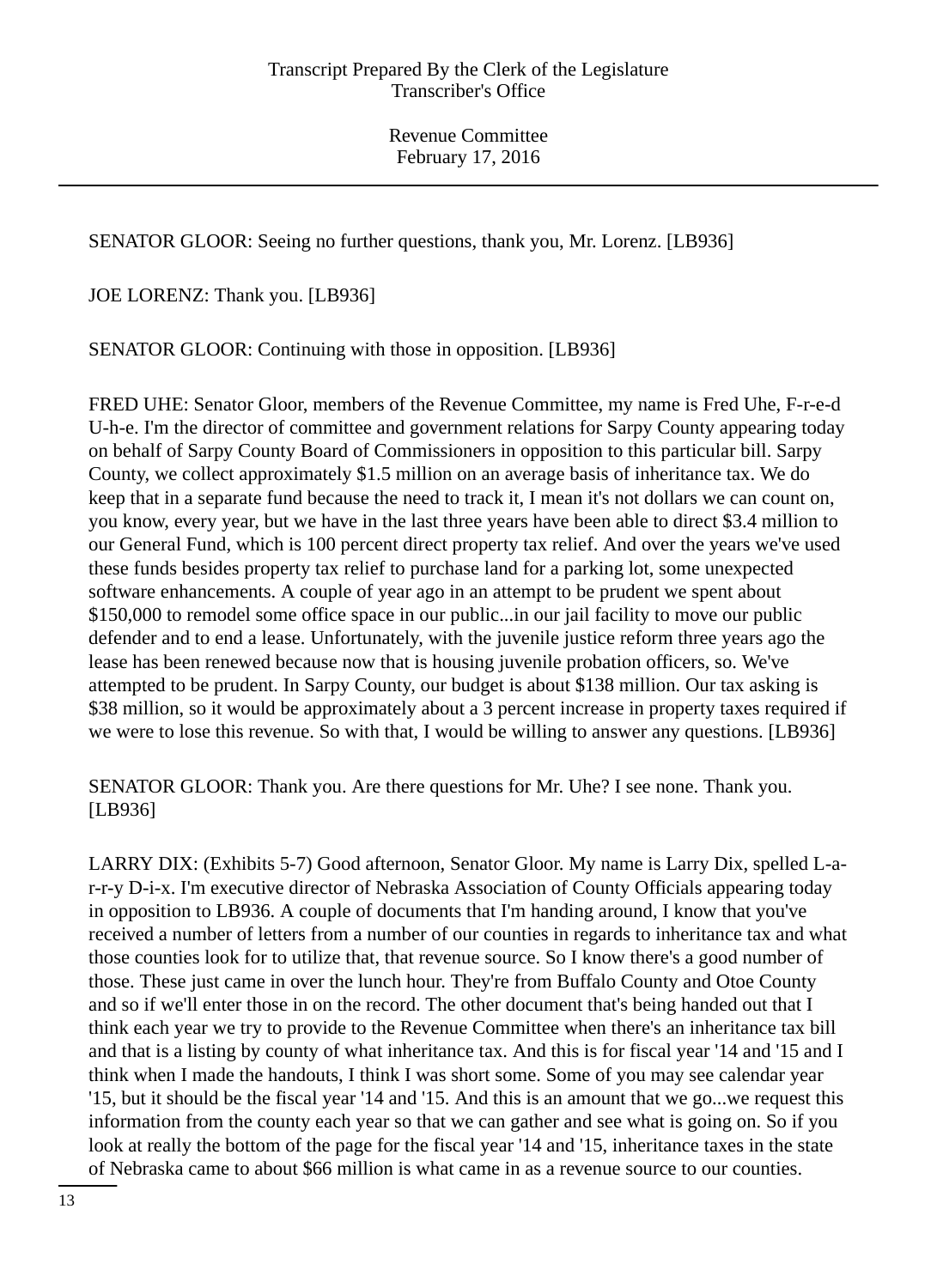Revenue Committee February 17, 2016

Senator Schumacher, you had asked, I believe the question of sort of the silos, how much is in the Class I's, II's and III's. And for us to gather this information, there are some years we'll actually go out to the counties and we usually pick about ten to twelve counties and we actually pull all the records, analyze them, and, of course, as you know, that takes a significant amount of time to go through and figure out what column they're in and things like that. But the last time we did that was in 2013 and if I remember right, Senator Schumacher, these numbers are very close. I can't say they're exact, but Class I's are...at that point in time, were ranging between 40 and 45 percent of the revenue. Class II's, somewhere in the area of 35 to 40 percent, and Class III's were 10 to 15 percent. So the follow-up question that you asked with...in relationship to some recent court rulings. The next time that we go out and do that analysis, then we'll try to come back and see if there was fundamentally any shift to one of those silos that wasn't there before. Maybe there's an indication. Again, it's not a statistically...I wouldn't say statistically accurate because we're not doing all 93 of them, we just take a sampling and we try to go around the state and pick out different regions and we typically stay with that same set of counties that we do each and every year so that we can do a little bit of comparison from year to year. So, with that, I'll open it up to any questions anyone may have. [LB936]

SENATOR GLOOR: Questions for Mr. Dix? Senator Harr. [LB936]

SENATOR HARR: Thank you, Chairman Gloor. And I apologize, was that percentage of...the numbers you gave, percentage of the total number of cases or percentage of the revenue collected? [LB936]

LARRY DIX: Percentage of the revenue, yeah. [LB936]

SENATOR HARR: Okay. [LB936]

LARRY DIX: I do not...I don't know that we analyzed the number of cases because one inheritance tax, of course, could have folks that fell into all three of the silos. And so I don't...I don't...the information obviously are on those sheets, but we do not count how many are in silo three, silo two, silo one. We just lump them together and get the revenue for that silo. [LB936]

SENATOR HARR: Great. Thank you. [LB936]

SENATOR GLOOR: Senator Scheer. [LB936]

SENATOR SCHEER: Thank you, Senator Gloor. Thanks for coming over, Larry. I guess more of a comment than anything. I'm looking at Douglas County and maybe this year was an anomaly,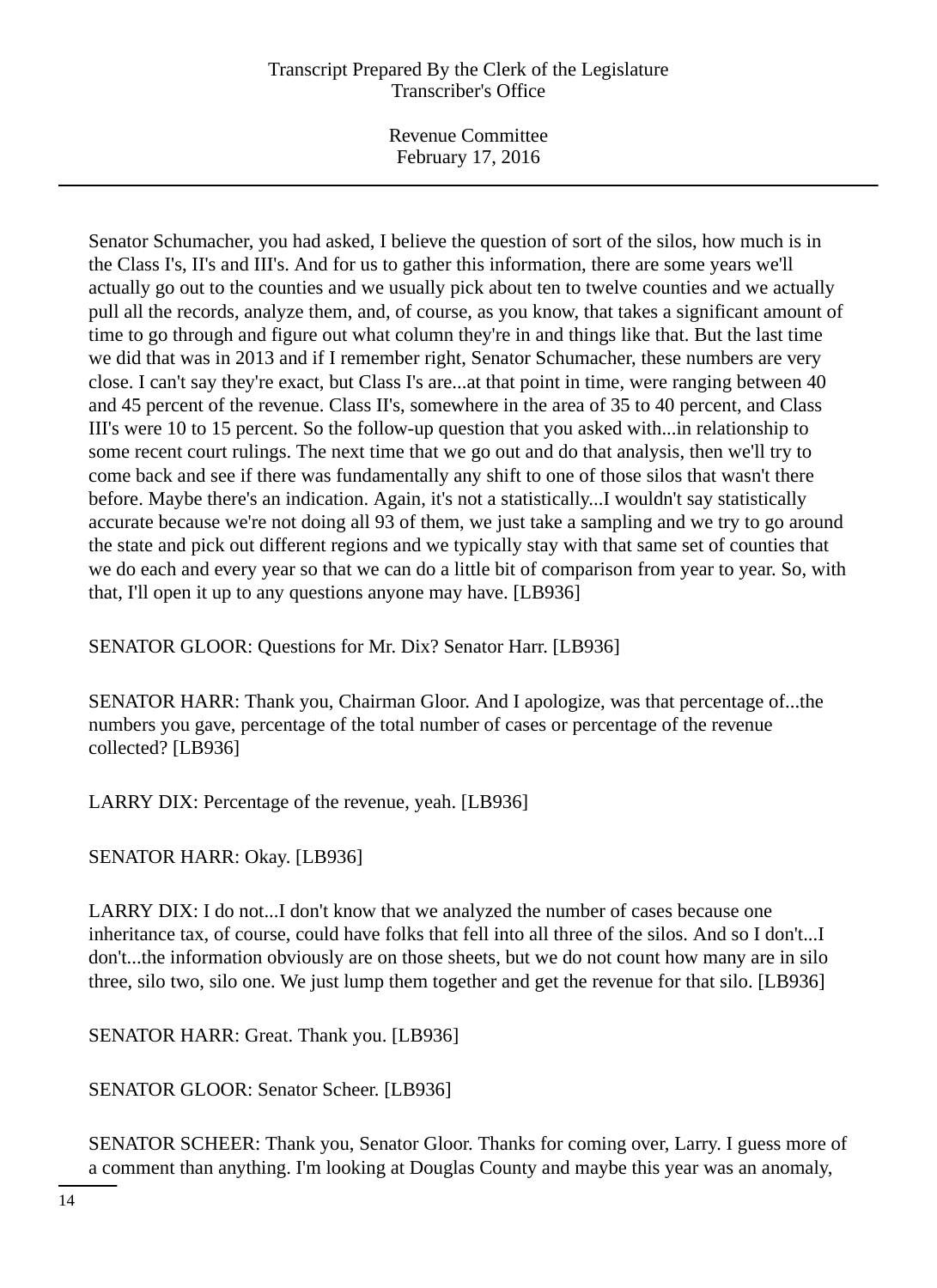was \$12 million. And as I'm looking through the list, I see some really small counties, very little population, I mean, Boone, \$1.2 million. I mean, they would have to have less than 100 of the population, but the inheritance tax has got to be developing a much higher proportion amount of the budget than...if you look at these numbers, they're very, very small and you've got two large ones, but even like Lancaster was only \$5 million. And so I look at Lancaster County compared to even Boone and that's literally, you know, 25 percent of, in Boone, it's 25 percent of Lancaster County. It just seems really disproportionate. [LB936]

LARRY DIX: And Senator Scheer, I would say that this is a snapshot of one year and, of course, I've been watching these for ten or fifteen years and I will tell you, there are some wild swings in some of the small counties and I think one that sort of grabbed my attention was Sherman County which had \$137. That's in Senator Sullivan's district. And I know that if you were to go back over ten years, Sherman County wouldn't average \$137, but I think you're going to see some very wide swings within counties, and I know you will. We do see it, and that's what you see in the small counties. [LB936]

SENATOR SCHEER: Do you have other years of...I'm not asking you to do a lot of extra work, do you have others that you put together over various years? [LB936]

LARRY DIX: Yeah, Senator Scheer, we have gathered this information every year for the past, I know, ten years that we put this together each and every year. [LB936]

SENATOR SCHEER: Would you mind getting me that? [LB936]

LARRY DIX: Sure, I can get that to you. And I can get to everyone on the Revenue Committee if you would like that, but that is information. And historically, every time there's an inheritance tax bill, I bring that handout so it's been there. But I can certainly try to compile that over the multiple years and we can actually look and see what those...what the movement has been. [LB936]

SENATOR SCHEER: I appreciate it. Thank you. Thank you, Senator Gloor. [LB936]

SENATOR GLOOR: Senator Schumacher. [LB936]

SENATOR SCHUMACHER: Thank you, Senator Gloor, and thank you, Mr. Dix, for appearing. Just from the numbers you gave us, if you look by number of heirs, then the great bulk of the heirs are Class I heirs because they're only paying at 1 percent and they generate 45 percent, so the great bulk of the estates are not nieces and nephews getting a windfall. [LB936]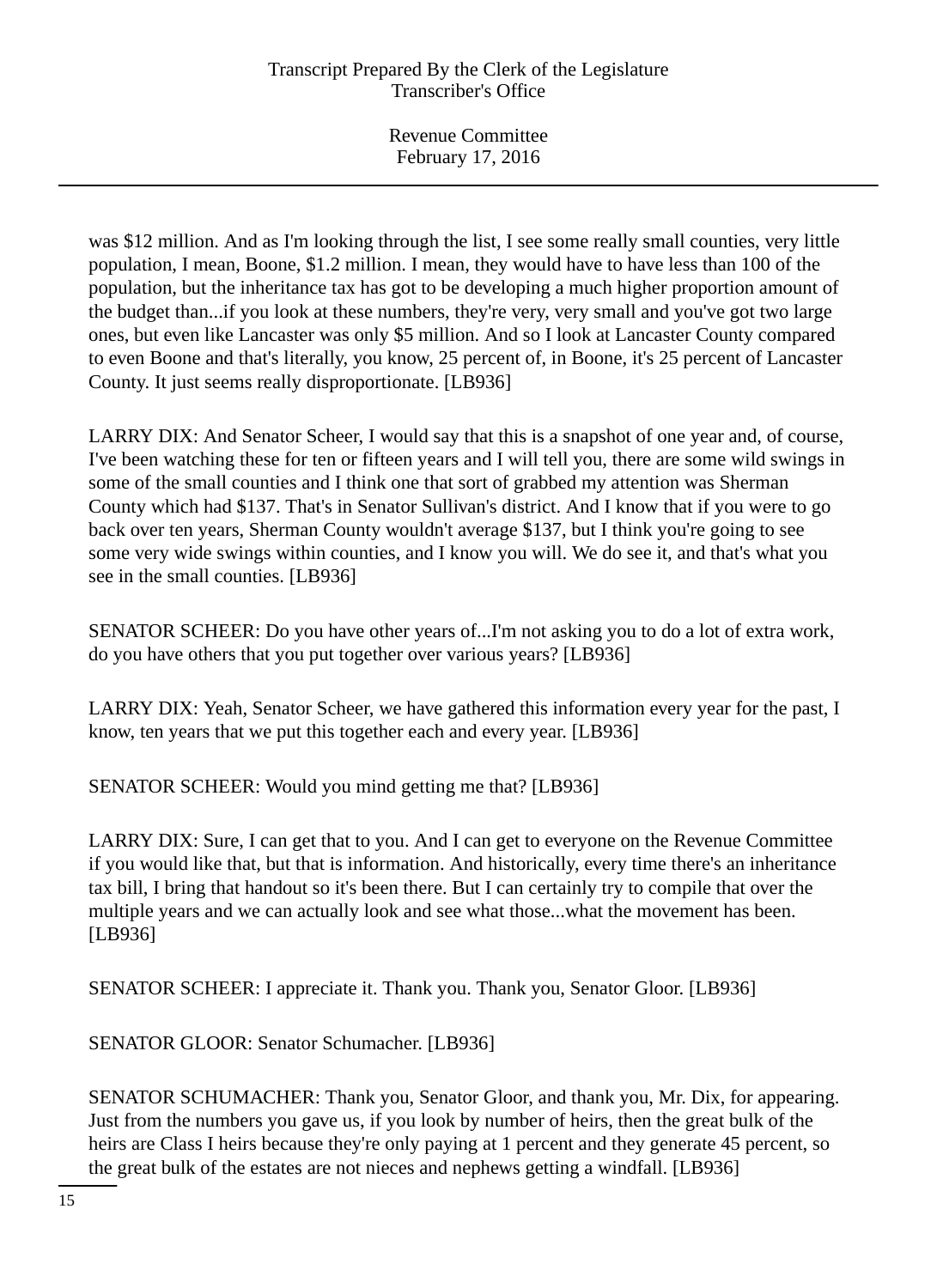LARRY DIX: I would agree. [LB936]

SENATOR SCHUMACHER: Okay. Now, Senator Ebke raised an issue which I don't know if your organization has studied, I know it's an issue and I'd kind of find out what your reaction and thoughts are. What trips you up on the inheritance tax is having a piece of real estate involved because you have ten years in which the title is gummed up and you're running a risk of 14 percent interest if you don't get the matter cleared up. And the minute you file the paperwork to clear up the matter, you get stuck on filing sworn statements as to the value of the estate. And then it gets brought into the inheritance tax situation. If however, grandma doesn't own any real estate and grandma has a million dollars in four different banks of \$250,000 a pop, and the kids names are on as joint tenancy, and they walk into the bank with grandma's death certificate, and they walk out of the bank with the cash. I don't know if you get that much cash out of the bank these days, but anyway, you'll walk out with the value, you...there's no enforcement mechanism. Have the County Attorneys Association, has your association, looked into what mechanisms we might impose to trip up those transactions just like we trip up the real estate transaction? And that might partially account for the disparity that I think that Senator Scheer's detecting. [LB936]

LARRY DIX: Senator Schumacher, we have not looked specifically at that. I believe in previous years there have been senators that have said, well, possibly there should be a notification sent out every time there's an obituary listed in the paper that comes from the county attorneys that says...and really just lays out the law that says, you may be subject to inheritance tax for situations like that because right now, it is really the legal system that when an attorney goes, or when somebody dies and they go through the will, probate, they say, oh, by the way, you're going to have inheritance tax and that's how that information gets reported to the county. But we do believe that there probably are some instances where some people do inherit some value greater than the thresholds that are in current statute of which the county receives nothing on. [LB936]

SENATOR SCHUMACHER: And that applies to brokerage accounts and lots of things and could amount to substantial leakage from the system. [LB936]

LARRY DIX: It could. Certainly could. [LB936]

SENATOR SCHUMACHER: Thank you. [LB936]

SENATOR GLOOR: Other questions? Thank you, Larry. [LB936]

LARRY DIX: Thank you. [LB936]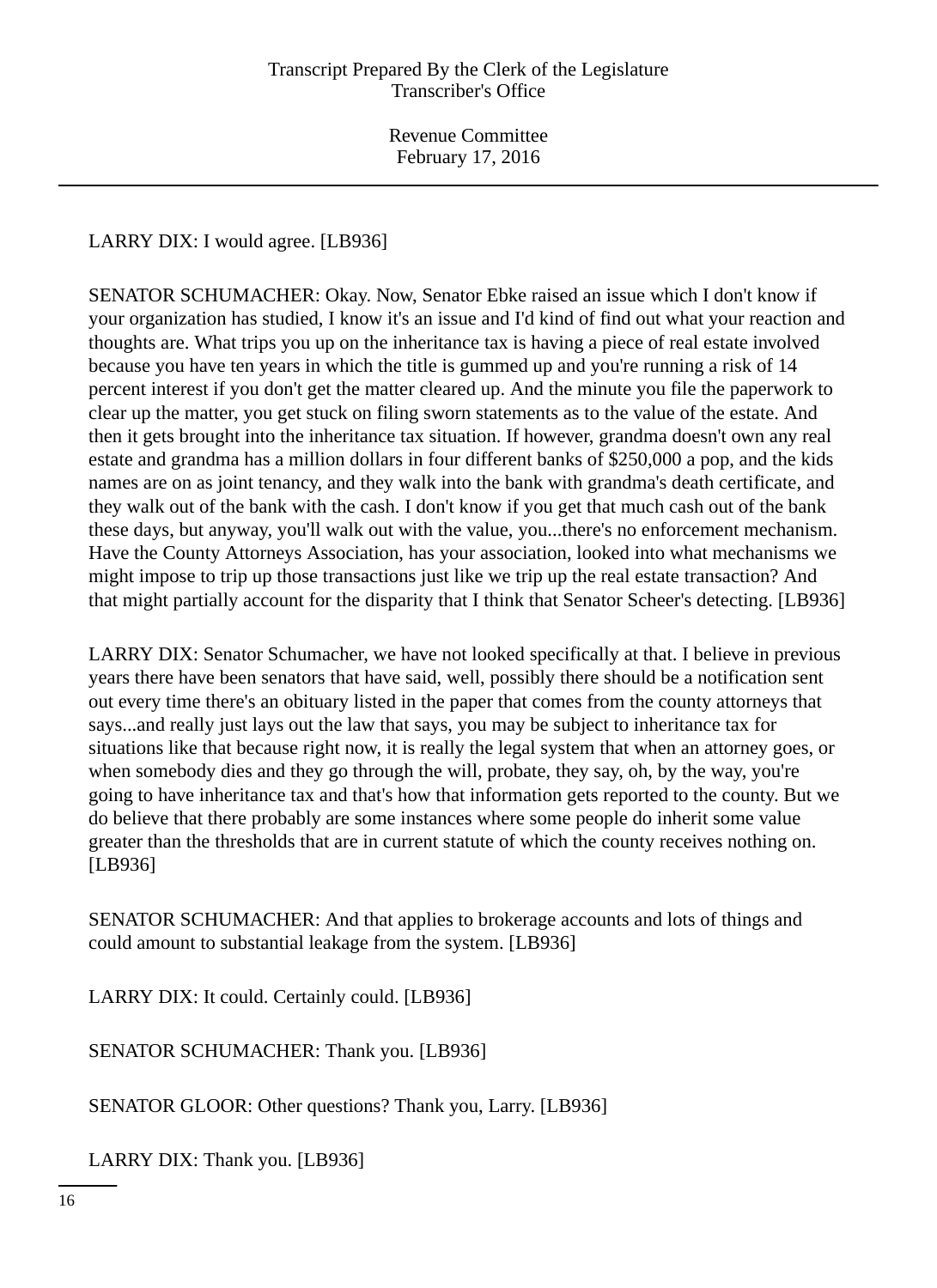SENATOR GLOOR: Other opponents? [LB936]

RENEE FRY: (Exhibits 8-9) Good afternoon, Chairman Gloor and members of the Revenue Committee. My name is Renee Fry, R-e-n-e-e F-r-y. I'm the executive director of OpenSky Policy Institute. I'm here today to testify in opposition to LB936. Cutting the inheritance tax would deprive counties of one of their few revenue sources and essentially force many Nebraska counties to cut vital services that residents rely on or raise property taxes. In fiscal year '15, the inheritance tax raised was \$66.7 million. The amount of inheritance tax collected varied significantly from county to county, ranging from \$137 in Sherman County to over \$12 million in Douglas County. The average county revenue from the inheritance tax was \$717,000 and the median county revenue was \$362,000. Counties would have had to increase property tax levies 11 percent on average to replace the lost revenue if the inheritance tax had been completely eliminated. In 2012, we wrote a report regarding the elimination of the inheritance tax. I'm going to discuss some of that information with you today. At the time of our report the inheritance tax raised \$43 million on average over a three-year period. The amount of inheritance tax collected varied from \$8,500 to \$8.5 million per county, and ranged from less than 1 percent to 22 percent of a county's general fund budget. Counties would have had to increase their property tax levies 7 percent to replace lost revenue from the inheritance tax. At the bottom of page 5 of the report that you have is a color-coded map that shows what ability counties would have had to manage the loss of inheritance tax revenue. We created four groups of counties based on inheritance tax as a percentage of revenue, their level of cash reserve, how close they were to their property tax levy limit, and how close they were to their spending limit. The green counties on the map would have suffered the most hardship if the inheritance tax had been eliminated because they had low reserves and couldn't raise property taxes to replace the revenue without exceeding property tax limitations, which would require public votes. Approximately 26 counties were in this category that would have been hardest hit. If these counties had first turned to replacing the inheritance tax with reserves, they would have had, on average, less than two years before their reserves were reduced below recommended levels. Not only would this have put counties at risk of service lapse, but reserves of less than 15 percent are considered a "red flag" by credit agencies, so that insufficient reserves could cause credit downgrades leading to higher interest rates on borrowing, bringing more trouble to county budgets. And the next category are counties that could have temporarily managed the loss of revenue by drawing down reserves, but lacked the flexibility to raise property taxes when those reserves ran out. There are 36 counties in this category and they're designated by the darker shade of blue on our map. These counties could potentially have replaced the inheritance tax revenue by tapping their reserves for at least three years, but once those reserves had been exhausted these counties would have found themselves in the same pinch as the 26 counties in the previous category. The next group of counties were those with low reserves and room under property tax limitations to replace the revenue through increased property taxes. These eight counties, which are shaded in light blue on the map, would have had to cut services or raise property taxes as they did not have sufficient reserves to cover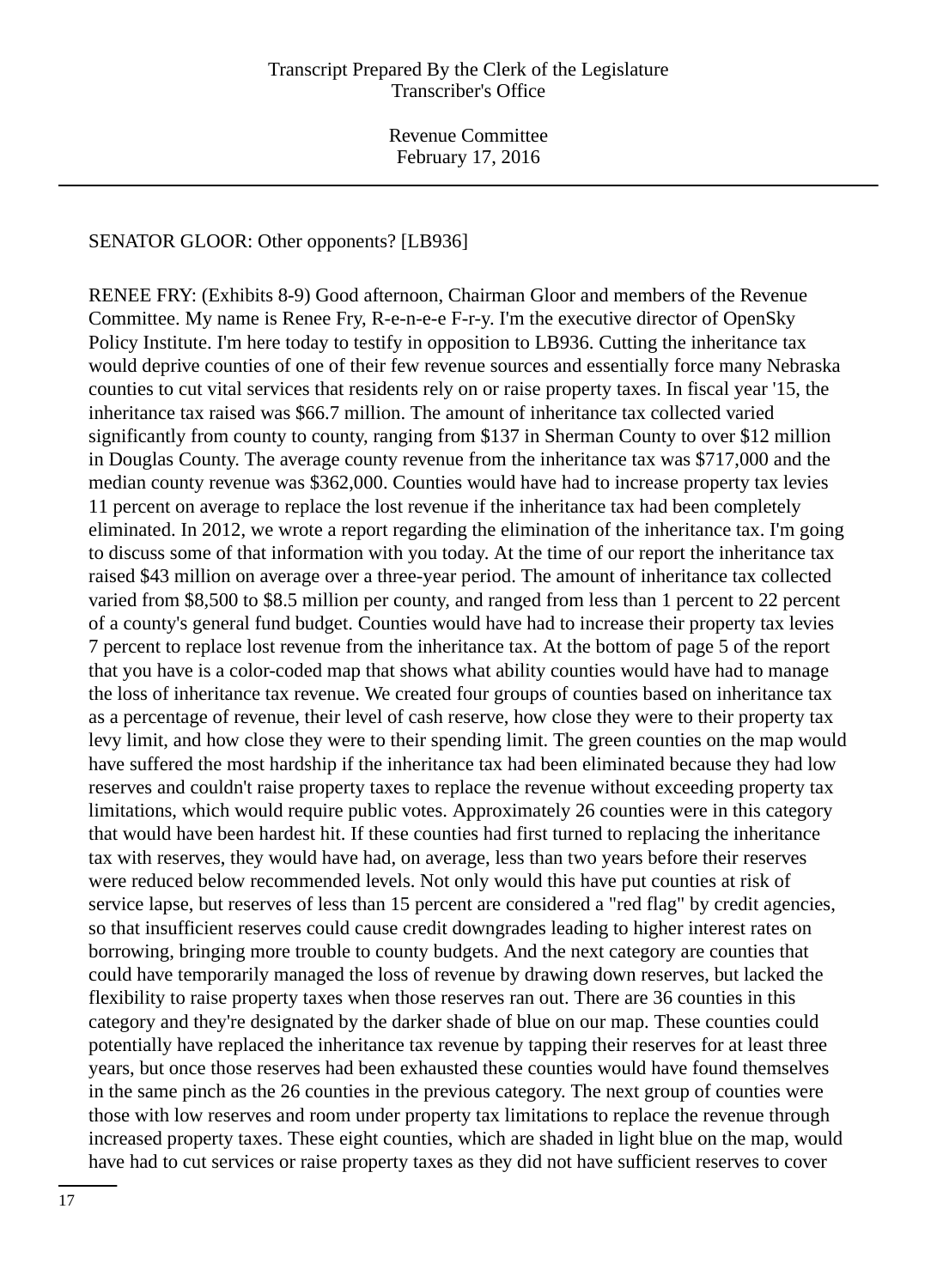Revenue Committee February 17, 2016

the loss of the inheritance tax. However, they would not have been constrained by state limitations if they chose to make up the lost revenue by raising property taxes. The final category are those with the most flexibility to manage the loss of revenue. There are 23 counties in this group and they are marked in white on our map. These counties had larger reserves and would not have been constrained by state limitations if they chose to make up the lost revenue by raising property taxes. But that's not to minimize how important the inheritance tax is to these counties; it's just that they were in an enviable position because they had more in reserves and were not constrained by property tax limitations. LB936 would leave counties with an impossible choice: slash services that we rely on such as road maintenance; drain cash reserves that are needed to protect bond ratings and will leave counties vulnerable to unexpected emergencies; or raise property taxes if they can do so. Therefore, we recommend at this time the state maintain its inheritance tax at the current rates. Thank you for your time. I'd be happy to answer any questions. [LB936]

SENATOR GLOOR: Thank you, Ms. Fry. Questions? Seeing none, thank you for your testimony. [LB936]

RENEE FRY: Thank you. [LB936]

SENATOR GLOOR: More opponents? Anyone in a neutral capacity? Seeing no one in a neutral capacity...I'm sorry. [LB936]

EDWARD GEORGE: May I speak as a neutral? [LB936]

SENATOR GLOOR: Absolutely. [LB936]

EDWARD GEORGE: Thank you for the opportunity, Senators. My name is Edward George, Ed-w-a-r-d G-e-o-r-g-e. One of the things, I'm a Social Security recipient this year. One of the things that I have to think about is when back in my college days in the early '70s, my college professor said there's two things we're sure of, death and taxes. And so I'm sitting here analyzing this whole situation thinking about your platform when you were campaigning for elected office. And if that campaign office election to serving as a seat on this committee reflects on your values and your importance, I thought about how this, outcome of this piece of legislation should be considered. One of the things that I felt like you were very fair-minded to be serving on this committee by your constituents and also how you can be fair-minded to serving the state of Nebraska. My background is I grew up on a York County farm. My parents are still alive living on that farm, 92-year-old, my father, my mother is 86, with land. Back in the years when they were filing jointly, they decided to separate the land holdings, or basically saying if dad died before mother, mother would have some land. And now that I'm at retirement age, I'm one of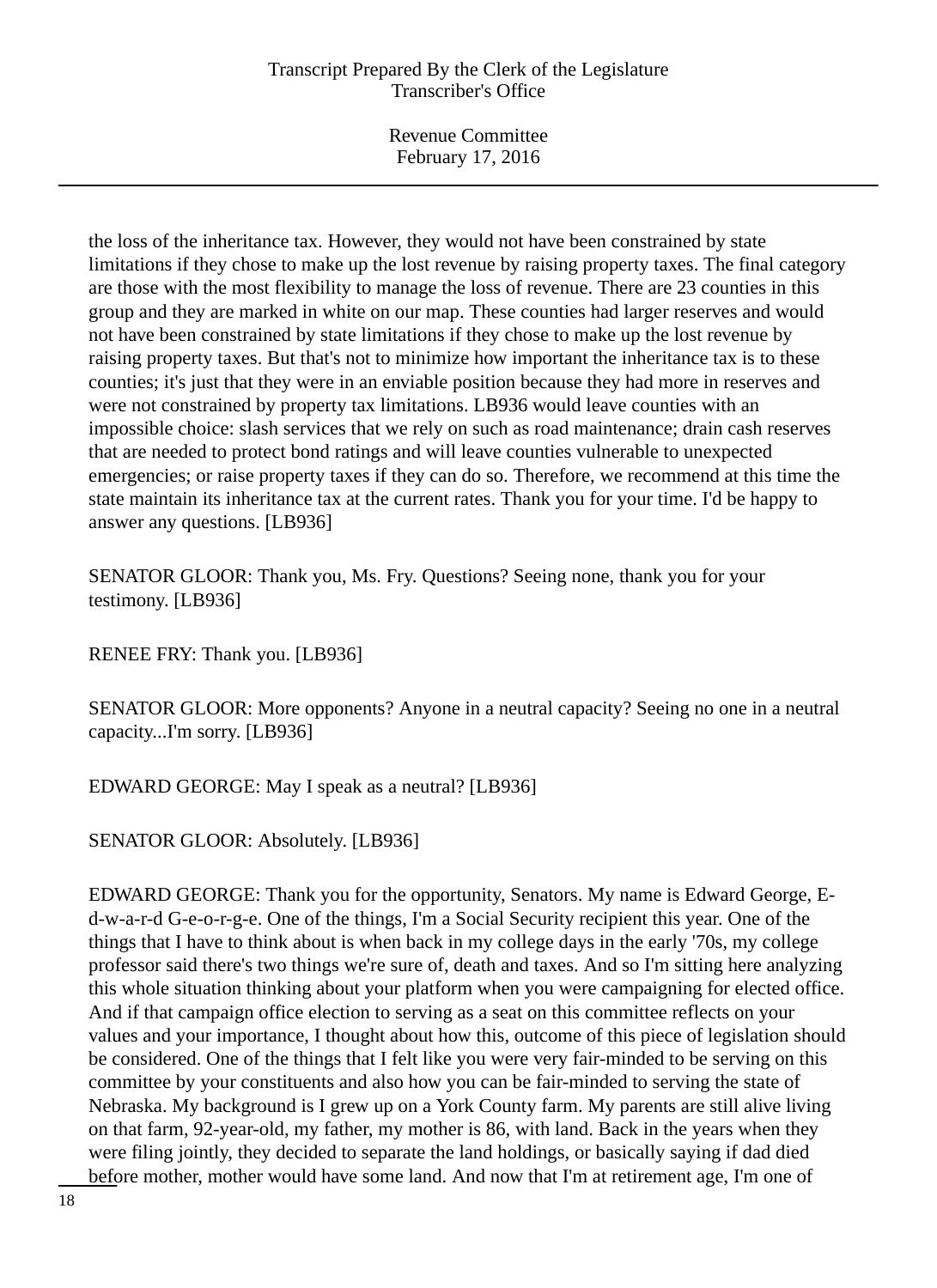Revenue Committee February 17, 2016

four siblings, thinking about what my parents want to do in the best interest. Dad was a man who during the Depression didn't get the opportunity to go to high school. He pays more in property taxes now than he paid for most of his land but one thing he assures us all that the importance of education. So one of the questions I had to ask myself if we reduce property tax and inheritance, where would the shortfall be made up of in all the taxes as I remember my college professor saying. And so I don't really understand what if we reduce the taxes as a neutral, where is the shortfall going to be made up of? One of my backgrounds was, I'm an extension educator from '86 to '91. In '91, it's you, senators in the past, the past senators had to deal with shortfalls in budgeting. My appointment was terminated not because of (inaudible) valuations but the shortfall of revenue coming in at the state level to appropriation to the university. My performance was after those years because I was one of the newest extension employees, my job was terminated. It took an emotional toil on me. One of the other things that I thought about when I was listening to all of this testimony is, what is a situation of landowners who are absentee landowners not living in the state of Nebraska to vote for candidates and elected officials. As we all know, much of this land is being owned by absentee landowners, some of which are not residents of the state. But yet my father keeps saying because he was deprived of the educational opportunities and with 12 great-grandchildren and more coming along the way, for which they're living for, he feels like education is one of his highest priorities. So think about if you're not going...if you're going to reduce taxes, or if you're not going to reduce taxes, what does that mean to the landowners, the property owners, the household owners, and probably all of you have probably dealt with inheritance and inheritance taxes. One of my former colleagues told me as a landowner, his parents set up a structure that now there are over 90 heirs to the ownership of that land. Property distribution is reduced, but it means that they structured it in such a way. So thinking about that, does makes sense to you here is what I'm saying. I hear an acknowledgment of that, or see an acknowledgment of that. What does that mean if we're going to think about the property tax reduction. If you're not going to reduce taxes, does that mean that individuals will redefine the way that the inheritance tax...to void inheritance taxes will be structured. These are just some personal comments of feelings because I don't like paying taxes, but I know the taxes are inevitable as my college professor shared with me earlier in my life. Now I recognize that I have had to pay a lot of taxes in a lot of different forms and if inheritance tax from my heirs, even though I don't have any children, will be reflecting on who would inherit my estate. I welcome your comments. I see some smiles, I see some concerns. You have a tremendous responsibility on your shoulders. And I envy you, but I do not envy you in the decision you have to make. Thank you for your public service. [LB936]

SENATOR GLOOR: Thank you, Mr. George, and you brought up questions we've been asking ourselves pretty constantly during the past couple of weeks' worth of hearings. Are there any questions? Senator Sullivan. [LB936]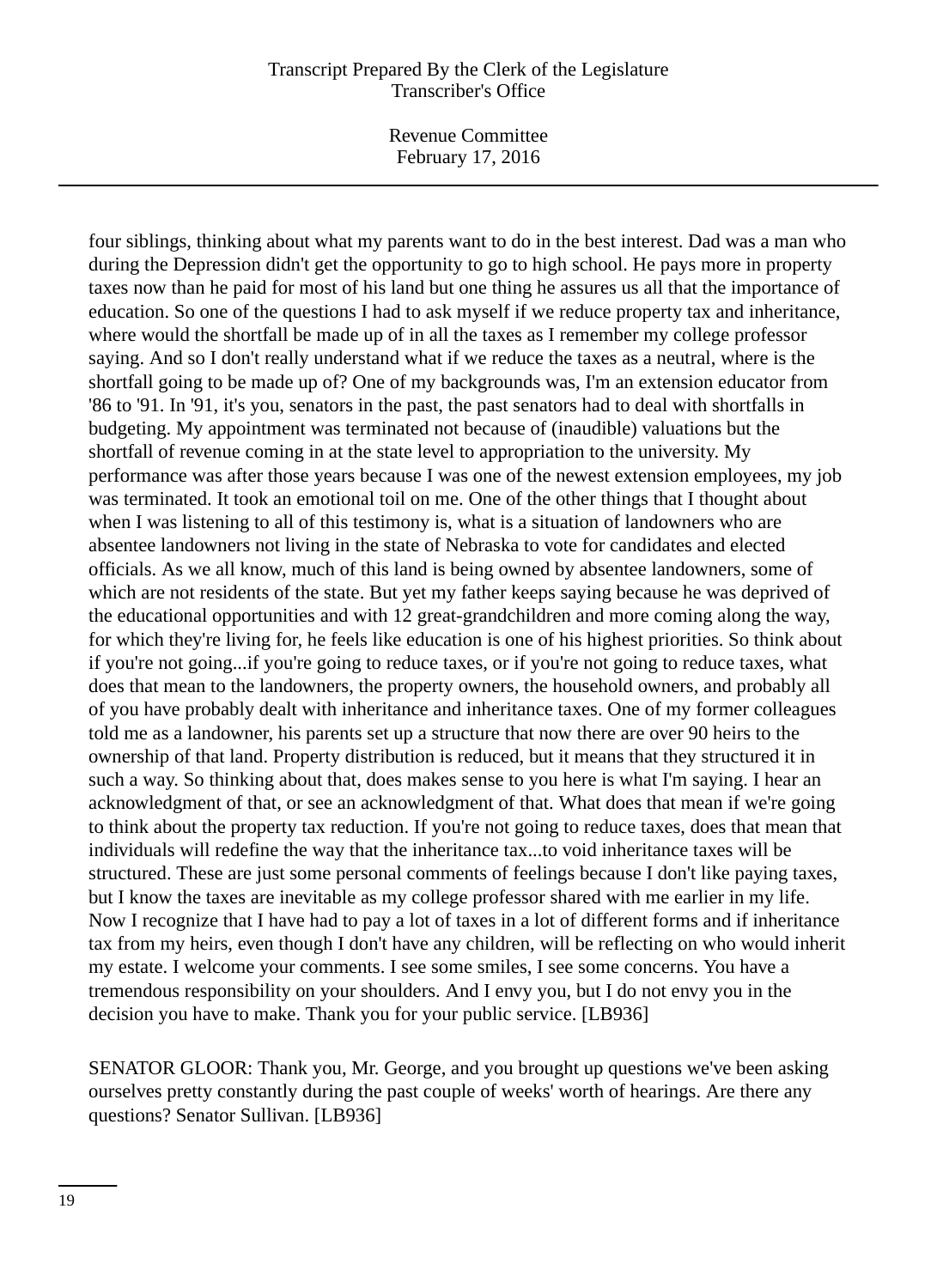SENATOR SULLIVAN: Thank you, Senator Gloor, and thank you, Mr. George. So I'm just curious, I don't know if you'd care to divulge it, but have your parents done any estate planning to anticipate some of these concerns that they might be facing? [LB936]

EDWARD GEORGE: They're looking at it now at this age. They worked so hard that they tried to establish a profitable farm which they did without much of an education. And so right now at the cost of trying to set up this estate, yes, they are considering that very strongly because they recognize their life will be short, but they enjoy the life that they have. But they want to consider as hard as they worked, how they want to make sure that's sustainable, but helps support people not only in our family, but help support people across the state. As Chairman of the Education Committee I recognize your importance of how you think about this committee as well as the committees you serve on. So, yes, my parents are looking at this very strongly. [LB936]

SENATOR SULLIVAN: Thank you. [LB936]

SENATOR GLOOR: Senator Schumacher. [LB936]

SENATOR SCHUMACHER: Thank you, Senator Gloor. There are five kids in your family? [LB936]

EDWARD GEORGE: Four, two boys and two girls. [LB936]

SENATOR SCHUMACHER: And how many of those still live in Nebraska? [LB936]

EDWARD GEORGE: One sister lives in New Mexico and my brother, Sammy, farming the family farm. My sister...I'm the oldest. My sister next is a school teacher in Nebraska, married with several children and grandchildren, so. And my youngest sister lives in New Mexico. Can't vote on things but her...one thing I would share with you that her father-in-law just died. Her mother-in-law is living there in New Mexico and they are large landholders in south central Nebraska, so that's why I pointed out the example. They can't vote on things in Nebraska. [LB936]

SENATOR SCHUMACHER: So one out of the four kids has left the state. [LB936]

EDWARD GEORGE: Right. Yeah. I think this is really one of my concerns that representation without voting power is a major concern because they're going to be heirs to a large estate. My sister-in-law, her husband, and her brother would inherit a considerable amount of land in south central Nebraska. [LB936]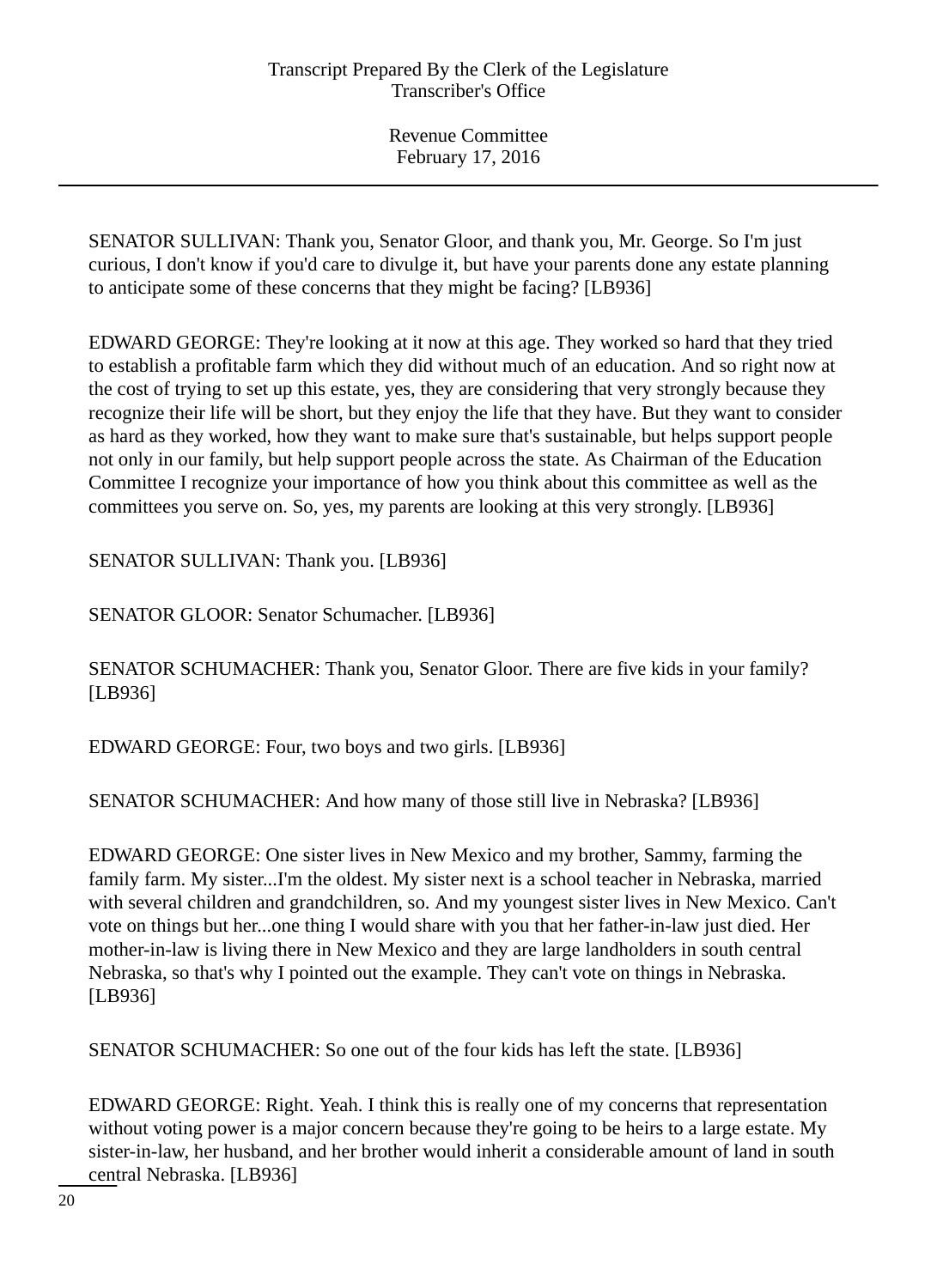SENATOR SCHUMACHER: Well, then just one follow-up question. I take it this land has been in the family a long time. [LB936]

EDWARD GEORGE: A very long time. In my family's case, it's a fourth generation. [LB936]

SENATOR SCHUMACHER: Yeah, so it may have been bought for fifty bucks an acre or less. [LB936]

EDWARD GEORGE: Yes, they bought it in the '40s. [LB936]

SENATOR SCHUMACHER: And now it would sell for \$10,000 an acre. [LB936]

EDWARD GEORGE: \$10,000, yes. [LB936]

SENATOR SCHUMACHER: And if your folks were to sell it today, they would pay income taxes on this, correct? [LB936]

EDWARD GEORGE: Yes, inheritance tax and... [LB936]

SENATOR SCHUMACHER: And income taxes. [LB936]

EDWARD GEORGE: And they'd pay a large amount of income tax. [LB936]

SENATOR SCHUMACHER: Right, based upon the Nebraska tax and the federal tax. [LB936]

EDWARD GEORGE: Yeah. [LB936]

SENATOR SCHUMACHER: Once they die and you kids get it and sell it, you'll pay no tax on it except for the 1 percent. [LB936]

EDWARD GEORGE: Right. But in my...I should mention also my sister-in-law, my brother's wife, both of her parents just died and it's estimated...she has a brother, so there are two heirs to that farming estate. The estate is estimated to be worth between eight and ten million dollars from about an 800 acre farm. My case it's a family farm of 320 acres that dad strove to put that farm together. One other thing that's interesting is that probably some of you are familiar, your county is very fortunate to have excellent water, rainfall, productive soil, so because of that when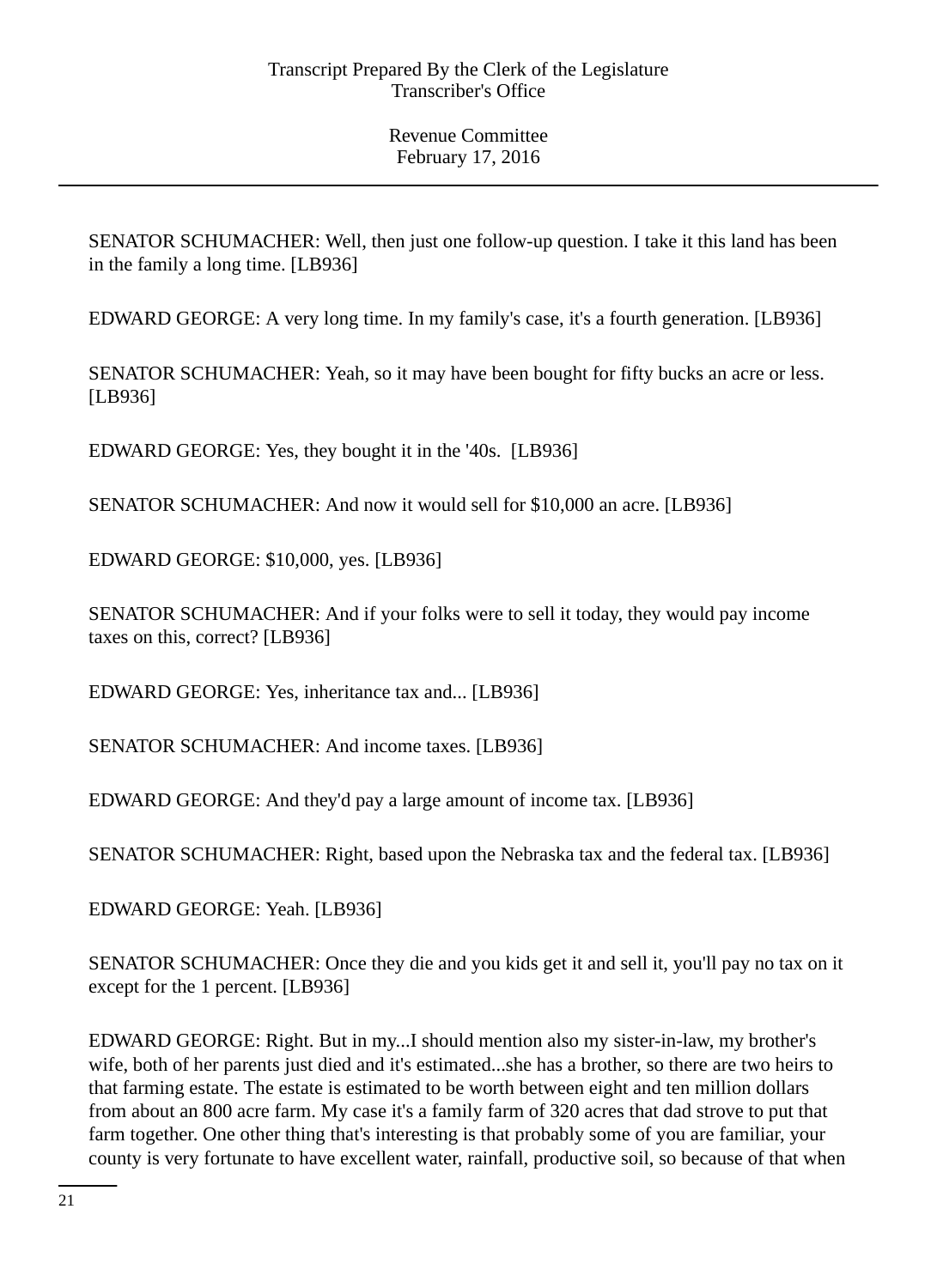you talk about corporations right now, three major seed corn companies are located in York County: Monsanto, DuPont, which is Pioneer, and Mycogen, and they have helped support that economy immensely. The other thing is that our banker where we bank is an agricultural lending bank, one of the largest in the nation, that years ago that helped us be sustainable as farmers is farm, the farm program. If you farm, the farm program you're very likely to be sustainable if you're a hardworking farmer out on the farm. [LB936]

SENATOR SCHUMACHER: Thank you. [LB936]

EDWARD GEORGE: I'm thrilled to be able to have to speak before you. I see that...I feel like you appreciated my comments and I welcome that opportunity. [LB936]

SENATOR GLOOR: (Exhibits 10-18) Thank you, Mr. George. Appreciate your testimony. I'm going to read into the record proponents. We have letters in front of us from Matt Litt, Americans for Prosperity; Jessica Kolterman, Nebraska Farm Bureau Federation; Robert Hallstrom, National Federation of Independent Business. Opponents: Scott McDonald, Hitchcock County Board of Commissioners; Scott Love, Dakota County Board of Commissioners; Vicki Ensign, Nuckolls County Treasurer; Eldon Orthmann, Adams County Board of Supervisors; Bonnie Vogltance, Cuming County Clerk; and Earl McNutt, Red Willow County Commissioners. And that ends the hearing on LB936. LB925, Senator Harr. [LB936]

SENATOR HARR: (Exhibits 1-2) Chairman Gloor and members of the Revenue Committee, my name is Burke Harr, H-a-r-r. I am from Legislative District 8 located in Douglas County. I come before you on LB925. LB925 is a bill to offer owners of property tax certificates the ability to foreclose one year sooner if they choose. You'll see in your...I'm passing around an amendment that changes it to make it permissive. They can foreclose one year sooner on tax delinquent properties which are deemed to be unoccupied or abandoned. These are not the homes of snowbirds or world travelers that only return to their domicile every now and then. The properties are a must be vacant as defined in the bill and be delinquent on property taxes. The goal is simple. It is to return delinquent properties back to the property tax roll faster. The bill was requested by the city of Omaha, but will benefit the state. The state constitution requires a minimum of two years now. For some reason, a previous legislature has given a three-year redemption period instead of the two. Two years would expedite the properties found to be vacant and abandoned back on the tax rolls. My hope is this bill would be advanced unanimously and I would ask for your support and would take any questions you may have. [LB925]

SENATOR GLOOR: Thank you, Senator Harr. Questions? Senator Schumacher. [LB925]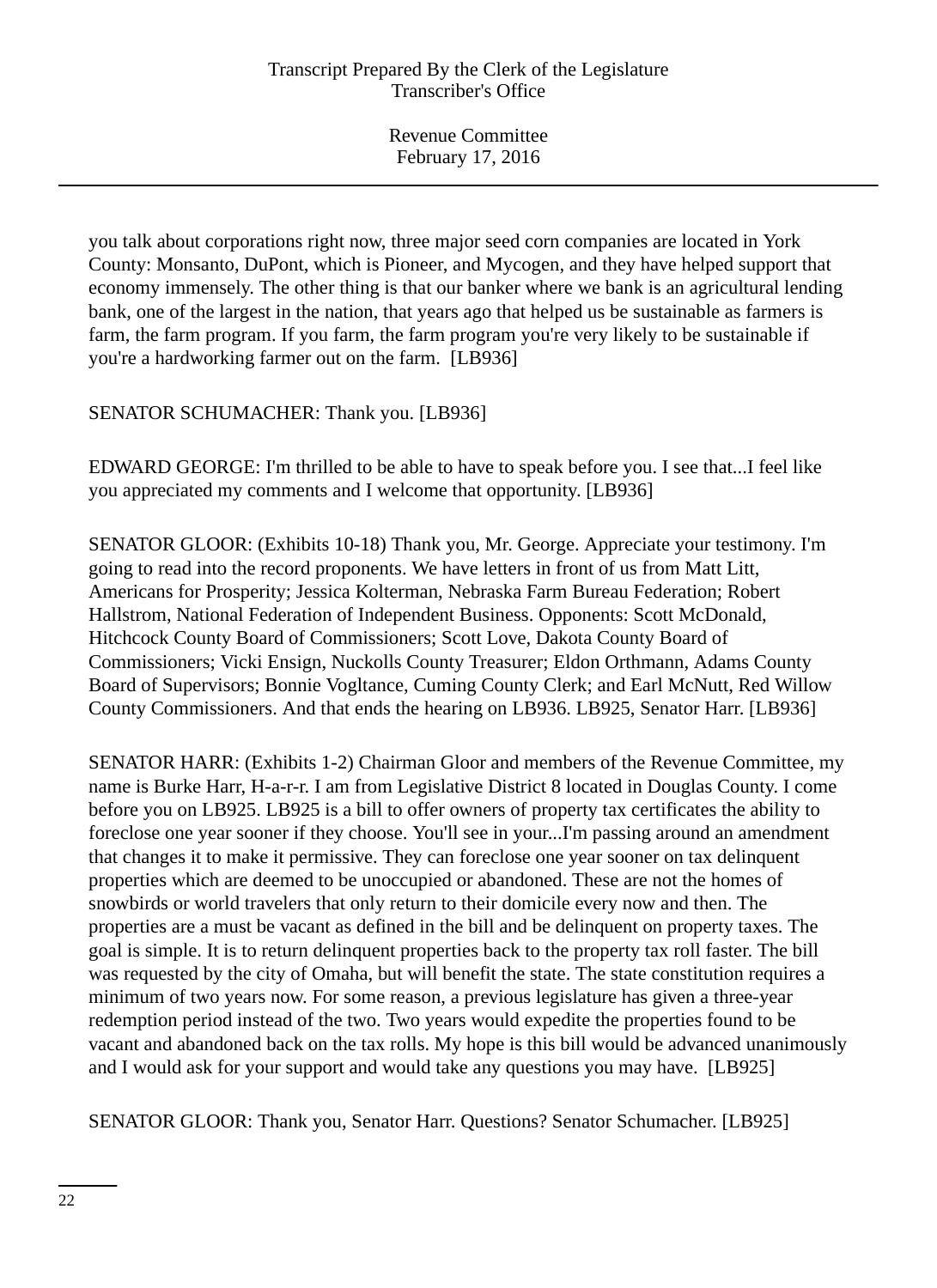SENATOR SCHUMACHER: Thank you, Senator Gloor and thank you, Senator Harr. Is there any reason that you aren't shortening all the property up to the two-year cycle, just the junky property? [LB925]

SENATOR HARR: And the answer is, we could, but what we want to do is really look at where the problem properties are and these are ones that, you know, as you can see where there's vegetation the house is abandoned. And what it does, it affects the property value not just of that one, but the ones surrounding it. And so by getting that off the tax...or foreclosed on and back on the tax roll and probably remediated or taken care of sooner, it helps everybody. [LB925]

SENATOR SCHUMACHER: But part of the reason for the three years was to have some mercy on people coming out of the Depression and got behind on their taxes, and give them a little room before there was a foreclosure sale. And we coupled that with a 14 percent penalty tax or interest on this, what we called a penalty because that's probably what it is. And so if we extended this principle and took everything down to two years, we'd actually be doing those people a favor because in this day and age they can get a loan substantially less than 14 percent and they may not even realize that they're being hooked the 14 percent. So I'm looking for a reason to say, why not take it all to two years? [LB925]

SENATOR HARR: And to answer your question, a lot of times when these happen, banks are the ones who step in, just so you know. We can. I think what we should probably do is do it on a small basis first, see if it works, and work out the bugs before we expand it larger. But that's definitely an option down the road. [LB925]

SENATOR SCHUMACHER: Thank you, Senator. [LB925]

SENATOR GLOOR: Other questions? Senator Davis. [LB925]

SENATOR DAVIS: So if you wouldn't mind, just walk me through the process here. [LB925]

SENATOR HARR: Oh boy, okay. So what happens is you're delinquent on your property taxes a year, okay. Then there's a tax foreclosure sale in the courthouse in Douglas County. It used to be on the first floor. I don't know if it still is. And there are those coming after me that will correct me if I am wrong. And then you have two years and it's collecting 14 percent interest. And then at the end of that two years they haven't paid, then the owner of that note can foreclose on the property, that tax lien certificate. [LB925]

SENATOR DAVIS: So what your bill does is, it eliminates that... [LB925]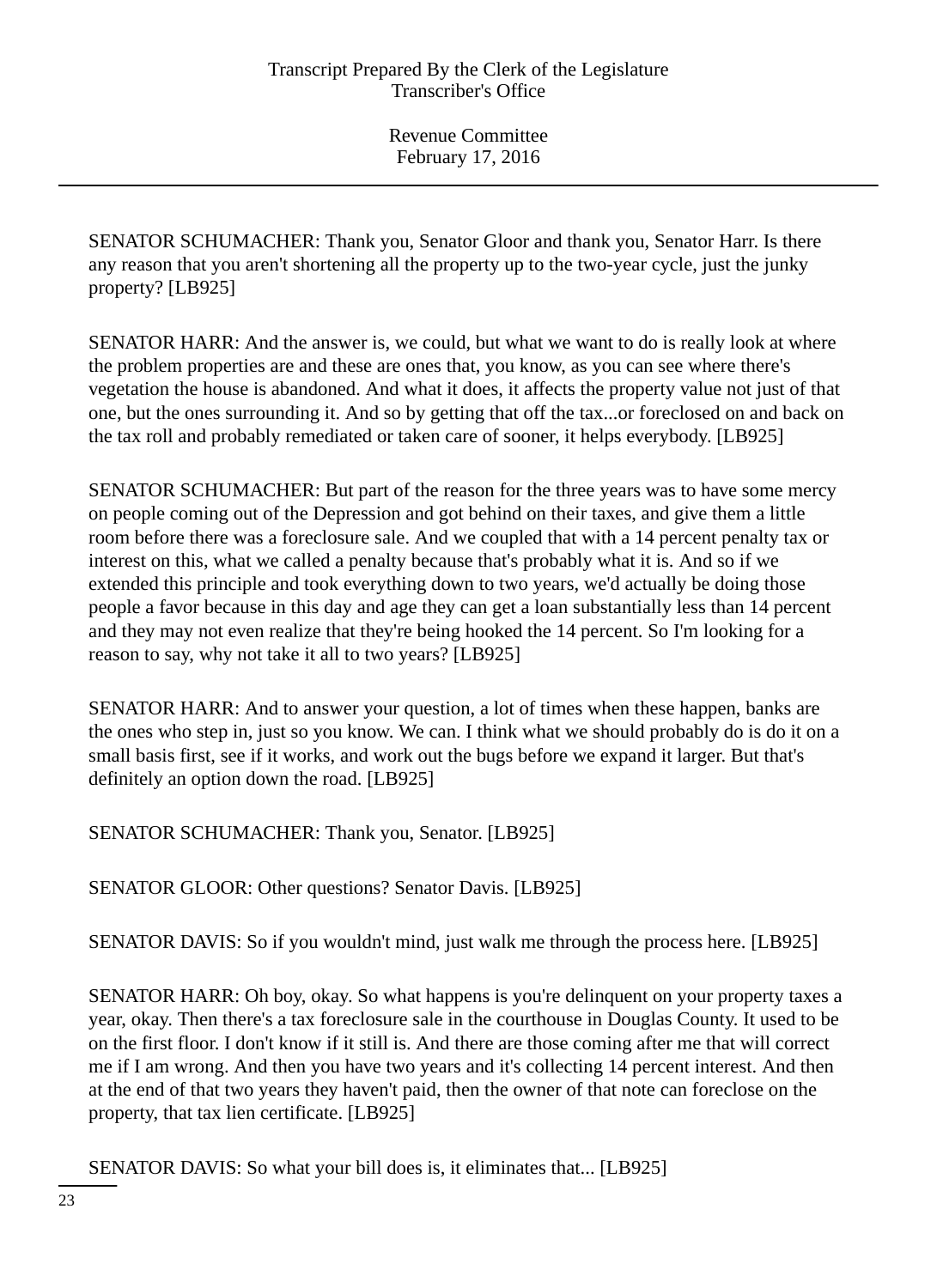SENATOR HARR: I'm sorry, to three years. What it would take us from three down to two if the property is abandoned. [LB925]

SENATOR DAVIS: If the property is abandoned. How is that determined? [LB925]

SENATOR HARR: It's in the bill. And it is looking at a number of factors, the accumulation...let's see. Overgrown or dead vegetation, including lawns, shrubbery and other plantings; accumulation of abandoned personal property, trash, or waste; visible deterioration or lack of maintenance of any building or structure on the real estate; graffiti or other defacement of any building or structure on the real estate; or any other conditions or circumstances reasonably indicating the real property is not occupied. I actually read my bill. [LB925]

SENATOR DAVIS: But some of those things are somewhat subjective to me, you know, overgrown vegetation, those kind of things. It seems to me it would be obvious if the home wasn't occupied. You send a letter to the home, with a certified letter that said, you need to respond to this. [LB925]

SENATOR HARR: Yeah, and I will tell you (e) probably gives me the most heartburn, but I'll also tell you that looking at property it's apparent to most neighbors which properties are and are not abandoned. You know, I'm more than willing to work with you if you want to have an appeal process too. If so, it says, no, no, no, it's not abandoned. I'm happy to work with you on that. [LB925]

SENATOR DAVIS: So bear with me with this, but when I was campaigning in 2012, there's a home in Alliance that I was absolutely positive it had been empty for years and I know Alliance very well because my family grew up there. But, you know, I knock on the door and the guy answers the door and still lives there. So, I mean, I think you need to make sure you've got protections in place for those situations. [LB925]

SENATOR HARR: Yeah, and I'd be...like I said, be more than willing to work with you because you're right. You know, on one side, we have some senators who want to move all the two years and then, but if we are going to have abandonment at two years, or two years for only abandonment, I think we should have a clear process and if you think this isn't clear enough, again, I'm more than willing to work with you on that. [LB925]

SENATOR DAVIS: Okay. Thank you. [LB925]

SENATOR GLOOR: Senator Scheer. [LB925]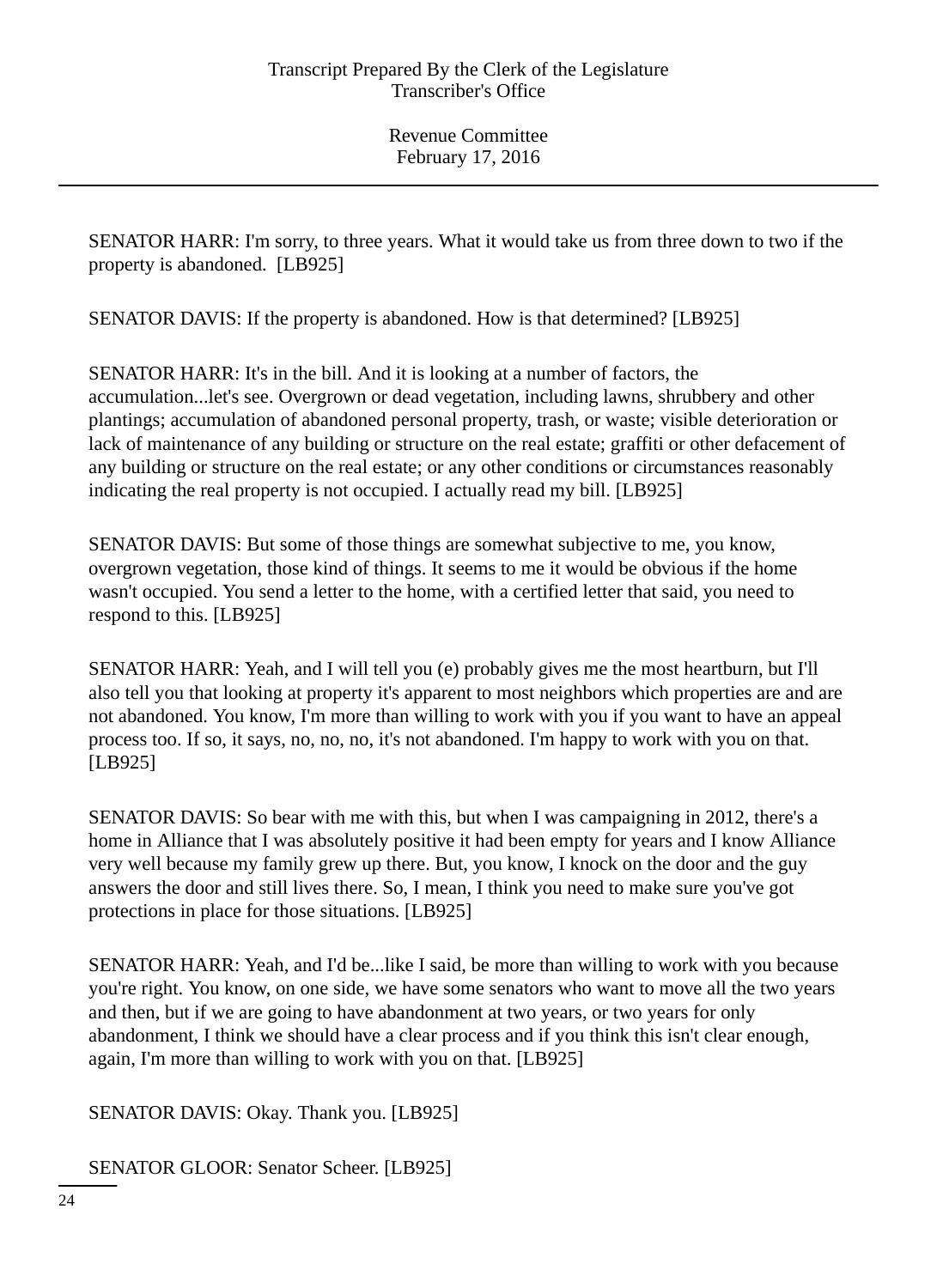SENATOR SCHEER: Same thing, Senator. Thank you, Senator Harr. You know it doesn't say more than one of those, it just emulates. [LB925]

SENATOR HARR: Or, yeah. [LB925]

SENATOR SCHEER: And so I do follow Senator Davis, I think. Any one of those may be applicable to a lot of houses that aren't necessarily vacant and, you know, I don't know that looking in and seeing that furniture is still there because it could be vacant and the furniture is still there. It could have been a rental house, guy, or whatever passes away or they leave the community and whoever was the last one to rent it, just left the furniture because they were back in rent and so, you know, it could even look inhabited and not. So I'd be a little bit concerned on how we determine that. [LB925]

SENATOR HARR: And I appreciate that concern. We on the Revenue Committee are very fortunate to have good legal staff and so I'd be more than willing to work with legal counsel to find a solution that is more to address your concerns. [LB925]

SENATOR SCHEER: Fair enough. Thank you. Thanks, Senator Gloor. [LB925]

SENATOR GLOOR: Senator Schumacher. [LB925]

SENATOR SCHUMACHER: Thank you, Senator Gloor. Just one follow up. Now is there provisions or a mechanism for somebody who is holding a tax sale certificate that they purchase thinking it's good for three years, of rake-off of 14 percent, and now they want to foreclose in two years? I mean, do they have to foreclose or can they wait out their three years and hook this guy for the 14 percent? [LB925]

SENATOR HARR: Great question and that's the amendment making it permissive of the "may." [LB925]

SENATOR SCHUMACHER: Make it...? [LB925]

SENATOR HARR: Permissive. If you look at your...the amendment I passed around, it's "may." [LB925]

SENATOR SCHUMACHER: Okay. Thank you. [LB925]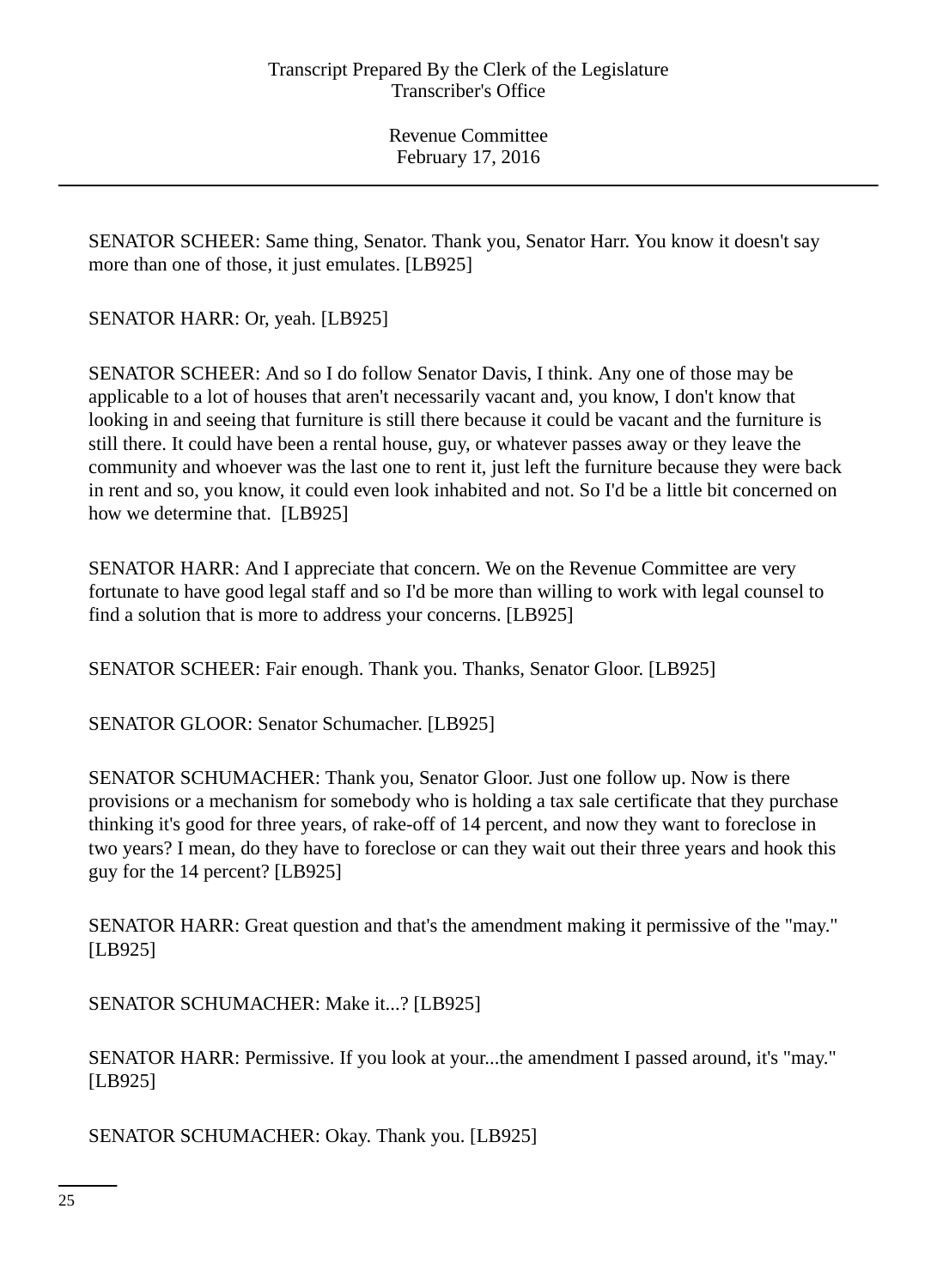SENATOR GLOOR: Seeing no further questions, thank you, Senator Harr. [LB925]

SENATOR HARR: Thank you. [LB925]

SENATOR GLOOR: We'll move to proponents for LB925. [LB925]

BEN GRAY: (Exhibit 3) Mr. Chairman and members of the committee, my name is Ben Gray. I live at 4942 Nebraska Avenue in Omaha, Nebraska, 68104. For the record, I'm the president of the Omaha City Council. What is being passed in front of you is a resolution from the City Council that was passed unanimously and also signed by the Mayor in support of LB925. As we look at the problems that continue to exist in our community, and especially in the district that I represent, but also across this state there are properties that are readily identifiable, I think, as abandoned and neglected properties. I will give you an example. I just had a call today from a woman who is elderly. She lives between two homes that have been abandoned and neglected for at least eight years. Right now she is fighting off the possums, the raccoons and the other vermin that continually invade her home. This is not nearly close to the first call that I have gotten and I'm sure that it won't be the last. So this is an opportunity, I think, for us to at least in a measured sort of way look at this particular legislation and provide some means for people, who are situated as the woman that I just talked about, to get some relief. This is a measured approach. There are instances where I have been to a number of different cities across the country where they have a tax period of one year because they recognize the need to address some of these abandoned and neglected properties. In Omaha, right now, we currently have over 600 properties that fall into this particular category. When I speak, I talk about Omaha but I'm really talking about the state because across the state there are a number of cities and towns that are experiencing these same sorts of issues. We have over 600 properties. We are not going to be able to demolish our way out of it. With this particular piece of legislation it would give those tax certificate holders the opportunity, if they chose to, and I'm in support of the amendment that Senator Burke Harr talked about, but I think it would give those tax certificate holders who really want to do something with the property, it would give them a year...it would give them...they would have to not wait the three-year period, they could wait the two-year period, obtain that tax certificate, redeem that tax certificate and get into some of those properties. These properties that we're talking about, in many instances, can be redeemed if they are gotten to in time. And so, I think this is an opportunity for us to take a measured approach to address some of these abandoned properties in a way that will, first of all, allow the city, cities, and communities across the country the opportunity to get into these houses sooner and in many instances be able to save them and bring them back and put them on the tax rolls, bring them back to the tax rolls. It's not going to happen in all cases, but we certainly have a number of properties now that it's going to make it difficult, if impossible, for us to tear them down. We're not going to be able to demolish our way out of this. And as we continue to address properties by either demolishing them or putting them back on the tax rolls, as we take care of some of the properties by demolition today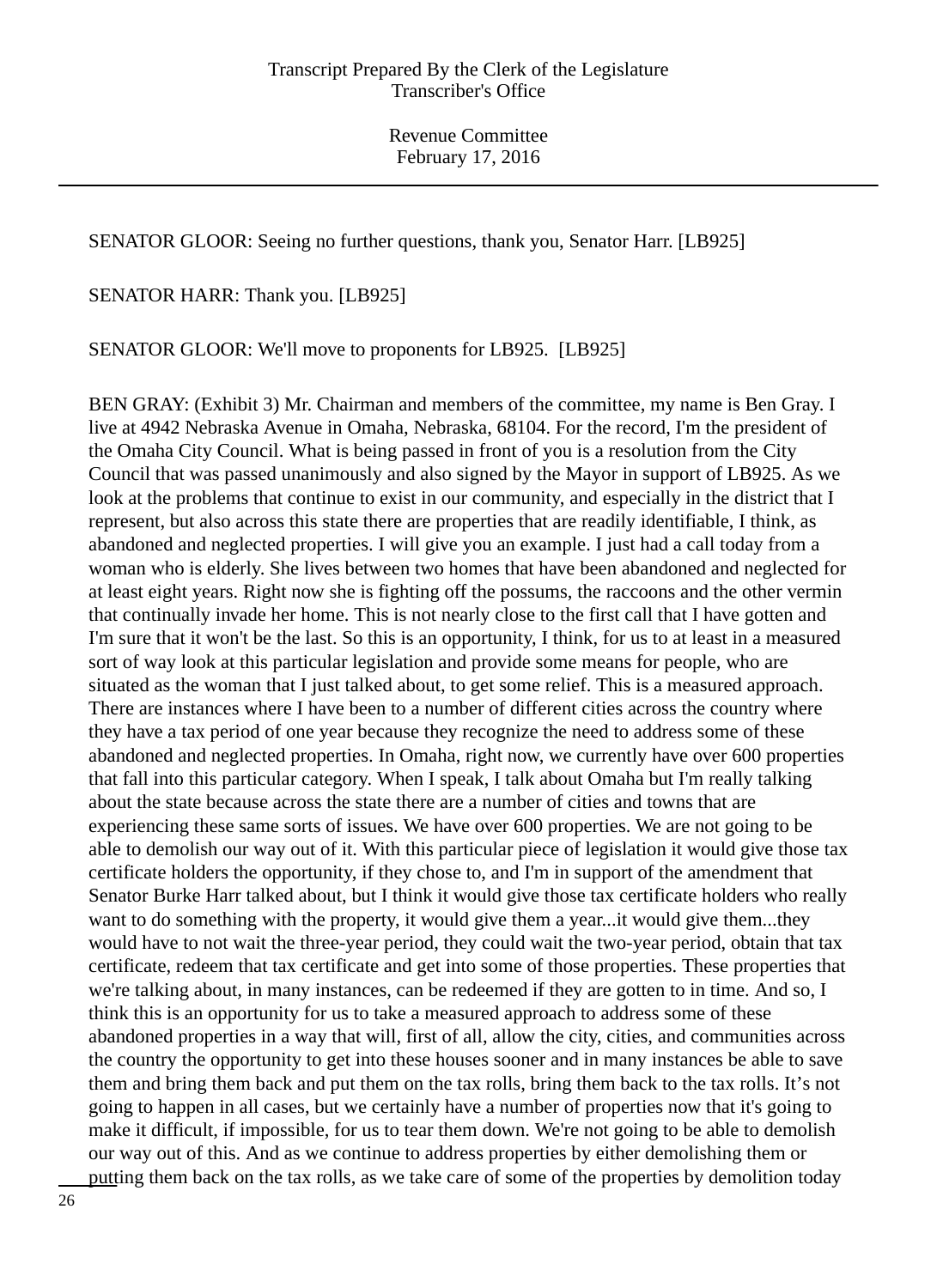currently, we're able to take down somewhere between 60 and 70 homes per year. But keep in mind as we're taking down those 60 or 70 homes per year, there are additional homes that come on to the same situation that makes it almost impossible for us to demolish our way out of it. So I would encourage you all to look at this bill as a first step. It doesn't...this is not what I would describe as a major change. This is a minor change that already exists in the state constitution. This is an opportunity for cities and communities around the state to get a handle on some of these properties that we know for sure are neglected or abandoned and do something with them before we have to demolish them, hopefully, but even if we do, it gives us a period of time that cuts it down a little bit so that we can address them in a more holistic way. Thank you for your attention and your patience and I would be glad to answer any questions that you all might have. [LB925]

SENATOR GLOOR: Thank you, Mr. Gray. Questions? Senator Schumacher and then Senator Scheer. [LB925]

SENATOR SCHUMACHER: Thank you, Senator Gloor, and thank you for your testimony, Councilman Gray. When a property comes up on tax sale... [LB925]

BEN GRAY: Yes. [LB925]

SENATOR SCHUMACHER: ...are there bidders, do they...what...I mean, if a bidder gets it, what do they do with it? [LB925]

BEN GRAY: Well, good question, Senator, and what this Legislature graciously allowed us to do at least in Omaha was to create a land bank. The land bank also has the first right of refusal on any tax sales that come up. They also have the ability to take those properties and do a couple of things with them. They can renovate those properties and put them back on the tax rolls. They can assemble those properties for developers who might be interested in development in certain areas. There are number of things that we can do related to that, so they can redeem those tax certificates. There is with our land bank, we do have a first right of refusal, but we do have other tax certificate holders that as I have talked to them when we were talking about this legislation, a lot of these tax certificate holders would like to get into the properties sooner so that they can do some redevelopment on those properties and get them back on the tax rolls. [LB925]

SENATOR SCHUMACHER: Thank you. [LB925]

SENATOR GLOOR: Senator Scheer. [LB925]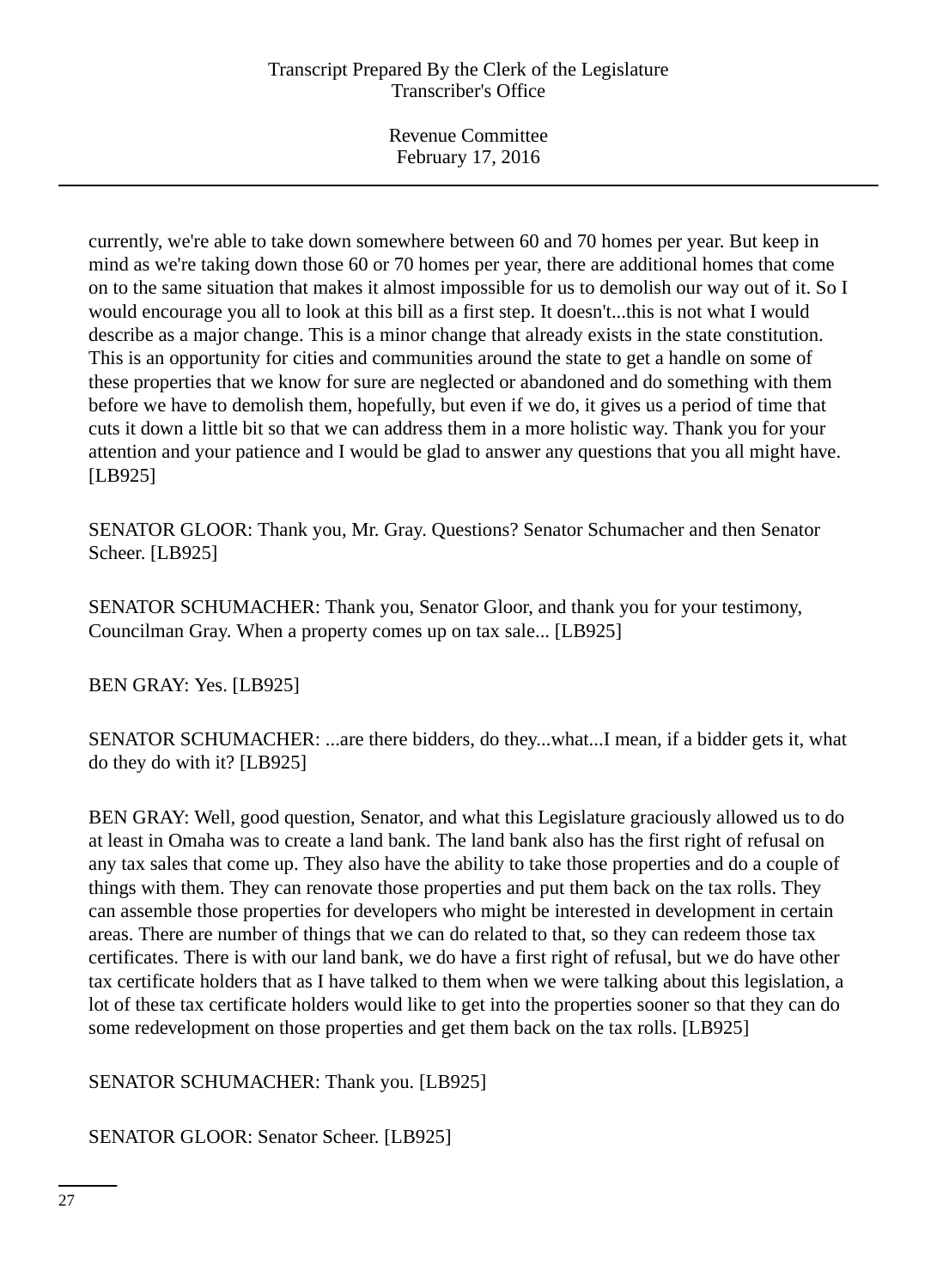SENATOR SCHEER: Thank you, Senator Gloor. That's my question. I was going to ask what effect it had on the land bank that you folks had, so you've already answered it. [LB925]

BEN GRAY: Yes. [LB925]

SENATOR SCHEER: Thank you. [LB925]

BEN GRAY: No, thank you for giving us the opportunity to have a land bank. [LB925]

SENATOR GLOOR: Any other questions? Seeing none, thank you, Councilman. [LB925]

BEN GRAY: Thank you. [LB925]

JACK CHELOHA: Good afternoon, Senator Gloor and members of the Revenue Committee. My name is Jack Cheloha. That's J-a-c-k, the last name is spelled C-h-e-l-o-h-a. I'm the lobbyist for the city of Omaha and I'd like to testify in favor of LB925 this afternoon. First, let me thank Senator Harr for introducing this bill on behalf of the city of Omaha and thank you to this committee for listening to us today. Basically we see this bill as a small step in our fight for urban renewal, if you will, in Omaha, and also other communities across the state. I was going to talk a little bit about the land bank, but I'm glad it already came up. So we do have the land bank legislation. Omaha has enacted it by ordinance per the permission of the state Legislature for utilizing that to try and deal with these properties that are delinquent or abandoned, etcetera. Prior to that, in Omaha we had a Land Reutilization Commission and other communities still have those. And always the goal there, if you will, is to try and get these properties back on the tax rolls because if you have a delinquent owner, not only does the city suffer a lack of revenue or the property taxes, but all the other property tax entities as well. The schools would not receive their money, counties, etcetera. It's held for a number of years. As Senator Schumacher pointed out, the penalty is 14 percent which builds up and accumulates annually. So if we could expedite it for now on this limited basis under LB925, I think that would be a good start. We tried...we knew we had to provide a definition of abandoned properties that would work on a statewide basis. If we were going to draft it for Omaha, we could just make reference to city code and say if these properties had code violations, but that's why we felt it was necessary to write the explicit definition on page 3 of what would constitute abandoned property. Let's see. I made a couple of notes here. One other thing that's also important too. If these properties are out there, they're delinquent, they become an attractive nuisance. They become a burden, if you will, to the city and the community. You know, children and games are...may gather there and go in and trespass. Has the hedges and weeds and other things overgrow. The neighbors complain and then the city taxpayers have to go in and abate that and all of this is a time and expense. And so overall, we think this bill would present many positive factors if we could merely expedite it by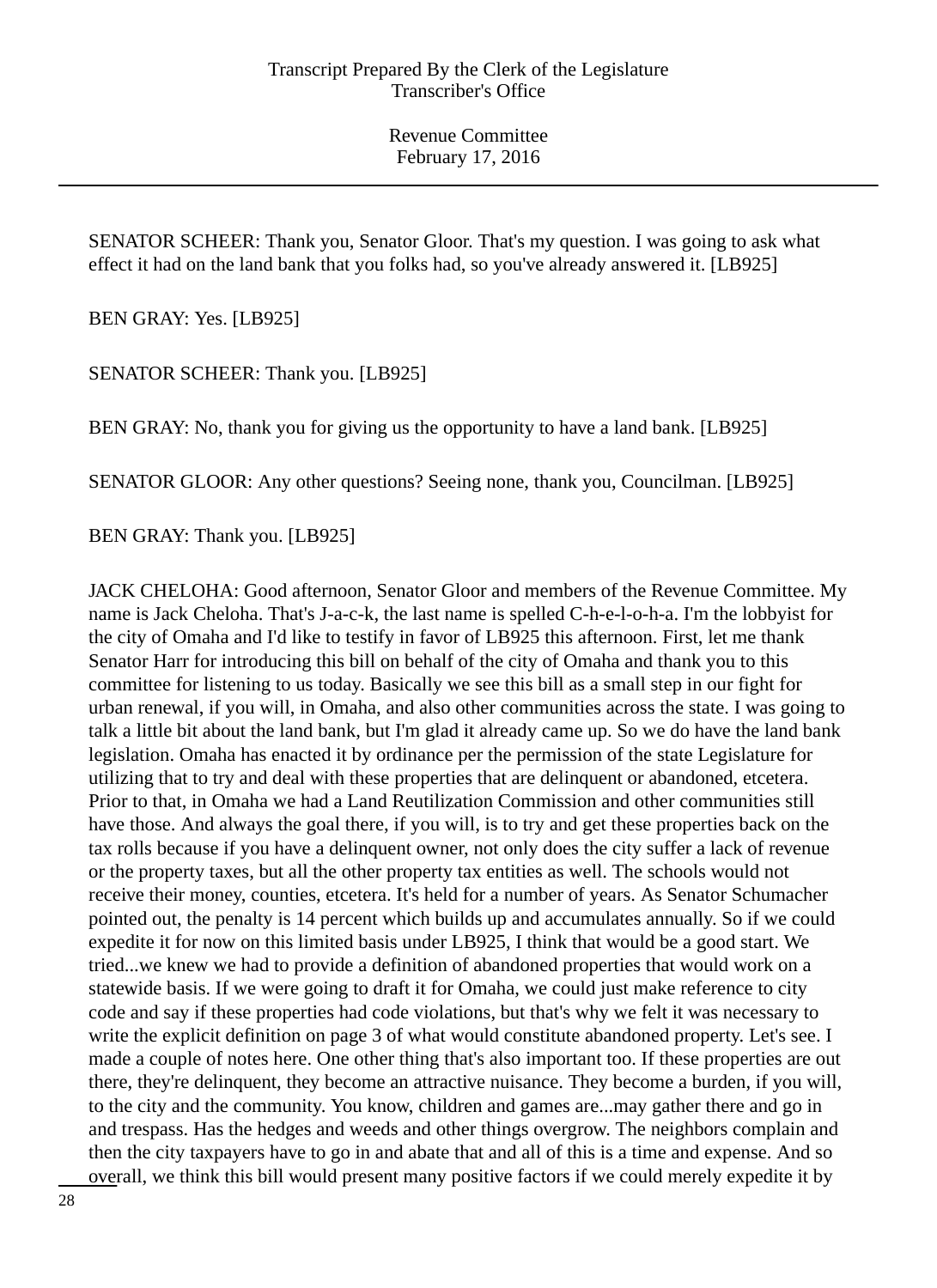one year. So with that, I'll close and ask for your favorable consideration, and I'll try to answer questions. [LB925]

SENATOR GLOOR: Senator Scheer. [LB925]

SENATOR SCHEER: Thank you, Senator Gloor. Real quick, how does it work for those properties that are not purchased? Would this then allow the city or the land bank, or however, you know, I've got a piece of property but when somebody looks at purchasing, it has no value, so I'm not going to buy the tax statement because it won't even return my cost of the tax, so what happens to those properties? [LB925]

JACK CHELOHA: I think...it's my understanding, I don't deal with that, but it's my understanding they're held as a collective group either by the LRC, the Land Reutilization Commission, or in our case, the land bank, and you would keep them, you hold them, and then eventually you'd hope to commingle it with other properties to make it more to a useful, you know, piece of property. [LB925]

SENATOR SCHEER: Well, I guess I was just...and if you don't know, you don't know. My thought was, does it give the city the opportunity then to...even though they didn't buy the tax lien on it, the ability then to go in earlier to either maybe possibly rehab it rather than demolish it in another two years, on a quicker basis. [LB925]

JACK CHELOHA: Yeah, I don't know Senator. I'm not sure what point the title would actually transfer, so I apologize. [LB925]

SENATOR SCHEER: Thank you, Senator Gloor. [LB925]

SENATOR GLOOR: Seeing no further questions, thank you, Jack. [LB925]

JACK CHELOHA: Thank you. [LB925]

SENATOR GLOOR: Other proponents. [LB925]

GARY KRUMLAND: Senator Gloor, members of the committee, my name is Gary Krumland. That's G-a-r-y K-r-u-m-l-a-n-d. I represent the League of Nebraska Municipalities appearing in support of LB925. Vacant and abandoned property is not just an Omaha or a large city problem. It's a problem all across the state and all sizes of cities and villages. This fall the city of Ansley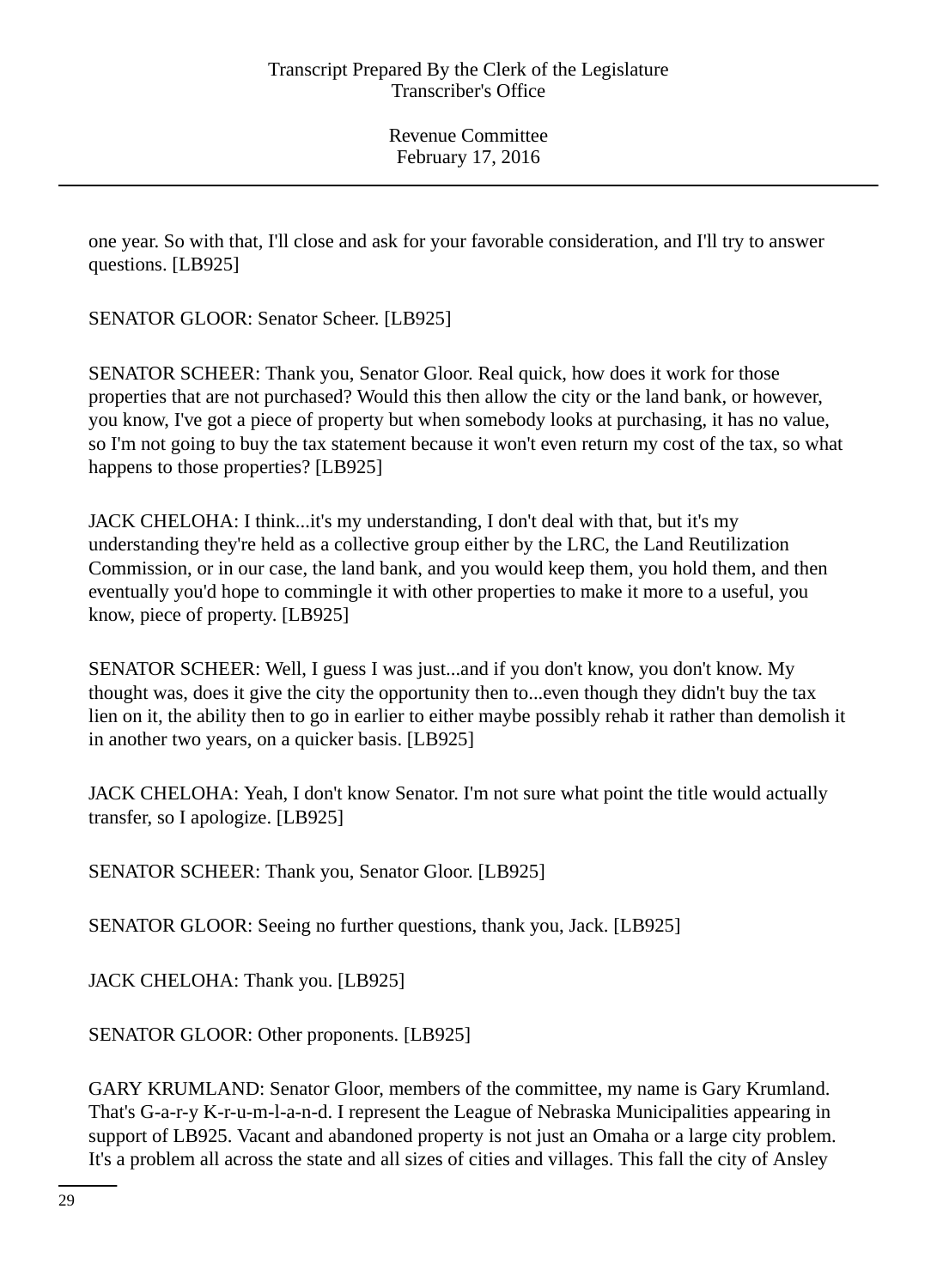Revenue Committee February 17, 2016

came to us with concerns about their abandoned and vacant property within the community. So anything, any tool that we can have to help the cities and villages deal with it is very important. Over the last several years there have been several bills passed that attempt to approach it. Last year, LB151 was adopted. That's a bill that allowed the city and the bank or the mortgage company that had the mortgage work together to see if they could clean up some of these properties. But one of the problems is with abandoned vacant property, there is just nobody there to, you know, clean up the property or pay for it. Cities do have nuisance authorities and there's been legislation passed the last couple of years to improve that to give cities clear authority over that. I think Senator Davis had a bill a couple of years ago that really helped with that. And a city can send notice to a property owner saying your property is violating the nuisance law. It needs to be cleaned up, either weeds or deteriorating buildings. And then the property owner cleans it up or the city can come in and clean it up and charge the property owner. But if the property is abandoned, there's nobody there to clean it up or to pay for it, so the city ends up paying for it, so all the taxpayers pay for it. So a bill like this which shortens the time for foreclosure is another tool that can be used to help bring the property back to code and to get it back on the tax rolls. So we do support it and it will be helpful to cities across the state. [LB925]

SENATOR GLOOR: Thank you, Mr. Krumland. Senator Schumacher. [LB925]

SENATOR SCHUMACHER: Thank you, Senator Gloor, and thank you for your testimony today. Back in the...I want to say 1980s, there was a procedure that worked just slick, at least in the little towns that I represented, for cleaning up an abandoned building and it was done with the cooperation of the fire marshal. The fire marshal would just issue an order that the wires were bad or whatever and the state then under the fire marshal's umbrella would condemn the property and it was rather quickly...quickly done. And then pretty much abruptly in the early '90 ish time frame, the fire marshal wouldn't do it anymore. What...do you know what went wrong there? [LB925]

GARY KRUMLAND: No, I don't. And that was just before the time I started working with the League, but people kept saying, well, the fire marshal will help and I came on just about the time they had stopped the program, so. [LB925]

SENATOR SCHUMACHER: Okay. Thank you. [LB925]

GARY KRUMLAND: I mean, there is a program right now with the Department of Environmental Quality for deconstruction of these old buildings where they would give a grant, but all material has to be recycled so it adds to the cost. So the grant pretty much covers the cost of these. [LB925]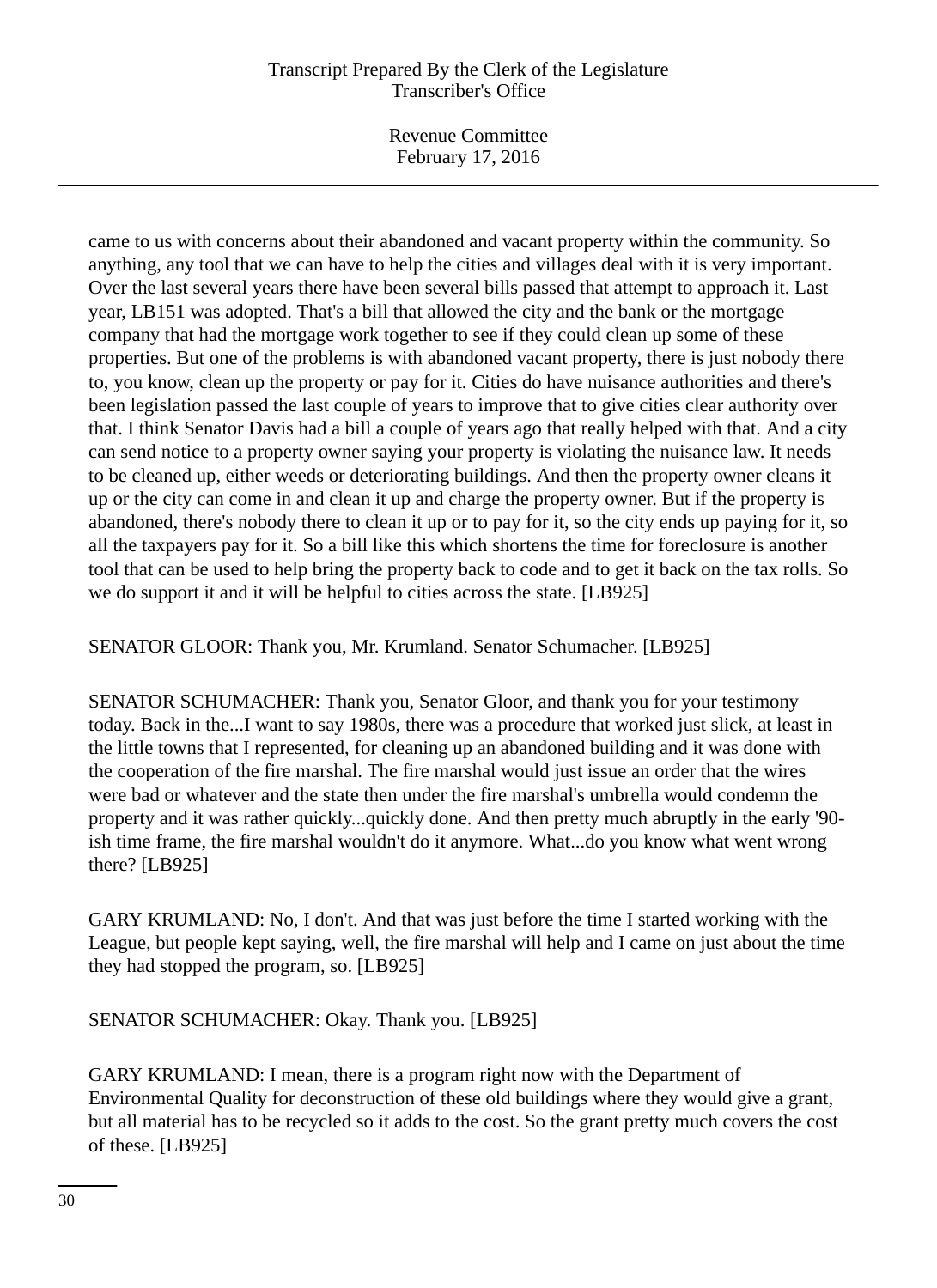SENATOR SCHUMACHER: Well, that was one thing that was working and then suddenly stopped working. [LB925]

GARY KRUMLAND: Yeah. [LB925]

SENATOR SCHUMACHER: Thank you. [LB925]

SENATOR GLOOR: Seeing no further questions, thank you, Gary. Any more proponents? Good afternoon. [LB925]

DEANA WALOCHA: Good afternoon, Senator Gloor, members of the committee. My name is Deana Walocha, D-e-a-n-a W-a-l-o-c-h-a, and I am testifying in favor of this bill and Senator Harr's amendment on behalf of US Assets, LLC, and we are a tax certificate buyer out of Omaha. And I have been with the company for 15 years and done tax foreclosures for 15 years, so I've seen firsthand the problems that these vacant and abandoned properties can cause. I've had cities contact me asking if we could do something as a certificate holder and our hands simply were tied because until that three years was up there was nothing that we could do. We couldn't step in and do anything with the property because we had no rights to it. Our company also works with Habitat for Humanity of Omaha and I know they go through and they specifically target these vacant and abandoned properties and they do rehabilitate them. But as it stands right now, they are also confined to this three-year limit. And a year in the life of one of these properties is a long time and bad, bad things can happen. And it gets to the point sometimes even Habitat can't do anything with them because they just don't have the funds to do that, whereas if they could get at them a little bit earlier, it wouldn't come to that. So for those reasons we are in support of this bill. I think it's a good bill. We supported the vacant and abandoned ordinance in Omaha and I think working together, I think that it will be very good for these properties. And I'm happy to answer any questions, especially about the tax procedure because I do have a little bit of insight in that. [LB925]

SENATOR GLOOR: Are there any questions? There are none. [LB925]

DEANA WALOCHA: Okay. [LB925]

SENATOR GLOOR: (Exhibit 4) Thank you, Ms. Walocha. Are there any more proponents? We'll move to opposition. Are there opponents to this bill? And while they're coming up front, we do have a letter from a proponent: Mike McMeekin, Omaha by Design. [LB925]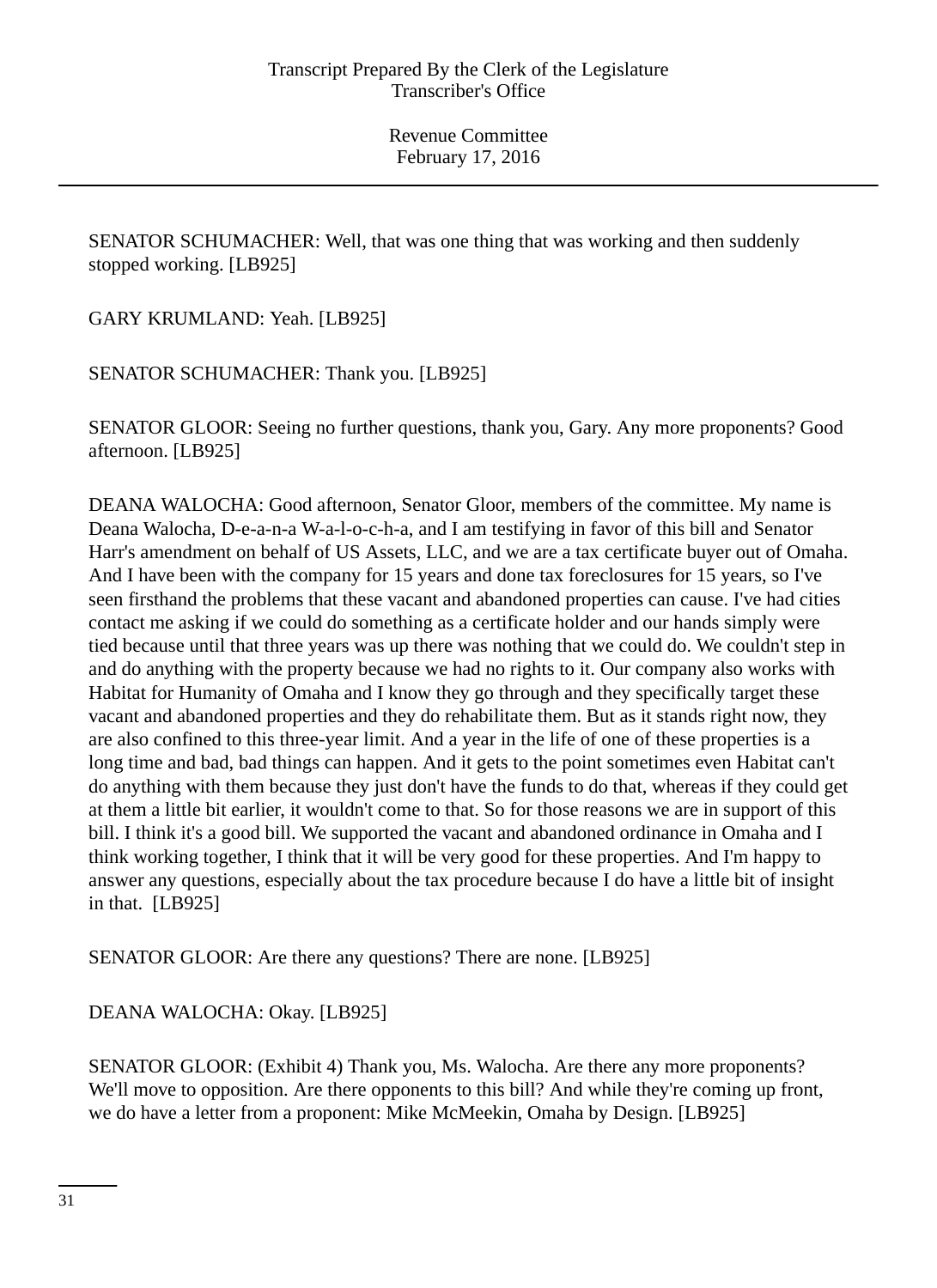Revenue Committee February 17, 2016

ANDY STEBBING: Thank you, Senator Gloor. Ladies and gentlemen of the Revenue Committee, my name is Andy Stebbing, S-t-e-b-b-i-n-g. I am the Lancaster County Treasurer. I brought with me Candace Meredith, my chief deputy, in case I cannot answer any questions. (Laughter) I think what we have here is an Omaha problem and not so much a Lancaster County or other county problem. I put out an e-mail to all of the other county treasurers and no one seems to have this same issue. I think every town has abandoned homes that are...look beat up and people want to do something with them. Those homes not often have delinquent taxes. I spoke to my county attorney and what we did was went to the city of Lincoln, Building and Safety, and we looked at the city ordinance. For it to be vacant, it also has to be condemned, unlivable, and/or dangerous. If we used that definition by the bill...and I see the reason for the bill and I'm not opposed to it. I'm just opposed to some of the problems with it as written. If we use, by the bill's definition, a local city ordinance, dangerous and condemned and vacant, we have exactly 80 homes in Lincoln, Nebraska, identified as that. With these 80 homes that we looked at, we then ran my latest list of 500 properties that are going to come up for sale in a couple of weeks at the annual sale. There's only five of these on here. Of those five that are delinquent, those people are working with us. It's usually a fire-damaged house, the insurance companies are involved, and I'm just getting them back to pay their taxes. So we have 500 properties coming up for sale. If we use the red-tagged city ordinance of Lincoln, which I'm fine with that, I can overlay these at the tax sale, say we have five properties, I'm good to go with that. However, Lincoln...Lancaster County has 22 towns and villages. They don't have city ordinances linking...Waverly and Hickman does, but the others Rokeby, Davey, Denton do not. So then I'd have to fall back on the city...the bill as defined. I think then I would be sending out my staff, Vicki or Tina or somebody in their Dodge Grand Caravan, to drive by those homes, and as you guys brought up, knock on the door, take some pictures. And I think it puts my staff in harm's way trying to make that subjective determination if it's abandoned or not, does someone live there. So I'm fine with it. I'm opposed only because I think we could clean it up. I compliment Senator Harr. He's been very good to work with. I know he's open to some of these changes. It's a complicated process already and when...I called a staff meeting. We looked this over. We like the way 77-1837 and 77-1902 of the statutes are worked into the bill; 77-1807 details how to conduct a tax sale on the first Monday in March. We'd like to see the language added in there if the committee and Senator Harr would please look at that, and add in there, "we also have for sale vacant homes that are on a two-year certificate." 77-1819 defines exactly how the certificate should read and my office, we follow that to a T. And I think the certificate then should state, "and/or a two-year certificate." 77-1802, 1803, and 1804 describe in detail how to come up with this list in what order, how to publish it in newspapers and so on and so forth. I think those statutes should be amended to also include, "we have now two-year and three-year redemptions based on the definition of vacant." 77-1845 describes how to void a sale; 1847, the county treasurer is liable for all wrongful sales, and 1854 has similar language. I'd ask that Mr. Harr, please consider looking at those, adding the language since we're going to change the initial two statutes. And so what if we did it wrong? What if someone is challenging the red-tag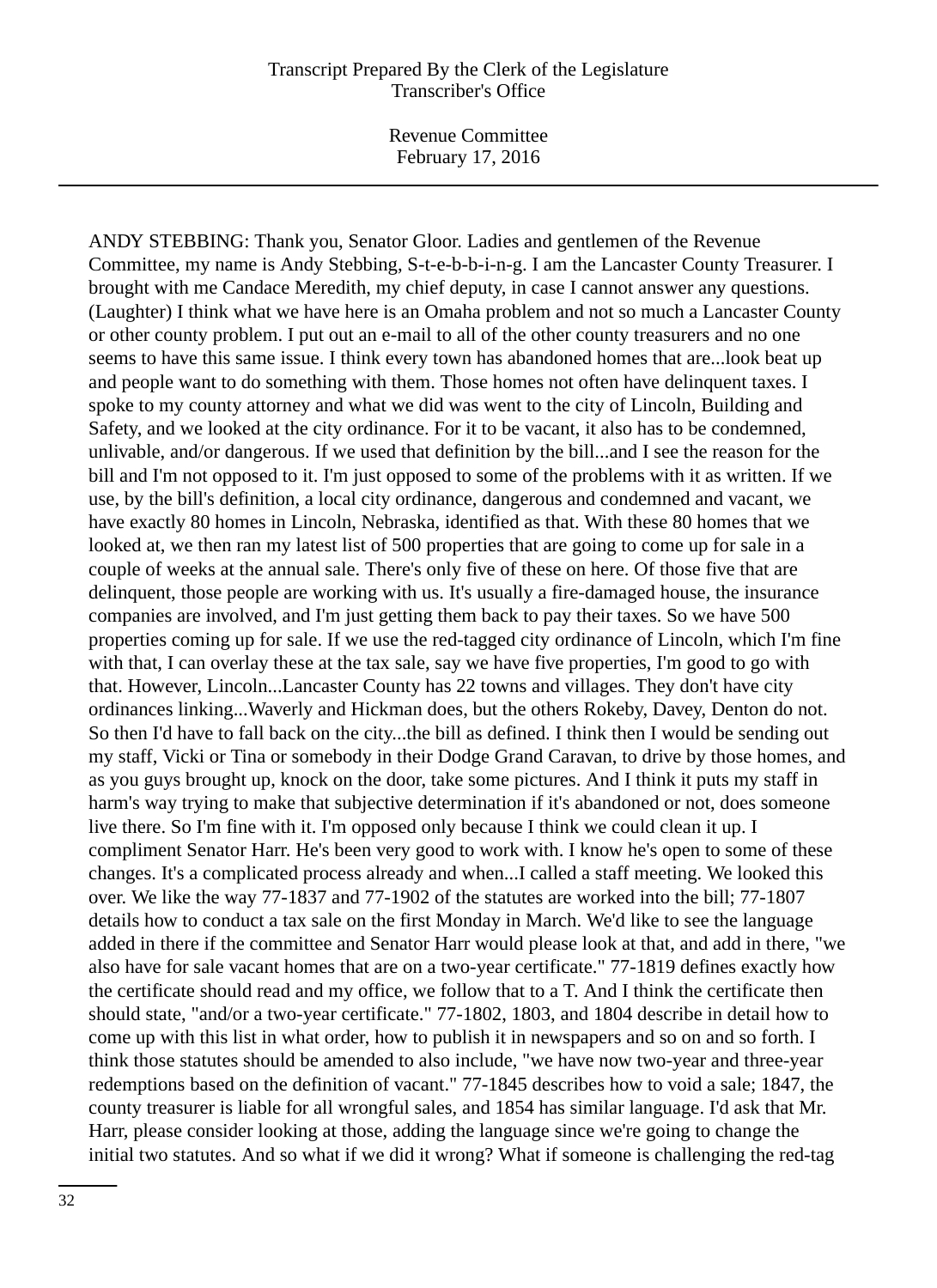Revenue Committee February 17, 2016

definition, they're fighting with the city of Lincoln trying to get it cleaned up, at the same time we sell that and there's a date...there's a procedural problem, I'd like to maybe consider having, the county treasurer is not liable unless there's gross negligence or fraud, and describe that, or maybe even a sentence of two how we can undo it. If someone comes to my office and says, you sold it. I can get this thing rectified. Lincoln red tagged it, but we got that resolved prior to your sale. I'd like a way to undo all this. And say, sure, certified letters everybody involved, it's now three years. I think it's an Omaha more-so problem. Omaha has land banks. Lancaster does not. If the committee would consider maybe making this a statute for Omaha, or the question came up, it was a really good one, let's just go two years on everything. I could call a meeting with all the county treasurers, we could discuss that. That would be in line with other states and that way it's not overcomplicating a complicated process already. Let me think. Oh, I'll let Candace, my chief deputy, follow up if I miss something, but I'm open for questions and I'd ask that the committee either...give us another year to clean it up or we could come back next year with a two-year proposal. Lincoln, I think maybe has a different city ordinance than Omaha because they'll go after you if you have a beat up house with raccoons living in it. They don't require...they don't call me and say, let's go after them for no paying...not paying taxes. I'm sure Lincoln would probably like to have an extra tool in their pocket for it, but of those only five homes apply and we're going to get those resolved before the sale. So I'm open for all questions and thank you for your time. [LB925]

SENATOR GLOOR: Questions? Senator Schumacher. [LB925]

SENATOR SCHUMACHER: Thank you, Senator Gloor. I mean, it seems to me we're trying to back in to solving a problem by using the tax hammer when the problem is broader than the tax thing. It's junky property. [LB925]

ANDY STEBBING: Absolutely. [LB925]

SENATOR SCHUMACHER: And that isn't properly...can...are you aware of any other cities or any other ordinances or mechanisms, apart maybe from the fire marshal that I mentioned earlier, that directly attacks the problem, says, look, if you have a piece of property that meets these criteria then we can do thus and so to it and move it along? [LB925]

ANDY STEBBING: Yes, I think you're right. I think a lot of smaller villages use their village board and just notify people that things need to change immediately. The fire marshal is a good example. I can't...there was a question over here. What happens to these where nobody buys them and the county becomes the owner of those? I can't find any junky old houses out in the county that the county owns. I think what would happen is, people would come in, usually investing their money wanting to earn 14 percent, but if I stand up in front of the room and say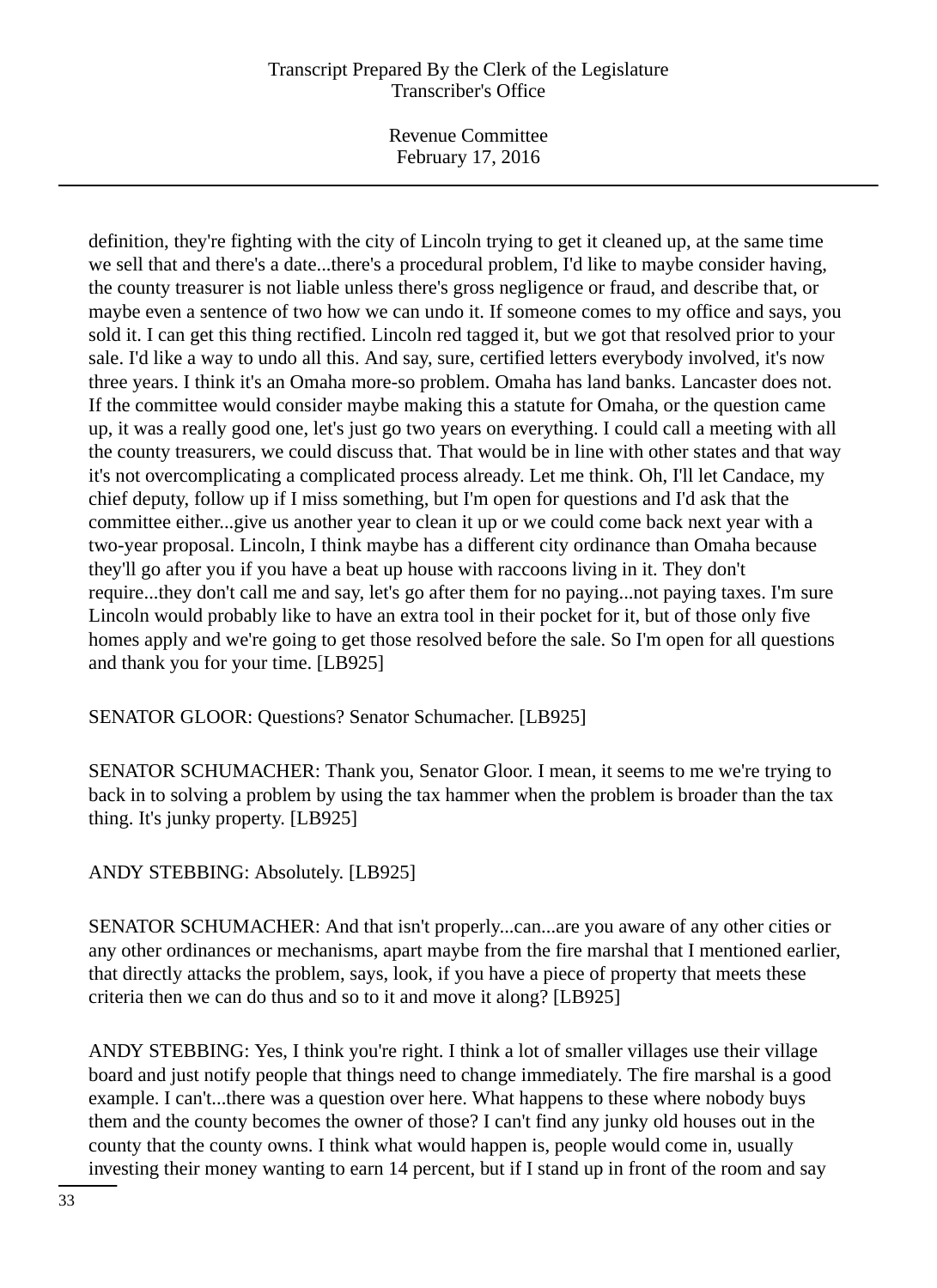Revenue Committee February 17, 2016

this is an abandoned house, this isn't a junky house, those are now going to become county owned. No one is going to buy them. To your question, I know of Lincoln moving forward on terrible homes not using the county treasurer. I think they would like to have this in their back pocket but as written, I can't support it. We publish this in the newspaper. And one of the reasons we publish our list is for investors, but we also publish it so the people that are late on their taxes have one last chance to save their property. We put an asterisk and it shows if their property has been...their taxes have been sold the prior year. So I'm trying to figure out a way how to asterisk this and say, by the way, it's vacant. And so that was part of the testimony earlier. But no, other than the village board, the fire marshal, I don't know of any other way that they're moving in on these except Lincoln. [LB925]

SENATOR SCHUMACHER: Thank you. [LB925]

SENATOR GLOOR: Senator Davis. [LB925]

SENATOR DAVIS: Thank you, Senator Gloor. Thank you, Mr. Stebbing. Good testimony. Just want to review a little bit of what you said so that I have an understanding of it. The city of Lincoln does a pretty good job of five homes out of the city. A corps of 80 properties are problem properties, would you call them? [LB925]

ANDY STEBBING: Correct, yes. [LB925]

SENATOR DAVIS: But of those five properties, you say there's a chance that some of those will be rehabilitated by their owners, correct? [LB925]

ANDY STEBBING: That's correct. [LB925]

SENATOR DAVIS: And I think you mentioned fire. Are there other reasons that go with that? [LB925]

ANDY STEBBING: Yes, code violations. The stairways up to the back deck are gone, the water heater, stuff like that, yes. [LB925]

SENATOR DAVIS: Okay. Now in the villages, it would be up to you to make the determination. [LB925]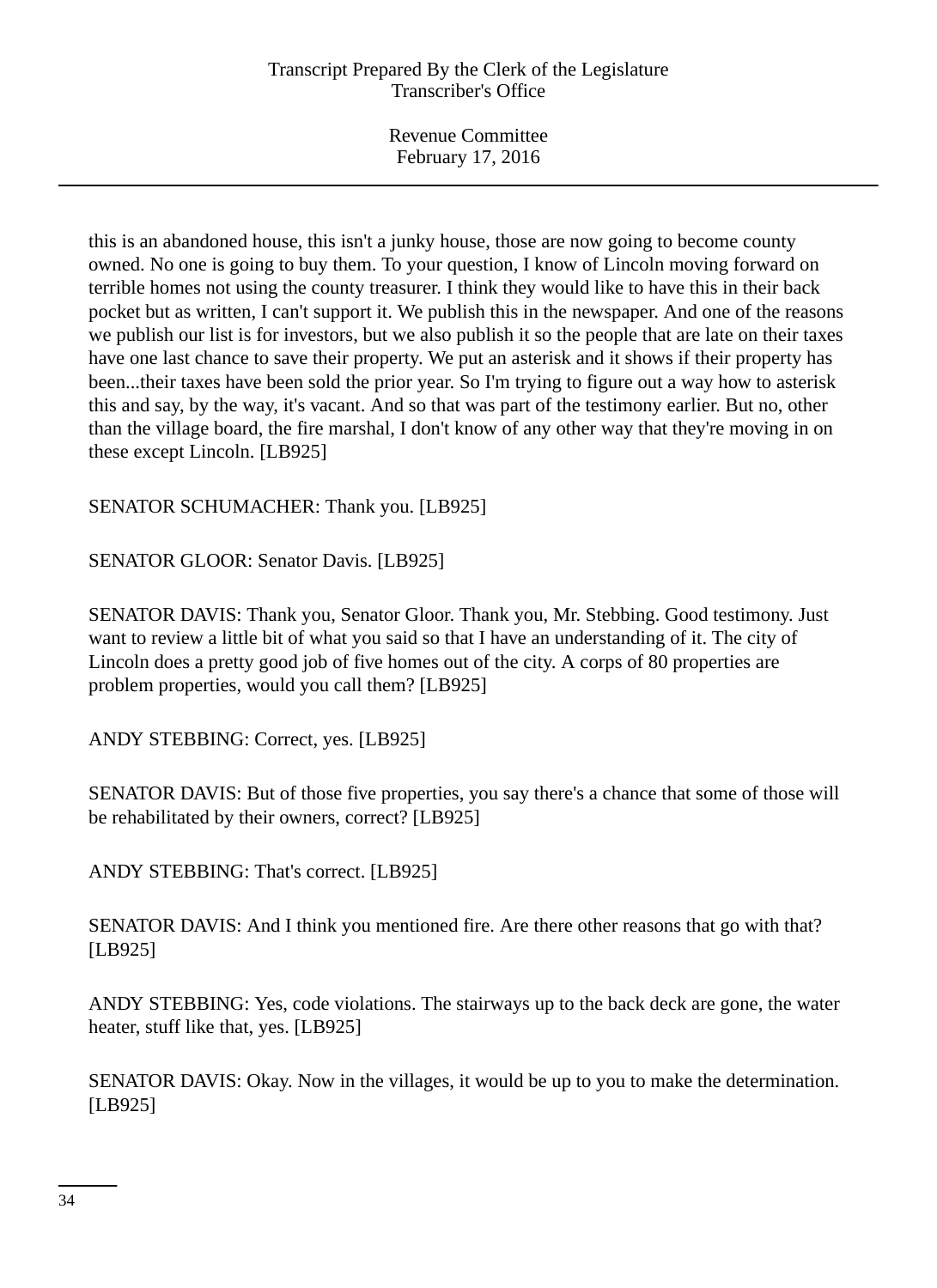ANDY STEBBING: That's absolutely right, yes. Hickman and Waverly have ordinances. The others do not, so we would fall back on LB925 language. I would probably end up going out, looking and knocking on the door, taking some pictures, looking around making sure I have the evidence to deem it as abandoned. So you're right. [LB925]

SENATOR DAVIS: So are you going to have to put more staff on to do that? [LB925]

ANDY STEBBING: Yes, we've talked about that at the staff meeting. I talked to the county board about this. I would...I feel uneasy about sending out my staff on these homes. I would do it myself being ex-law enforcement, but to answer your question, it would definitely cost more money to determine which homes are abandoned and vacant and which ones are not. It brings another question. My county attorney said, well, you should use the red-tag language for Lincoln or LB925 language, not either of one. If you're going to call it red tag, that's good, fine. If someone comes forward and says my neighbor died, it's vacant, I want to buy that, well, it's not red tagged, sir, well, please, I'd like to get my hands on it. Well, we'd have to revert over to the LB925 language. It gets a little bit dicey. So, to answer your question, it would cost more money and I don't have a detailed amount yet on what it would cost. [LB925]

SENATOR DAVIS: Okay. Now are there going to be homes in the county proper that aren't within a incorporated area that are going to be affected? [LB925]

ANDY STEBBING: That's a good question. We spoke about that the other day. How many farm houses, rural areas without a village around, I don't...I'll let Candace testify. I don't think there's any involved at this time. [LB925]

SENATOR DAVIS: But it doesn't mean there wouldn't be at some point. [LB925]

ANDY STEBBING: Could be, yes. Could be, yes. [LB925]

SENATOR DAVIS: Okay. Great. Thank you. [LB925]

SENATOR GLOOR: Seeing no further questions, thank you for your testimony. [LB925]

ANDY STEBBING: Thank you so much for your time, guys. [LB925]

SENATOR GLOOR: Continuing with opposition. [LB925]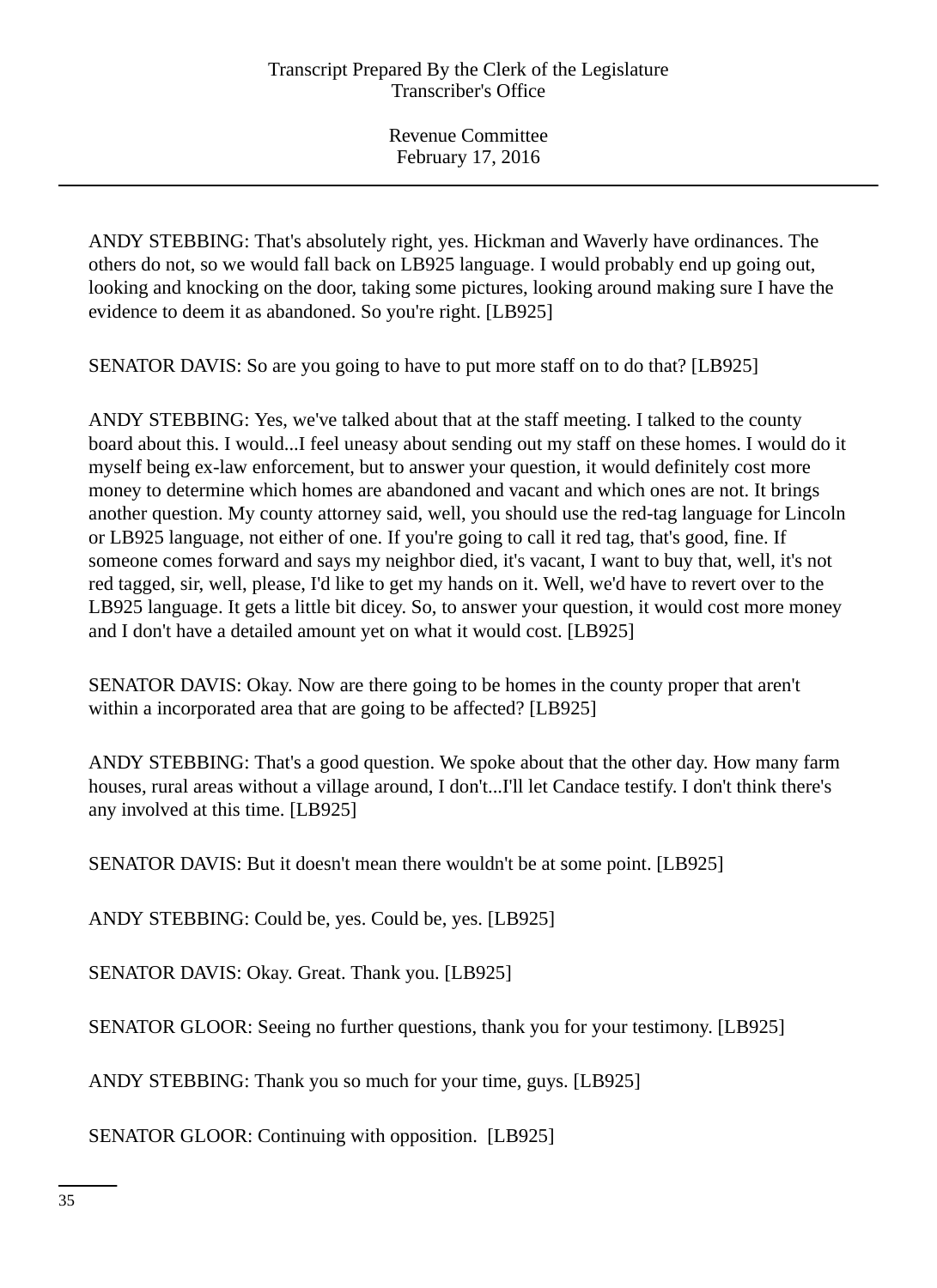ANDY STEBBING: She said I covered everything. [LB925]

SENATOR GLOOR: Okay. Anyone else in opposition? Anyone in a neutral capacity? [LB925]

BETH BAZYN FERRELL: Good afternoon, Chairman Gloor and members of the committee. For the record my name is Beth, B-e-t-h, Bazyn, B-a-z-y-n, Ferrell, F-e-r-r-e-l-l. I'm with the Nebraska Association of County Officials. I'm appearing here neutral on this bill because when our board reviewed the bill, there was a lot of support for, yes, let's try and get these properties back on the tax rolls. If they're problem properties, let's try and come up with a solution to get them back on the tax rolls, but there were also a lot of questions about how to administer the bill as it's drafted. And I think you've heard those today. Senator Davis, you had some questions about them, the list being subjective. Senator Schumacher, you raised some issues, Senator Scheer as well. So, I think our concern is really the administrative issues that Treasurer Stebbing talked about. We'd be happy to work with the committee and the other parties to try to come up with some solution to this. I know our treasurers are always concerned about tax sales and the process because it is complicated and it's something that we'd be happy to work on. I'd be happy to take questions. [LB925]

SENATOR GLOOR: Questions? Seeing none, thank you, Beth. Anyone else in a neutral capacity? I see no one. Senator Harr, you're recognized to close. [LB925]

SENATOR HARR: Thank you, Chairman Gloor, members of the Revenue Committee. I appreciated the testimony of the people taking time out of their busy schedules to come down here and testify on behalf of LB925. I like what it does. I think it has a good basis. Obviously, like most of our bills, it has some room for improvement. I will work to tighten the language on this either this year or possibly bring it back next year, but I want to thank you for your time. [LB925]

SENATOR GLOOR: Any final questions for Senator Harr? Seeing none, thank you. [LB925]

SENATOR HARR: Thank you. [LB925]

SENATOR GLOOR: And that will end the hearing on LB925. We move to LB995. Senator Davis. [LB925]

SENATOR DAVIS: Good afternoon, Chairman Gloor, members of the Revenue Committee. I am Senator Al Davis, District 43. That's A-l D-a-v-i-s. I'm before you today to ask for your support in advancement of LB995. Former Senator Bob Wickersham brought the substance of this bill to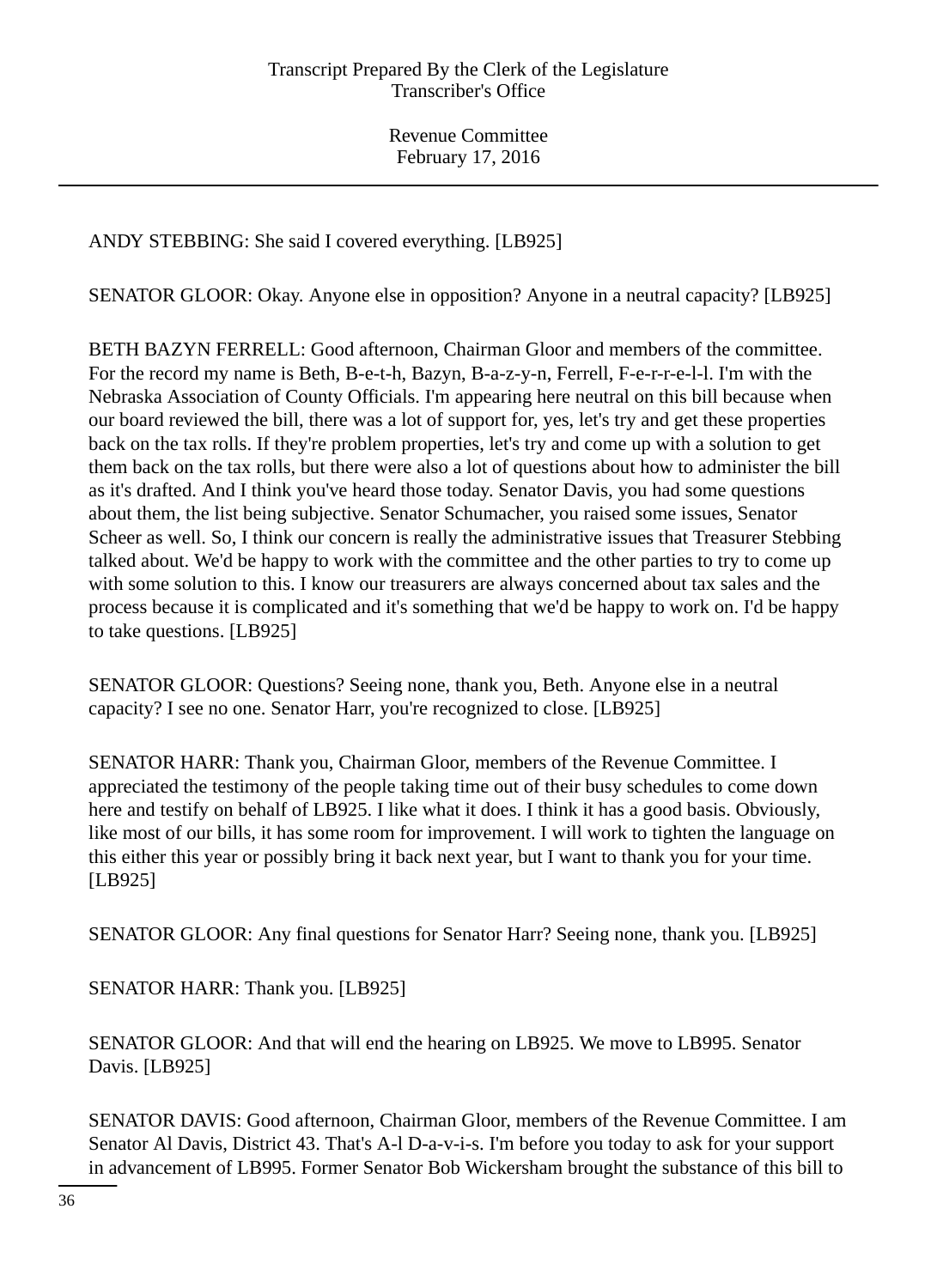Revenue Committee February 17, 2016

my attention at the end of last year. It deals with agricultural and horticultural land valuation and repeals the special valuation process. It is an important piece of legislation that cleans up language and makes an important policy clarification. Historically, special value was adopted to allow some agricultural land and horticultural land to be assessed and its value for agricultural and horticultural uses. This was at a time of encroaching urban development trends and so accompanying this special value concept with tools of recapturing county zoning. These two are in play today, but LB995 is necessary to clarify that agricultural value means the actual value of land for agricultural and horticultural purposes. Any other use can be accessed and challenged through the regular assessment and protest channels. In that way, the process of special valuation is eliminated while the definition of special value is retained. One final change is to simply cleanup some confusion around the approval process for easements on agricultural and horticultural lands pursuant to the Conservation and Preservation Easement Act. In summary, LB995 amends certain law...current law so that the definition of agricultural value is the actual value of land for agricultural purposes or use without regard to the actual value of the land would have for other purposes or uses. It repeals the process of special valuation and in this manner, LB995 allows assessors to continue to do their jobs without having to maintain a separate system for lands with a special value. It eliminates a process that duplicates the current assessment and protest system and finally for this body, it reaffirms that as a matter of public policy that all agricultural and horticultural land should be valued based on its agricultural and horticultural use and at 75 percent of that value. I would be happy to answer any questions but Senator Wickersham will follow me. He's very well-versed in this issue and I think can explain it to you in a far better manner than I can because it is fairly technical. I would ask that you give him enough time to do that. [LB995]

SENATOR GLOOR: Any questions at this point in time for Senator Davis? Seeing none, we'll move to proponents. [LB995]

BOB WICKERSHAM: (Exhibit 1) Senator Gloor and members of the committee, for the record my name is Bob Wickersham. I'm appearing in support of LB995 and my thanks to Senator Davis for introducing the bill. As Senator Davis indicated, the issue concerns special value and it's application to some agricultural and horticultural land. And I'll emphasize as some agricultural and horticultural land because if you have ag land within the limits of a municipality, it's not eligible for special valuation. It's just one of the tricky little things about special value that I think legitimately the Legislature can do away with. But there are other tricky aspects of special value and we'll talk about those because I think you can do away with those also and simply as a matter of policy, as Senator Davis indicated, have ag land as defined by the Legislature valued for tax purposes on its agricultural or horticultural uses. That's provided for in the constitution. That provision has been there since 1972. As Senator Davis indicated, the original purpose of that amendment was to provide for a policy that was generically referred to as greenbelt. It was a problem then around municipalities that were growing. You had ag land on the boundaries that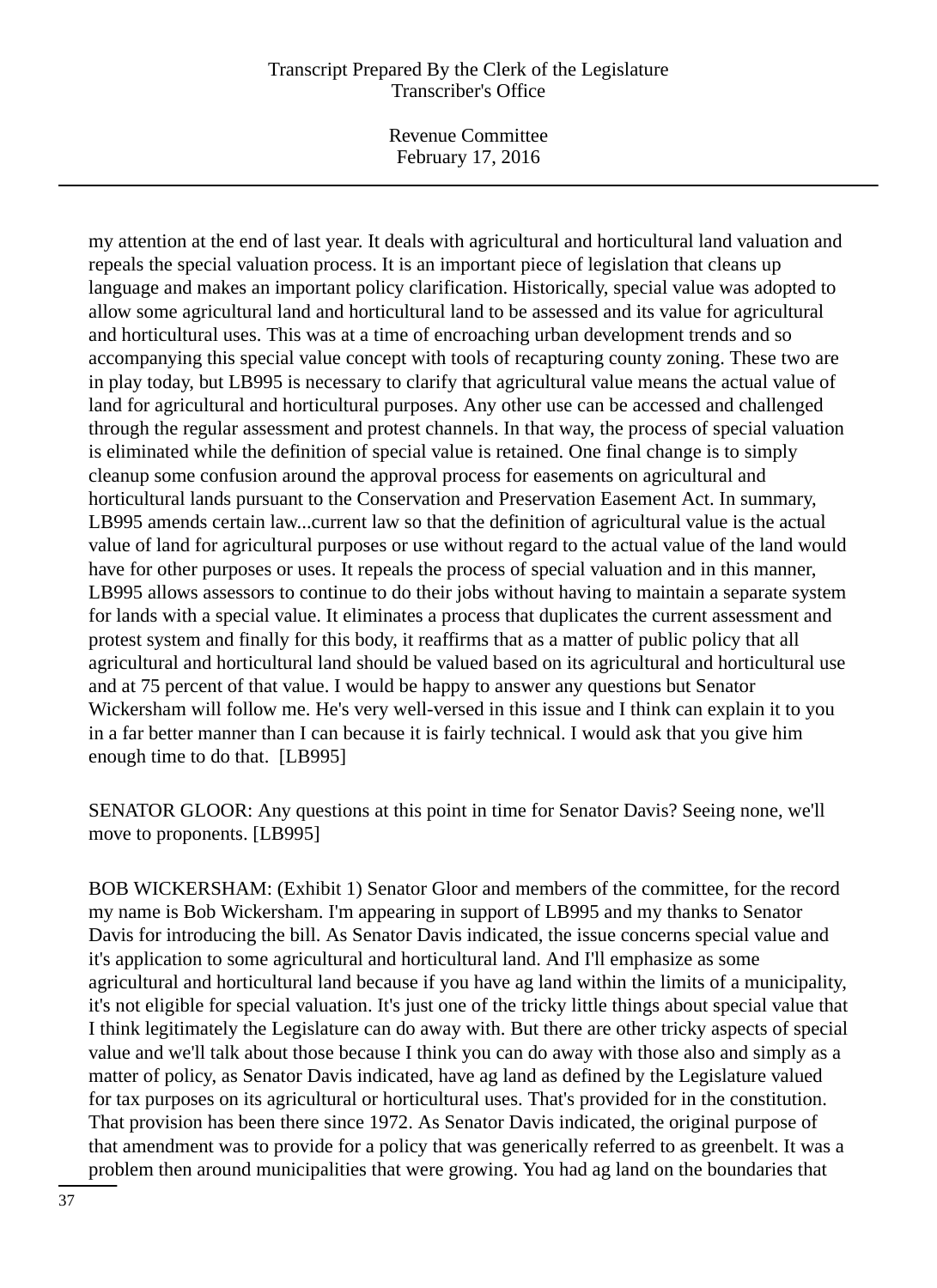Revenue Committee February 17, 2016

had development potential and oftentimes the value that could be placed on that property, the actual value, was...had the potential for creating a tax burden and causing untimely sales of property for development purposes. So the constitution was amended, legislation was enacted, and there was developed special value in particular for that land around municipalities. And that special value was the value for ag purposes only. You know, when that happened, what I hope you keep in mind is that you all of a sudden had two value standards. Two value standards for ag land. One is actual value that includes all uses. If it's rec potential, if it's development potential, whatever it is, actual value is all uses. Special value as described in the constitution is the value only for agricultural uses or purposes. It's usually less, although sometimes it's the same. And that causes confusion and that happens in some states...or in some counties. If you look at the handout, the last page of the handout is an actual assessment notice from a county and you'll see that the, quote, regular value and the special value are the same. So there's been a large amount of process, a large amount of valuation for absolutely no results. Not necessary, in my opinion. Now, how do you get to the point where your land is eligible for special valuation. Let's go through what I hope isn't an atypical scenario. You have acquired property and let's say maybe you paid four or five times what the assessed value was. It's land along a river. The assessor sees the sale and the immediate question in the assessor's mind is whether or not that is really ag land, or has only value for ag purposes, or does it have value for recreational purposes? They perhaps...the assessor perhaps classifies the land as rec land and sends on June 1 a tax notice. It's much higher than the ag value, but you got a notice and you got to do something about it. There are two things that you can do and if I was your attorney, you would do both of them. One, maybe Senator Schumacher maybe wouldn't give this advice to your clients, (laughter) but I do it to mine. I file two things. One, I'd file a protest of the value that was given to me as rec land, because it might be rec land, but I don't like that value so I've got to file a protest. The second thing I do, and attached to the handout is a special value application. I'd file a special value application because maybe I can get the assessor to agree that it is special value land as I'm using it for ag land purposes, it has the potential for other value, but it's going to get special value. I can appeal the assessor's determination of that issue if I don't like it. I can appeal that to the county board. I can appeal that to the TERC. I can eventually have a determination of that issue. Is it eligible for special valuation? That still leaves open the issue of what the value is. And guess what? As soon as somebody tells me a special value and they give me a special value notice, I can protest and appeal that. You have really the opportunity to wipe all that out and just make one unified system. I get my notice. It has a value I don't like, I protest to the county board. And if the value standard is that if it's ag land, and you have to make that initial determination no matter what, is it ag land, then you value it as ag land and you're done. So the bill does that. Maybe looks a little bit complicated, but it isn't. It simply provides one value standard, one value standard for agricultural and horticultural land and it is the value standard that is currently expressed as special value. In other words, the value only for agricultural or horticultural uses and purposes. You don't need two systems. You don't need the confusion. You don't need the kind of peculiar results that you can see in the assessment notice that I've attached to the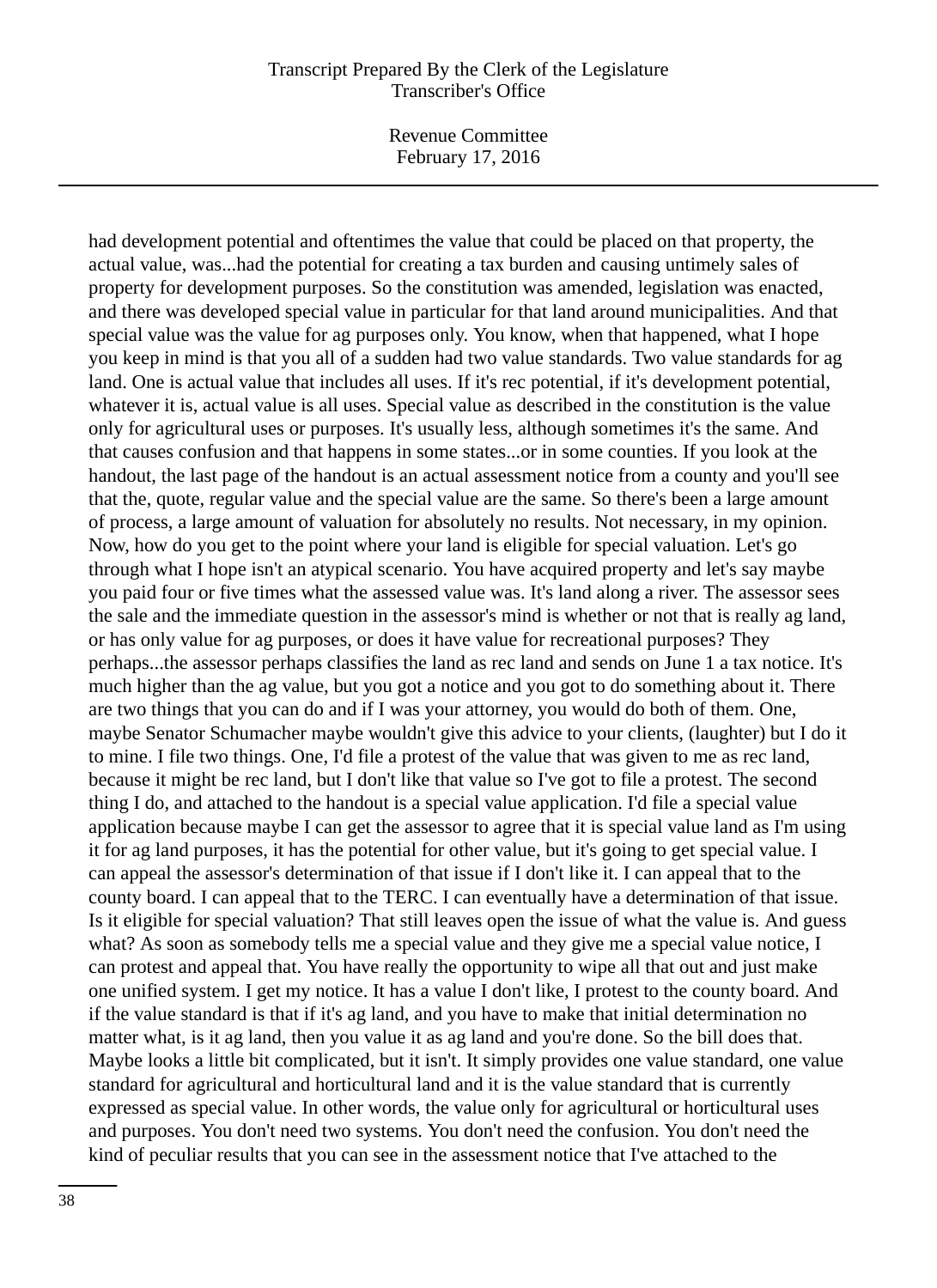handout. You wouldn't get that. You don't have to explain it. I think it's a much better approach and again I would assert that as a matter of policy for the Legislature simply to say that if it's ag land, and it still has to meet the statutory definition, if it's ag land, it's going to be valued for its ag uses, pure and simple. Now there's a lot more in the handout. There's come description of the background, the various iterations of legislation that have affected the original greenbelt proposal and I hope you'll take time to read that. Anyway, Senator Gloor, I know my time is up. I'd be happy to try to respond to questions. [LB995]

SENATOR GLOOR: Thank you, Senator Wickersham. Questions from any of the committee members? Senator Harr. [LB995]

SENATOR HARR: Thank you. And thanks for coming all the way in to talk. Does this, because you know you look at this and I can never tell, do we eliminate the whole...if this bill were to pass, the whole greenbelt system I'll call it, would that be eliminated or would we have redundancy? [LB995]

BOB WICKERSHAM: It would be eliminated. [LB995]

SENATOR HARR: Okay. And where is that in the bill? [LB995]

BOB WICKERSHAM: Well, there are various sections repealed. It would be in the repealer, Senator. There are various places where you can see language that repeals the use of the word special valuation, but there are a whole series of sections that deal simply with the special value application process, the ability to protest, the assessor's determination. Those go to... [LB995]

SENATOR HARR: Yeah, we can talk about that. Yeah, I don't want to...I'm not going to put you on the spot, I just...I don't... [LB995]

BOB WICKERSHAM: No, no, sir. Yes, sir. [LB995]

SENATOR HARR: Okay. And then so, I guess my next question is, we eliminate this, do we...we wouldn't be required to use, say, the income and/or comparable sales, it would be just like every other preferable to use comparable sales, but if not, you can use others? [LB995]

BOB WICKERSHAM: Yes, sir. [LB995]

SENATOR HARR: Okay. [LB995]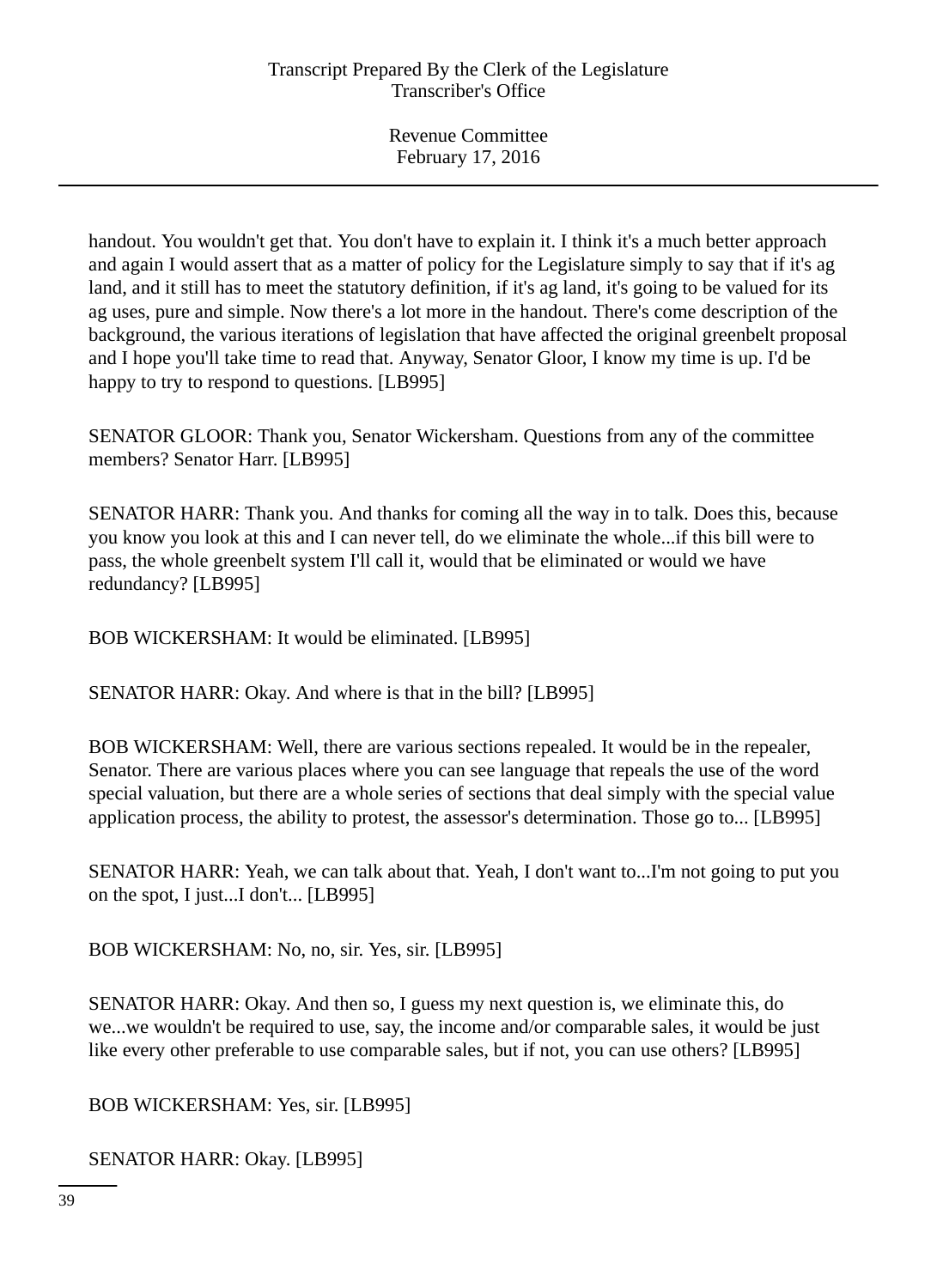BOB WICKERSHAM: It doesn't affect how you determine agricultural value and that can be done by any of the standard appraisal techniques. It doesn't affect that at all. [LB995]

SENATOR HARR: Okay. [LB995]

BOB WICKERSHAM: And in fact in 99...I'm going to make a...well over 90 percent of the agricultural land in Nebraska is valued at its actual value, but its actual value is also its ag value. There isn't value for any other use. [LB995]

SENATOR HARR: Okay. Great. Thank you. [LB995]

BOB WICKERSHAM: It's...it has become odd in my opinion. [LB995]

SENATOR HARR: How does this affect conservation easements and all that? [LB995]

BOB WICKERSHAM: It doesn't affect conservation easements although conservation easements are another one of the tweaks that you have in special value. Land within a municipal boundary is not eligible for special value unless it is subject to a conservation easement. Now, if you can think that through and say it three times rapidly, you've grasped a concept. Now, ag land on the other hand, the definition of ag land includes as one of the uses, land that is subject to a conservation easement, but ag land inside a municipality does not have to be subject to a conservation easement to qualify as ag land. It's odd. (Laughter) And Senators, I really think that this bill gives you an opportunity to clear up what I view as some inconsistencies and peculiarities and what can be really a rather complicated process so that it does not have to be complicated if you simply decide that ag land is going to be valued as ag land. [LB995]

SENATOR HARR: Great. Thank you. [LB995]

SENATOR GLOOR: Senator Sullivan. [LB995]

SENATOR SULLIVAN: Thank you, Senator Gloor, and thank you, Senator Wickersham. This can be confusing. I'm...it's clear why Senator Davis wanted you to field all the questions. (Laughter) But if there was a reason to have it previously because of greenbelt situations, we still have those situations, so why do you want to get rid of it? [LB995]

BOB WICKERSHAM: Okay. That is a bit of history and if you'll indulge me just a moment. In 1972, as I said, the constitution was amended to address a problem largely around municipalities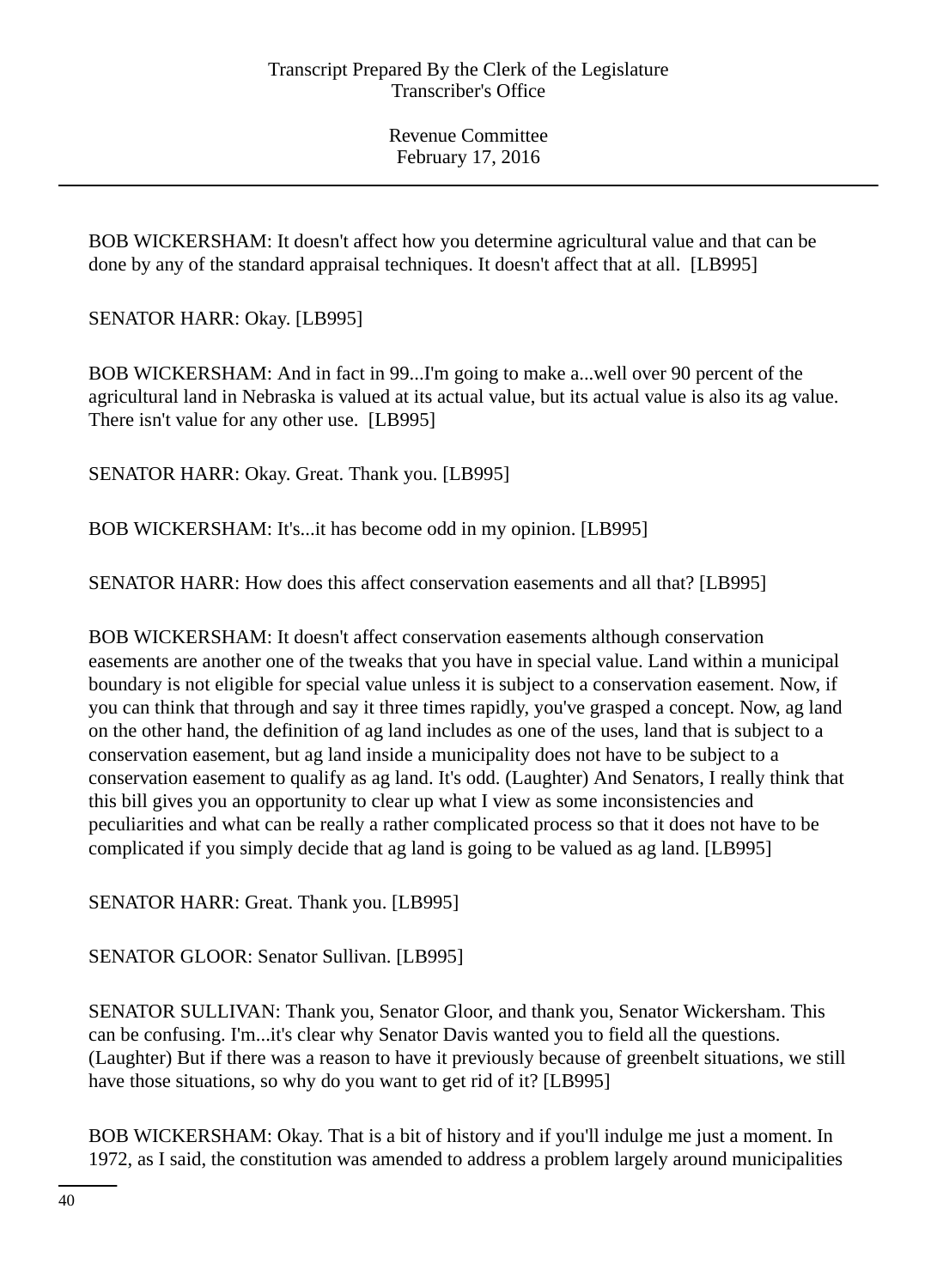Revenue Committee February 17, 2016

for development. All right. In 1974, the first legislation was adopted to implement the constitutional amendment. All right. Now, that legislation imposed four conditions on the use of what came to be known as special value. And it was in keeping with the purpose. One, the land had to be zoned for agricultural use. Now zoning played a couple of roles in that piece of legislation because if the use changed, you had recapture tax. And zoning was one way to determine if there was a change in use. Because if it was zoned ag, and all of a sudden you wanted to develop it for housing, you had to file an application and the assessor knew that you were changing the use or proposing to change the use, and might impose the recapture tax. All right. Now, the recapture tax was another component of the policy because there was a perception that there was a benefit. You were conferring a benefit on a specific class of taxpayers. And there was a perception that if you changed the use...and remember, because it was to kind of mitigate the potential for un...or hurried sales of property. So if you're allowed to hang on to...if you're allowed to keep property over an extended period of time and pay lower rates of tax, there was a perception that when it was sold and you realized the value that some of that tax should be recaptured. You got the benefit, other taxpayers that had to make up for your benefit, you sell the property, you have the cash, shouldn't you get some of that benefit back for the other taxpayers. And that was the policy. You got back four years of recapture tax, plus interest. All right. Now, there was another component in that you had to have an application and it was appropriate that you had to have an application because the taxpayer that wanted to have special value applied to their land was going to have both benefits and burdens. The benefit in potential lower taxes for some period of time, but also the potential for recaptured tax with interest if they sold the property or changed the use. So it was a management decision for a taxpayer to decide whether or not to do that. And then, of course, the fourth requirement was that it be ag land. I mean, it be used for ag purposes. Okay. So with those four conditions in mind, we went forward for 24...22 years...32 years, I'm sorry. Have to get my math straightened out. Thirty-two years we went with those four conditions in various states in place. So, everything made sense. But in 2006, the Legislature took away two of the conditions. The land no longer had to be zoned, nobody cared about that, and the recapture tax was removed. So there was no penalty. There was only benefit left. But here you had an...in my mind, an anomalous situation where somebody had to apply for a benefit. That is potentially lower taxes. Why would you have to apply for a benefit? Now, the requirement that it be ag land was still there so you still got to make that fundamental decision, but that's always a fundamental decision for an assessor whether it's for special value or just...or regular valuation purposes what kind of property...what are the primary uses of that property. So, in 2006, really, the rationale for maintaining a separate assessment system just disappeared, in my opinion. And I would hope that you'll agree... [LB995]

#### SENATOR SULLIVAN: Thank you. [LB995]

#### BOB WICKERSHAM: ...but it just disappeared. [LB995]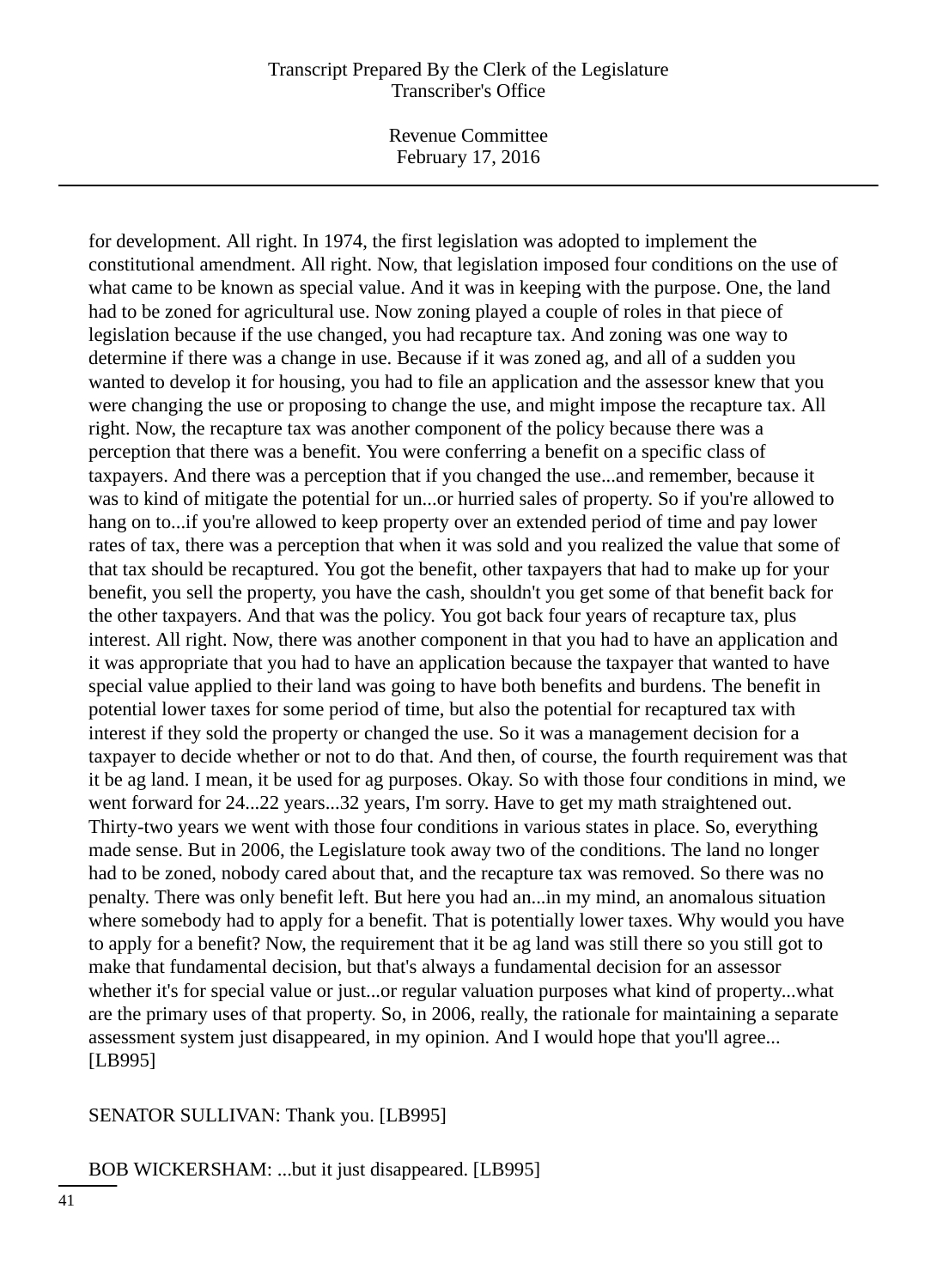# SENATOR SULLIVAN: Thank you for that explanation. [LB995]

SENATOR GLOOR: Senator Schumacher. [LB995]

SENATOR SCHUMACHER: Thank you, Senator Gloor, and thank you, Senator Wickersham. What's your anticipation of the impact on county revenues from this? [LB995]

BOB WICKERSHAM: None. [LB995]

SENATOR SCHUMACHER: Neutral. [LB995]

BOB WICKERSHAM: None. I think the fiscal note reflects that. None. There might be a very small impact. As I've noted there are some...there are some parcels of agricultural and horticultural land located within municipal boundaries. I've probably seen like a cornfield or alfalfa field or something inside of town and it looks odd and it is kind of odd, but it's probably classified in tax as ag land. Now, as long as it's inside the municipal boundaries, it can be ag land, but it's going to be taxed at 75 percent of its actual value. But if it's not eligible for special valuation--remember that little trick--that land can be ag land, but it's not eligible for special valuation. [LB995]

SENATOR SCHUMACHER: Okay. Thank you. [LB995]

BOB WICKERSHAM: And so it's 75 percent of actual value and if the bill passes as drafted, that would become ag land--it already is ag land--but it would be taxed at 75 percent of its agricultural value. Now, if you didn't like that result, you can change that so that it wasn't ag land or it was taxed at some other value, but I...it's such a rare occurrence that I can't imagine that that would matter to anybody. [LB995]

SENATOR SCHUMACHER: Thank you. [LB995]

BOB WICKERSHAM: Except it clears up a, what I think is just an anomalous and peculiar little hitch in the assessment system. [LB995]

SENATOR SCHUMACHER: Good. [LB995]

SENATOR GLOOR: Any further questions? Thank you, Senator Wickersham. Very educational and informational as you... [LB995]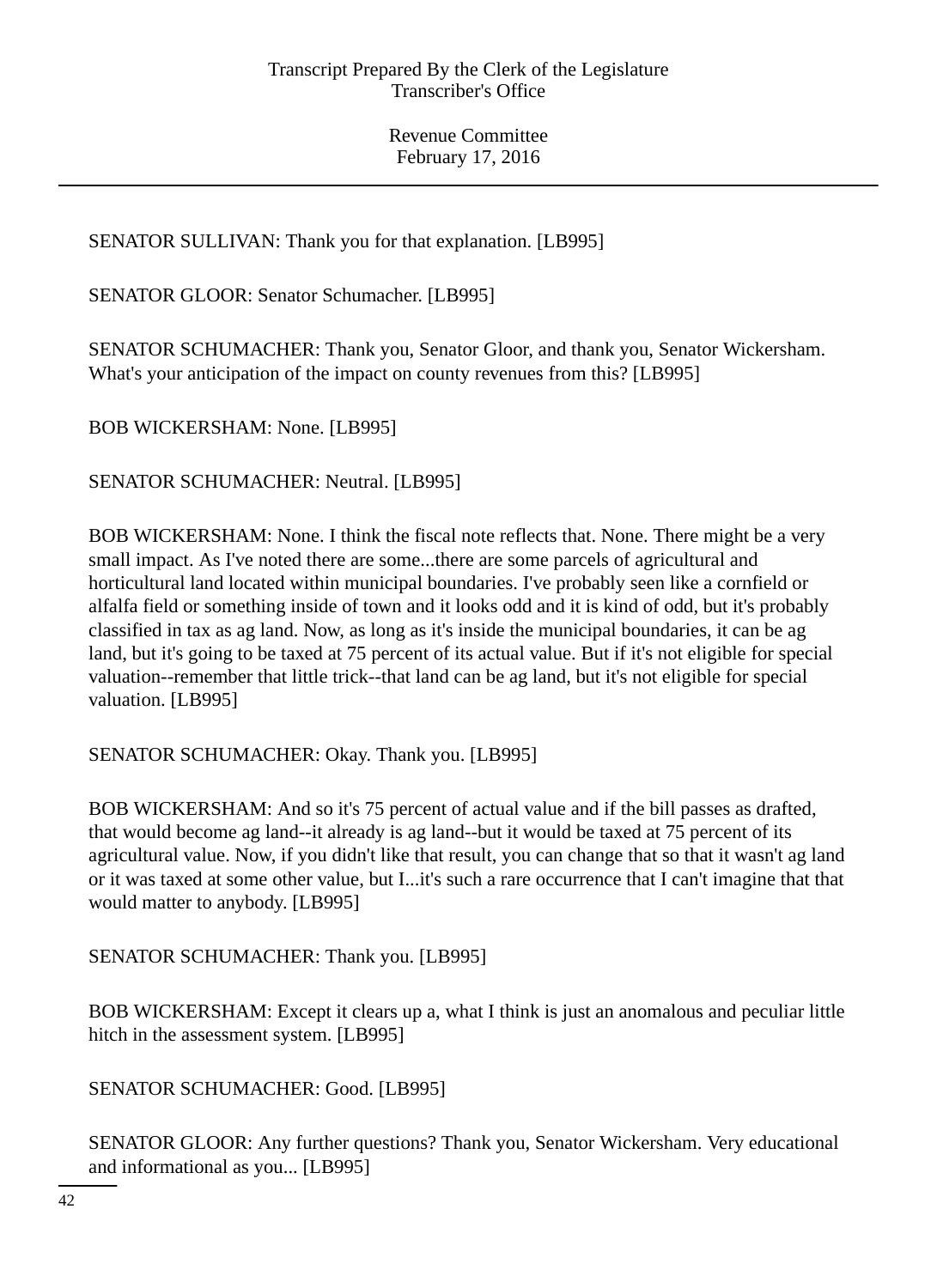BOB WICKERSHAM: Well, and it isn't too awfully late in the afternoon, so. (Laughter) Okay, thank you. [LB995]

SENATOR GLOOR: Thank you. We continue with proponents for this bill. [LB995]

JAREL VINDUSKA: Senator Gloor, members of the Revenue Committee, once again I'm Jarel Vinduska, J-a-r-e-l V-i-n-d-u-s-k-a. I'm here in support of LB995 and I thank Senator Davis for bringing this bill forward. I agreed with most of what Mr. Wickersham just testified on. And I guess the reason I'm here is the same reason I was here on LB936. Philosophically, I believe that regulations and statutes and laws should be made with a goal, the main goal of equal treatment under the law. So let me give you a scenario of what this bill would improve on. When we started getting involved with special assessment in 2009, our farm, a half section in Sarpy County, 320 acres, the ag value was approximately \$2,000 an acre at that time in 2009. It's rough land along the bluffs along the Platte there. And not prime farmland, but anyway at that time during that year the actual market value, because of development pressure, was about \$6,000 an acre. So, since we signed up for special assessment, we were able to get assessed at the \$2,000 level. Had we procrastinated and not done that, we would have been assessed at \$6,000 level. So in my mind, I mean we all know that how much tax you pay is the degree of how ignorant you are as to the law and the loopholes that are available to you, so, so...(laughter) but that isn't the way it should be. We should still make the law so that the outcome is more uniform for people. And so in that regard, this bill takes care of that. Another thing is, as Mr. Wickersham pointed out, if your farm happens to be annexed within the city limits under the existing rules, you can't get special assessment. So for all practical purposes you now give government the power to push you off the land and that's happened in Sarpy County just this last year with a piece of property. And I don't think that's right. I don't think you should ever tax a person beyond the ability of the farm to produce tax revenue. That just isn't the way our country should work. An improvement that I hope you will consider doing for LB995, the part that I...one thing I disagreed a little bit with Mr. Wickersham is that even though he's right that this does simplify it, we still have a complicated situation. We still exclude the farm home site and the farm...other site acres associated with the farmstead. And to me that doesn't make sense. The whole farm should be classified as agricultural, horticultural land. It doesn't make sense to ex off a cow lot or even the area around a building where you keep your equipment, and that sort of thing, or your windbreak for the farm. That it...where we've left a very complicated thing by excluding these farm site acres, so what needs to be done to correct that on page 6 of the bill where they put the definition of agricultural and horticultural land where it says, number one, agricultural land and horticultural land means a parcel of land excluding land associated with buildings and enclosed structures. We can fix that easily just by putting "including" in that spot. And the reason that's...a second reason why that's important further and above the fairness issue, is if we don't do that, it's going to be in conflict with LB1097...or LB1037, which is the next bill we're going to discuss. In that bill our goal is to include that area, the farm site and home site acres. So we need to get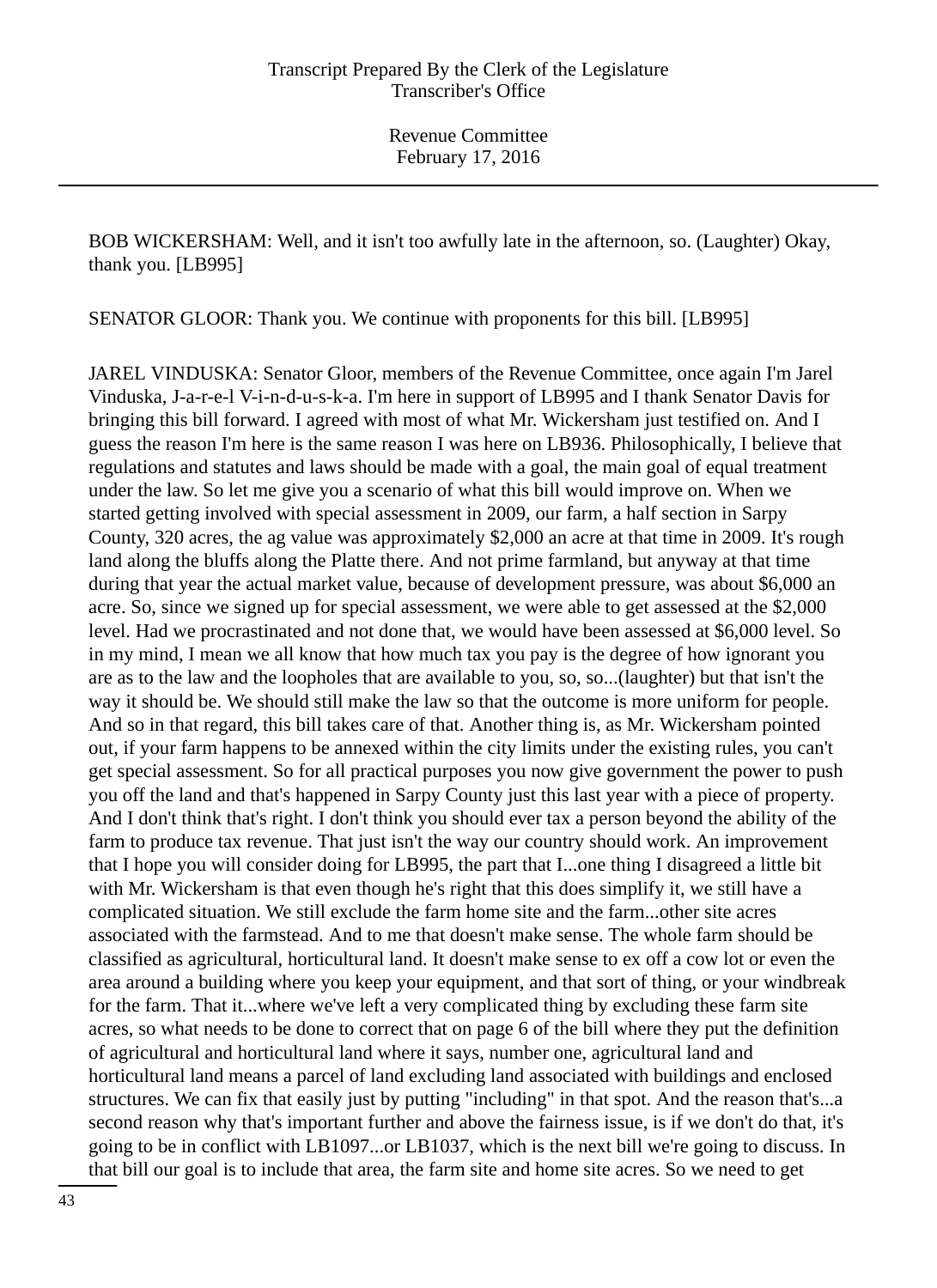"including" there so that it's in harmony with the next bill. And I can give you an example of why that is so important. I'm looking, close in time, but for instance in Sarpy County, this land on our farm where the actual market value was \$6,000 an acre, our assessor put that at \$60,000, ten thousand dollars more than the actual value of an acre on that parcel of land, calling it contributory value. So as a result, we get stuck for the last seven years with an extra thousand dollars a year in property tax that shouldn't be. But...I see I'm getting close to the end. I'll continue the story on the next bill probably, unless you want me to finish it right now. How much time do you get when it's yellow? [LB995]

SENATOR GLOOR: You've got a minute, probably 40 seconds. [LB995]

JAREL VINDUSKA: Okay. Okay. And the reason this is important to get that farm sites on as agricultural land, there's no way we're supposed to use comparable sales as the way to identify with the assessed value is. That's the preferred method. There is no comparable sale to an acre that's as part of a farm. It doesn't exist because when a farm sells, you don't parse out what the home site acre sells for. So, therefore, there's no way of telling whatsoever for anybody. You can take it to the TERC and in fact Mr. Wickersham will verify I'm sure, that the TERC has spent untold hundreds of hours trying to come to a conclusion on this. In fact, my first time there I spent three and a half hours talking to Mr. Wickersham. He's sitting there. And there's no way the taxpayer can win because the burden of proof is on the taxpayer. I have to come up with a comparable sale that shows that a acre isn't worth \$60,000. Well, I can't come up with a comparable sale for an acre that sells on a farm because there is no record put for that. So, I automatically lose. And yet, over and over, we go back to the TERC, or we could fix it so easily by putting "including" here and then passing LB1037. Thank you. [LB995]

SENATOR GLOOR: Thank you. Are there questions? Seeing none, thank you. Continuing with proponents. We'll move to opponents for this bill. Good afternoon. [LB995]

BRIAN McALLISTER: Good afternoon and thank you for...excuse me, thank you for allowing me to be here. My name is Brian McAllister. Brian, B-r-i-a-n, McAllister, M-c-A-l-l-i-s-t-e-r. I stand opposed to this legislation. One of the key things I understand the valuation, the special valuation, the old greenbelt way, and I understand the process as it is right now. My question is, what's going to be there...what's going to be in place to keep my county assessor from basically determining whatever value he wants to put the ag land value at, because if you take the special valuation away, that's where the impact is going to be. Right now, my wife and I own 40 acres on the east edge of Lincoln. We're a mile away from the Cass County line. The valuation difference is a mile away or it's...you just have to scratch your head and wonder why that is. Why it is that? Well, with the special valuation in place, what they do is they use several counties surrounding Lancaster County because Lancaster County, and this year too, is considered to be...considered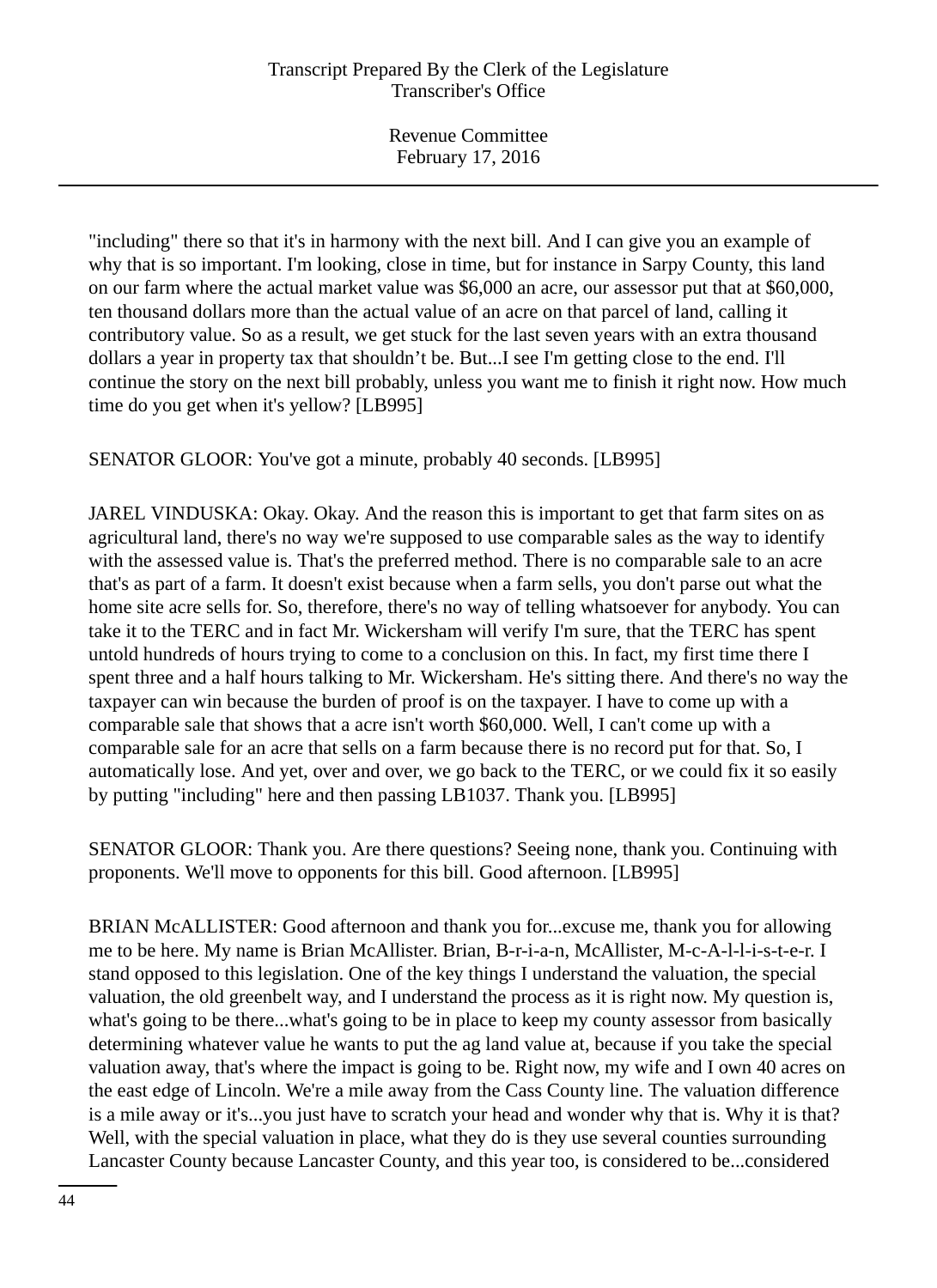Revenue Committee February 17, 2016

to be influenced by other outside sources. So they go outside the county to determine their ag land value. Twice in the last two years, we have had...we have had the opportunity for the state property tax administrator to review those valuations that Lancaster County put in. Twice they came back and adjusted those valuations. I'll agree they went up, but yet there was somebody there to look. There was somebody there watching. If we take this...if we take this special valuation process away, I guess my question, what's in place to verify that we're actually being valued...the agricultural land value that we need to have. There's no longer recapture value. That went away a long time ago. And one of the notes I made, the requirements. They'll set requirements in place as to who qualifies as agricultural land. Who is going to determine that? Right now, it's determined under this...under the special valuation. You put in your application, there's criteria there that you've got to meet. You take that away, who is it then that's going to determine whether you qualify or not? And then, how do you fight that? And I think all of you know that if you fight it through the protest process, it's three years later before you might get an answer, and I know that. I'm just standing opposed to this. Taking this out in this manner is very concerning. I will be talking a little bit more on the next bill, but I just wanted to state my case on this one. [LB995]

SENATOR GLOOR: Thank you, Mr. McAllister. Questions? Don't see any right now. Thank you. Others in opposition. No more in opposition. Anyone in a neutral capacity? [LB995]

TOM PLACZEK: Good afternoon, Chairman Gloor and members of the Revenue Committee. My name is Tom Placzek, T-o-m P-l-a-c-z-e-k. I'm the Platte County Assessor and I am also a representative of the Nebraska Association of County Assessors to NACO. I am testifying as neutral on this bill. I guess I'll start this way. It says we as assessors realize that by eliminating the special valuation application it doesn't really change our ultimate task of determining ag or nonag valuation of any parcel. And in most cases, people agree that any cleanup of bills in language is usually, generally a good thing. My hesitancy is like the gentleman that just testified in opposition, we've had this application process now for a number of years. It has worked really, really well at least as far as I know in Platte County. We don't have any of the...like Sarpy and Lancaster and Douglas County, we have one of the urban and rural...beating up on each other in determining valuation. Ours is what we would call rec ground along the river. What the application process has allowed us to do is we sent letters to all those people along the river just to determine what is the use of this property. If it is owned by XYZ Corp, and we say, man, this is probably rec ground. Well, they can either provide a lease that shows that they are allowing, you know, to be grazed, if there's some grazing in that area or not, and we'll determine whether it's actually being used for ag purposes. Having done that, we haven't had an application now. Let's see, I've been an assessor now for going on my five years. We haven't had an application since. We have no changes in value, ownership along there, so I'm looking at it as like, okay, I understand where Senator Wickersham and Senator Davis are coming from. From my, and from other assessors that I've talked to, said, you know, it's kind of not broken and so we're not...no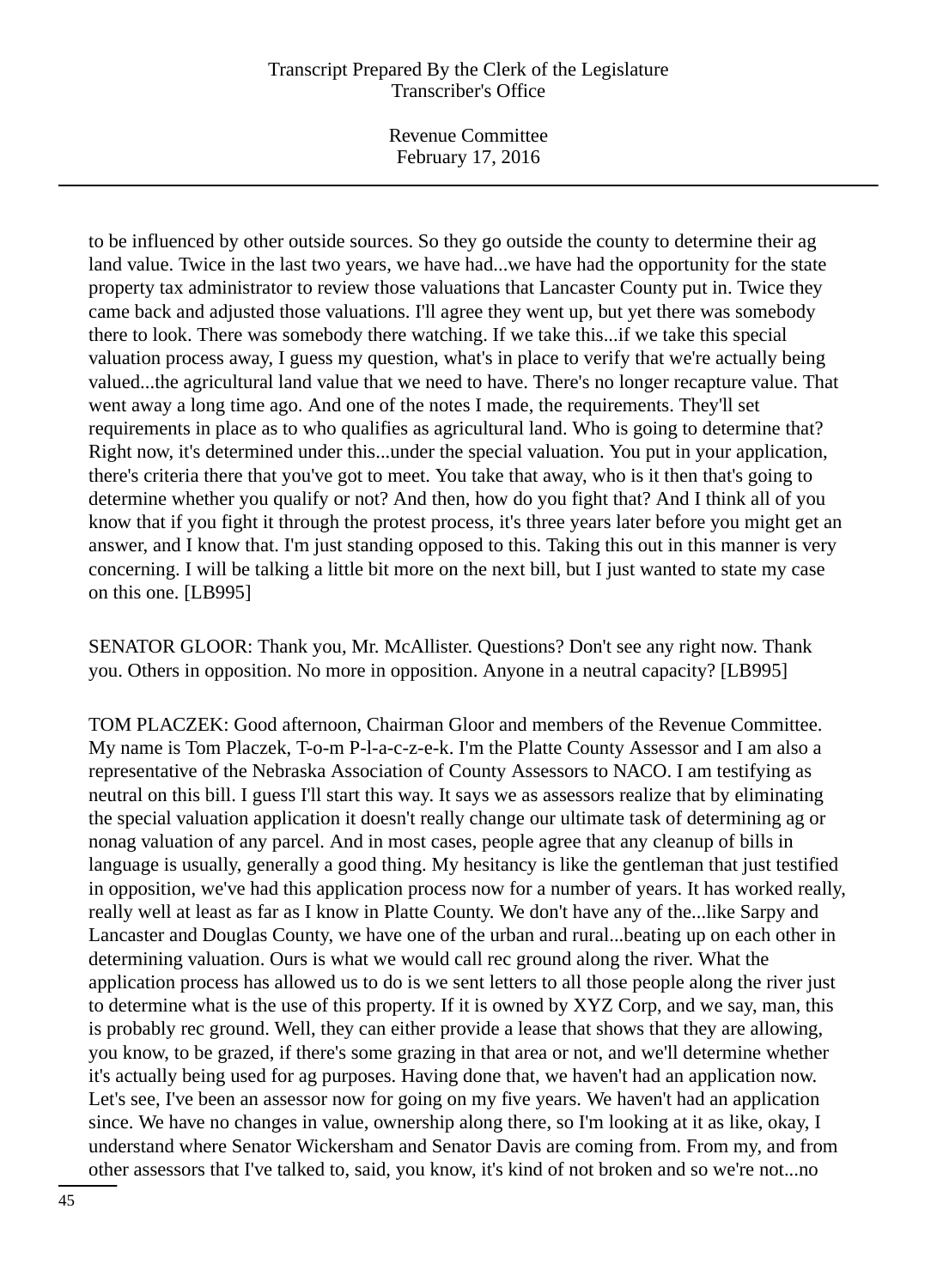need to really fix it, but I understand cleanup. So in land there's a lot of counties, I'd probably, more than you'd even know, that have no special valuation at all. They either don't have much in the way of rivers or rec ground or they certainly don't have the urban influence. So, we're neutral on this. The current application process does give us some documentation and some information about that property how it's used. We see value in that. I guess that's how I will leave it. I'll entertain any questions that you may or may not...may have. [LB995]

SENATOR GLOOR: Questions for Mr. Placzek. Seeing none, thank you. [LB995]

TOM PLACZEK: Thank you very much. [LB995]

SENATOR GLOOR: Anyone else in a neutral capacity? [LB995]

EDWARD GEORGE: Greetings again. [LB995]

SENATOR GLOOR: Greetings again. [LB995]

EDWARD GEORGE: I want to thank you again for the few moments I have to speak. You're here, I could spend hours and hours talking to you about the issues that we...are a major concern. My name is Edward George, Edward, E-d-w-a-r-d, George, G-e-o-r-g-e. Think about land valuations that I shared with you earlier with my parents and my grandfather buying \$50 an acre land in York County in a rural area setting that's now worth over \$10,000 an acre. I reflected on the whole taxation system. One of my major interests as a retired person, but not tired, as I thought about what I could do to help Nebraska's economy. And I looked to the natural resources and I looked at our youth. I hope you're all aware of what FFA represents to the state of Nebraska as to the future of our economy. FFA was known as the agricultural youth education programs that is gaining tremendous interest. So, in an effort of 900 hours, I wrote a grant on behalf of the FFA program to helping students to understand their land use, land productivity in their school districts. As a result of that, the Nebraska Environmental Trust we were fortunate that without any matching funds to get a \$200,000 soils grant. With that the students had curriculum, a self-testing kit, ways of assessing their land productively. Then we started thinking about everywhere from Scottsbluff to Cedar Rapids to McCook to York to Falls City to Newcastle, what would the land capability and how the land was used. Another thing that was of interest to me as my career evolved after I left extension work, I had put up about 400 irrigation center pivots. But I realized what we were doing, we were mining the water, we were improving the productivity of the land with more grain coming from that land, land that was capable of dryland producing roughly now about 120-130 bushel per acre, depending on where you're located, to well over 200 bushel per acre. And what did that mean as I put those center pivots on? My parents put a new irrigation well because of the concern about not being able to get an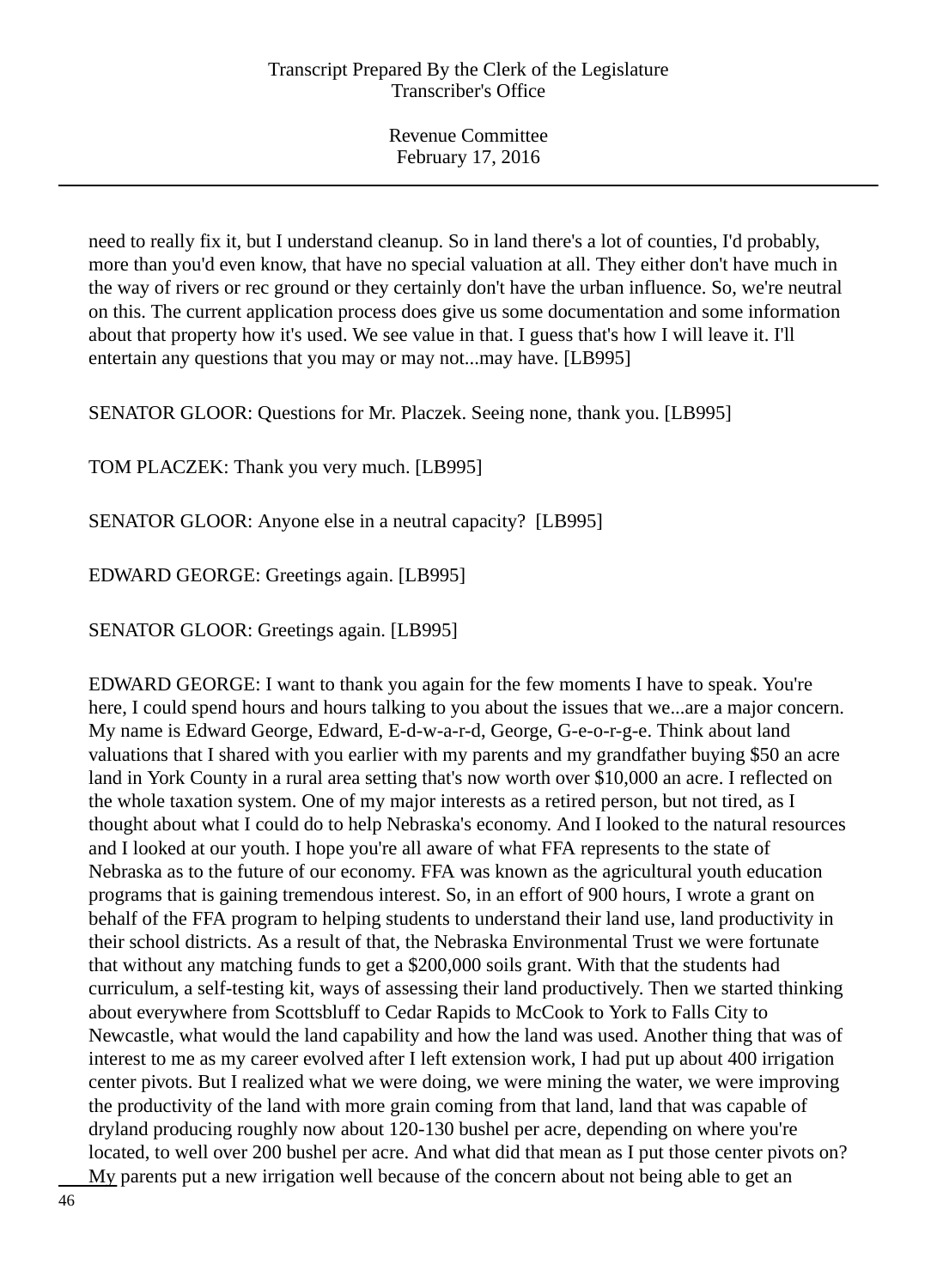Revenue Committee February 17, 2016

irrigation well through our natural resources districts. So they invested tens of thousands dollars to put irrigation well down, plus they invested well over \$60,000 for an irrigation center pivot. But what did that do to the property taxation? So, dad and mom, well, you know, felt like for the future mining the water was not good, but they needed to assure that future generations would use the water efficiency and properly was the best avenue for us. Most recently probably some of you saw what happened in Webster County with a multi-10,000-plus property and land that was sold in Kansas and Nebraska. And that irrigated land brought in excess of \$6,000 an acre, which if it had been located in York County probably would have brought in excess of \$10,000. I appreciated the assessor's comments because we could buy land in adjoining county that would be considerably less...taxed less, and I think about what happens to that stress that these assessors have to face when they're looking at how every acre of land on say an 80-acre field or 160-acre field should be considered. And it's amazing what our youngsters learned through that FFA curriculum. Why were they deprived or had the opportunity for the quality of education they have. So the revenue coming in from the farm supporting the school districts for communities was vitally important. And I think that this is really a major concern that as again my father thinks about all this, the taxation that he's facing. I don't know if there's an easy answer to this, but I think that one of the things I look at, too, is how do we help young people thinking about getting into agriculture and horticulture production, food production systems, looking at flowers and gardening and those kinds of things being an avenue? York has a large development project going on that's annexing irrigated land and it jumps from \$10,000 to \$15,000 an acre to multiples of \$30,000, \$40,000, \$50,000 an acre. Boy, that's hard to challenge when you're trying to make a living from that grain you produce on that farm based on the district in our county. Any other thoughts or comments? I look forward to hearing some robust discussion coming out of this committee be coming before the floor debate. [LB995]

SENATOR GLOOR: Any questions for Mr. George? Senator Schumacher. [LB995]

SENATOR SCHUMACHER: Thank you, Senator Gloor. Just one short question. When your folks put down the irrigation well, (inaudible), what's your perception of who owns that water that's coming up through that well? [LB995]

EDWARD GEORGE: (Laugh) Living in Nebraska? [LB995]

SENATOR SCHUMACHER: Yeah, I mean, who owns it? [LB995]

EDWARD GEORGE: We own the land above. Who owns the water that...well too, on top of that land. Who owns the water below that land? So if the water in the Republican River flowing into Kansas with a compact was a major concern as mentioned earlier, the Webster County land...the market value of irrigated land is tremendously higher in productivity and profitability than that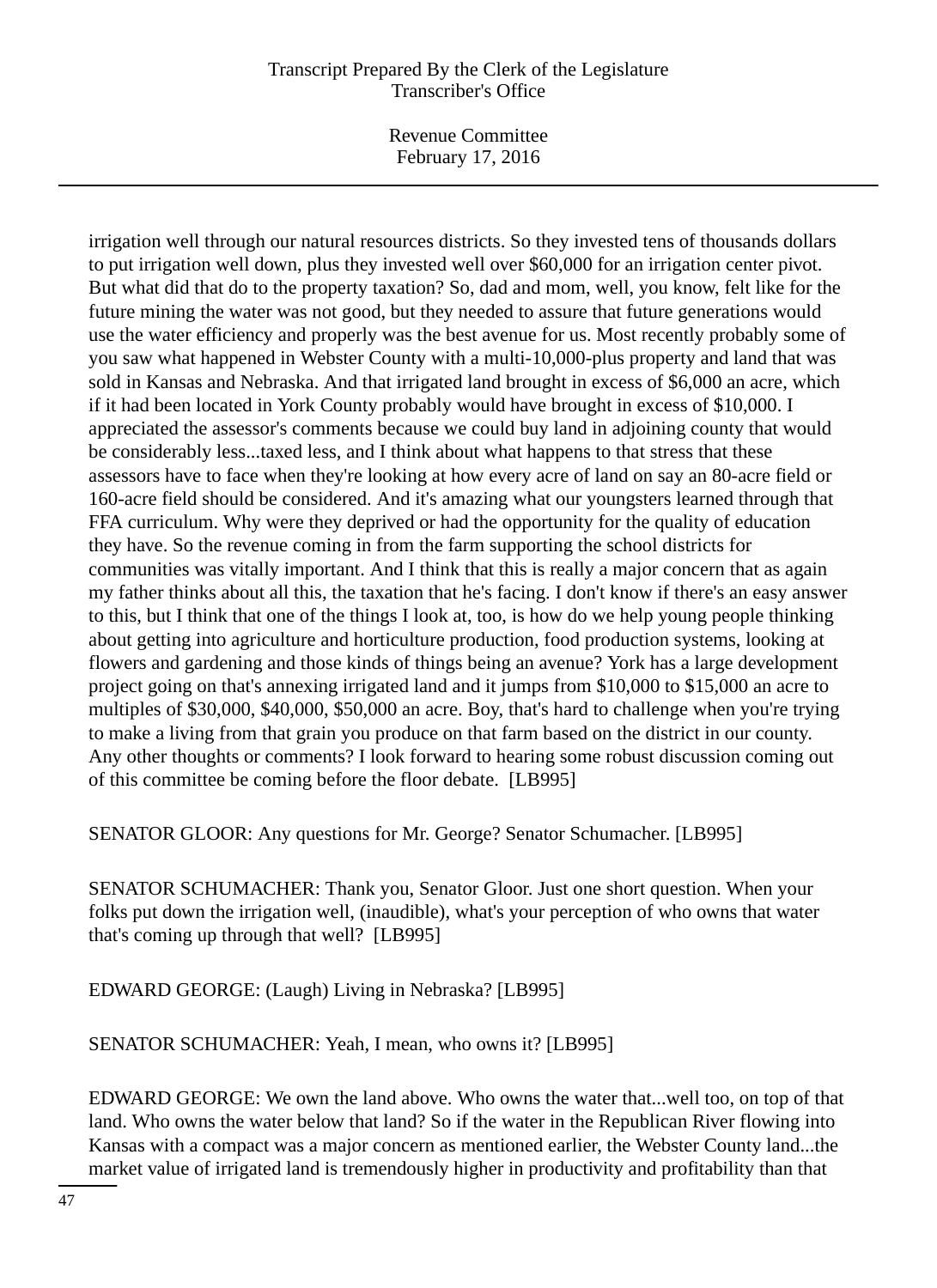dryland piece of ground. I know a farmer that's faced with that thing. I suggest that conservation methods are very, very important. We no-till farm. We at one time overapplied water. We're using water more conservatively. My brother is a farmer, he's farming that family land. I would like to think that in the future our water will be sustainable. I think there's tremendous initiatives by various organizations, NRD districts, extension offices, property owners and land owners that we could make this sustainable, but there's no reason to mine the water. [LB995]

SENATOR SCHUMACHER: Would it surprise you if you learned you did not own that water? [LB995]

EDWARD GEORGE: What? [LB995]

SENATOR SCHUMACHER: Would it surprise you if you learned that you did not own that water? [LB995]

EDWARD GEORGE: That's why I asked the question in Nebraska. We have other states viewing it differently. [LB995]

SENATOR SCHUMACHER: Thank you. [LB995]

SENATOR GLOOR: Seeing no other questions, thank you, Mr. George, for your testimony. Anyone else in a neutral capacity on this bill? Seeing none, Senator, you're recognized to close. [LB995]

SENATOR DAVIS: Thank you, Senator Gloor. Well, I told you we'd have some fun with that bill and you did. Only someone who has served on the TERC board and was as well-versed in the law as Senator Wickersham could really explain it in a way that is understandable, but I think he made it to me very obvious why this change should and could take place. First of all with regards to the opponent's testimony, and I'm sorry I didn't get his name, there are seven counties that are using what is known as special value today for all their property sales. So, Lancaster is one. Cass, Douglas, Sarpy, Washington--Senator Wickersham couldn't think of the other two--so taking the special value out of this bill is not going to change anyone's ag valuation because they're already using that tool, because every land sale that's perceived to have...in Lancaster County will have some development potential. So it really would be up to the assessor. Remember what we're doing is we're eliminating a benefit in some respects that you have to apply for through the document which is kind of crazy in light of the fact that we struck two of the reasons for the bill being there. As to whether the residents...the land under the residents should be included or excluded, I have no opinion on that and I think we need to look at that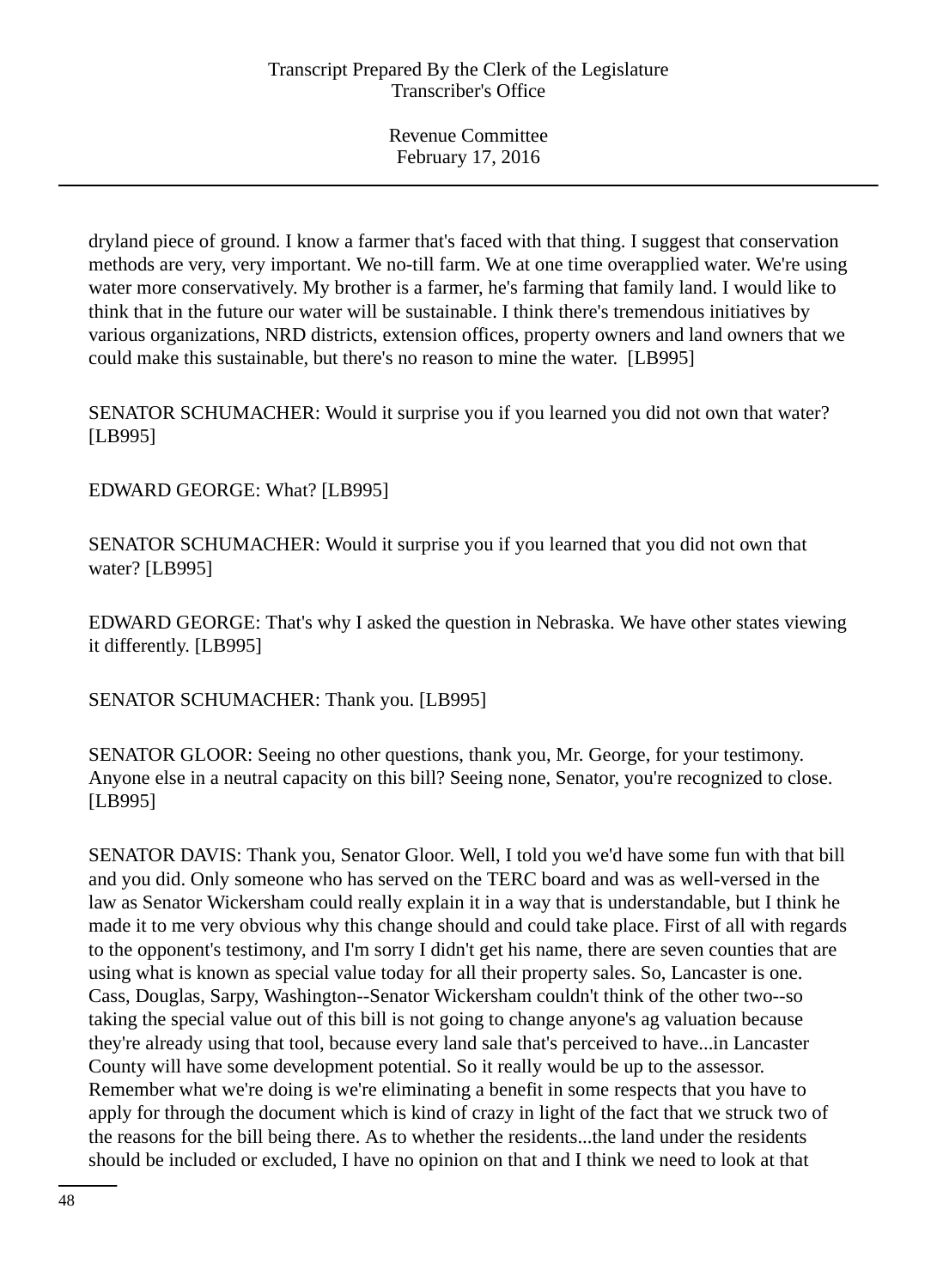closely before we would consider amending that into the bill to make sure we're not doing something that we don't want to do. Mr. Placzek's testimony was good. He did say we haven't used this for five years. He also said we...if it's XYZ corporation that comes in to buy this property, we'll go down and figure out what they're doing with it, which they already can do and should do. And with the 521 form that is required, if there's a land use change, that is indicated...that should be indicated on that form. So I think there's a compelling reason to eliminate this special value piece in the law and I think it will make it easier for the assessors in the long run. You heard Mr. Placzek say, very rarely used across Nebraska. Thank you. [LB995]

SENATOR GLOOR: Thank you, Senator Davis. Any final questions? Senator Scheer. [LB995]

SENATOR SCHEER: Thank you, Senator Gloor. And Senator Davis, I apologize because I was gone, so I didn't hear your opening and most of Mr. Wickersham's comments. I'm just...what, what if you said on page 14, if you've got it, line 29 where you're changing market to agricultural value, can you just give me a synopsis of why that would take place and what the intent or what you're doing that for? [LB995]

SENATOR DAVIS: Okay. Let me read this statute here first, Senator Scheer. [LB995]

SENATOR SCHEER: Okay. [LB995]

SENATOR DAVIS: So the market value would be...we talk about these counties, this would be my interpretation. But these counties that are using a different valuation process because of their developmental potential, and you'd have to apply for the special use in those, you know, for that, so by putting the word "agricultural" in there we're just standardizing things and saying this is how we're going to value it. They are agricultural properties. Remember that in an incorporated area, special value does not apply, only agricultural. [LB995]

SENATOR SCHEER: Okay. Thank you. Thank you, Senator Gloor. [LB995]

SENATOR GLOOR: Thank you, Senator Davis. [LB995]

SENATOR DAVIS: Thank you. [LB995]

SENATOR GLOOR: (Exhibits 2 and 3) Let me read into the record on LB995, proponents: Rod Hollman who farms in Martell, Nebraska. And in a neutral capacity: Diane Battiato, Douglas County Assessor/Register of Deeds. And that will end the hearing on LB995. We'll move to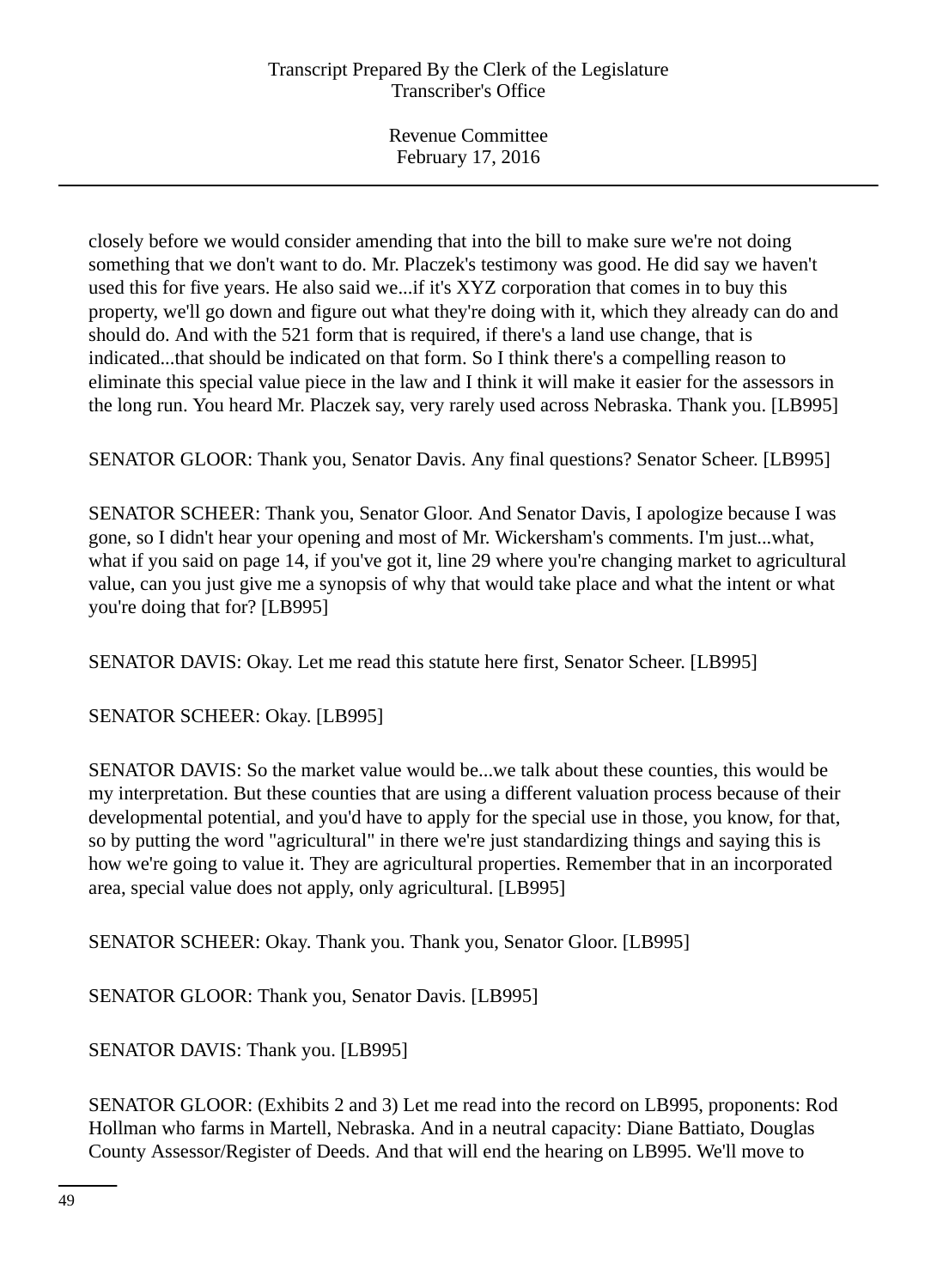LB1037. Senator Brasch, welcome to your committee. While she's coming up...well, I'll wait to read in proponents and opponents. [LB995]

SENATOR BRASCH: And it is good to be before our committee today, and thank you, Chairman Gloor and fellow members. And I am here to introduce LB1037. This bill was brought to me by the Revenue Department with policy research and it addresses and helps resolve increasing valuations that are specific to farm sites and farm home sites due to nonagricultural housing development around farmsteads. What LB1037 will not do is change the fact that farm homes, the residence, the dwellings, and any other enclosed structures on the farm site, they will be continued to be valued at 100 percent of their market value as it is now. It will stay the same. But what LB1037 makes the following changes to Nebraska Revised Statute, 77-1359, is this: First, it redefines agricultural and horticultural land to mean a parcel of land that excludes buildings or enclosed structures located on the parcel which is primarily used for agricultural or horticultural purposes. The effect of this change will now include all land on the parcel as agricultural or horticultural land as opposed to the current statute which excludes land associated with building from being classified as agricultural or horticultural land. Second is, LB1037 adds farm sites and farm home sites under the definition of agricultural and horticultural purposes. And if you can tell, purposes is the key here. And then thirdly, wasteland is moved from the definition of agricultural and horticultural land to the definition of agricultural or horticultural purposes. The fourth change is whether a parcel of land is primarily used for agricultural and horticultural purposes is determined without regard to the actual value or use of any building or enclosed structures on that parcel of land. What these changes will do in practice is allow the assessed value of farm home sites to be 75 percent of their market value. What has happened under the current policy is that county assessors in parts of the state that have a mixture of agricultural and nonagricultural areas, have recognized the market value of a home site to varying degrees. The current requirement to value a home site at 100 percent of its market value requires an analyst of the highest and best use of the site to recognize the market value. Thank you. He's from my district, you know, Oakland. (Laughter) The highest and best use of the appraisal phrase that acknowledges that a prudent buyer would recognize all of the potentials for the property and pay a price that reflected the site's maximum potential. In one area in particular, the market value for a site in close proximity to the metro areas has been determined to be approximately \$65,000 per acre with some of the sites being valued over \$100,000 per acre. While this valuation is sensible for acreage owners, people in the suburban areas and the land is not part of an agricultural parcel, the farmers in this area are then obliged to pay property taxes on a value that is driven up by trends to reside in the countryside. Farmstead owners have raised concerns over the past five years and protested valuations. I think we heard that on the last bill we discussed. And since the burden and an appeal is on the taxpayer to prove the valuation is incorrect, sale information has not been clear enough to overcome that burden. LB1037 provides explicit direction on what the site assessment is to reflect. In approximately 80 counties the language of LB1037 would reduce the previous 100 percent assessment on farm sites and farm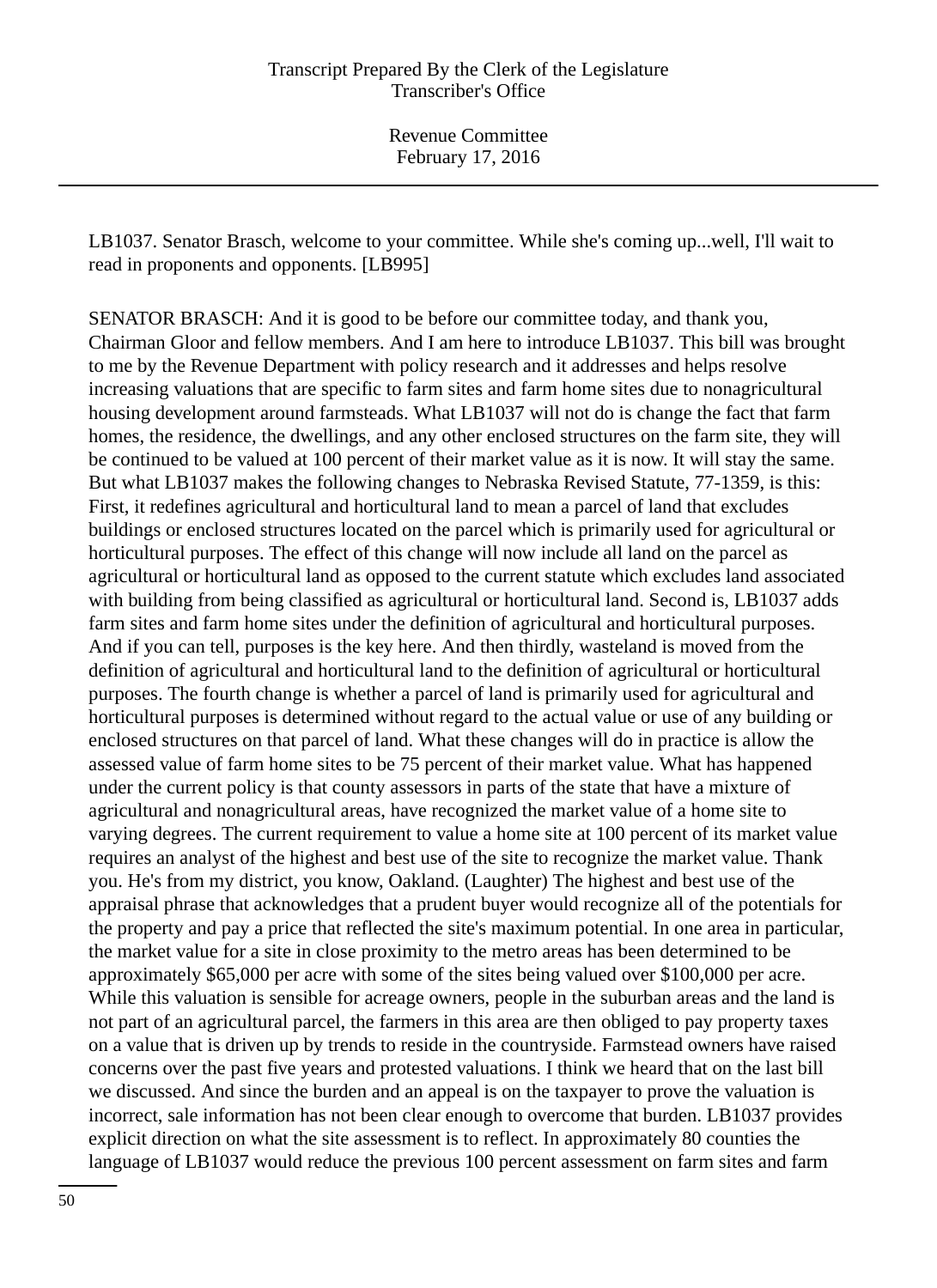Revenue Committee February 17, 2016

home sites by 25 percent. So they would reflect a valuation of 75 percent of market value. In other counties they've been recognized...that have recognized the presence of nonagricultural influences on agricultural land values, LB1037 would allow special valuation on the farm site and farm home site. Owners of agricultural land would no longer be assessed at 100 percent of \$100,000 market value on their first acre site, nor would they be assessed a 75 percent of that market value, but rather at 75 percent of the market value of a farm site or farm home site in areas that are not considered influenced by nonagricultural development. For example, in Otoe County which does not consider its agricultural land influenced by nonagricultural development, it assesses agricultural and horticultural land at \$12,000 per site. In counties where nonagricultural development is a problem, those counties would likely end up with an assessment closer to 75 percent of Otoe's market value. To help protect owners of agricultural land from excessive property tax burden associated with nonagricultural residential development, the Legislature enacted provisions for special valuation of agricultural or horticultural land in 1974. And I believe that was referred to earlier. These provisions allowed owners of agricultural land to apply for a special valuation that provides them with an assessment value at 75 percent of the market value of their land without regard to the value the land has for nonagricultural purposes or uses. LB1037 helps clarify that farm sites and farm home sites are important components of an operating farming or ranch operations. Recognizing the farm site and farm home sites in the definition of agricultural and horticultural land recognizes their contribution to the production of an agricultural or horticultural product. Thank you for your time and your attention and I encourage you to pass LB1037 out of committee to General File. And I believe the operative date...and I'm confirming this, is January 2017 to allow for time for the assessors. I do believe that Ruth Sorensen is behind me for the difficult questions today that you may have, but I'm here to take ones that maybe I can answer. [LB1037]

SENATOR GLOOR: Okay. Are there any questions for Senator Brasch? Senator Scheer. [LB1037]

SENATOR SCHEER: Thank you, Senator Gloor. Senator Brasch, I'll ask you. If you want to waive it off, sure, that's fine. And I'm just trying to sort of figure out and I guess there's always exceptions, so I'm trying to figure out if this is the exception. You have a quarter that's developed into 20 housing sites, so it's valued at \$50,000 an acre, or whatever the case might be, or \$40,000. And across the street you have an active farm and the farmstead, but farmstead is no longer the farmstead, that's where the farmer lives. Got a fairly new house, but all the implement buildings and so forth are now at part of this farm that may be a quarter of a mile or a half a mile down where he bought a quarter and razed the house and just has the buildings for the implements and so forth. So the house really is, you know, truly about as identical as you're going to get as those across because it may be on the same ten-acre lot type because there's no implement buildings there, but it is...the farmer lives there, he does farm the adjacent grounds.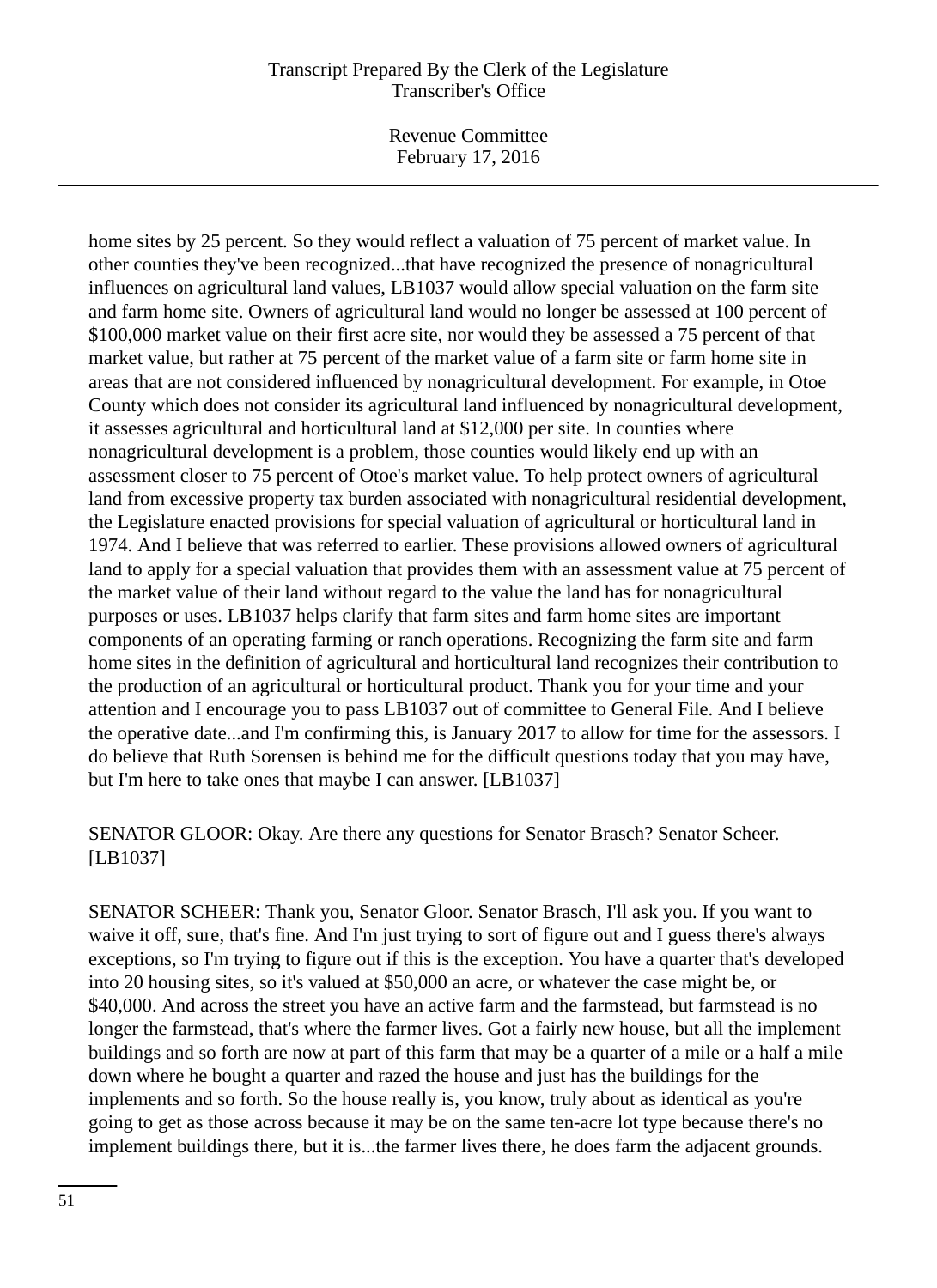So how would those two different properties be valued different, I mean...if that's not yours, then I'll... [LB1037]

SENATOR BRASCH: No, I think I can explain this and then I would...Ruth may correct me. But basically, a house is a house will always pay 100 percent of your taxes, so will your building. But what has happened, or is happening increasingly, is it's wonderful to live on an acreage in the country and it may be right next to and what once was a cornfield, but I live within minutes of the urban area. And I'm not in the operation of farming or ranching, but I'm just basically living on an acreage. And what's happened, and is happening and more and more, and they're being protested, ongoing. You know, people are going in because those, that farmer and the business livelihood of not driving the 20 minutes to work for... [LB1037]

SENATOR SCHEER: Well, I get that Senator Brasch, but that's not my question. [LB1037]

SENATOR BRASCH: What is...? Okay. [LB1037]

SENATOR SCHEER: My question is, the farmstead is no longer... [LB1037]

SENATOR BRASCH: If he lived in the development, then he would...okay. [LB1037]

SENATOR SCHEER: No, just let me...I'm going to start over. The farmer has demolished the barn, all the outbuildings. He has built a new house in 1994 and it's, you know, 2,000, 3,000 square foot house, identical to the ones across the street in the new development that have tenacre lots, the acreages. He has carved out his home site now, is a ten-, twelve-, fifteen-acre spot that has no outbuildings, just has grass, maybe a small orchard next to it, for all intents and purposes will look identical to those across the street on the ten acres. So are we going to distinguish that home where the actual farmer lives, but has no outbuildings and looks identical to those across the street? Will that now have a lower value than those across the street? [LB1037]

SENATOR BRASCH: I will leave that to an assessor. I don't know of a single farmer that doesn't love his outbuildings and could be without them. [LB1037]

SENATOR SCHEER: Well, he would still have them, just in a different location. [LB1037]

SENATOR BRASCH: That's a good question and I'll save that for those behind me, but I believe that when they're in the business and operation of farming, and they are living on the farm parcel,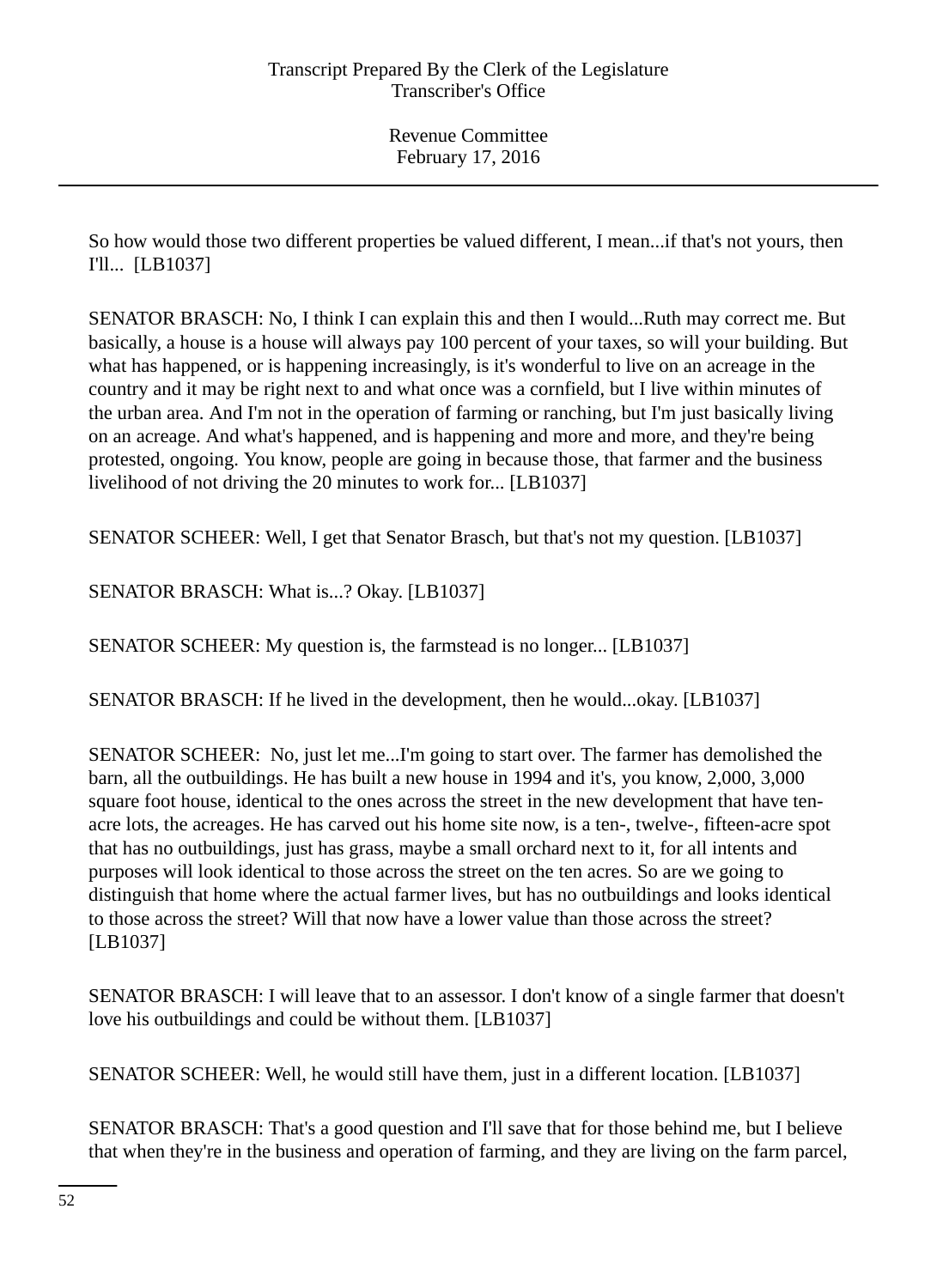then that is at...you know, except for the value of the house, the same wherever...you know, that's 100 percent, but because they are, the rest of the land, you know, whatever...

SENATOR SCHEER: Well, my example could be the same as, you know, a farmer has two sons that go in the operation, so now the farm...all the operational buildings, the son's living there. And dad decides, you know, he doesn't need the big two-story old wooden house, so he builds the new house and carves out a ten- or fifteen-acre corner that's not going to be impeded by irrigation, so it's just up in that corner, and, you know, not as usable, but the only thing he builds there is a house and he is indeed...farms that ground. So it is...it is there. And that does happen, so I'm wondering how we're going to assess that type of entity versus the one that may end up being right across the street. [LB1037]

SENATOR BRASCH: It's a good question. I'll have the Revenue Department...they're better at that than I am. [LB1037]

SENATOR SCHEER: Thanks, Senator Gloor. [LB1037]

SENATOR GLOOR: Any other questions for Senator Brasch? Not right now. Thank you, Senator Brasch. We'll move to proponents. Good afternoon, Ruth. [LB1037]

RUTH SORENSEN: (Exhibit 1) Good afternoon. As they hand out my testimony and there is a home site map attached to that testimony, it will begin here: Thank you, Chairman Gloor and members of the Revenue Committee. My name is Ruth Sorensen, that's R-u-t-h S-o-r-e-n-s-e-n, and I am the Property Tax Administrator for Nebraska. I'm here to testify in support of LB1037. LB1037 redefines agricultural or horticultural land to include the farm site land and the farm home site land, as you just heard. These sites are currently assessed at 100 percent of market value, and would be assessed then at 75 percent of market value. It's important to note the assessment on these sites would still be a function of their market value under this bill. The current policy does not include the farm sites and farm home sites, as you've heard from Mr. Vinduska, as part of the agricultural land which has led to the large inequities from one county to the next as is illustrated in the map that's attached to my testimony that I've just handed out. You will note that the counties around the interstate or the urban centers in our state have higher farm home site values. This is because the market in these areas is driven up by acreages, those that want to live in the country but want to commute to their jobs, and other suburban potentials like the development of subdivisions, etcetera. On the map, the red is...are the largest valued farm home sites and it goes down from there. And you can see the red ranges from \$15,000 for that first acre, the home site acre, all the way up to \$57,000. LB1037, as written, will begin addressing these inequities by including the farm sites and the farm home sites in the definition of agricultural land, recognizing their contribution to the production of an agricultural or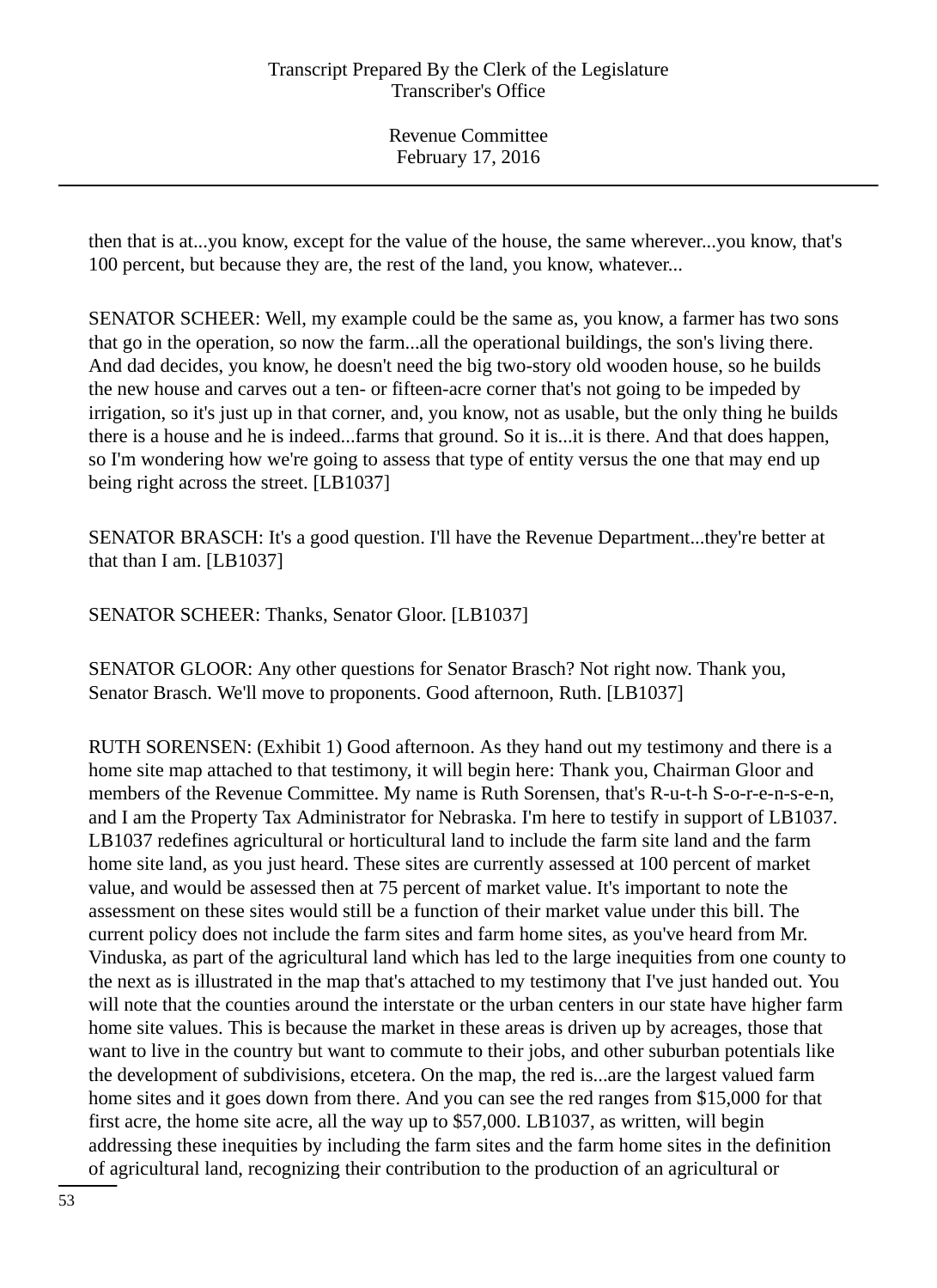Revenue Committee February 17, 2016

horticultural product. There are approximately 80 counties in the state of Nebraska that will be affected by this with LB1037 will reduce the previous 100 percent assessment on farm sites and farm home sites by 25 percent, so the valuation is 75 percent of market value. I have an estimate of 13 counties that have some form of special valuation. I believe perhaps the seven that were testified to earlier were fully influenced by the urban areas but we do have others out in Buffalo, in York, in Saline, etcetera, that do recognize special valuation. In addition there are a number of counties that have recognized the presence of nonagricultural influences on agricultural land values. These counties allowed the assessment of agricultural and horticultural land at a value that does not consider nonagricultural influences. And this is special value that you just heard about, or others referred to it as greenbelt. In these counties, LB1037 would allow special valuation on the farm site and farm home site. The value would be 75 percent of the market value as a farm site or farm home site without considering all those other nonagricultural influences, such as I said earlier, acreage development, etcetera. This bill will also fulfill the underlying intent of special valuation which was to ensure that the property values and in turn, property taxes on a parcel of agricultural land do not become so excessive as to tax our farmers or ranchers off of their land. With that, I will complete my formal testimony and I will take any questions that you may have. [LB1037]

SENATOR GLOOR: Are there any questions for Mrs. Sorensen? Senator Scheer. [LB1037]

SENATOR SCHEER: Thanks, Senator Gloor. You're sitting there so I know you heard it so if you would just respond to it. (Laughter) I can make the same spiel again if you'd like. [LB1037]

RUTH SORENSEN: No, I understand. I understand the one where the ten acre right across the street. In current law, LB1037 does not change this. Farm home site means land contiguous to a farm site, which includes an inhabitable residence and improvements used for residential purposes. It's on page 3. Farm home site means a portion of land contiguous to that land that's actively devoted to agricultural purposes. So if you have a subdivision across the street and that's valued at 100 percent and the land also is valued at 100 percent, because in your example this farmer has a house but he doesn't have a farm site there, it's not contiguous to agricultural land, so he'd be valued at 100 percent as well. [LB1037]

SENATOR SCHEER: So as long...if there are no outbuildings or anything that made it look or appear to be agricultural in its intent, so if he's mimicking or he doesn't want to look like the farm place anymore, it actually then becomes just a residential location and is taxed as such. [LB1037]

RUTH SORENSEN: Right, because it's not contiguous to a farm site which would contain those outbuildings, in your example. [LB1037]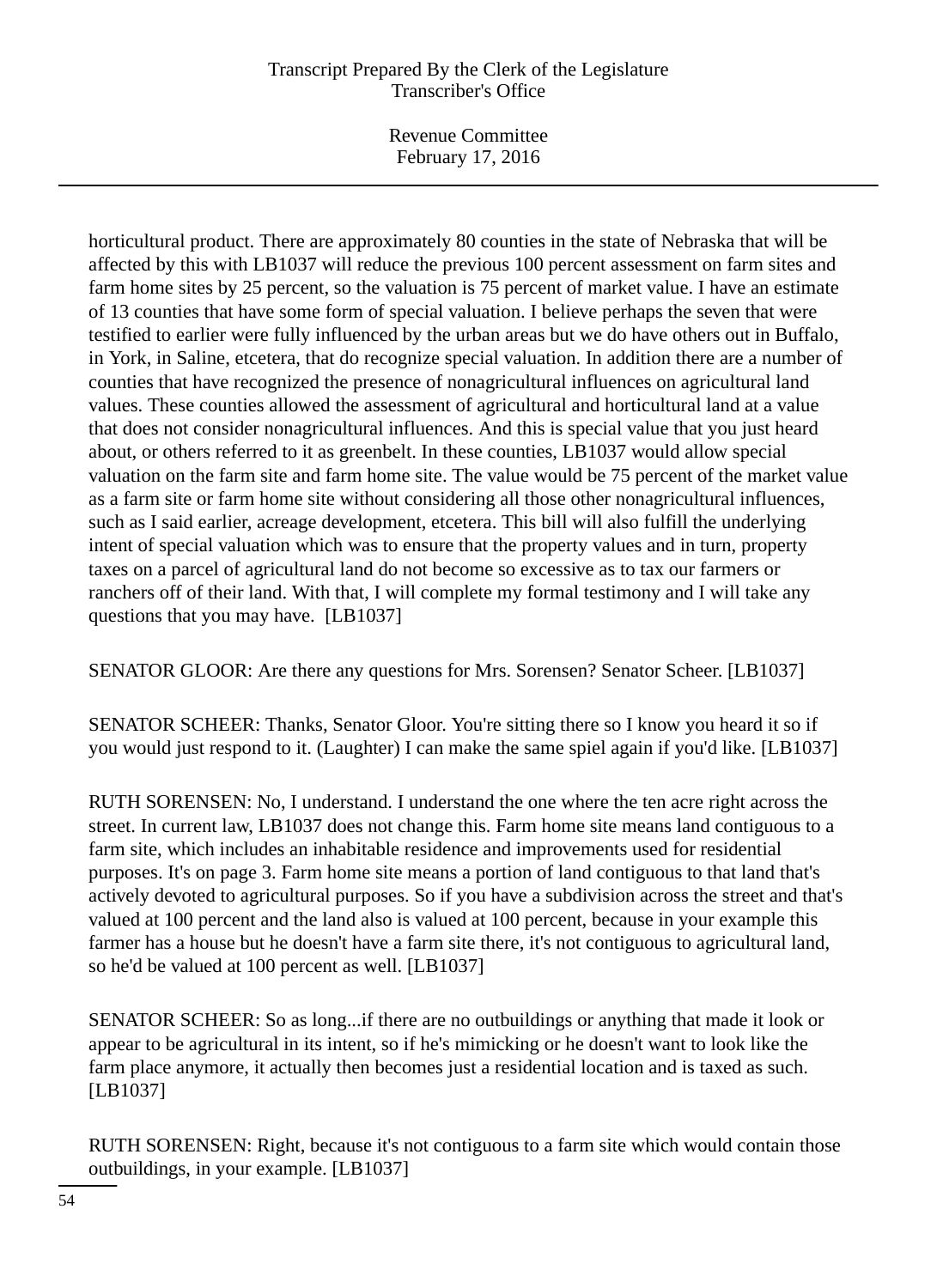# SENATOR SCHEER: Okay. [LB1037]

SENATOR GLOOR: Senator Schumacher. [LB1037]

SENATOR SCHUMACHER: Thank you, Senator Gloor. What if he had three goats running around his ten acres, does he save the tax money then? [LB1037]

RUTH SORENSEN: It has to be a farm home site that's lying contiguous to a farm site and a farm site is that land that's devoted to the operation that has the buildings on it. And then the example that Senator Scheer used, there is no farm site so, there, no, the goats would not qualify it. [LB1037]

SENATOR SCHUMACHER: Well, I just added three goats that give really good milk. Do I beat the system? [LB1037]

RUTH SORENSEN: No. [LB1037]

SENATOR SCHUMACHER: What do I got to do to beat the system? [LB1037]

RUTH SORENSEN: You need to have a farm site that's contiguous to your farm home site. [LB1037]

SENATOR SCHUMACHER: Well, I mean, I thought in his example the whole...the rest of the land all around it had corn or beans on it, then it got ten acres with his house on it and now my three goats, looks like a farm to me. [LB1037]

RUTH SORENSEN: A farm site has the improvements that are used for the operation on it. So if you have a home and then you have a site...a farm site which has the barns, the machine sheds, whatever you need to store your equipment, and then you have the agricultural land. So if you have the goats with none of those buildings, it's got to be lying in contiguous to, in the current law as it is now so it does not change in LB1037. [LB1037]

SENATOR SCHUMACHER: But it's all one legal tract, how can it not be contiguous? [LB1037]

RUTH SORENSEN: As it's defined right now in 77-1359, a farm home site means land contiguous to a farm site. [LB1037]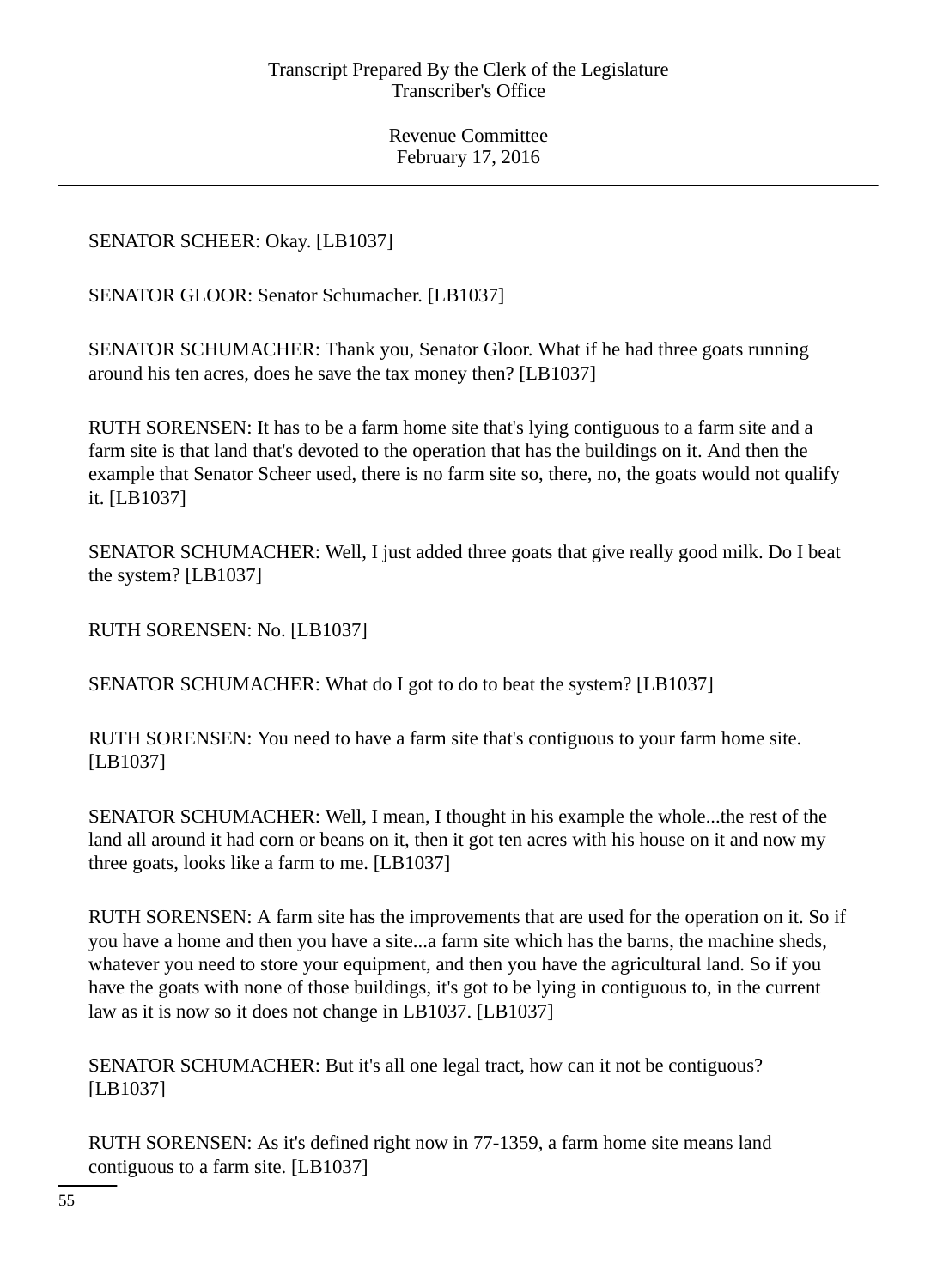# SENATOR SCHUMACHER: Okay, this is. [LB1037]

RUTH SORENSEN: No, farm site means the portion of land contiguous to the land actively devoted that has the improvements that are agricultural in nature but are uninhabitable. [LB1037]

SENATOR SCHUMACHER: So I go down to Tractor Supply and I get a couple of these igloo looking things for my three goats. Do I do it now? [LB1037]

RUTH SORENSEN: If you store stuff in there, if you use it for agricultural purposes... [LB1037]

SENATOR SCHUMACHER: My goats are going to use it. [LB1037]

RUTH SORENSEN: Okay. Absolutely, then you can...yes. [LB1037]

SENATOR SCHUMACHER: Okay. Well, now you know what it takes. (Laughter) [LB1037]

RUTH SORENSEN: But it has to lie contiguous that goes with the farm site... [LB1037]

SENATOR SCHUMACHER: Right next to it. [LB1037]

SENATOR GLOOR: ...home site, farm site, agriculturally. [LB1037]

SENATOR SCHUMACHER: Right next, was side by side. [LB1037]

SENATOR GLOOR: I think that's one of the loopholes that we were talking about earlier. Senator Smith. [LB1037]

SENATOR SMITH: Thank you, Mr. Chairman. I'm going to build off what Senator Scheer and Senator Schumacher has been asking. So if you have a five acre or a ten acre plot of land that is...it is continuous...it's contiguous to a farm site, but you have a residential dwelling that sits on this large acreage just like what a city dweller would have, large acreage. It had a swimming pool, it's for the purpose of their residential needs, but it's contiguous to their farm site. You're telling me that that area is...that property is still...still has the 25 percent reduction. [LB1037]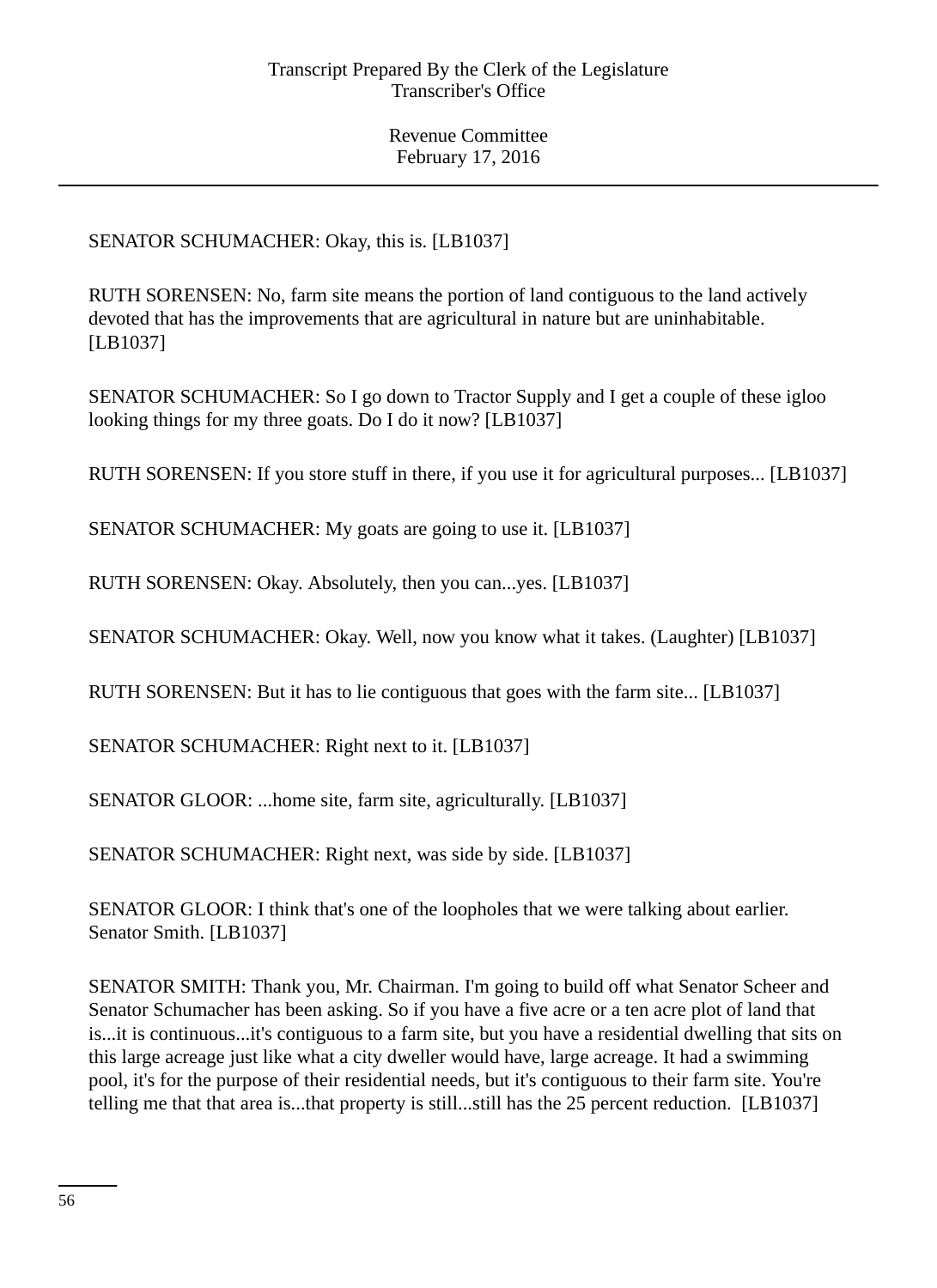RUTH SORENSEN: No, if I may, Senator. So it has a residence on a ten-acre tract and there's a farm site and... [LB1037]

SENATOR SMITH: That's contiguous. [LB1037]

RUTH SORENSEN: ...the remaining acres are used for an agricultural and horticultural purpose. Yes, if that is in common ownership in management of that farm operation, it would...that land would qualify. The home, now the improvements themselves, stay at 100 percent. [LB1037]

SENATOR SMITH: I don't care about the home,... [LB1037]

RUTH SORENSEN: It's the land. [LB1037]

SENATOR SMITH: ...I'm talking about the land that's primarily for residential use. Why is that fair for them to get the 25 percent exclusion with the city dweller has the same size piece of land, same swimming pool, whatever it is, but they're at 100 percent, but that acreage for that farmer is at 85...75 percent? Why is that fair? [LB1037]

RUTH SORENSEN: Because we don't value on whether it's a true farmer or a nontrue farmer or if they're a city dweller, they're a noncity dweller, we value on the...how that parcel is classified. And if that, in fact, is a person, what I would see is a home. It might be an expensive home. I can't look at that. I have then ten acres and it's got a...you said, there is a farm site, so there are operations going on of some type of agricultural or horticultural purpose, and beyond that, some type of agricultural land, they would get...we have a separate constitutional provision that indicates agricultural land can be valued separately. [LB1037]

SENATOR SMITH: Let me paint this picture. So we have a business owner that is nonagricultural business owner that has property that they're paying 100 percent valuation on. They happen to live in the country on an acreage and they're paying 100 percent on that. [LB1037]

RUTH SORENSEN: Correct. [LB1037]

SENATOR SMITH: But yet we have an agricultural business called a farmer that has contiguous property and they get a 25 percent reduction on both their business property, which I agree with that on the agricultural land, but they also get on their...what they're using for residential purposes. And that's what I'm hearing. [LB1037]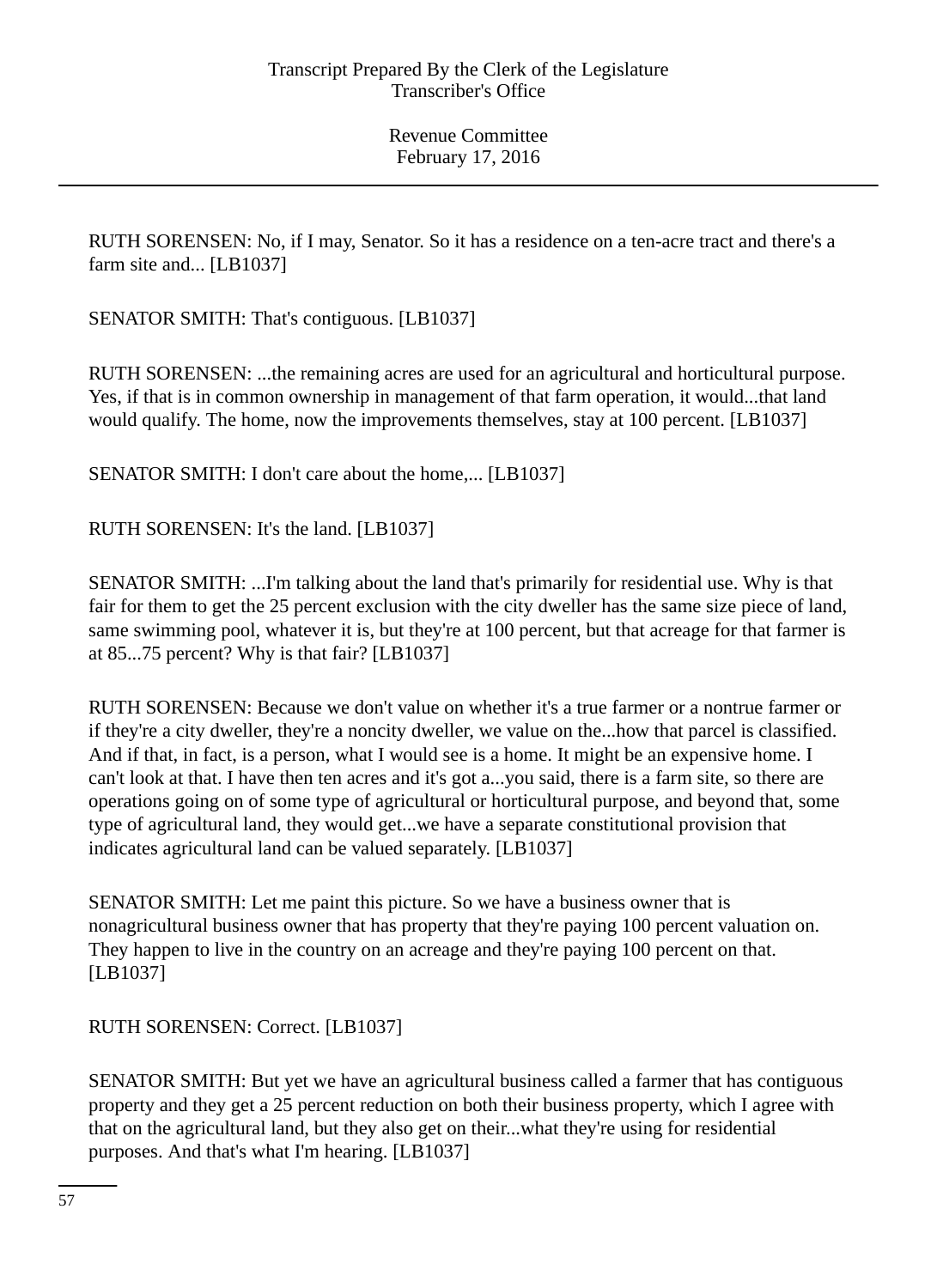RUTH SORENSEN: If that...yes. If that is used in common ownership with the operation, correct. [LB1037]

SENATOR SMITH: Thank you. [LB1037]

SENATOR SCHUMACHER: Senator Scheer. He wasn't there. (Laughter)

SENATOR SCHEER: Thank you, Senator Schumacher. Again, just playing devil's advocate here. Going back to my example, so I build a nice house but I don't want to have...I want to get the exclusion so I throw a steel three-car garage and I put my pickup in there at night in my pickup's farm. It's tagged as a farm, it's farm use, so now it holds farm property. And in and of itself, does that then create a farmstead? [LB1037]

RUTH SORENSEN: No, it would not because you have not indicated that there is agricultural land lying adjacent to it. [LB1037]

SENATOR SCHEER: Well, it's farm use because I use the pickup for farming. [LB1037]

RUTH SORENSEN: One pickup doesn't make a farm, I would say, but there's others that may think differently. [LB1037]

SENATOR SCHEER: Well, you're the one going to say it, so... [LB1037]

RUTH SORENSEN: Well, it has to lie contiguous to agricultural land. [LB1037]

SENATOR SCHEER: Well, it does. I mean, it does. I mean, I'm going back to the same one. He's carved out the quarter because it doesn't produce that much and so everything is fine and dandy and I put the house up, but I still want to have the lower value so I put, you know, a small, you know, steel building. You know, maybe it's a 20 by 20 or 20 by 30... [LB1037]

RUTH SORENSEN: And then it does have ag lands adjacent to that? [LB1037]

SENATOR SCHEER: Yeah. [LB1037]

RUTH SORENSEN: Okay. [LB1037]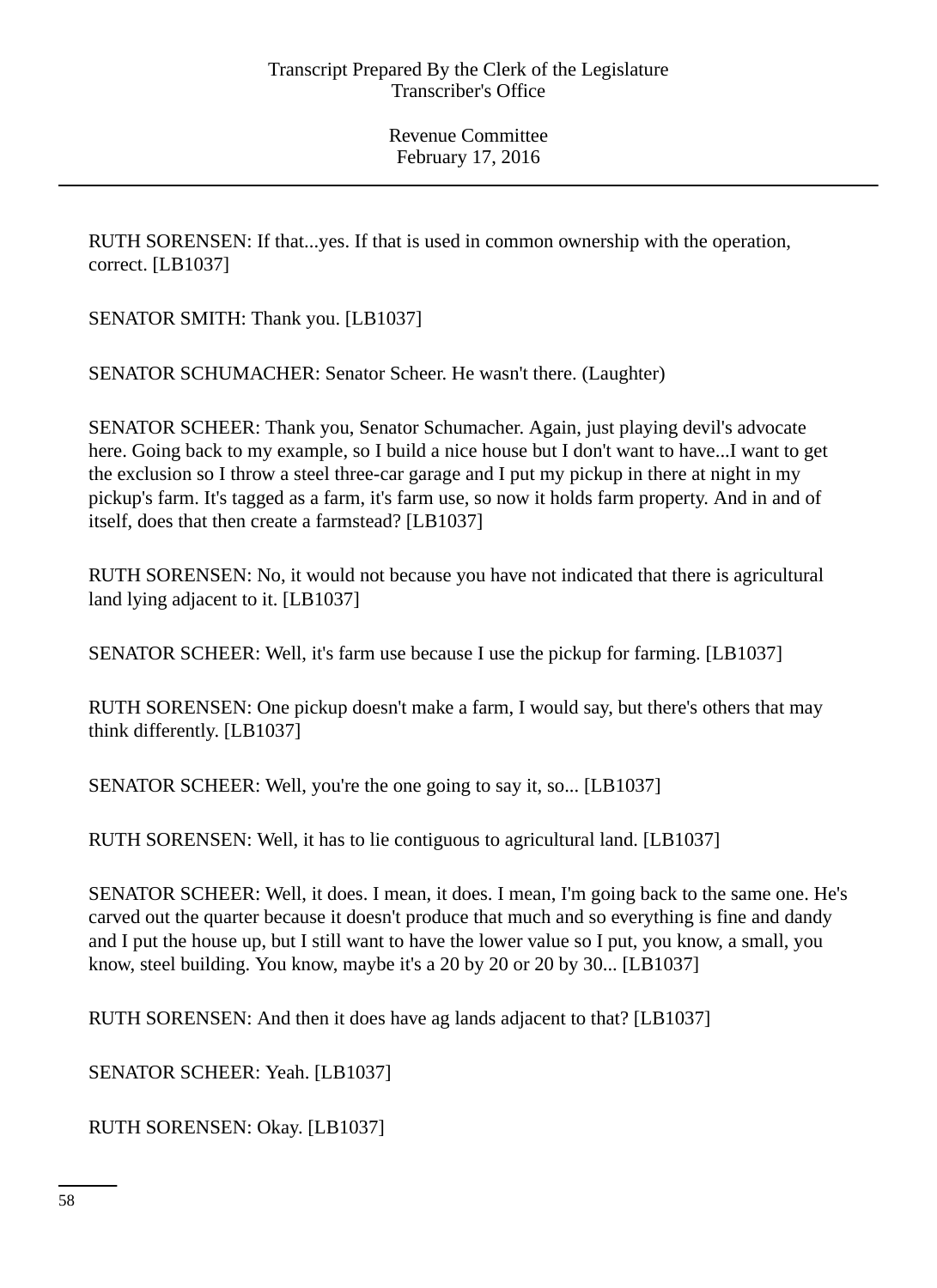SENATOR SCHEER: So, but he parks his boat and his RV and his two cars and his pickup in there. [LB1037]

RUTH SORENSEN: Then that may qualify. [LB1037]

SENATOR SCHEER: Just by getting a big enough steel building, then it would be contiguous. [LB1037]

RUTH SORENSEN: If it has any type of machinery that's used in the operation of that farming... [LB1037]

SENATOR SCHEER: Which would be the pickup. [LB1037]

RUTH SORENSEN: ...that may qualify. [LB1037]

SENATOR SCHEER: Okay. That's what I thought. [LB1037]

SENATOR SCHUMACHER: But really does if you put the three goats in it? (Laughter) Senator Harr. [LB1037]

SENATOR HARR: Thank you, Senator Schumacher. Okay, I have a question now and I just want to make sure I'm clarified. I have two separate scenarios, so let's...first scenario one. Two brothers, dad dies, two brothers. One brother gets five million dollars worth of apartment buildings and lives in the country. Another brother gets five million dollars worth of ag land and lives in the country and has whatever, the pickup, garage, and a couple of goats and a goat barn. Brother one, we'll call him Johnny. Johnny pays 100 percent on the apartments he owns and he pays 100 percent on the home, correct? [LB1037]

RUTH SORENSEN: Yes, correct. [LB1037]

SENATOR HARR: Bobby, person number two, brother number two, Bobby leases the land out, doesn't do anything but leases it out. He's not an active farmer but it's contiguous, it meets all the criterias. He pays 75 percent property tax on the farm, correct? And as a homestead, he would also pay 75 percent if this bill were to pass. [LB1037]

RUTH SORENSEN: Land, correct. [LB1037]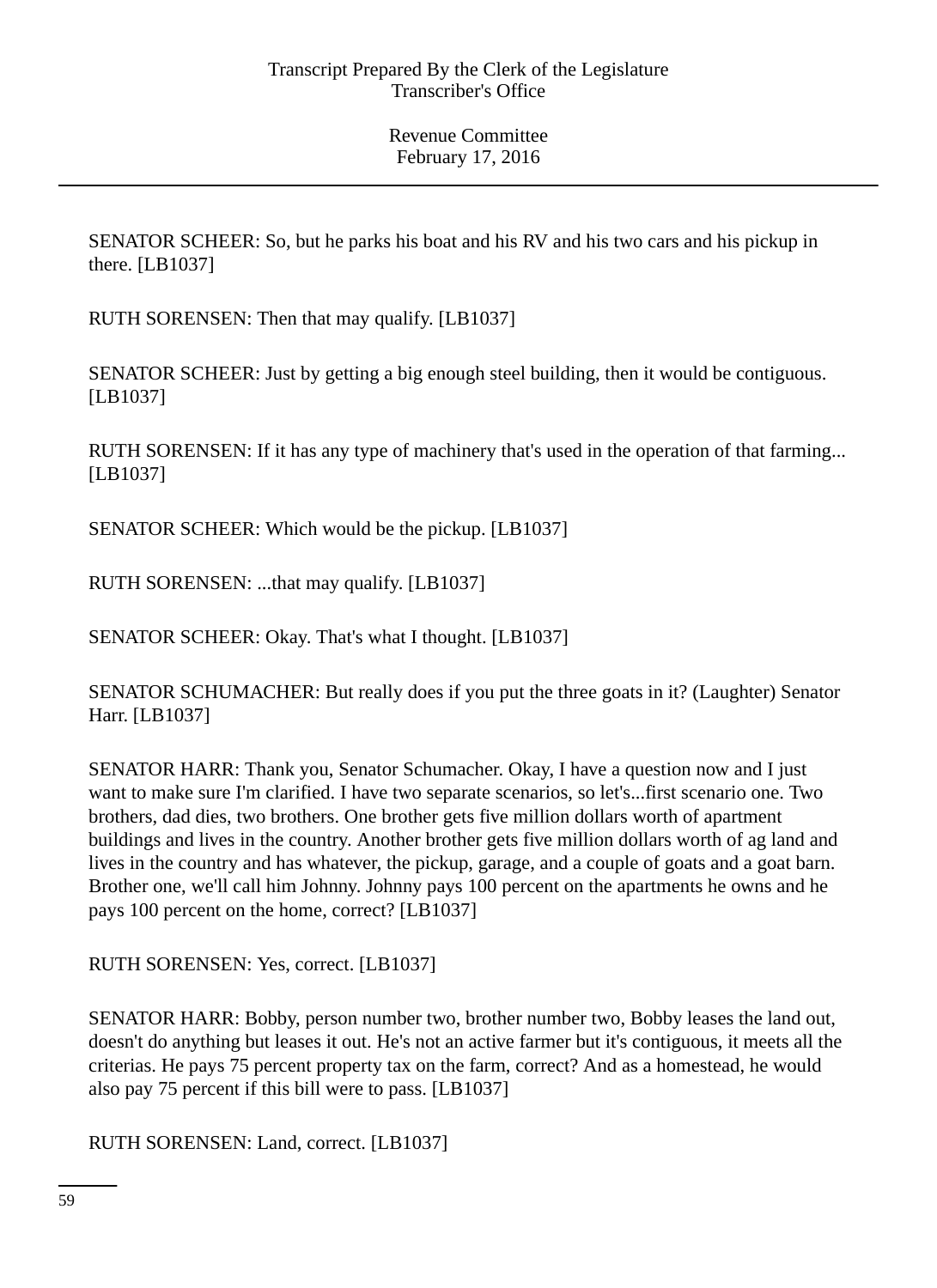SENATOR HARR: Part of the land. [LB1037]

RUTH SORENSEN: Correct. [LB1037]

SENATOR HARR: Okay. Question number two. [LB1037]

RUTH SORENSEN: It's all common ownership. [LB1037]

SENATOR HARR: Okay. I live in the city, I have a nice house and I want to control my neighbor. I don't want something built next to me, so it's a separate legal parcel. All right. I just plant a garden on it. I'm looking at your definition of agricultural value. It seems like that would fit under the value...or definition of ag, and I would only pay 75 percent, even if it's in the middle of the city. Is that correct? [LB1037]

RUTH SORENSEN: No, that is not correct. [LB1037]

SENATOR HARR: Okay. Why is that? [LB1037]

RUTH SORENSEN: Because it has to lying contiguous to agricultural land. [LB1037]

SENATOR HARR: It has to be contiguous to what? [LB1037]

RUTH SORENSEN: Agricultural land, which is agricultural production. [LB1037]

SENATOR HARR: Okay. So if I'm an island and I buy ten acres in the middle of a city, and I farm it and use it as a farm, do I get ag value? [LB1037]

RUTH SORENSEN: No, well, there are cities...I know like in Sarpy County, if there's agricultural parcels within the city, they do get the agricultural value, but they don't get the special value. [LB1037]

SENATOR HARR: Do they get the 75 percent? [LB1037]

RUTH SORENSEN: They get 75 percent, but then that special value on top of that. [LB1037]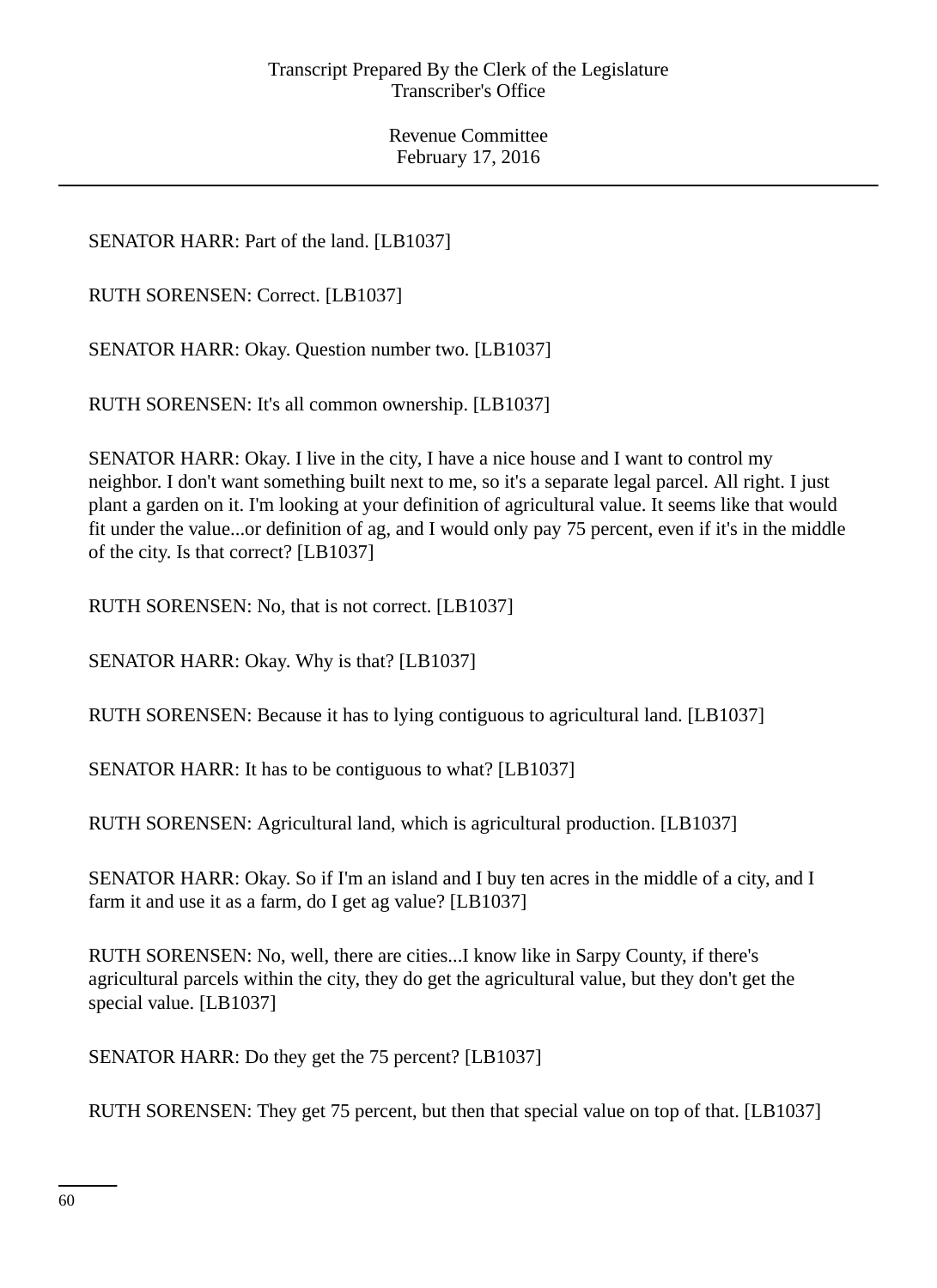SENATOR HARR: So why wouldn't I get it on my one parcel, if all I'm using it for is farming, for growing vegetables? [LB1037]

RUTH SORENSEN: That is not considered an agricultural or horticultural purpose. You're not...it's got to be a commercial production. [LB1037]

SENATOR HARR: Where does it say it has to be for a commercial? [LB1037]

RUTH SORENSEN: It may not be in this bill, but it is in...let's see. Oh, yes, it's on page 2, Section 1(2)(b). Agricultural or horticultural purposes means used for the commercial production of any plant or animal product in a raw or unprocessed state that is derived from the science, etcetera, etcetera. [LB1037]

SENATOR HARR: Okay. So I'm selling it in my community, I'm selling at my farmer's market...all my produce at the farmer's market. [LB1037]

RUTH SORENSEN: That is not what has been defined or understood to be the commercial production for agricultural. [LB1037]

SENATOR HARR: So I put a bunch of chemicals on it, now is it commercial? [LB1037]

RUTH SORENSEN: I wouldn't... [LB1037]

SENATOR HARR: I mean, what is your definition of commercial versus...? I mean, I don't know. I honestly don't know. [LB1037]

RUTH SORENSEN: Well, for commercial production what we usually do for the ag, it could be...there could...the one acre, it's generally, and I will say across the state, there are a number of different ordinances where you have to have a number of acres. And if you meet that acreage you may be able to get ag value but you may not be able to get special valuation. For commercial production we've always said in the past, it's a dollar or more. However, it's got to be...I believe it used to be... [LB1037]

SENATOR HARR: So I...we could... [LB1037]

RUTH SORENSEN: ...primarily used for agricultural or horticultural purposes. It's not primarily used for horticultural purposes, it's used as a residence for your one acre. [LB1037]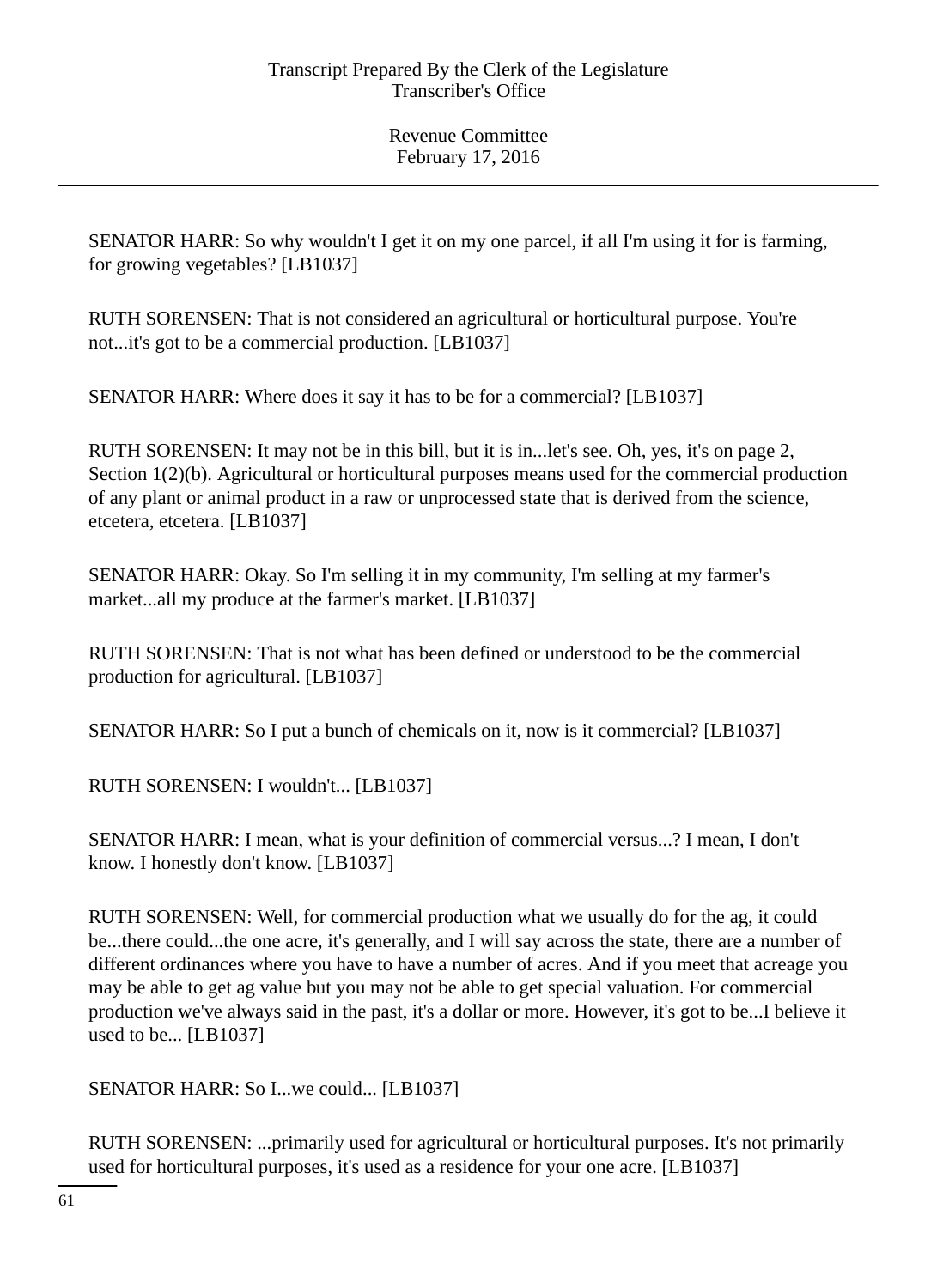SENATOR HARR: So we could change the definition by statute and say agricultural land is any land that grows fresh produce. And so if I have a little corner garden on my property or a rose garden, let's just say...we can make that ag value at 75 percent. Is that correct? [LB1037]

RUTH SORENSEN: That would be a policy decision, Senator. [LB1037]

SENATOR HARR: But we could do that, right? [LB1037]

RUTH SORENSEN: I suppose you could. [LB1037]

SENATOR HARR: Okay. Thank you. [LB1037]

SENATOR SCHUMACHER: Any other questions? [LB1037]

RUTH SORENSEN: Thank you. [LB1037]

SENATOR SCHUMACHER: Thank you very much for your testimony, Ruth. Any further testifiers on LB1037? [LB1037]

JAREL VINDUSKA: Thank you, Revenue Committee. Jarel Vinduska again. J-a-r-e-l V-i-n-d-us-k-a, 19506 South Highway 31, Gretna, Nebraska. I hope to clarify some of these questions that I've just heard you Senators ask. Well, number one, the scenario, Senator Harr, about being in town. That's being taken care of right now because the definition of a farm home site is land with a habitable residence and improvement use for residential purposes which is located outside of an urban area and outside of a platted and zoned subdivision. So even a rural subdivision out in the country that's a platted subdivision, that's excluded from being called a farm home site. And as far as the questioning in regard like there was, like there's a...it's an unfair situation to have an acreage out in the countries, example, you gave a five acre acreage and across the road is a farmstead with a farmer on a similar looking property. What dictates that is Department of Revenue regulation 50-002-0A. And it's a definition of land valuation. It says land shall be valued as though vacant and available for development to its highest and best use. The land valuation shall be conducted in a matter described in a sales comparison approach. The sales comparison approach is the only logical way to assess property because that's the only fair way. And Mr. Smith, your idea of saying they're identical properties, they're not identical properties. The reason a developer goes out in the country and buys a quarter section, divides it up into fiveacre parcels, he buys that with the intent of making a profit. And to create that profit he has to do surveying, he has to provide roads, he has to provide water, he has to provide electricity. He has to...usually put covenants the people want. He has all these inputs that make that acre, that five-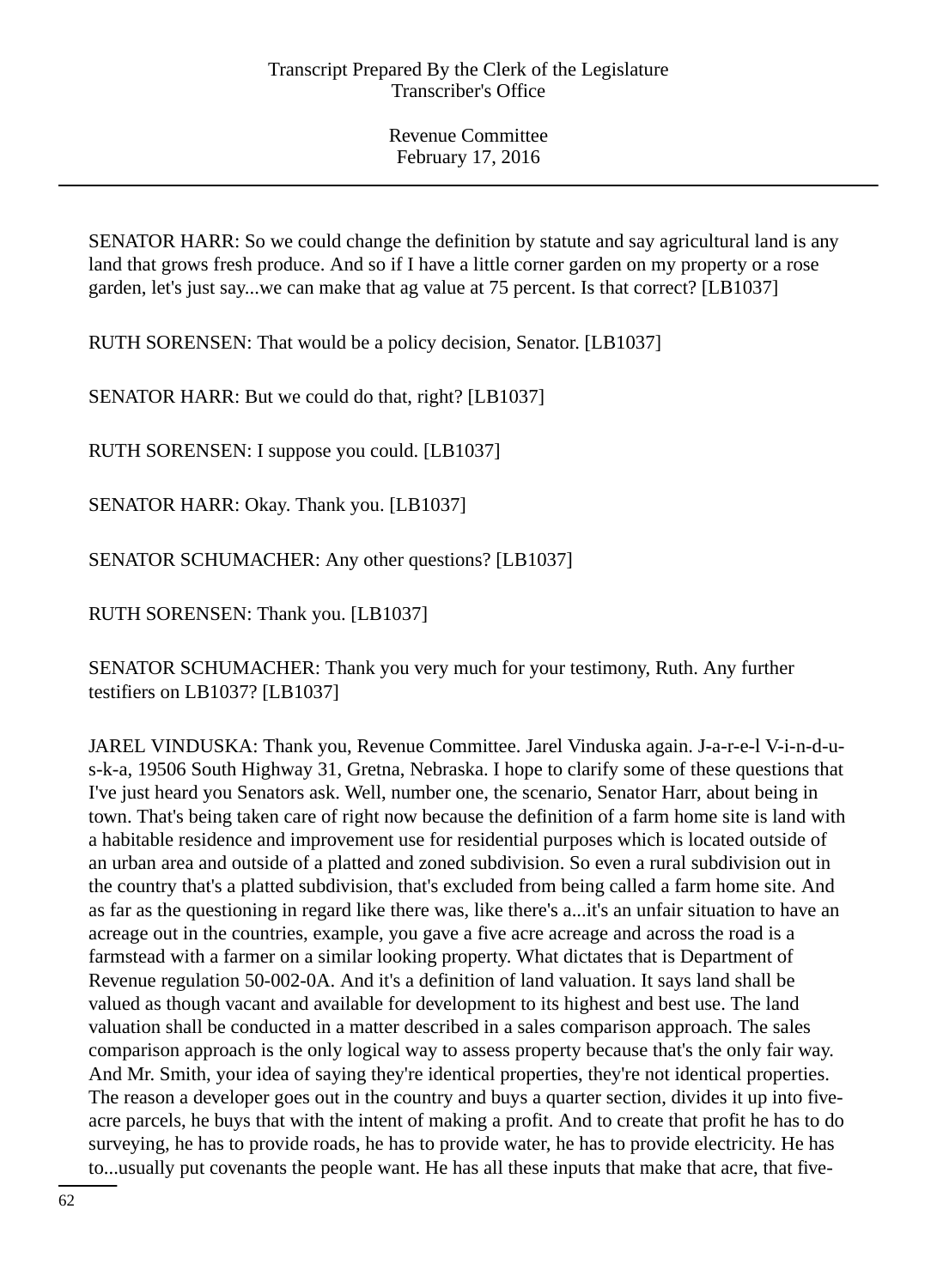Revenue Committee February 17, 2016

acre tract have a value that it has. The five acres on the home site on the farm doesn't have those inputs put into it. And that's the other thing. Land, the comparison sale approach has to be used. The statute says that land has to be assessed as it is on January 1st on each year. So when you go into an assessment year, if this five-acre piece has X value per acre, say \$20,000 an acre because it's a five-acre piece, and this farm across the road has a \$10,000 an acre value because it's a farm and can only be sold as a farm, this guy on the acreage isn't getting cheated. The comparable sales will show his land is vacant land, will be worth \$20,000 an acre and the comparable sales of the farmer across the road will show that his farm is worth \$10,000 an acre. So it's...it is a fair...it is fair. That's how we always assess property, is comparable sales. And that's why I gave the example what happens in Sarpy County of not being fair is because in 2009 when we were at \$64,000, do you know how that \$64,000 was gotten? There was a subdivision in Sarpy County called Thousand Oaks. There was a lot, a half acre lot in there that sold for \$32,000. So our assessor, he's charged with, oh, what's an acre on a farm worth? Oh, a half acre over here in the subdivision is \$32,000, so I'll make it \$64,000 on the farm. At the same time we were \$64,000 in Douglas, Washington, Saunders, Cass, all the counties around us, they were in the \$15,000 to \$20,000 range for acre. So there was no...because it was so ambiguous of how you assessed this piece of property to which there's no comparable sales to assess it to, then we got stabbed, especially with the common levy where a lot of our money went to Douglas County. And so what's happened over the years, in 2011, after so many complaints with the TERC, we had a special session for LR, LR350. Senator Schumacher, you were involved in that. This is the transcripts from it in which all the senators were involved in special assessment. They...some of them like Senator Fischer and LeRoy Louden and Dennis Utter, they were involved in the making of special assessment and they said, that wasn't our intent for the farmstead to be assessed like as if it's a lot in a subdivision. It was supposed to be assessed like it's a piece of property as part of the farm because that's what its value is. So as a result of this, then Property Tax Administrator Ruth Sorensen created...when we went into, I think it was LB750, created her Directive, 12-3, in which she wrote that it can't be in a platted and zoned subdivision, but so then when that happened, our assessor to get around that problem since he couldn't use lots and subdivisions like in Thousand Oaks like before, then he did what's called extrapolation. If a section farm was worth \$6,000 an acre and a quarter section was worth \$10,000 an acre and a forty was worth \$12,000 an acre and a twenty was worth \$20,000 an acre, he graphed those on...plotted on a graph and then he just extrapolated into nowhere and continued the graph up to \$60,000, total hypothetical figure, but we're still stuck with that. [LB1037]

SENATOR SCHUMACHER: Thank you for your testimony. Do we have any questions? Senator Scheer. [LB1037]

SENATOR SCHEER: Thank you, Senator Schumacher. Is this just a problem with Sarpy County? [LB1037]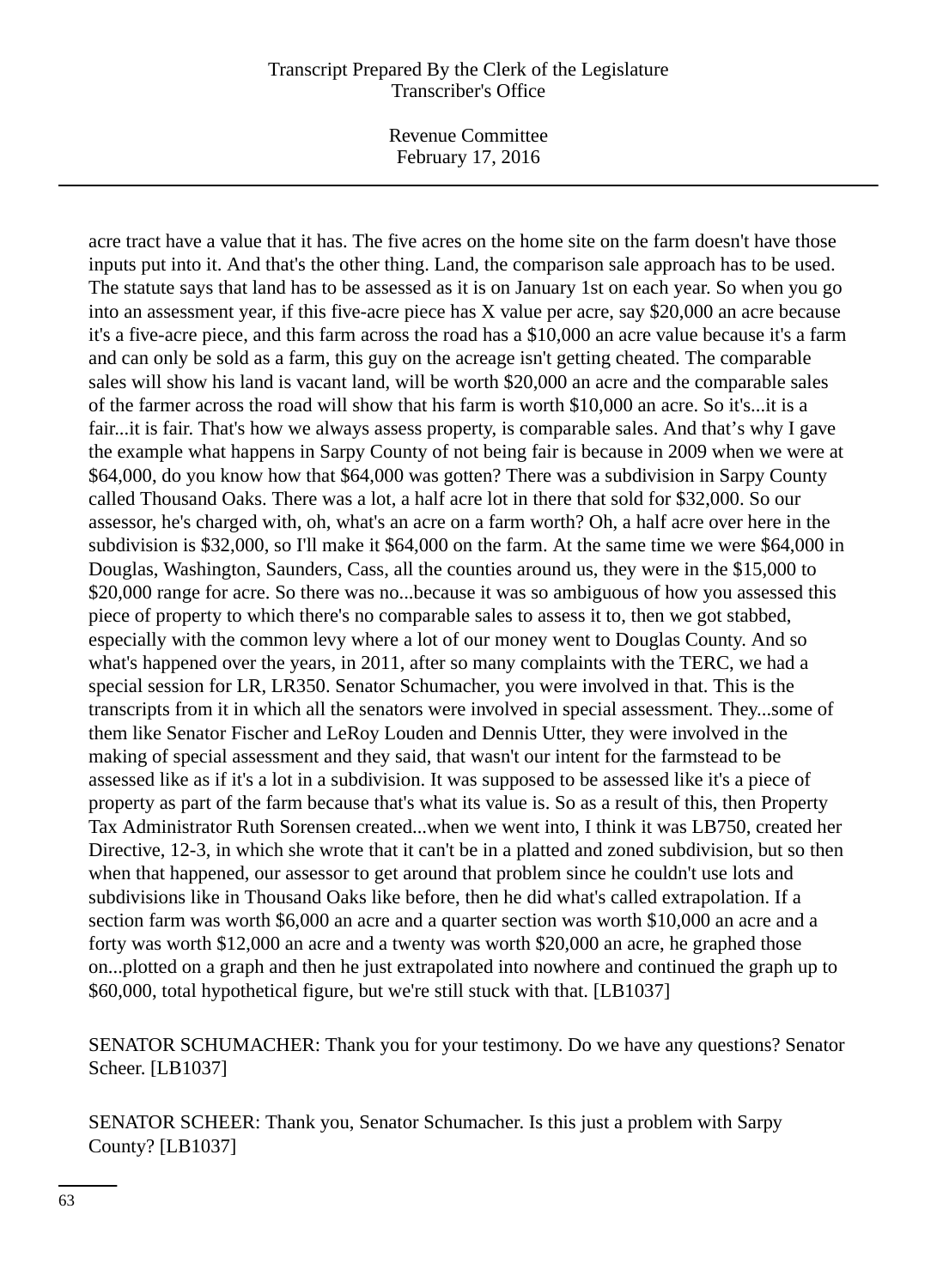JAREL VINDUSKA: No, no, it's just that it's most egregious in Sarpy County. Like right now, Saunders County is at \$28,000 and... [LB1037]

SENATOR SCHEER: I know, but, I mean, looking at the map, the huge one is Sarpy County. Everybody else, I think the numbers probably are somewhat realistic, but yours, I would think... [LB1037]

JAREL VINDUSKA: How is \$28,000 realistic on a 10,000 acre farm? [LB1037]

SENATOR SCHEER: Well, where's the... [LB1037]

JAREL VINDUSKA: And how do you come up with the \$28,000? [LB1037]

SENATOR SCHEER: I'm not in that business, I'm not going to argue with you. I'm just saying that from my perspective, it looks like it's a Sarpy County problem that we've got legislation trying to fix, because that's really the only outlier. The rest seem to be somewhat in relative relationship to the value of ground. [LB1037]

JAREL VINDUSKA: Well, I don't understand if Sarpy County can be the most egregious, but if...in fact, that's what happened the last time we tried to fix this. NACO came on board and said, well, we're only over...in the more rural areas, we're only doubling the value of what it is and it isn't enough for the people to complain, so we don't want to reduce the revenue for these counties just to fix Sarpy County. But really, isn't it fair to...even if you're on a \$10,000 an acre farm and you're putting in...your assessor is putting it at \$28,000, why is it fair to over double the value of that acre? I don't understand. Just because one is worse than the other, you guys have the power to fix it. [LB1037]

SENATOR SCHEER: Well, I think any homestead, I mean, home property, not in production use, certainly has a higher level of value than raw production ground. I don't think that's a stretch. [LB1037]

JAREL VINDUSKA: And I guess that's where we disagree because I say the farmstead is using for production agricultural, a cow lot, your windbreak, your...everything on there is for production agricultural. That's why we decided...we decided as a state and as a country years ago the reason we did special assessment... [LB1037]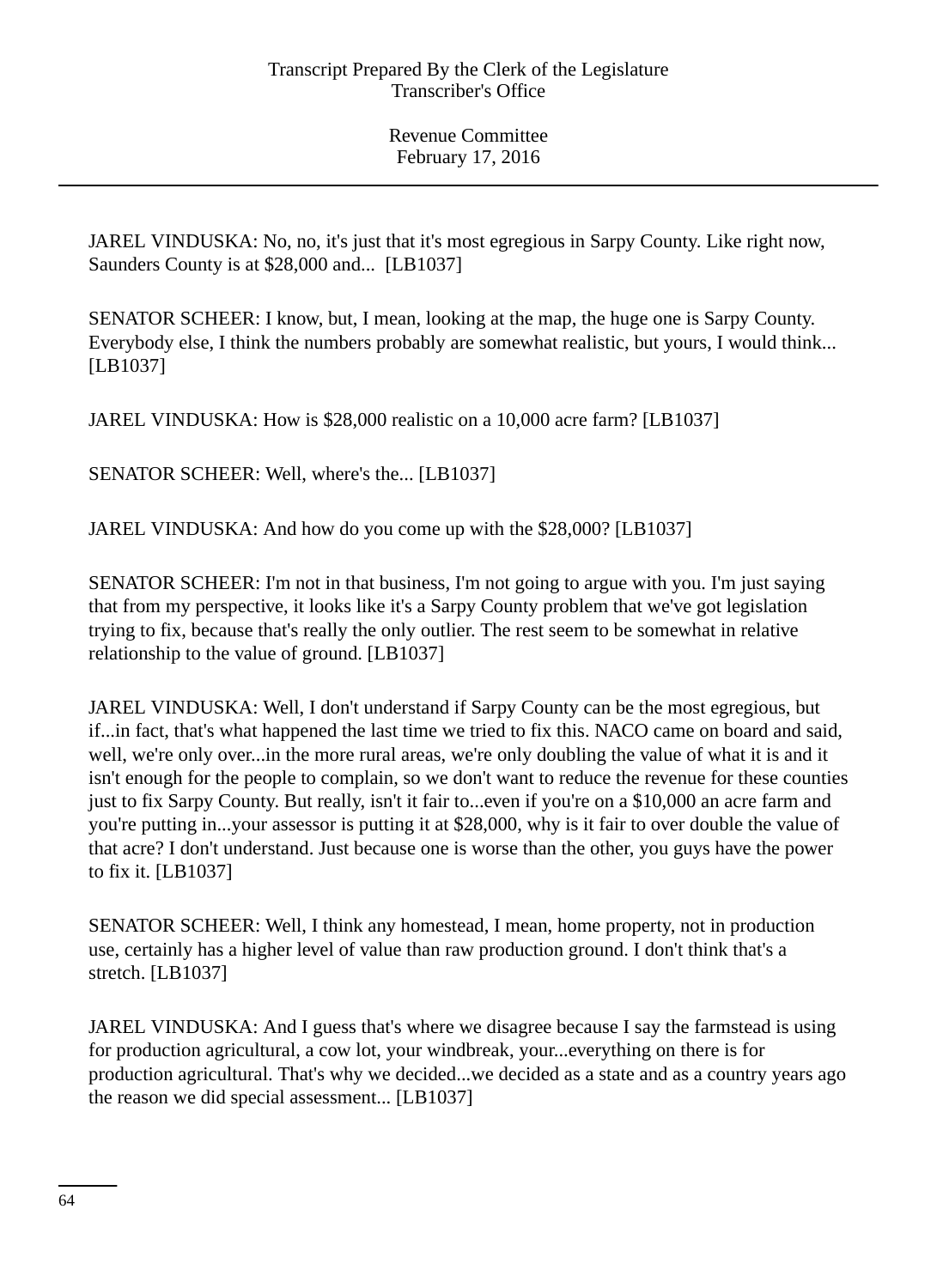SENATOR SCHEER: Well, but excuse me, a windbreak is not unique to a farmstead. I mean, even your hobby farmers or your developments out there that had the ten- or fifteen-acre lots, almost every one of them exclusively are going to have some type of windbreak. [LB1037]

JAREL VINDUSKA: But if I might answer that, I think you're losing track of the reason for special assessment. We decided as a society that agriculture was important to our economy, it was important to our national security not to run people off the farm. [LB1037]

SENATOR SCHEER: I'm not trying to run people off the farm. I'm not disagreeing that yours might be high. [LB1037]

JAREL VINDUSKA: Yeah. [LB1037]

SENATOR SCHEER: I'm not disputing that, but what I am telling you, from my perspective it looks to me like the problem we're trying to address is more unique and exclusive to Sarpy County than the rest of the state of Nebraska. And I don't know if it's our job to fix Sarpy County's problem. [LB1037]

JAREL VINDUSKA: Why isn't it? [LB1037]

SENATOR SCHEER: Why would it be? Why isn't it Sarpy County's? If you've got an assessor that's not doing their job, or you don't think he's doing it...he or she is doing it appropriately, that's what a ballot is for. You've got...I'm assuming either this year or in two years, would have the opportunity to remove that person. [LB1037]

JAREL VINDUSKA: But how do you...how do you remove a person when the majority of the voters are city people and it's easier to gouge 800 farmers than several thousand city people? [LB1037]

SENATOR SCHEER: Well, that's happened to everybody out in rural. I mean, I emphasize...I empathize with that. Don't get me wrong. I'm trying to work...I'm trying to do property tax relief for rural Nebraska, but the fact that rural folks are getting gouged or whatever term you want to use in Sarpy County or in rural Nebraska, you're absolutely right because the population is not there. So in some respects, probably some people don't believe that's really necessary to address the problem simply from a population standpoint. I'm not arguing with that. I'm just looking at the numbers that were presented by Ms. Sorensen to the extent of the values and, you bet, Sarpy County is the outlier, but the rest I'm not sure is that far off. [LB1037]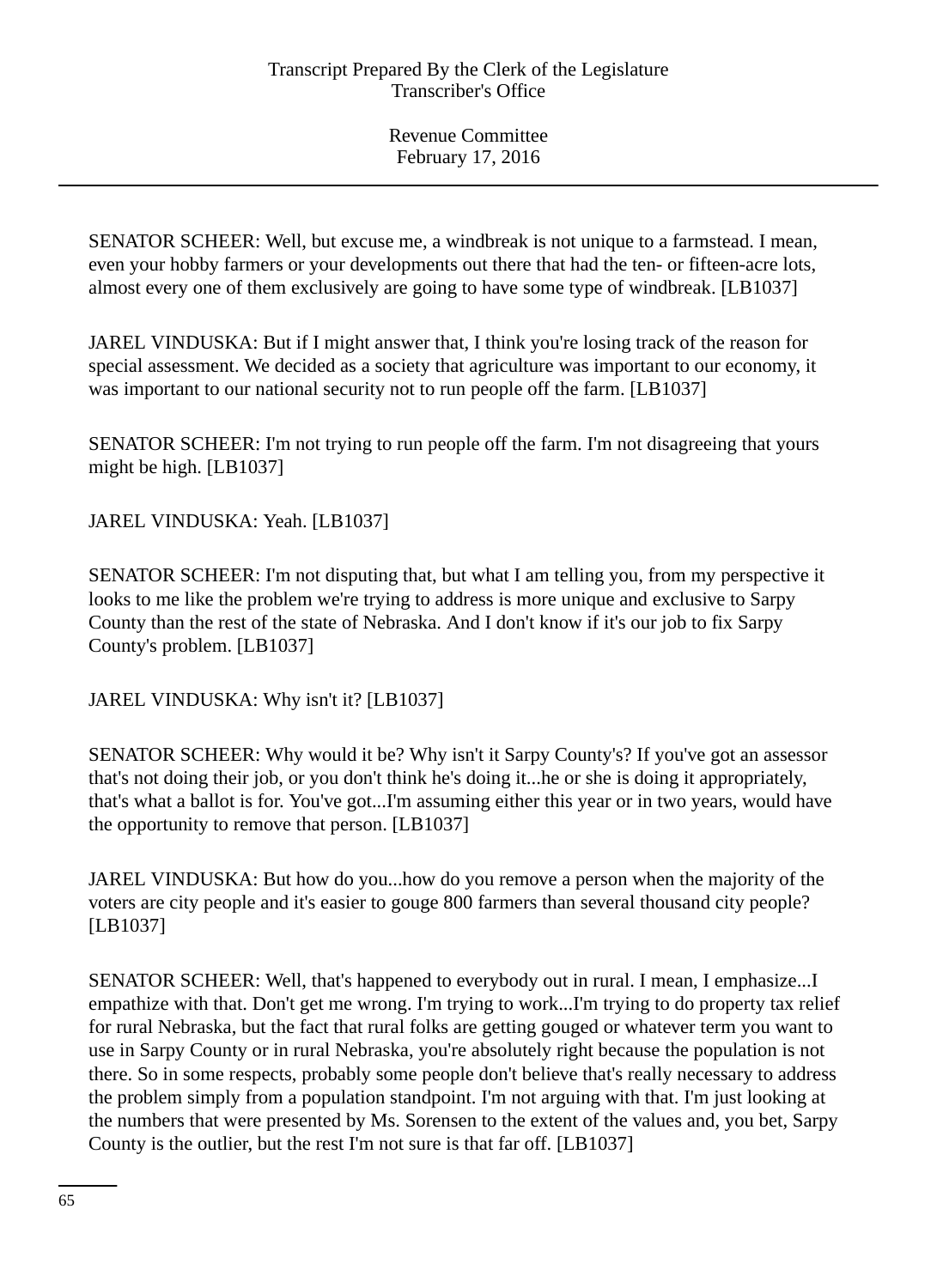JAREL VINDUSKA: Now, like I say, I disagree, but... [LB1037]

SENATOR SCHEER: Fair enough. Thank you. [LB1037]

SENATOR GLOOR: Are there other questions? Seeing none, thank you for your testimony. [LB1037]

JAREL VINDUSKA: Thank you. [LB1037]

SENATOR GLOOR: Continue with proponents. [LB1037]

JOHN KNAPP: (Exhibit 2) My name is John Knapp, J-o-h-n K-n-a-p-p. I'm from Sarpy County and I agree with most of the testimony that's been given so far for this bill. What I handed out, it's just my tax statements from 2010, '12, and '14 is to give you an idea. And this is on bare ground, no houses on it. How much it has changed and the bottom on the front is '14, '12 is the top, and '10 is on the back. And I guess, our assessor is the problem and to a degree since he's gotten away with it--I call it getting away with it--we go to the TERC. The TERC says it's your Board of Equalization and the State Department of Revenue approves of it, so they go along with it. The Department of...or the Board of Equalization says TERC and the state department, or Department of Revenue goes along with it, so we're out there. And everybody just points at everybody else and you go into a circle and you get...try to do a complaint. As Jarel said, there are no sales for sales comparisons. And if you look at the...our assessor has taken the theory that diminishing marginal utilities applies for ground, when you buy ground. He's arbitrarily decided one acre is the ideal parcel for everybody to own. Everybody wants...that's the goal of everybody is to have one acre and he's set that value at approximately \$60,000 an acre. And then he...so that shifts the value. If your land...if you sell a farm for, say, \$100,000 and \$60,000, that's probably... \$500,000 and you sell it...and he puts \$60,000 all on that one acre, that's really defeating the purpose of a special purpose. He's saying all the land...you bought this farm, but the real value is right there in the house and farm site. I have a two acre farm site, so mine is \$84,000 on two and a half acres. And also he uses...the law says, he can use up to one acre for the farm site. If you walk around my garage, my lawn...I've got a detached garage. If you walk around the driveway, the house, and the attached garage, I have a total of .6 acres when I walked with my GPS unit three times. But I'm still assessed at \$60,000 as a total acre because the law says he can charge up to an acre at \$60,000 of the site ground. And so, anyway, you're shifting the value...a big chunk of the value of the land into the home site and so, I mean, I appreciate any special assessment I can get on the ag land, but he's saying, well, no that's not applicable. And if I took a...and I'm just talking about your ten-acre site or an acre site, if you took a bulldozer and bulldozed my place, leveled everything off so I got bare ground, and you went to this ten acre site, and in Sarpy County I think ten acres are worth about, I think it's about \$12,000 or \$15,000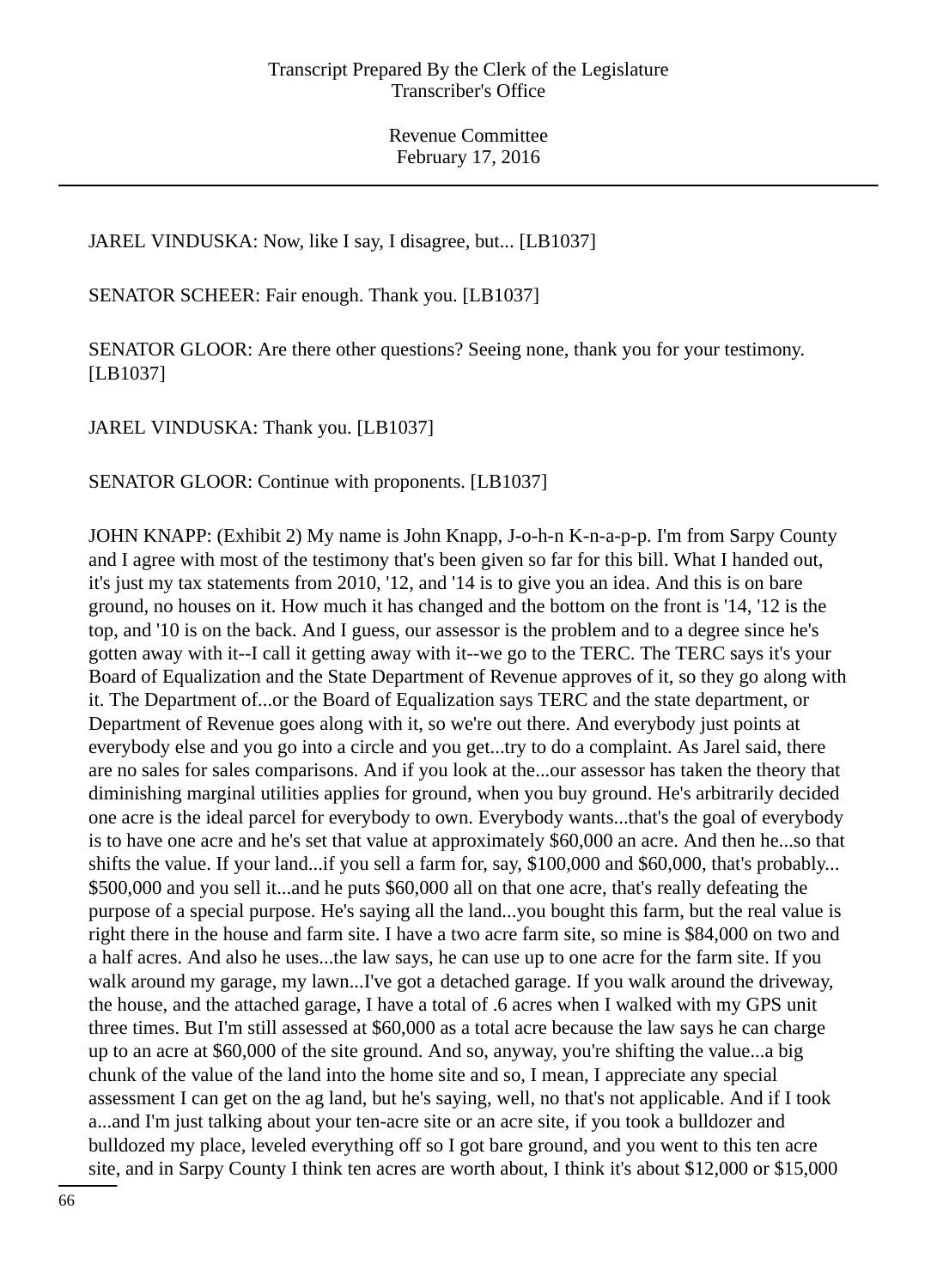Revenue Committee February 17, 2016

an acre, farm ground is worth about \$7,000 an acre. If you bulldozed everything off your site, or you go to a lot in town, you bulldoze everything off and start over, one of these dilapidated houses he's talking about, they're going to be able to sell that lot or that acreage for whatever the value of that acreage is in your area. If I bulldozed the house, everything off mine, it becomes worth only \$7,000 an acre because I cannot sell one acre. I cannot sell ten acres without going through the zoning process. And so until the day I go through that whole process, I've got a...if you want to buy my house, you like my house, I've got a nice swimming pool, a nice garage, five-car garage, boat, everything in there, you got to buy the whole 80 acre farm to support the...to get my parcel. And I could buy yours for \$10,000...or it would be fifteen times ten, \$150,000. Anyway, that's another value. And our assessor adds everything on. We get charged for electricity, well, sewer, that's all added. If I put a little step out front, they measure it. That's all added on to the value. And a guy in town where you got your acreage, the ten acre, you'd be closer to me. They'd add it on there, but in town, which we're compared to as a lot, we...the guy in town with the \$60,000 lot, he's got free...he doesn't get taxed on his electricity, his sewer, his water. He's close to a fire department. He's close to all the services. And so, anyway...trying to slip through my notes here from what was said. And part of the...we're zoned agriculture. I'm zoned agriculture so I can't put a commercial building. You mentioned, or one of the senators mentioned commercial property and we have commercial property, but it's not legal in the county because it's not zoned commercial. But we do have people that have commercial property out there. [LB1037]

SENATOR GLOOR: Thank you, Mr. Knapp. Thank you for wrapping up. Are there questions? Senator Schumacher. [LB1037]

SENATOR SCHUMACHER: Thank you, Senator Gloor, and thank you for your testimony. I'm just trying to figure out your tax statements. Is this tax statement on all 159 acres? [LB1037]

JOHN KNAPP: Yes, I've got...I brought that because that would give you an idea what bare parcels have gone to. I also have a 84 acre tract with a house. I didn't give that to you. I'm just showing you since 2010 how our property taxes in general have gone up. The 84 acres with the house on it, and my two and a half acre building site, is valued roughly the same as that. When you look at that statement, my other statement for the other property is roughly the same. So, I'm about...this year I'll owe about \$21,000 in property tax. And if you look at the second page where 2010 is, the total bill is basically twice whatever the value is on page 2. [LB1037]

SENATOR SCHUMACHER: But, so the...this particular parcel, it's all the same parcel number, it's just your... [LB1037]

JOHN KNAPP: Right. Right. I kept that all the same for use. [LB1037]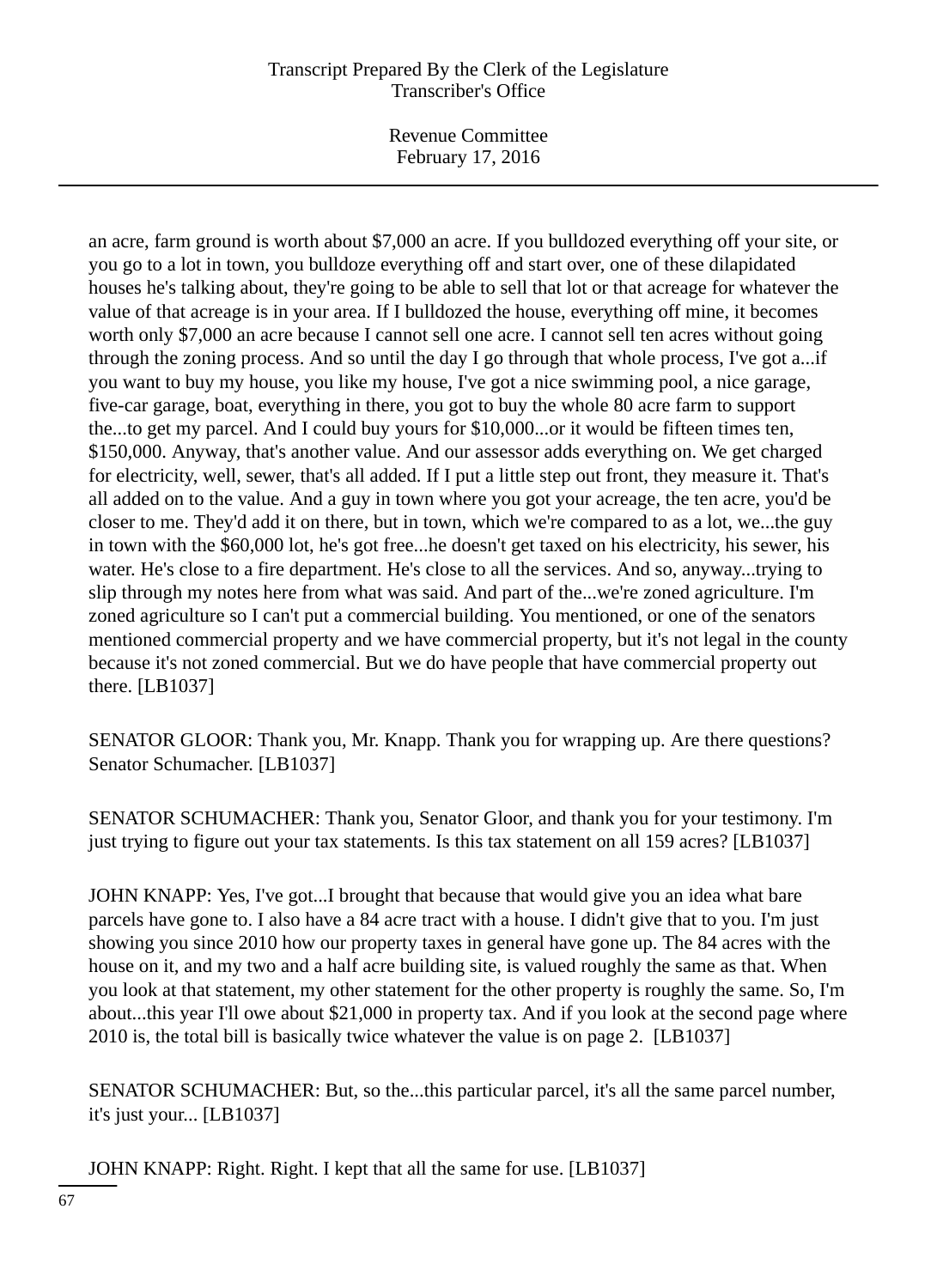SENATOR SCHUMACHER: Okay. So, basically, if we correct for the value of \$682,000, you have \$909,000 worth of property in this 159 acres. [LB1037]

JOHN KNAPP: I...well, just a second here. [LB1037]

SENATOR SCHUMACHER: Well, I did the division, that's what it ought to be. [LB1037]

JOHN KNAPP: Okay. [LB1037]

SENATOR SCHUMACHER: And you're paying just \$10,000 in...\$10,500 in tax. [LB1037]

JOHN KNAPP: Right. That comes out to about...last year it was about \$75 an acre and this year it's going to be closer to \$90 an acre. I just went to a conference in Iowa and they were complaining about their property tax, so I asked them how high it was, \$26 an acre. And the guy says, no wonder everybody from Nebraska is buying land in Iowa. [LB1037]

SENATOR SCHUMACHER: Do you farm this land yourself? [LB1037]

JOHN KNAPP: Yes, I do. [LB1037]

SENATOR SCHUMACHER: Thank you. [LB1037]

SENATOR GLOOR: Senator Smith. [LB1037]

SENATOR SMITH: I'm just going to make a statement for my colleagues. Take a look at about the fourth or the fifth description level down, the Learning Community. This is what Sarpy County is so upset about so, Douglas County as well, so that's something we're trying to do, but. [LB1037]

SENATOR HARR: All right. Do we want to have this conversation now? (Laughter) [LB1037]

SENATOR SMITH: Not really. [LB1037]

SENATOR HARR: Okay. Then don't. [LB1037]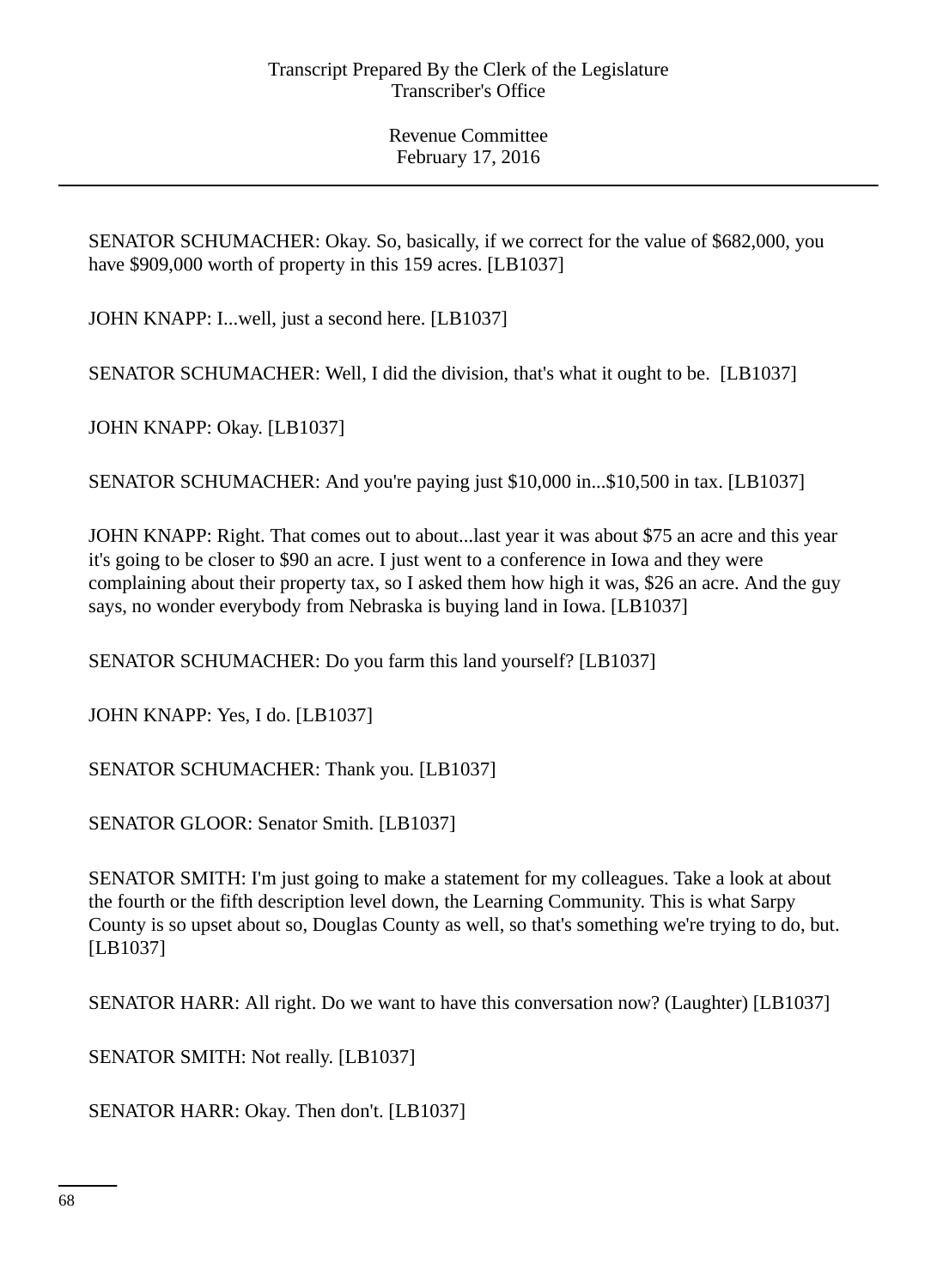SENATOR GLOOR: I would point out for my colleagues also that this line item on the statement that's called state tax credit. We always like to point out the state tax credit even though those little cards from the Governor aggravated people, it sure did a good job educating people about that. [LB1037]

JOHN KNAPP: Can I give you one quick on this last graph? [LB1037]

SENATOR GLOOR: Absolutely. You've earned it listening to me talking about the state tax credit. [LB1037]

JOHN KNAPP: The last graph is...and in previous years, they're talking about the special assessments. Our assessor has went down to the counties that are labeled there and looked at the values of what are similar soils and property would sell for in those counties, and let's say, right now in Sarpy County it's selling for \$7,000, let's say, they went down there and it's \$5,000, that's the value they pulled back, the average of all those counties, they pull those values in and that becomes what the agricultural value of the land was. And so, but last year, our assessor said it cost too much money and...too much money and time, and so he did not go down. He just went to Cass County around us and said, well, the Department of Revenue says because of the high ag prices right now, the developmental value and ag value are about the same and I can't argue with it because I haven't been down to price ground in the other counties. But that's what that shows. That's where the assessor used to get the values that he incorporated into the ag value of Sarpy County farms. [LB1037]

SENATOR GLOOR: Okay. Thank you for that explanation. Seeing no further questions, thank you for your testimony, Mr. Knapp. [LB1037]

JOHN KNAPP: Thank you. [LB1037]

SENATOR GLOOR: Continuing with proponents. Are there other proponents that are going to speak on this bill? Any opponents to this bill? I'd like to get people moving up a little closer if they are, so we've got people up here. Thank you. Go right ahead. [LB1037]

BRIAN McALLISTER: Hi. Thank again. My name is Brian McAllister, Brian, B-r-i-a-n, McAllister, M-c-A-l-l-i-s-t-e-r. I am here to support LB1037. Thank you for taking your time to listen to me. My wife and I own 40 acres of land along the east edge of Lancaster County, right next to Cass County. My wife's family has been owners of this farm since 1868. My wife and I purchased the farm from her parents over nine years ago. The parcel of property contains a farm site and a farm home site. And I continue doing the farming and also custom farm surrounding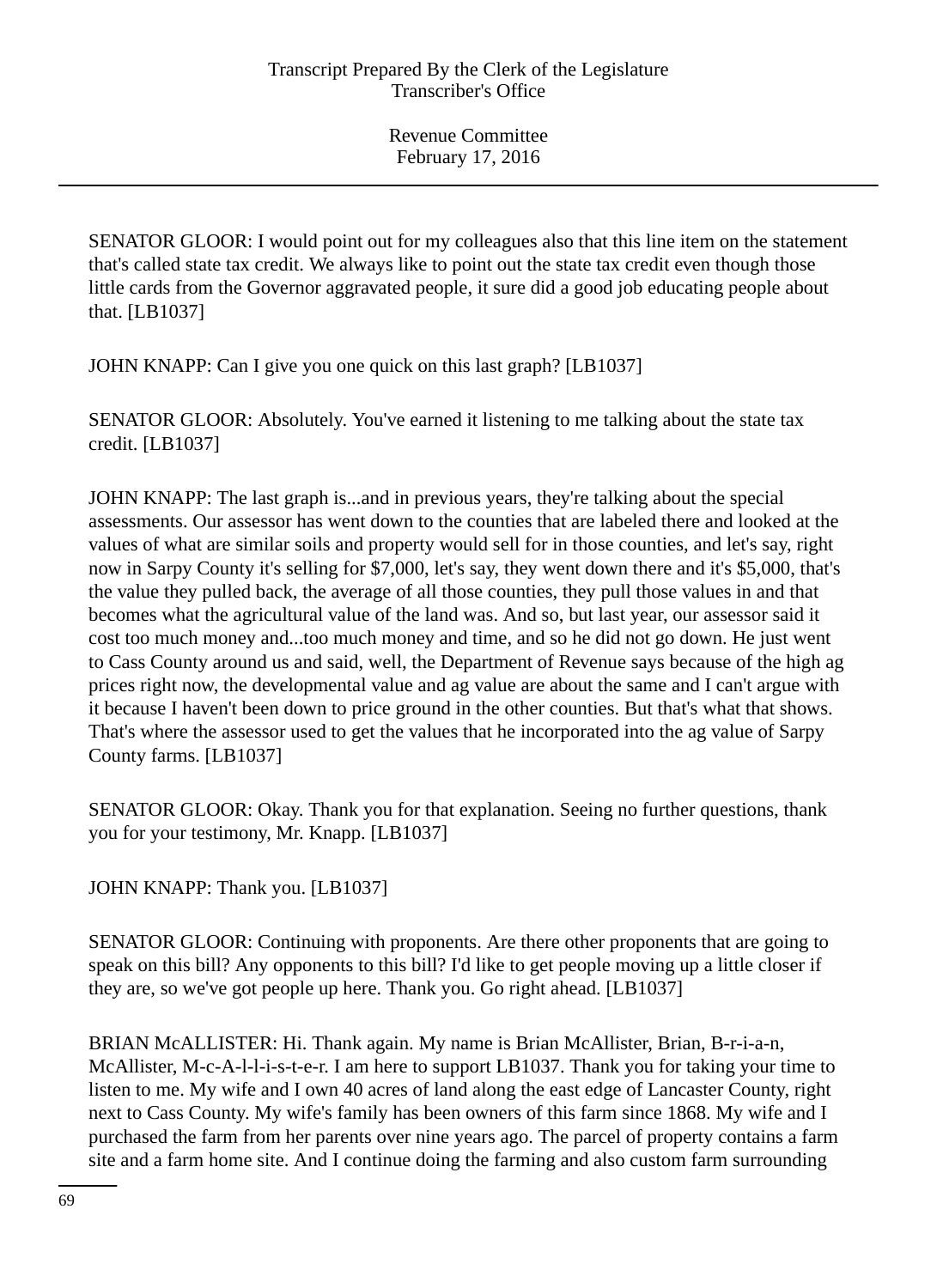Revenue Committee February 17, 2016

areas in the...within the surrounding areas. Now, my belief is, Lancaster County refuses to acknowledge the law that states that a farm site and a farm home site are agricultural land. And if you look at 1359, that's one of my arguments. The way 1359 is written right now, Section 1359, and if we look at that, it states that...Section 1359, anyway, it has four subparagraphs, four subsections. Each subsection defines a separate type of agricultural and horticultural land. The top of the 1359 is agricultural, horticultural land terms defined. And it's got four subsections. One subsection classifies it as the agricultural land without the buildings. Okay. That's what they want to use to determine the value for the rest of the land. And the second subsection explains what agricultural land is in that the conservation programs are agricultural land. And then if you look at subsection three, that's the farm home site, means land. They're talking about the land contiguous to a farm site. That is agricultural land. Subsection four. Farm site means a portion of land continuous to land actively devoted to agriculture which makes...which includes improvements that are agricultural in nature. All of those are agricultural and horticultural land. If you look at 77-201, on property taxable valuation and classification, subsection two, agricultural and horticultural land as defined in Section 77-1359, shall constitute a separate and distinct class of property. It doesn't say, 77-1359(1), it says all the subcategories in 77-1359. What I find interesting also, I, and my family own 700 acres of land in Boyd County. This has a farm site and an unoccupied farm home site. Boyd County's Assessor, Tammy Haney, states that per acre value is given to the land that the farm site is part of and the farm home site. Those values are combined and then assessed 75 percent of their value. The farm site and farm home site land are considered agricultural land. The Boyd County Assessor went on to say that that's the way the surrounding counties up there perform their agricultural assessments. My question from nine, six, seven years ago, was why is Boyd County assessing their property at 75 percent and the farm home site at 75 percent? Excuse me, got a dry mouth. Why is Boyd County assessing it that way and Lancaster County refuses to assess it that way? I like what Senator Brasch has done with her bill. What that does is it clarifies what is classified as agricultural land. Thank you very much. What a farm site...what is a farm site? A farm site is land that the buildings that are used for commercial production of any plant or animal. That's derived from the science of agricultural and horticultural. Taken right out of the...this is where we feed the cattle. This is where in the wintertime we have a lot, we feed the cattle. This is where we store our hay. It might be we're going to sell the hay, but we also store it and feed it to the cattle. We have equipment. I don't have a great big hundred thousand dollar shed. I have to park my equipment outside, but that's sitting on the farm site, on the land. We're out of time. One more thing I want to throw out there. Two, 4402, it's the Nebraska Right to Farm Act. It states that you have to have more than ten acres in order to farm. If you look, a lot of people have been talking about a little quarter acre here, a quarter acre...or a half acre there, or five acres here. That takes care of that. You have to have more than ten acres to even be classified your farm. Regulation. There's a regulation within the Department of Revenue and, unfortunately, I can't pull that one off the top of my head, but you have to also have more than \$1,000 worth of sales off of your farm in order to be classified as a farm. I don't know. Maybe you've got three fancy goats that are worth more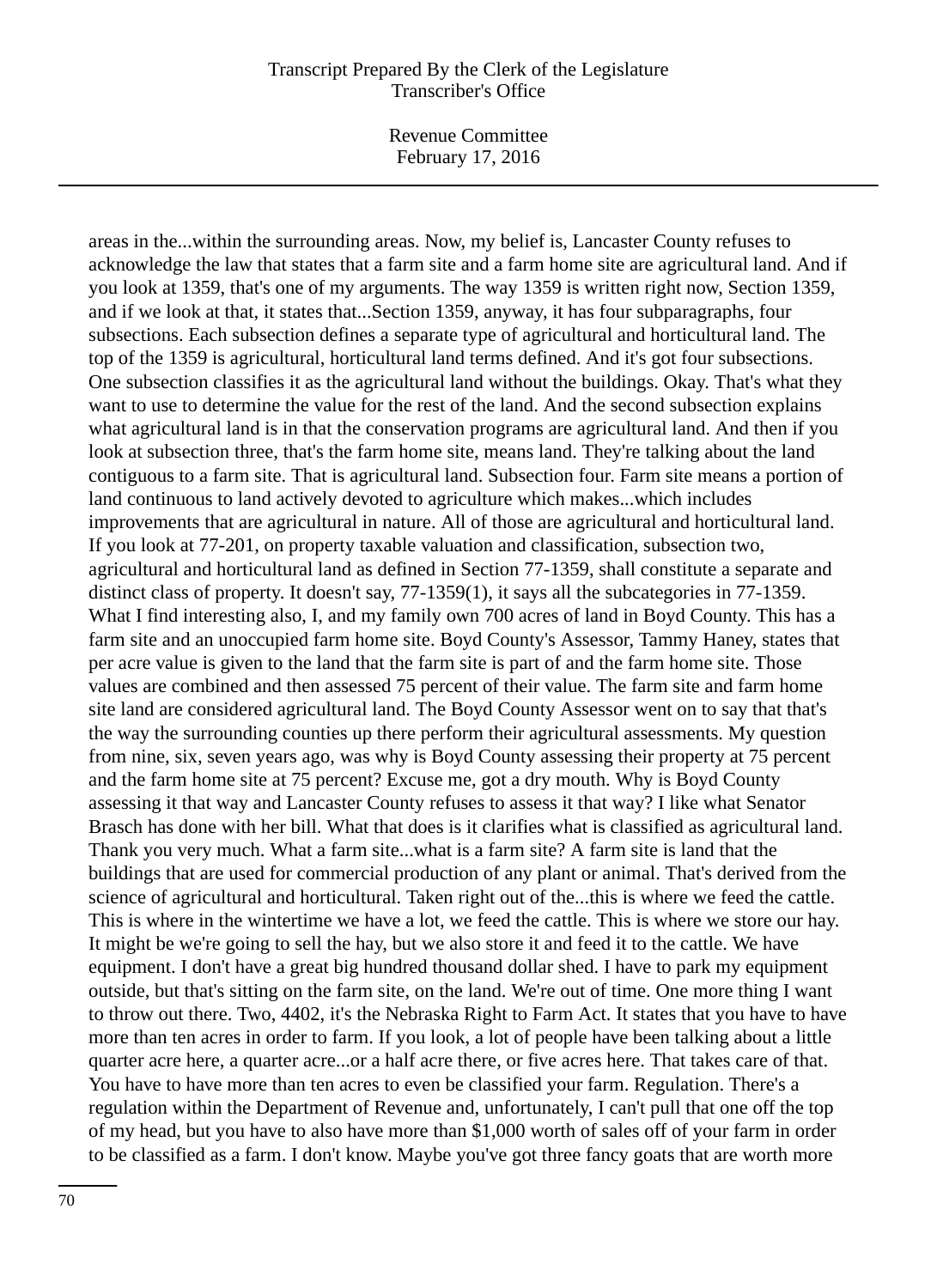than \$1,000, but that's one of the ways in which that...those issues can easily be contained. The other thing is, they talked about land within an area. It states right in 1359 that you've got to be outside zoned and plotted areas, all...most municipalities are platted and zoned. Those take care of a lot of those questions that were being asked earlier. I stand in support, so thank you for listening to me. [LB1037]

SENATOR GLOOR: Thank you, Mr. McAllister. Questions of Brian? There aren't any. Thank you. Other proponents. Anyone in opposition? [LB1037]

TOM PLACZEK: Good afternoon, again, Chairman Gloor and members of the Revenue Committee. My name is Tom Placzek, T-o-m P-l-a-c-z-e-k. I'm the Platte County Assessor and the representative of NACO for the Nebraska Assessors Association, and also a taxpayer. One of the things...there are several things I want to bring up. One of them is, if...the question comes up in everybody's mind. Administratively, if there's a change in this and it's corrected from what it is currently to what is being proposed, that is not a big deal. That can be done relatively easily and so from that standpoint it's not a problem. There is some question in the language of the bill, at least that has been brought up to me, questioning...it doesn't state in there the 75 percent amount in the bill that I recall. So some people have brought up and said, well, I wonder if it's supposed to be valued as the contiguous land adjacent to it. That brings up the opinion of, okay, what if it's grassland next to it, what if it's irrigated ground next to it, if it's dryland ground next to it, how you supposed to value it. I just think that needs to be clarified if we're going to go forward with that. Another point, we currently value home sites, building sites, at 100 percent. Why would you change the land value under these buildings and homes that are going to continue at 100 percent valuation and change the land value to 75 percent. For instance, on the home site, the utility is the same. For the resident across the street, speaking of Mr. Scheer's example, boy, it would be awfully...the market would not recognize any difference between those properties. And if I have to go out there and drive and see, oh, wait, he does have a farm pickup in that garage, wow, that's going to make it awfully difficult to ascertain whether that is truly a farm site or not. Just one issue. I think something that hasn't been brought up is...because most of it has been about Sarpy County, and some of the high values in Sarpy, and perhaps Saunders and Washington, is two things. One is, this is a tax shift bill. It shifts it to the residential sector. All the residential people in that area are going to...because there probably aren't a whole lot of commercial, they're going to...it's going to be shifted onto their backs. I don't know if that's fair. The market...we do everything on a market basis and all of a sudden we're supposed to ignore it in some of these situations. I don't think that's right. Outside of again of those few counties in the eastern part, the impact of this bill to the individual farmer is almost zero. It is less than half of the last year's \$10,000 personal property credit. In Platte County, and we have some of the highest home site values in the state, I'm talking about possibly \$40 to \$60. That's how much you would save. Okay. I guess my question then is, is a \$40 to \$60 tax break to one sector a fair use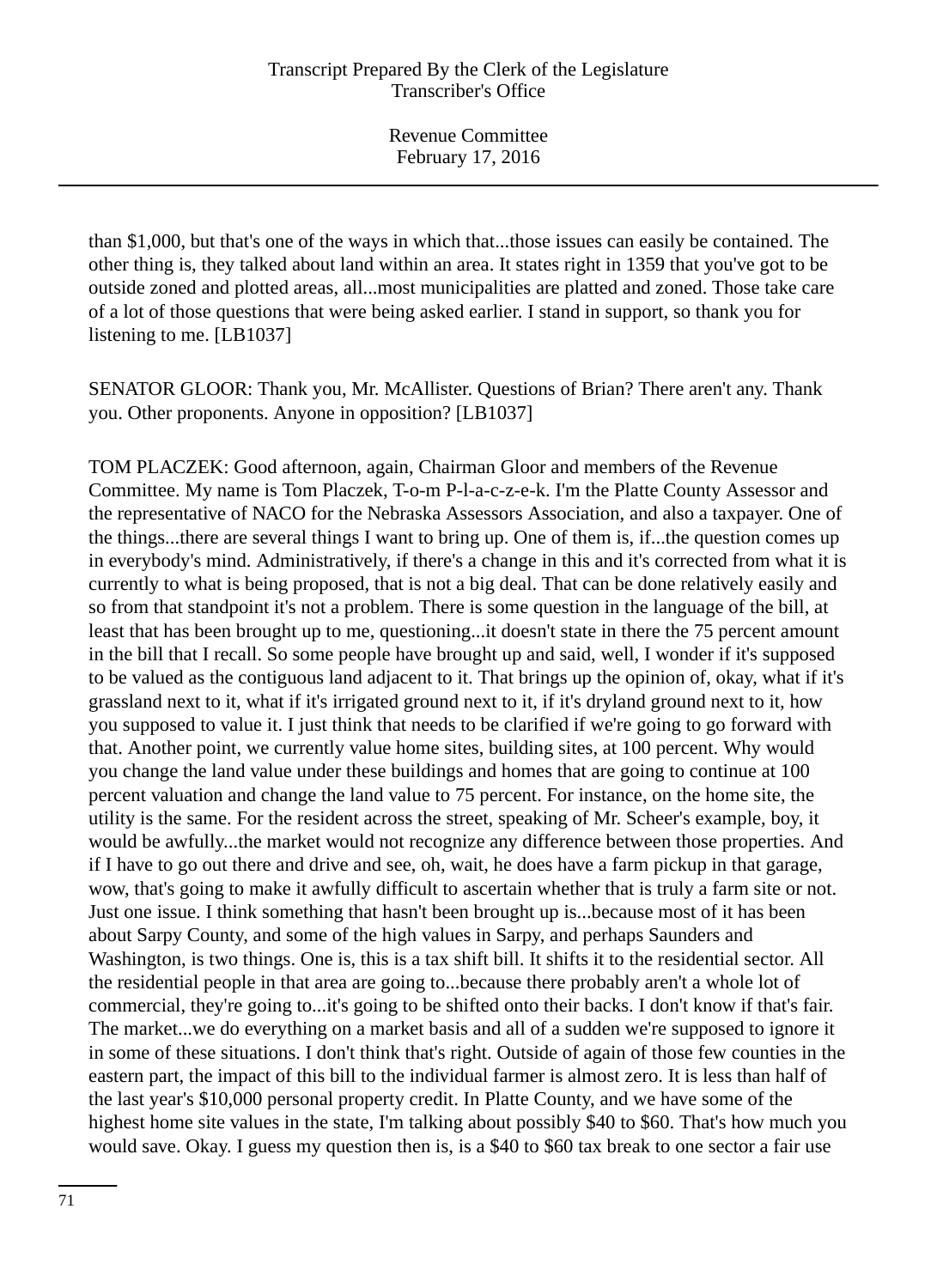and a fair policy to...I think it just perpetuates inequality. The residential and commercial taxpayer should not be the scapegoats of campaign promises. That's all I have to say. [LB1037]

SENATOR GLOOR: Are there any questions? Senator Sullivan. [LB1037]

SENATOR SULLIVAN: Thank you, Senator Gloor. Thank you, Mr. Placzek, but would you...and maybe you don't agree, that there are some inconsistencies across the state, Sarpy County being one of them. And should we address it at this level or where, as to Senator Scheer's point, should it be addressed at the local level? [LB1037]

TOM PLACZEK: Okay. I do have a copy of that map that you have before you and two things. One, there's always going to be inconsistencies across the state. You've got different valuations of property everywhere, so a home site is going to sell differently in Platte County or Banner County or Sarpy County or Cheyenne County, so there's always going to be some changes there. And you're going to see differences across county lines, unfortunately, that happens. No system is perfect. But I don't think you, as a Legislature, should be taking care of an issue that maybe just one or two counties that have to deal with. That's what the job of the Property Tax Division is supposed to be doing. They're supposed to make sure that we're doing it correctly. Now, I'm not going to sit here and judge the Sarpy County Assessor or anybody because I don't have any of their information in front of me. I don't know any of their market data. I don't know any of that stuff. All I know really is Platte County and I don't think...and we work with liaisons all the time from property tax. So I just don't think that the Legislature should be trying to dictate to 92 or 90 other counties what may be an issue in less than a handful. [LB1037]

SENATOR SULLIVAN: Yeah, I can understand that, but by the same token, did you say in your earlier comments that the details of this proposed legislation would be doable and not create big ripples? [LB1037]

TOM PLACZEK: The way we have it in Platte County. We have, for instance a...you know, the home site, that's for a farm and it's designated HM2. If it's an acreage, it's HMZ. So all I would have to do and for next year we're changing it from \$17,000 to \$20,000, so our acreage would go to \$20,000 for the first acre. If this would come through we would change that to...for that home site on the ag, we would just make it \$15,000 because it would be 75 percent of \$20,000. The market says it should be \$20,000, but if this passed, we would do that. Now, we're on the MIP system. I don't know how it is for most the other systems, but I can't imagine it's that big, it's got to be pretty similar, so. [LB1037]

SENATOR SULLIVAN: Thank you. [LB1037]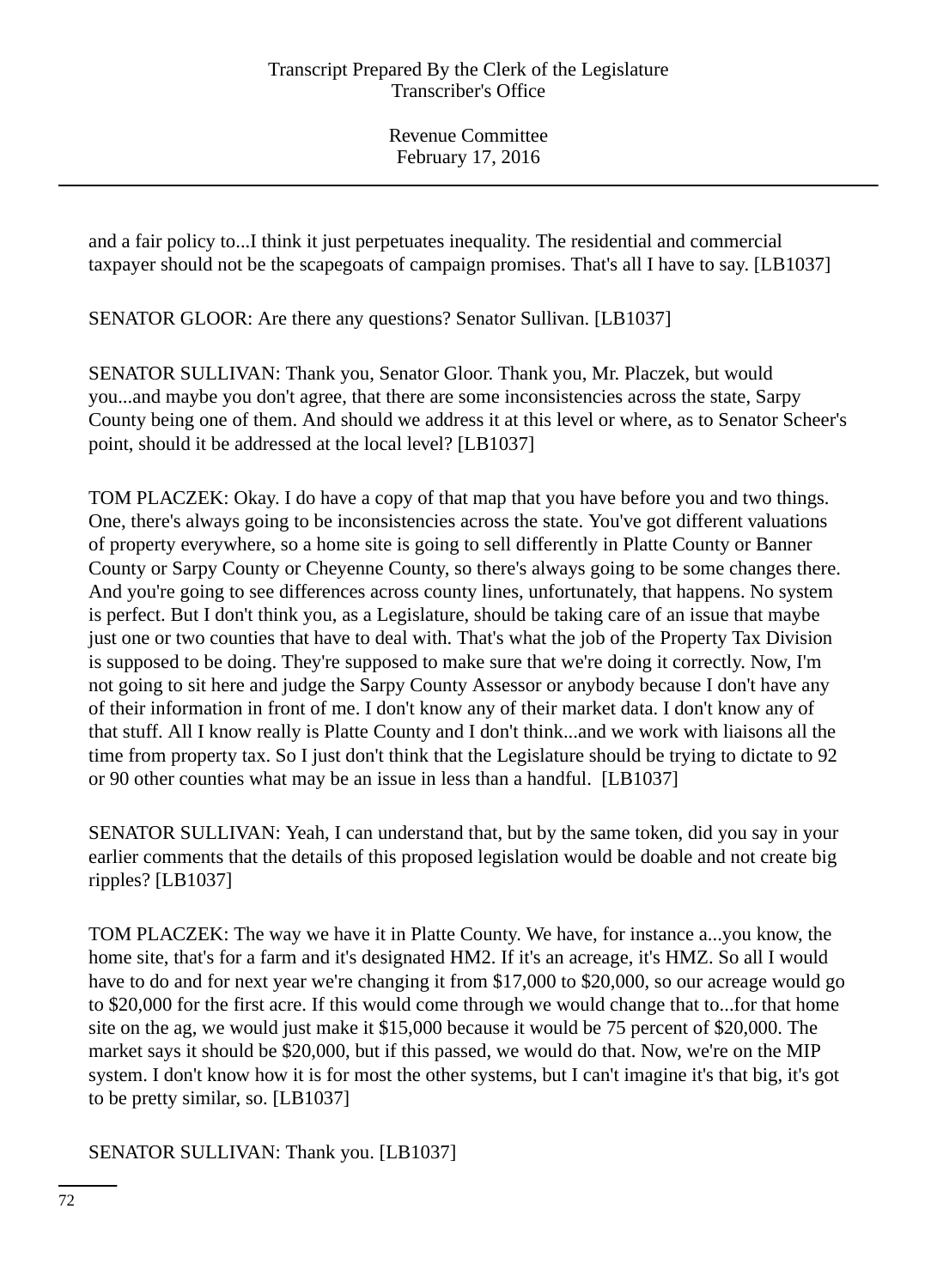Revenue Committee February 17, 2016

SENATOR GLOOR: Senator Davis, did you have a question? [LB1037]

SENATOR DAVIS: Play a little bit along the same lines as Senator Scheer's and Senator Sullivan's questions to Tom, but with regard to the map and knowing my part of the state which is essentially Grant, Hooker, Thomas, and Cherry. Thomas, it looks like is \$11,000, Hooker is \$320 and they're 26 miles apart, so it looks to me like you've got a problem there. They do. [LB1037]

TOM PLACZEK: Possibly. I will say this. When I distributed a map of this, copy of this map at our northeast district assessor's meeting, several assessors spoke up and said, that is not the right figure. Now, it isn't our... [LB1037]

SENATOR DAVIS: You mean, the \$320 figure. [LB1037]

TOM PLACZEK: Right, I can't imagine that a first acre is only \$337. There's got to be an explanation somewhere. I don't know what that is, but I know several assessors mentioned that those figures were not right, and so. [LB1037]

SENATOR DAVIS: Well, that assessor is a very sharp guy so I have the same concern, but even then with Thomas at \$11,000 and then Grant at \$2,000, Arthur at \$3,000, McPherson at \$4,000, it seems to me that's a fairly contiguous and similar area, that that's quite a variation. [LB1037]

TOM PLACZEK: And possibly some of them are doing things wrong. [LB1037]

SENATOR DAVIS: So do you...so I'm just going to ask you the process. Do you have to borrow sales in these situations to determine that? [LB1037]

TOM PLACZEK: They might. We don't, you know, in Platte County we have a very dynamic real estate market and acreages and things like that so well, but I can imagine in some of these areas you probably don't have a lot of sales to pull data from. And any assessor will tell you, I'd rather have too much data than not enough. And so saying that, I'm not sure. I saw that discrepancy too, and I thought how can you have \$11,337. I...there's apples and oranges here. Somebody is doing something different I'm thinking, but if I was in Hooker and I didn't have any sales, I would certainly be borrowing them from the surrounding counties and see what I could find and see what gives me some indication of what that home site value is. Because the home site should also reflect...your home site is the land that it...that first acre so you had to purchase it. It also includes some improvements. It includes a well, it includes a septic system. Those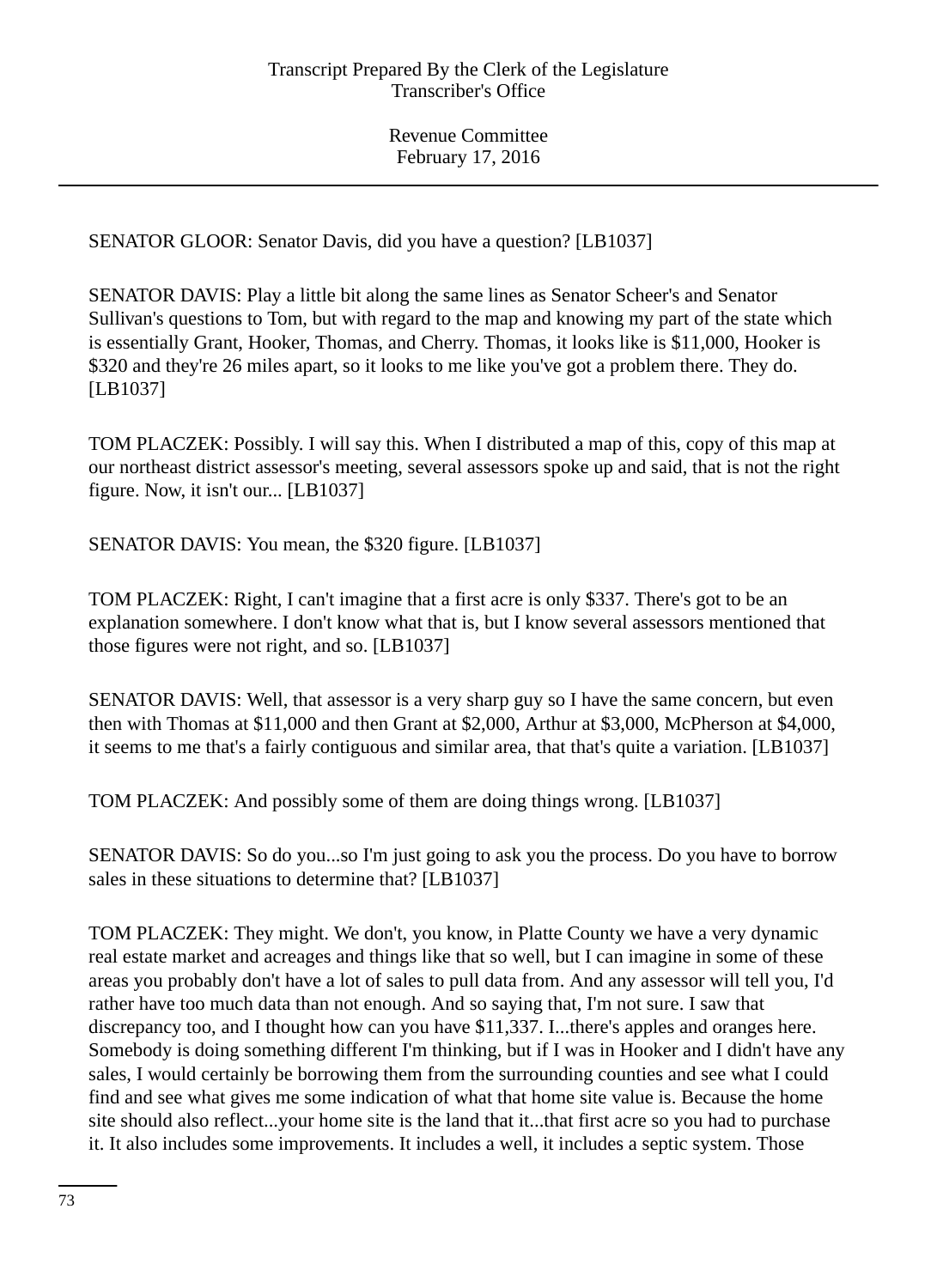Revenue Committee February 17, 2016

things have value. So how can...I mean, it's got to be the same to do a well in Hooker County. It can't be that much different in Hooker than it is in Platte. [LB1037]

SENATOR DAVIS: It's the same well driller. (Laughter) [LB1037]

TOM PLACZEK: Yeah, exactly. I mean, so I saw that too and I was like, hmm, I'm questioning some of this data. [LB1037]

SENATOR DAVIS: And even in the metropolitan areas, there's some significant variations. [LB1037]

TOM PLACZEK: Sure, sure. [LB1037]

SENATOR DAVIS: I think that leads into Senator Sullivan's question is, is there a big problem here? Which doesn't really relate to Senator Brasch's bill, but it's more an issue of fairness. [LB1037]

TOM PLACZEK: Right. Yeah, in some ways I think we're trying to use a hammer to smash an ant. I just don't...I just think it's a little heavy-handed myself. I really think that, you know, yeah, there's cases where I see Sarpy at \$56,000. I said, well, again, I don't have the data. I'm not going to judge him. It seems high, but that's a pretty active market too, so I'm not sure what he's using. The other thing that I think will change values too is, Platte County is kind of unique. We don't have zoning outside the city of Columbus. So in...I can go out to rural, I can buy a half acre tract, I can buy a thirty acre tract, I can buy whatever. It doesn't matter. Nobody says anything about it and it's kind of the way of the frontier, I guess. Most counties have zoning of some type. That may affect the valuation and maybe that affects this in some ways that I don't totally understand because I don't have to work with it. I feel fortunate, I don't. (Laugh) [LB1037]

SENATOR DAVIS: Thank you. [LB1037]

TOM PLACZEK: You're welcome. [LB1037]

SENATOR GLOOR: Senator Scheer. [LB1037]

SENATOR SCHEER: Thank you, Senator Gloor. I realize it's getting late. I'm just...real quick. I looked on that map. I couldn't find anything other than BH. Do you know where that map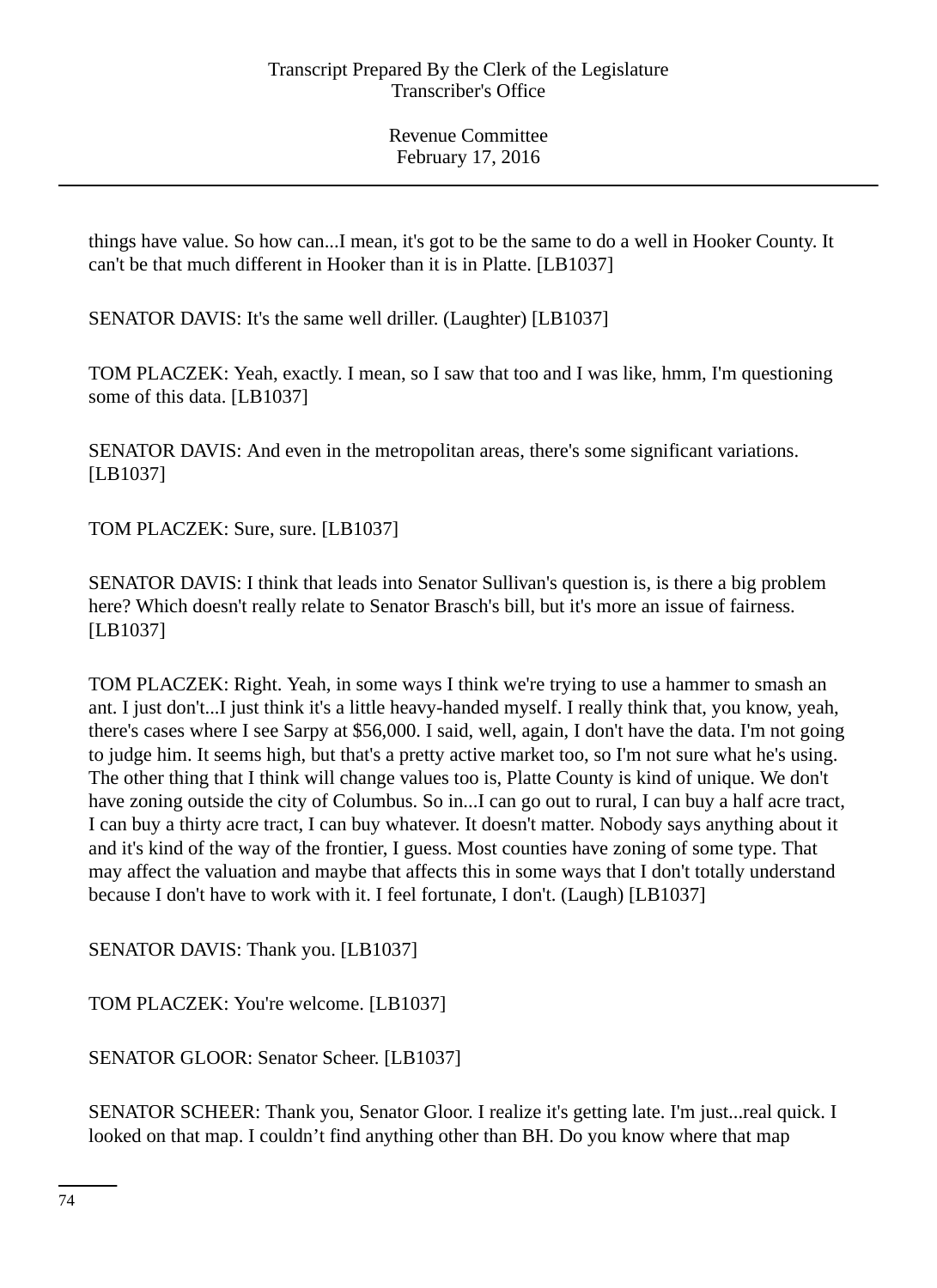Revenue Committee February 17, 2016

originated? And she's not here, so I can't ask. Oh, well, then I can get it from her. I was just curious where the... [LB1037]

TOM PLACZEK: That I don't know exactly. The map I got and I assume it's very similar to yours is...yeah, it might be colored differently but looks the same. I got it at a meeting we had at the Department of Revenue with Ms. Sorensen and staff, so. [LB1037]

SENATOR SCHEER: Okay. Thank you. [LB1037]

TOM PLACZEK: They put it together. [LB1037]

SENATOR GLOOR: Seeing no further questions, thank you, Tom. [LB1037]

TOM PLACZEK: Thank you. Appreciate it. [LB1037]

SENATOR GLOOR: Anyone else in opposition? Anyone in a neutral capacity? Senator Brasch, would you like to close? [LB1037]

SENATOR BRASCH: In closing, some good questions were raised. I want to thank everyone who testified today. And Senator Scheer, I was glad to hear you say that you were for property tax relief. You've been an advocate and this is not a complete solution, but it is looking at some clarification, some uniformity. This goes before the TERC board. Perhaps we can add an amendment to some of the concerns that you may see here. Again, as far as loopholes and things like that, we are the anti-loophole committee I believe. (Laugh) And the offenders of this, it works both ways. Perhaps somebody moved to a beautiful acreage and they decided to grow some grass and call theirself a full farming operation. You know, we need to define. This is where I believe the word "purpose" is important here. And I think this will be helpful. And are there any other questions that I can help resolve in your mind? Yes, Senator Davis. [LB1037]

SENATOR DAVIS: I just want to know what kind of grass you're growing, Senator? (Laughter) [LB1037]

SENATOR GLOOR: That's a different committee. [LB1037]

SENATOR BRASCH: Yeah, thank you. And I would suggest many of you to also play poker. I could read your faces very clearly. (Laughter) Hold your cards closer too, please, so. Thank you so much. Any other question? And you know, the horticultural brome. [LB1037]